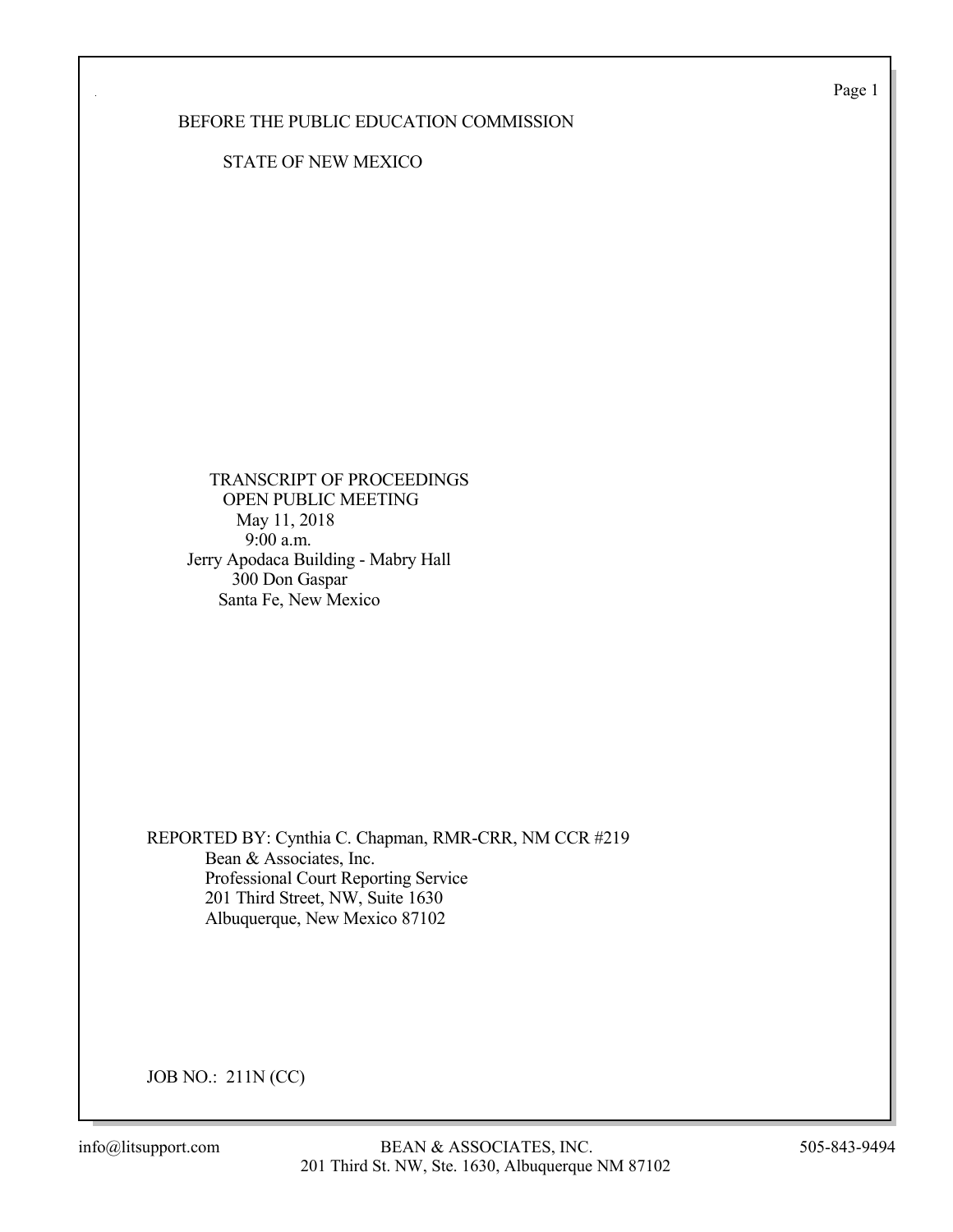# 2 (Pages 2 to 5)

| Page 2                                                                                                                                                                                                                                                                                                                                                                                                                                                                                                                                                                                                                                                                                                                                                                                                                                                                                                                                                                                                                                                                                                                                                                                                                                                                                              | Page 4                                                                                                                                                                                                                                                                                                                                                                                                                                                                                                                                                                                                                                                                                                                                                                                                                                                                                                                                                                                                                       |
|-----------------------------------------------------------------------------------------------------------------------------------------------------------------------------------------------------------------------------------------------------------------------------------------------------------------------------------------------------------------------------------------------------------------------------------------------------------------------------------------------------------------------------------------------------------------------------------------------------------------------------------------------------------------------------------------------------------------------------------------------------------------------------------------------------------------------------------------------------------------------------------------------------------------------------------------------------------------------------------------------------------------------------------------------------------------------------------------------------------------------------------------------------------------------------------------------------------------------------------------------------------------------------------------------------|------------------------------------------------------------------------------------------------------------------------------------------------------------------------------------------------------------------------------------------------------------------------------------------------------------------------------------------------------------------------------------------------------------------------------------------------------------------------------------------------------------------------------------------------------------------------------------------------------------------------------------------------------------------------------------------------------------------------------------------------------------------------------------------------------------------------------------------------------------------------------------------------------------------------------------------------------------------------------------------------------------------------------|
| <b>APPEARANCES</b><br>1<br>2<br><b>COMMISSIONERS:</b><br>3<br>MS. PATRICIA GIPSON, Chair<br>MR. GILBERT PERALTA, Vice Chair<br>4<br>MS. KARYL ANN ARMBRUSTER, Secretary<br>MR. TIM CRONE, Member<br>MS. DANIELLE JOHNSTON, Member<br>5<br>MR. DAVID ROBBINS, Member<br>6<br>MS. CARMIE TOULOUSE, Member<br>7<br>NMPED and Charter School Division Staff:<br>8<br>MS. KATIE POULOS, Director<br>9<br>Options for Parents and Families<br>10<br>DR. ICELA PELAYO, Deputy Director<br>Options for Parents and Families<br>11<br>MS. LAUREL PIERCE, Staff Assistant to the PEC<br>12<br>13<br>Counsel to the NMPEC: MS. AMI JAEGER<br>14<br>Attorney at Law<br>15<br>MR. MARK CHAIKEN<br>Attorney at Law<br>16<br>17<br>18<br>19<br>20<br>21<br>22<br>23<br>24<br>25                                                                                                                                                                                                                                                                                                                                                                                                                                                                                                                                    | INDEX TO PROCEEDINGS, Continued<br>1<br>2<br>PAGE<br>3<br>14 PEC Comments<br>169<br>4<br>REPORTER'S CERTIFICATE<br>174<br>5<br><b>ATTACHMENTS:</b><br>6<br>1. Open Forum Sign-In Sheet<br>2. Visitor Sign-In Sheets<br>7<br>$\,$ $\,$<br>9<br>10<br>11<br>12<br>13<br>14<br>15<br>16<br>17<br>18<br>19<br>20<br>21<br>22<br>23<br>24<br>25                                                                                                                                                                                                                                                                                                                                                                                                                                                                                                                                                                                                                                                                                   |
| Page 3<br>INDEX TO PROCEEDINGS<br>-1<br>$\overline{c}$<br>PAGE<br>3<br>1 Call to Order, Roll Call, Pledge of<br>5<br>Allegiance and Salute to the<br>4<br>New Mexico Flag<br>5<br>2 Approval of Agenda<br>6<br>10<br>Approval of Minutes and Transcript<br>6<br>3<br>7<br>Open Forum<br>12<br>4<br>8<br>Discussion and Possible Action on<br>17<br>5<br>Boards of Finance Applications<br>9<br>6<br>Discussion and Possible Action on<br>27<br>10<br>Charter School Amendments<br>11<br>Discussion and Possible Action to Accept<br>7<br>- 69<br>Cariños de los Niños' Resolution of<br>Closure and Cease of Operation<br>12<br>13<br>8 Discussion and Possible Action on<br>76<br>Governance Changes and Reporting Policy<br>14<br>Non-Compliance<br>9 Discussion and Possible Action on<br>15<br>106<br>Report from Options for Parents and<br>the Charter School Division<br>16<br>17<br>10 Discussion and Possible Action on<br>111<br>PEC Contract Template<br>18<br>10 Continued<br>143<br>19<br>11 Discussion and Possible Action on<br>113<br>20<br>Amendment and Notification Policies and<br>Procedures<br>21<br>12 Discussion and Possible Action on<br>132<br>22<br>Site Visit Notification Letter Regarding<br>Background Check Requirements Under<br>23<br>Section 22-10A-5 NMSA 1978 | Page 5<br>THE CHAIR: I'm going to bring to order<br>1<br>$\overline{c}$<br>this meeting of the Public Education Commission. It<br>is Friday, May 11, and it is 9:04 a.m. And I will<br>3<br>ask Commissioner Armbruster to do a roll-call vote,<br>4<br>5<br>please. "Roll call." I say that every time. I'm<br>6<br>consistent.<br>7<br>COMMISSIONER ARMBRUSTER: Commissioner<br>8<br>Robbins?<br>9<br><b>COMMISSIONER ROBBINS: Present.</b><br><b>COMMISSIONER ARMBRUSTER: Commissioner</b><br>10<br>11<br>Toulouse?<br>12<br>COMMISSIONER TOULOUSE: Present.<br>13<br>COMMISSIONER ARMBRUSTER: Commissioner<br>14<br>Armbruster is here.<br>15<br><b>Commissioner Conyers?</b><br>16<br>COMMISSIONER CONYERS: (No response.)<br>COMMISSIONER ARMBRUSTER: Is not here.<br>17<br>18<br>Commissioner Peralta?<br>19<br>COMMISSIONER PERALTA: Here.<br>20<br><b>COMMISSIONER ARMBRUSTER: Commissioner</b><br>21<br>Gipson?<br>22<br>THE CHAIR: Here.<br>23<br><b>COMMISSIONER ARMBRUSTER: Commissioner</b><br>24<br>Johnston? |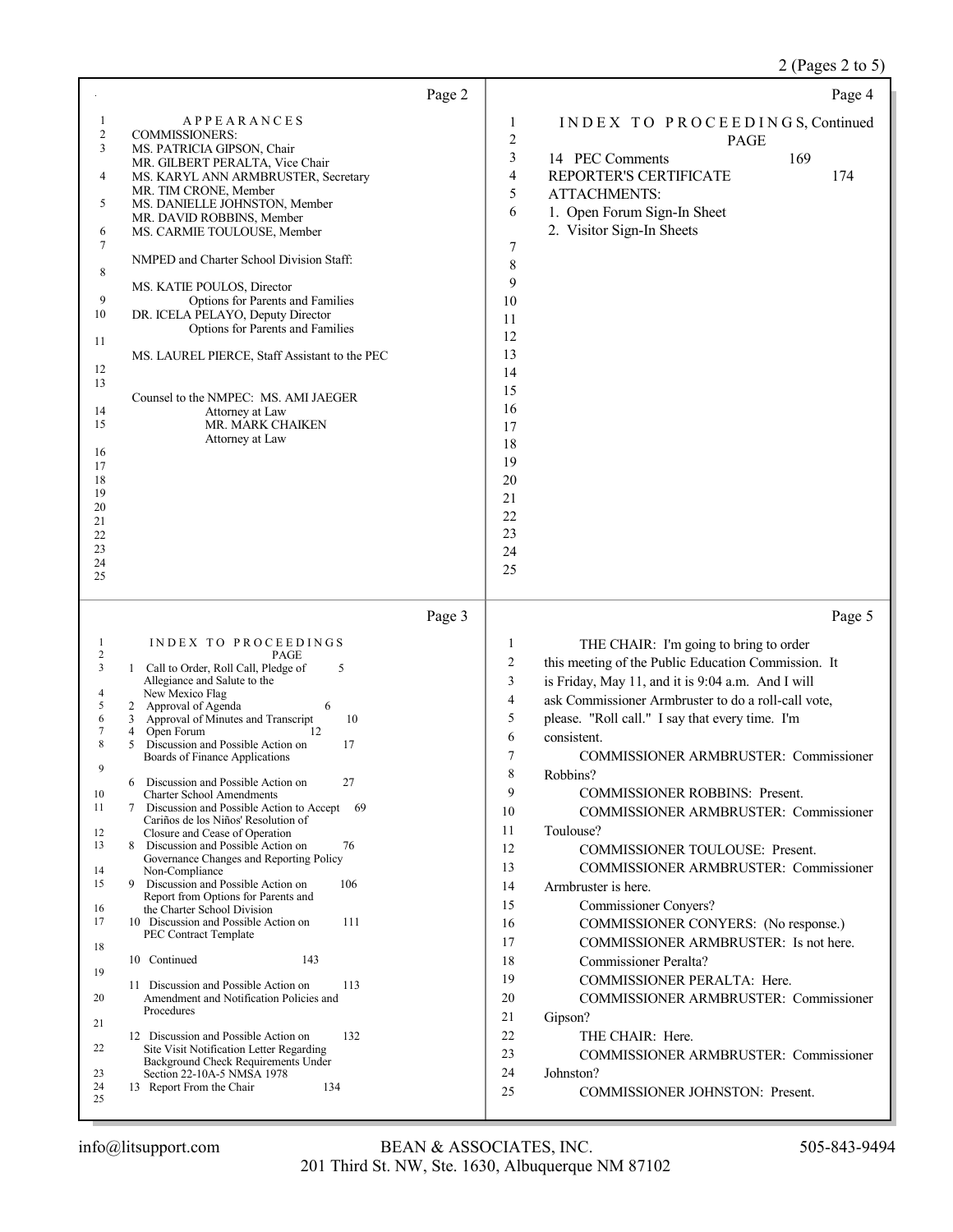#### 3 (Pages 6 to 9)

|    | Page 6                                               |                | Page 8                                               |
|----|------------------------------------------------------|----------------|------------------------------------------------------|
|    | <b>COMMISSIONER ARMBRUSTER: Commissioner</b>         | 1              | Charter School Division.                             |
| 2  | Crone?                                               | $\overline{c}$ | Madam Chair, just stopping by this morning           |
| 3  | <b>COMMISSIONER CRONE: Here.</b>                     | 3              | because it's National Charter School Week. Just      |
|    | <b>COMMISSIONER ARMBRUSTER: Commissioner</b>         | 4              | wanted to come by and say thank you. I know that     |
| 5  | Ruiz is not here.                                    | 5              | oftentimes, we've don't make time for that, to       |
| 6  | Commissioner Caballero is not here; but we           | 6              | extend our appreciation for all the hard work that   |
| 7  | think he might be later. So --                       | 7              | you do and for the courageous work and the detailed  |
| 8  | THE CHAIR: We don't know.                            | 8              | work and the late nights and the early mornings and, |
| 9  | COMMISSIONER ARMBRUSTER: If he is, we                | 9              | I imagine, waking up reading all sorts of documents  |
| 10 | don't know.                                          | 10             | in the week of the meetings and getting ready and -- |
| 11 | THE CHAIR: I will lead us in the Pledge              | 11             | you know, but we have a charter sector that's        |
| 12 | of Allegiance, and I will ask Commissioner Johnston  | 12             | getting stronger and stronger every single day       |
| 13 | to do the Salute to the Flag of New Mexico.          | 13             | because of the work of you, Madam Chair, and the     |
| 14 | (Pledge of Allegiance and Salute to                  | 14             | Commissioners and the Public Education Commission.   |
| 15 | the New Mexico Flag.)                                | 15             | I've had a chance to visit dozens of our             |
| 16 | THE CHAIR: And we are on to Item No. 2,              | 16             | State-approved charter schools, some district        |
| 17 | approval of the agenda. So do we have any            | 17             | approved as well. I don't know if you saw earlier    |
| 18 | modifications to the agenda at this time? And if we  | 18             | this week that of the 200 -- of America's 250 Best   |
| 19 | do not, I will entertain a motion to approve the     | 19             | High Schools, the two that made the list from        |
| 20 | agenda.                                              | 20             | New Mexico were both charter schools. And so we're   |
| 21 | COMMISSIONER ARMBRUSTER: Madam Chair? I              | 21             | providing better options for our kids when they need |
| 22 | have no problems with the agenda right now; but      | 22             | them. We're providing more innovative options for    |
| 23 | since I have to leave a little bit early today, I    | 23             | our kids when they need them.                        |
| 24 | would like to have that option open depending on how | 24             | That work all starts right here in                   |
| 25 | we go.                                               | 25             | Mabry Hall in deciding who opens and who gets        |
|    | Page 7                                               |                | Page 9                                               |

| 1  | THE CHAIR: It's always open. So it's not             |
|----|------------------------------------------------------|
| 2  | something that we have to ask for, Commissioner      |
| 3  | Armbruster.                                          |
| 4  | COMMISSIONER ROBBINS: I move approval.               |
| 5  | THE CHAIR: There is a motion by                      |
| 6  | Commissioner Robbins.                                |
| 7  | COMMISSIONER TOULOUSE: (Indicates.)                  |
| 8  | THE CHAIR: A second by Commissioner                  |
| 9  | Toulouse.                                            |
| 10 | All in favor?                                        |
| 11 | (Commissioners so indicate.)                         |
| 12 | THE CHAIR: Opposed?                                  |
| 13 | (No response.)                                       |
| 14 | THE CHAIR: Hearing no opposition, the                |
| 15 | agenda is approved.                                  |
| 16 | And before we move on to the rest of our             |
| 17 | agenda, we do have the Acting Secretary here, and he |
| 18 | would like to say a few words.                       |
| 19 | COMMISSIONER TOULOUSE: He's Secretary                |
| 20 | Designate, not "Acting." Different titles.           |
| 21 | SECRETARY DESIGNATE RUSZKOWSKI: I can                |
| 22 | live with either one, Madam Chair.                   |
| 23 | Good morning, Madam Chair. Good morning,             |
| 24 | Commissioners. Good morning, everyone that's here    |
| 25 | and team at the Public Education Department and the  |

 renewed and who needs some additional monitoring, and sometimes who needs to no longer be open. I know those are tough decisions, hard decisions. But in my two years here at the Public Education Department as Deputy Secretary and as Acting Secretary and as Secretary Designate and -- it -- I've seen this body become certainly the strongest authorizer in the State, Madam Chair, certainly the strongest authorizer of all the districts and all the -- but, potentially, now, one of the strongest authorizers of charter schools in the country. And so I wanted to extend my appreciation for all the work and all the progress on National Charter Schools Week. And so there's a lot of other great things 16 going on across the state. But this year in Mabry Hall, what you guys do here every month and what you do in between those months does not go unnoticed by myself, by the Governor, by our team at the PED, by the field, by our Legislature. Everything that I have heard lately out of LESC, LFC, from the schools themselves, has been a really positive tone and a

- very positive direction about the work here that the
- PEC has been doing. And so I just wanted to come by
- and say thank you.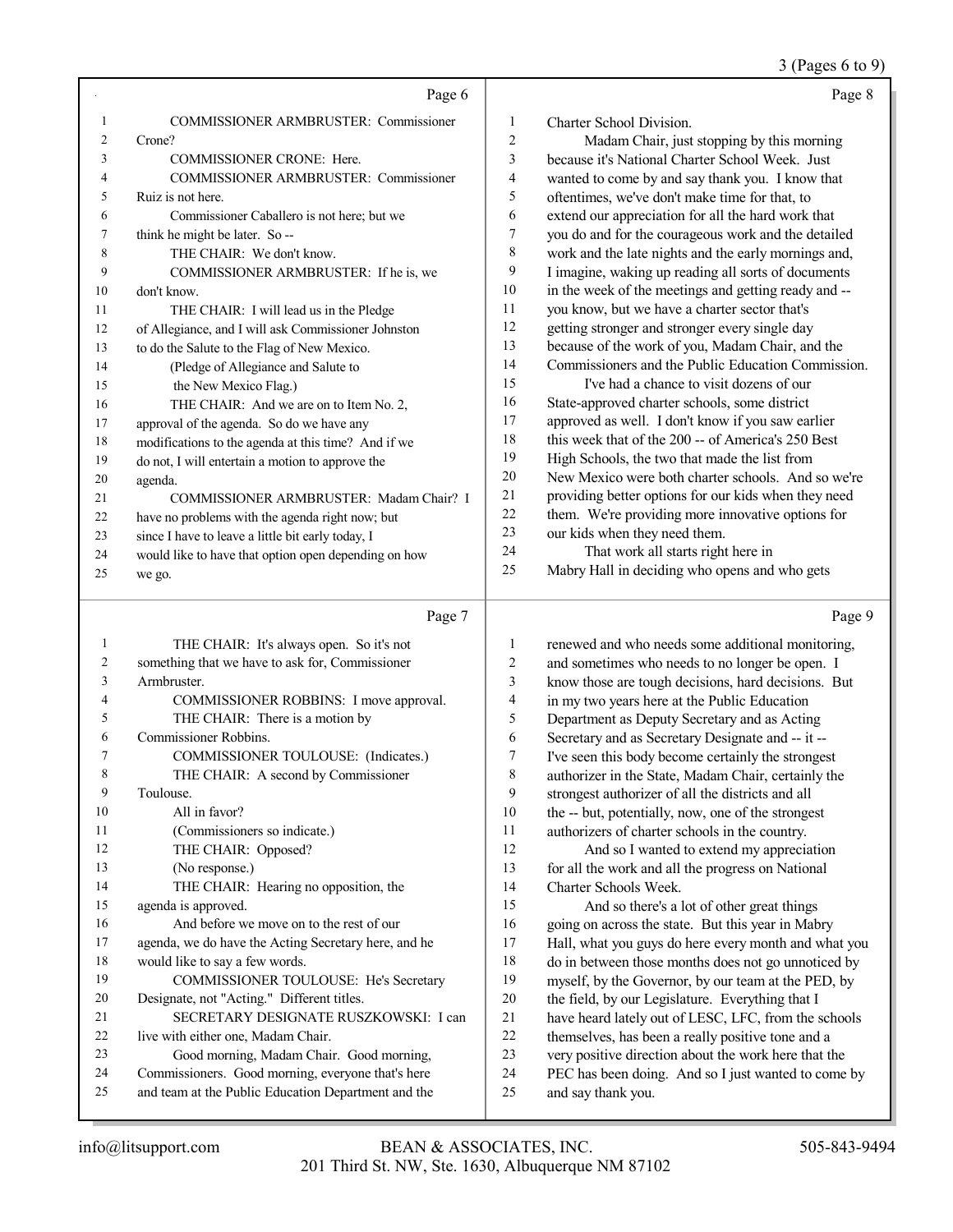4 (Pages 10 to 13)

|    | Page 10                                             |                | Page 12                                              |
|----|-----------------------------------------------------|----------------|------------------------------------------------------|
| 1  | THE CHAIR: Thank you.                               | 1              | Commissioner Armbruster.                             |
| 2  | SECRETARY DESIGNATE RUSZKOWSKI: Okay.               | $\overline{2}$ | COMMISSIONER TOULOUSE: (Indicates.)                  |
| 3  | Thanks, Madam Chair. Back to work. Thank you,       | 3              | THE CHAIR: A second by Commissioner                  |
| 4  | Commissioners.                                      | 4              | Toulouse.                                            |
| 5  | THE CHAIR: I saw a nice piece on the                | 5              | All in favor?                                        |
| 6  | other night on the news about graduation. It's      | 6              | (Commissioners so indicate.)                         |
| 7  | always nice when I can be up here and get some real | 7              | THE CHAIR: Opposed?                                  |
| 8  | news.                                               | 8              | (No response.)                                       |
| 9  | SECRETARY DESIGNATE RUSZKOWSKI: Thank               | 9              | THE CHAIR: Hearing no opposition, the                |
| 10 | you. Have a greater day.                            | 10             | motion passes. Thank you.                            |
| 11 | THE CHAIR: Oh, we have a lot here.                  | 11             | We are now on to Item 4, which is the Open           |
| 12 | All right. We are now on to Item No. 3,             | 12             | Forum. Thank you.                                    |
| 13 | Approval of Minutes and Transcript. And 3A,         | 13             | And we have one person on the agenda. And            |
| 14 | approval of the PEC Work Session minutes. Do we     | 14             | that is Lydia Aranda. You moved.                     |
| 15 | have any modifications to those?                    | 15             | FROM THE FLOOR: Yes. Good morning,                   |
| 16 | If not, I'll entertain a motion.                    | 16             | Madam Chair and Commissioners.                       |
| 17 | COMMISSIONER PERALTA: So move.                      | 17             | THE CHAIR: Good morning. And the -- push             |
| 18 | THE CHAIR: A motion by Commissioner                 | 18             | the button there for the green light to be on.       |
| 19 | Peralta.                                            | 19             | FROM THE FLOOR: It's on.                             |
| 20 | COMMISSIONER JOHNSTON: (Indicates.)                 | 20             | THE CHAIR: Okay. Thank you. And if you               |
| 21 | THE CHAIR: A second by Commissioner                 | 21             | would identify yourself and spell your last name for |
| 22 | Johnston.                                           | 22             | the record.                                          |
| 23 | All in favor?                                       | 23             | FROM THE FLOOR: Yes. I'm Lydia Aranda,               |
| 24 | (Commissioners so indicate.)                        | 24             | L-Y-D-I-A, A-R-A-N-D-A.                              |
| 25 | THE CHAIR: Opposed?                                 | 25             | And I am here on behalf of Farmington                |
|    |                                                     |                |                                                      |

## Page 11

| 1  | (No response.)                                    | 1  | Municipal Schools representing students and teachers |
|----|---------------------------------------------------|----|------------------------------------------------------|
| 2  | THE CHAIR: Hearing no opposition, the             | 2  | in bilingual education. I have been a teacher -- a   |
| 3  | motion passes.                                    | 3  | bilingual teacher for 25 years in the district. And  |
| 4  | B, Approval of the PEC Transcript for             | 4  | I am Spanish and TESOL-endorsed. And I have          |
| 5  | April 13th, 2018. Do we have any modifications to | 5  | advocated for my students for many years on many     |
| 6  | that?                                             | 6  | aspects of bilingual education.                      |
| 7  | If not, I'll entertain a motion for that.         | 7  | But recently, I was told in my -- that I             |
| 8  | I can't wait for a consent agenda.                | 8  | was not going to be doing bilingual education in our |
| 9  | COMMISSIONER ARMBRUSTER: (Indicates.)             | 9  | schools -- in our school of Apache. But we have      |
| 10 | THE CHAIR: There's a motion by                    | 10 | nine elementary schools that are also being          |
| 11 | Commissioner Armbruster.                          | 11 | affected. Three of the nine schools will be having   |
| 12 | COMMISSIONER CRONE: (Indicates.)                  | 12 | bilingual education, and the remainder of the        |
| 13 | THE CHAIR: A second by Commissioner               | 13 | schools will not be having Spanish bilingual.        |
| 14 | Crone.                                            | 14 | They are offering the Navajo bilingual               |
| 15 | All in favor?                                     | 15 | education, which is well-needed; but I am concerned  |
| 16 | (Commissioners so indicate.)                      | 16 | about the students that aren't being serviced in our |
| 17 | THE CHAIR: Opposed?                               | 17 | education in Farmington, because there's             |
| 18 | (No response.)                                    | 18 | approximately 300 students that go to those other    |
| 19 | THE CHAIR: Hearing no opposition, the             | 19 | schools that will not have Spanish bilingual         |
| 20 | motion passes.                                    | 20 | education to -- they will not be receiving those     |
| 21 | Finally, C, Approval of the Summary               | 21 | services.                                            |
| 22 | Minutes for April 13th, 2018.                     | 22 | And we have students that are in -- how              |
| 23 | Do we have any modifications?                     | 23 | should I say -- that are in -- let's see -- that     |
| 24 | COMMISSIONER ARMBRUSTER: (Indicates.)             | 24 | are -- that live in population -- well, their        |
| 25 | THE CHAIR: If not, there's a motion by            | 25 | population is in places where there is a more high   |
|    |                                                   |    |                                                      |

Page 13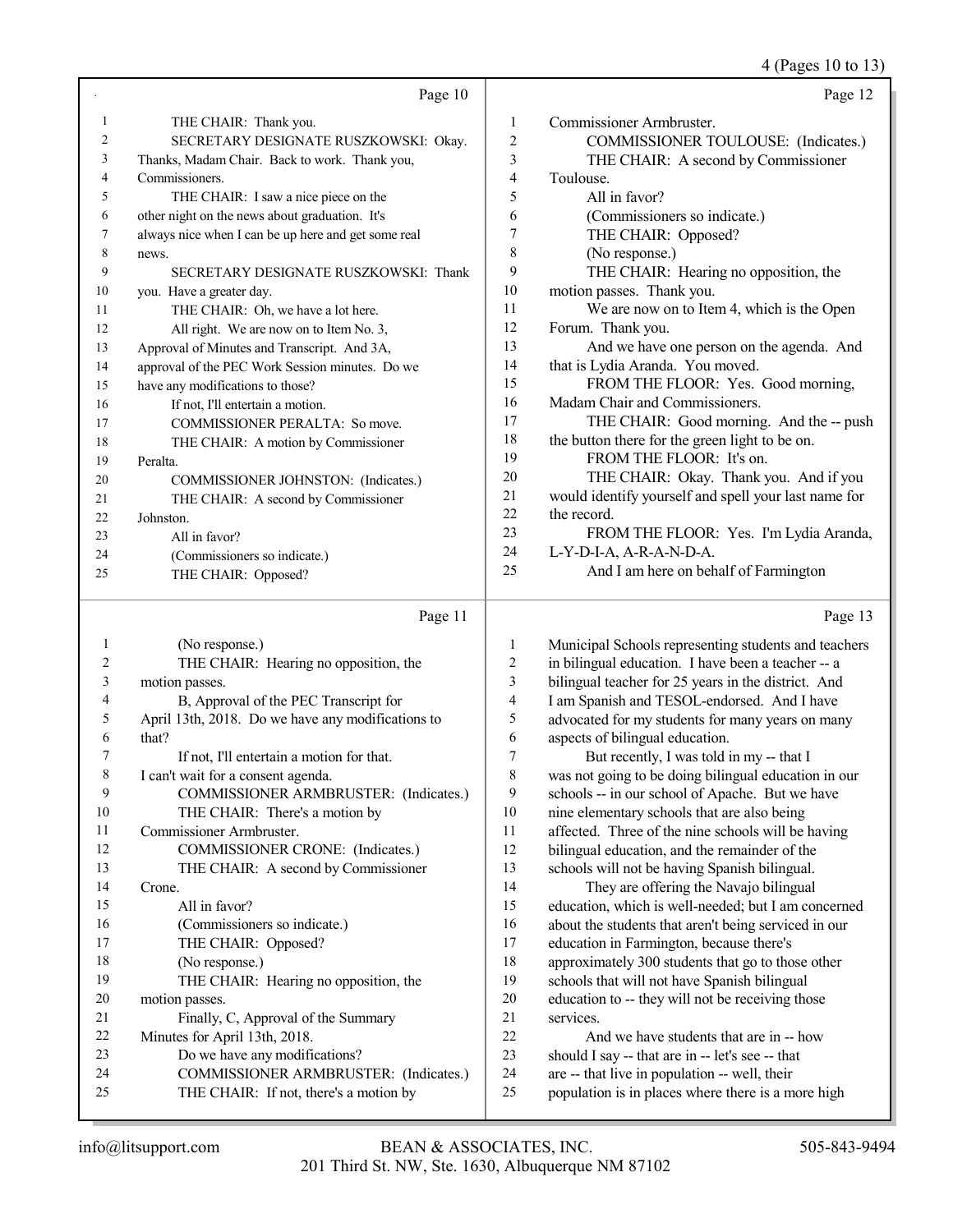|                  |                                                                                     |              | 5 (Pages 14 to 17                                        |
|------------------|-------------------------------------------------------------------------------------|--------------|----------------------------------------------------------|
|                  | Page 14                                                                             |              | Page 16                                                  |
| $\mathbf{1}$     | population of Hispanic students. And I'm afraid                                     | $\mathbf{1}$ | and students that can speak their home language and      |
| $\boldsymbol{2}$ | that we are -- I can also say that our district is                                  | 2            | be successful.                                           |
| 3                | also allowing students that are not being able to                                   | 3            | I am also aware that the State has                       |
| 4                | attend Spanish bilingual education in the schools                                   | 4            | approved the Bicultural Biliteral Seal for the State     |
| 5                | that aren't being serviced with that -- with that                                   | 5            | of New Mexico. And in order for this to be able to       |
| 6                | opportunity to be waivered to go to the other                                       | 6            | be done, we need to start from the beginning and         |
| $\boldsymbol{7}$ | schools that are offering that service.                                             | 7            | help our students to become biliteral and                |
| $\,$ $\,$        | And like I was saying, these -- the                                                 | 8            | biculturally able to do that in their education as       |
| 9                | schools that are being offered this education is in                                 | 9            | they graduate and become successful as adults.           |
| $10\,$           | the high Hispanic population. And I'm afraid that                                   | 10           | So thank you. Appreciate it.                             |
| 11               | we're -- it's, like, not seg- -- well, segregating                                  | 11           | THE CHAIR: Unfortunately, the -- we only                 |
| 12               | language and culture. And to me, that -- it brings                                  | 12           | oversee charter schools in this state.                   |
| 13               | us to the point that if we look at our Constitution                                 | 13           | FROM THE FLOOR: And policies, I notice,                  |
| 14               | in the State of New Mexico -- and I'm going to                                      | 14           | yeah.                                                    |
| 15               | quote -- that, "Children of Spanish descent in the                                  | 15           | THE CHAIR: But for charter schools. But                  |
| 16               | State of New Mexico shall never be classed in                                       | 16           | I have asked the Director, and she has asked the         |
| $17\,$<br>$18\,$ | separate schools and that the Legislature shall                                     | 17<br>18     | director of the Bilingual Department to come down        |
| 19               | provide penalties for the violation of this<br>section."                            | 19           | and speak with you.<br>FROM THE FLOOR: Okay.             |
| 20               | And I believe that is being done in our --                                          | $20\,$       | THE CHAIR: So I hope that can be a broad                 |
| 21               | in our district.                                                                    | 21           | conversation for you.                                    |
| 22               | Also, another reason -- because I have                                              | 22           | FROM THE FLOOR: So can I go speak with                   |
| 23               | spoken to my district representative of bilingual                                   | 23           | her now? Or -- is she coming down?                       |
| 24               | education and asking why this is happening. Another                                 | 24           | MS. POULOS: She's coming down.                           |
| 25               | reason is, is that we do not have, like, enough                                     | 25           | THE CHAIR: Thank you. I appreciate your                  |
|                  | Page 15                                                                             |              | Page 17                                                  |
| 1                | population in each school that is not having that                                   | 1            | time.                                                    |
| $\overline{c}$   | service. And they are saying that there's not                                       | 2            | FROM THE FLOOR: I'm sorry. I didn't                      |
| 3                | enough educators; because we are -- we are --                                       | 3            | realize that was for -- this was just concerning         |
| 4                | there's not very many educators to begin with, as --                                | 4            | another type of --                                       |
| 5                | as -- in general ed. But also, there's very limited                                 | 5            | THE CHAIR: Our purview is only charter                   |
| 6                | educators in Spanish and Navajo education.                                          | 6            | schools.                                                 |
| 7                | And, also, it's -- in the Constitution, it                                          | 7            | FROM THE FLOOR: Okay. I'm sorry.                         |
| $\,$ 8 $\,$      | also states, in Article XII, Education, Section 8,                                  | 8            | THE CHAIR: That's -- please, I don't want                |
| 9                | "Teachers should learn English and a native language                                | 9            | your trip here to be just wasted time. So if you         |
| 10               | and legislators should provide training in our                                      | 10           | can have a broader conversation with the Director of     |
| 11<br>12         | schools to prepare teachers to become proficient in                                 | 11<br>12     | Bilingual Education, that would be, I think, more        |
| 13               | both English and their native language."<br>And so I'm thinking that as me being an | 13           | appropriate. So thank you.<br>FROM THE FLOOR: Thank you. |
| 14               | educator for 25 years, I was part of that band when                                 | 14           | THE CHAIR: We are on to Item No. 5,                      |
| 15               | we were pushing for bilingual education. And I was                                  | 15           | Discussion and Possible Action on Boards of Finance      |
| 16               | a product of being given an opportunity to -- to get                                | 16           | Applications. And there are, of course, three.           |
| 17               | my education in this field from the help of the                                     | 17           | MS. POULOS: Madam Chairwoman,                            |
| 18               | State or the districts, service to help us become                                   | 18           | Commissioners, I will let you know, I let the            |
| 19               | bilingually certified.                                                              | 19           | schools know that this was a formality and that they     |
| $20\,$           | And I know funding is an issue and such.                                            | $20\,$       | probably didn't need to spend their time coming up       |
| 21               | But I'm here to advocate -- if we could -- you know,                                | 21           | here as they continue to get ready to open schools.      |
| $22\,$           | if I could advocate for people that are interested                                  | $22\,$       | And they are continuing to make great progress, and      |
| 23               | in going to -- through this program or bilingual                                    | 23           | we're continuing to work with them. And that will        |
| 24               | education, to be able to have that opportunity so                                   | 24           | be an agenda we'll have next month, an agenda item.      |
| 25               | that we could have a wider source of multicultural                                  | 25           | So I have given you the language here                    |

24 be an agenda we'll have next month, an agenda item.<br>25 So I have given you the language here So I have given you the language here

that we could have a wider source of multicultural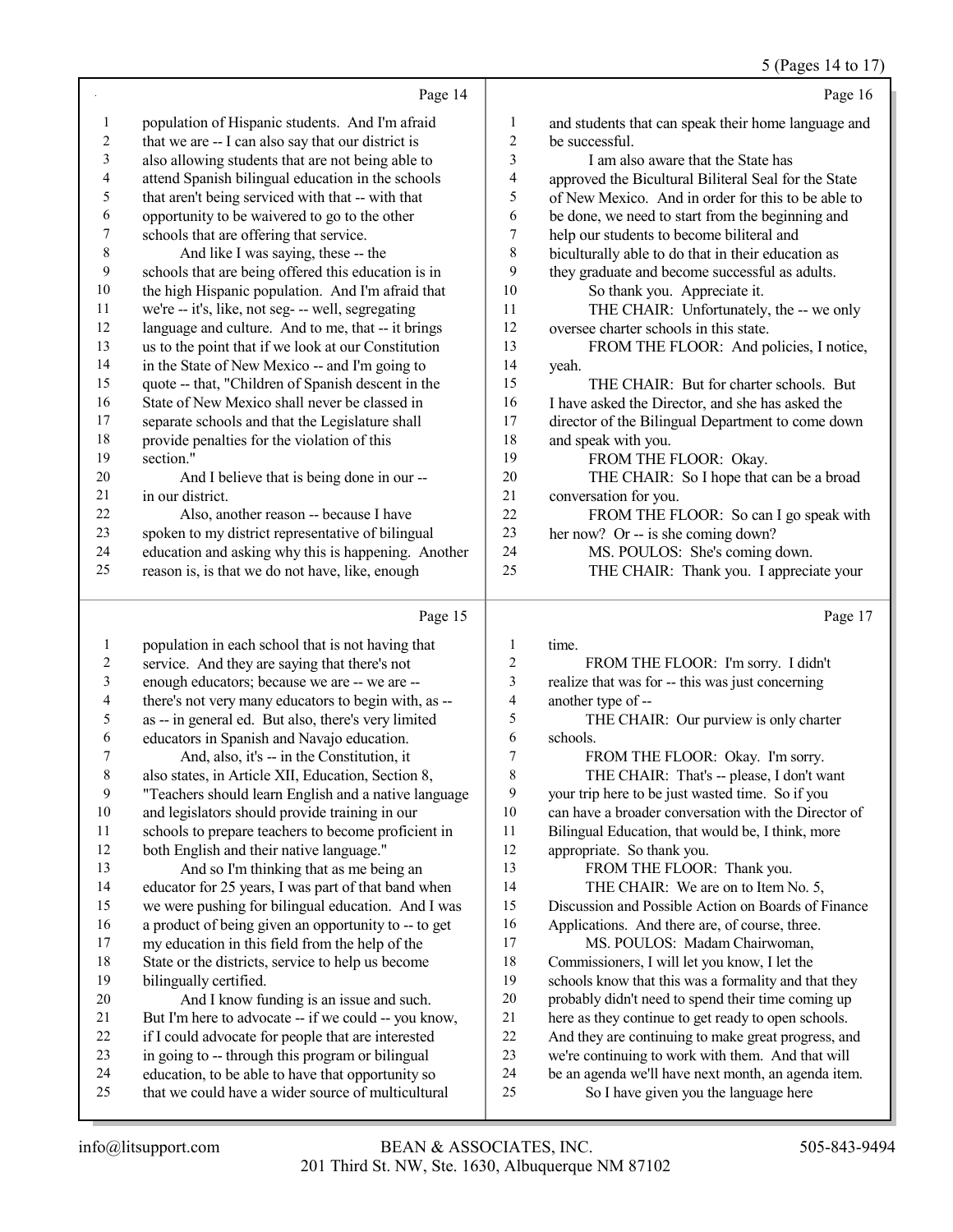#### 6 (Pages 18 to 21)

|                |                                                      |                | (1.45010101)                                         |
|----------------|------------------------------------------------------|----------------|------------------------------------------------------|
|                | Page 18                                              |                | Page 20                                              |
| 1              | which identifies the regular -- or a statute that    | 1              | individuals that were founders were early on in the  |
| $\overline{c}$ | gives you the authority to designate Boards of       | $\overline{2}$ | governance council; but then when the school         |
| 3              | Finance. Each of the schools has completed a Board   | 3              | actually gets up and running -- but it's --          |
| 4              | of Finance application in its -- in their entirety,  | $\overline{4}$ | MR. PATRICK MASON: My law partners want              |
| 5              | provided all the documentation; and all of that is   | 5              | me working again. They think --                      |
| 6              | contained in your materials.                         | 6              | THE CHAIR: They want you making some                 |
| 7              | As you know, there are three new schools.            | $\tau$         | money.                                               |
| 8              | That's Hózhó Academy, Albuquerque Collegiate Charter | 8              | MR. PATRICK MASON: Yeah. They think I'm              |
| 9              | School, and Altura Preparatory School. And I have    | 9              | just running a school now and not doing law stuff.   |
| 10             | included suggested motion language.                  | 10             | THE CHAIR: Thank you. I appreciate it.               |
| 11             | THE CHAIR: Right. And I only have one                | 11             | And I appreciate you coming all this way for this.   |
| 12             | concern. And it's -- it's a concern -- I don't know  | 12             | So thank you.                                        |
| 13             | if there's anything that -- to be done about it.     | 13             | COMMISSIONER JOHNSTON: Madam Chair?                  |
| 14             | But I have a concern with someone sitting on the     | 14             | I'm sorry. But before Mr. Mason leaves, I            |
| 15             | governance council who also acts as legal with       | 15             | have a -- that's all right. I don't know whether     |
| 16             | Hózhó.                                               | 16             | there's a motion on the floor or not.                |
| 17             | MS. POULOS: And they are actually here.              | 17             | THE CHAIR: Oh, I'm sorry.                            |
| 18             | I don't know if they want to address your concern.   | 18             | COMMISSIONER JOHNSTON: I just don't want             |
| 19             | THE CHAIR: So that's my only concern,                | 19             | you to leave until we have discussion. Is now the    |
| 20             | that there's a --                                    | 20             | appropriate time?                                    |
| 21             | MR. PATRICK MASON: I understand.                     | 21             | THE CHAIR: As long as he's up here, I'm              |
| 22             | THE CHAIR: So that's -- and I know it's              | 22             | fine with him-                                       |
| 23             | a -- yeah, please. Sorry.                            | 23             | COMMISSIONER JOHNSTON: My questions are              |
| 24             | MR. PATRICK MASON: No, no. I'm sorry.                | 24             | just clarification.                                  |
| 25             | No, I -- thank you, Madam Chair. No, I think that's  | 25             | MR. PATRICK MASON: Yeah.                             |
|                | Page 19                                              |                | Page 21                                              |
| $\mathbf{1}$   | a--                                                  | $\mathbf{1}$   | COMMISSIONER JOHNSTON: I remember EdTec,             |
| $\overline{c}$ | THE CHAIR: If you could identify                     | $\overline{c}$ | the company that will be -- that the School Business |
| 3              | yourself?                                            | 3              | Official will be working with from the original      |
| 4              | MR. PATRICK MASON: Patrick Mason. I'm on             | $\overline{4}$ | presentations of some of the charters.               |
| 5              | the governance council of Hózhó Academy. I think     | 5              | MR. PATRICK MASON: Right.                            |
| 6              | that is a valid concern. There is -- I mean,         | 6              | COMMISSIONER JOHNSTON: When I was looking            |
| 7              | lawyers always say, "Don't represent yourself." So   | 7              | at the materials, can you tell me, please, sir,      |

- Ms. --
- MR. PATRICK MASON: Ms. Rarick.
- COMMISSIONER JOHNSTON: -- Rarick has a
- Level 1 provisional School Business Official
- license. Are you aware of what the process is that
- she will have to follow?

MR. PATRICK MASON: So I personally am not

- entirely aware. I know that EdTec has done this for
- 16 130 schools, and I know that they've looked at it
- extensively. And I believe she's working with the
- PED to make sure that all that is in order. As a
- matter of fact, I just saw her. I think she's
- meeting with the people next door right now. I
- don't know where she's at in that process, to be
- honest.
- COMMISSIONER JOHNSTON: Her background.
- Do you know what her degree is in?
- MR. PATRICK MASON: I really don't. I'm

 I think there's -- the main reason I'm kind of acting as legal counsel was because we don't have

 We definitely actually have written policies in place to make sure that that's not the case going forward. In fact, if we had any outside of -- you know, any future legal issues or whatever, we would probably hire an outside attorney. The other thing is I am probably, once we get this established -- because I don't think we both -- need a husband and a wife on the governing board -- my intent is to actually step down at the end of this year and probably work -- focus more on raising funds, or the nonprofit kind of side of

things. So I hope that addresses --

 THE CHAIR: It does. And I assumed some of that to begin with, that it's, you know, lack of funds at this point in time. And it is often that

any money, you know.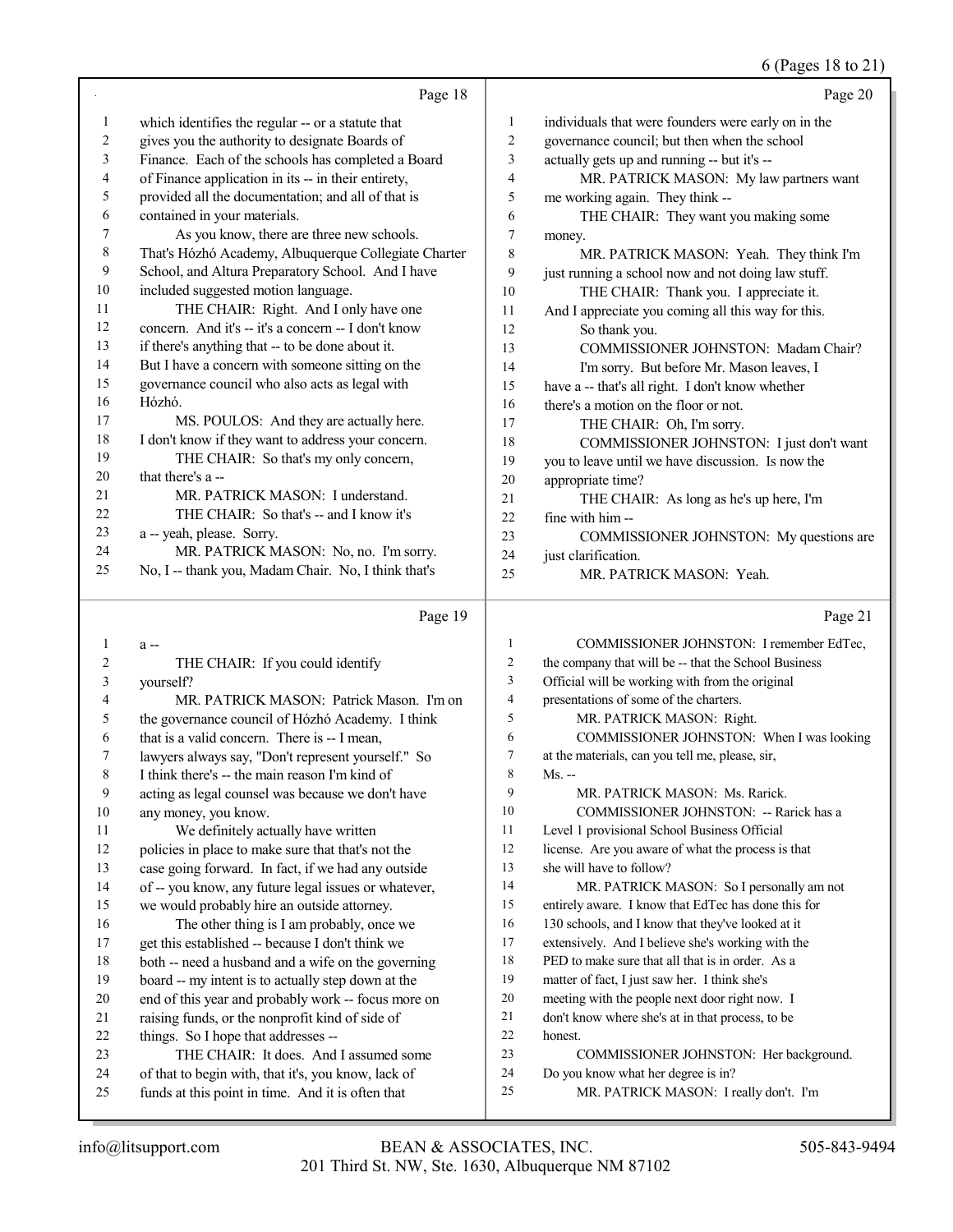|    |                                                      |                | 7 (Pages 22 to 25)                                   |
|----|------------------------------------------------------|----------------|------------------------------------------------------|
|    | Page 22                                              |                | Page 24                                              |
| 1  | sorry. We have another -- we have another one of     | 1              | COMMISSIONER ARMBRUSTER: Commissioner                |
| 2  | the schools here -- all three of us are using EdTec. | $\overline{c}$ | Peralta?                                             |
| 3  | They -- they might actually know better. She used    | 3              | COMMISSIONER PERALTA: Yes.                           |
| 4  | to be on the Board of Albuquerque Collegiate. So     | 4              | COMMISSIONER ARMBRUSTER: Commissioner                |
| 5  | they might be more familiar with her record. I know  | 5              | Armbruster votes "Yes."                              |
| 6  | at one point she was in Teach for America. I think   | 6              | Commissioner Toulouse?                               |
| 7  | she's an accountant now or a CPA. I'm not --         | 7              | COMMISSIONER TOULOUSE: Yes.                          |
| 8  | COMMISSIONER JOHNSTON: That's fine. It               | 8              | COMMISSIONER ARMBRUSTER: Commissioner                |
| 9  | was just for clarification. I'm not concerned at     | 9              | Robbins?                                             |
| 10 | all, just for me to understand better. So thank you  | 10             | <b>COMMISSIONER ROBBINS: Yes.</b>                    |
| 11 | very much.                                           | 11             | THE CHAIR: The motion passes seven-zero.             |
| 12 | MR. PATRICK MASON: Thank you.                        | 12             | Thank you very much.                                 |
| 13 | THE CHAIR: Thanks.                                   | 13             | Next is Albuquerque Collegiate Charter               |
| 14 | MR. PATRICK MASON: Thanks, Madam Chair.              | 14             | School.                                              |
| 15 | Were there any other questions?                      | 15             | COMMISSIONER ROBBINS: If there's no                  |
| 16 | THE CHAIR: I don't -- no. We're okay.                | 16             | questions, I'll make a motion.                       |
| 17 | Thank you.                                           | 17             | I move to approve the Board of Finance               |
| 18 | MR. PATRICK MASON: Thank you,                        | 18             | application submitted by Albuquerque Collegiate      |
| 19 | Madam Chair.                                         | 19             | Charter School and designate the governing body as a |
| 20 | THE CHAIR: Do we have to do these                    | 20             | Board of Finance because the applications have       |
| 21 | individually, or can we do them together?            | 21             | demonstrated the applicants meet the statutory       |
| 22 | MR. CHAIKEN: Madam Chair, I recommend you            | 22             | requirements of Section 22-8-38, NMSA 1978.          |
| 23 | do them one by one.                                  | 23             | THE CHAIR: Thank you. And I will second              |
| 24 | THE CHAIR: Okay. All right.                          | 24             | that.                                                |
| 25 | So the first is Hózhó. So do I have a                | 25             | Is there any discussion? Any questions?              |
|    |                                                      |                |                                                      |
|    | Page 23                                              |                | Page 25                                              |
| 1  | motion to accept the application for Board of        | $\mathbf{1}$   | Okay. Commissioner Armbruster?                       |
| 2  | Finance for Hózhó Academy?                           | 2              | COMMISSIONER ARMBRUSTER: Commissioner                |
| 3  | COMMISSIONER JOHNSTON: I'll make that                | 3              | Robbins?                                             |
| 4  | motion, Madam Chair. Would you like me --            | 4              | COMMISSIONER ROBBINS: Yes.                           |
| 5  | Madam Chair, I move to approve the Board of Finance  | 5              | COMMISSIONER ARMBRUSTER: Commissioner                |
| 6  | application submitted by Hózhó Academy and designate | 6              | Crone?                                               |
|    | the governing body as a Board of Finance because the | 7              | COMMISSIONER CRONE: Yes.                             |
| 8  | applications have demonstrated the applicants meet   | 8              | COMMISSIONER ARMBRUSTER: Commissioner --             |
| 9  | the statutory requirements of Section 12-8-38,       | 9              | pardon me. Commissioner Toulouse?                    |
| 10 | New Mexico Administrative Code 1978.                 | 10             | COMMISSIONER TOULOUSE: Yes.                          |
| 11 | THE CHAIR: Thank you. Do I have a                    | 11             | COMMISSIONER ARMBRUSTER: Commissioner                |
| 12 | second?                                              | 12             | Johnston?                                            |
| 13 | COMMISSIONER ROBBINS: I'll second.                   | 13             | COMMISSIONER JOHNSTON: Yes.                          |
| 14 | THE CHAIR: Second by Commissioner                    | 14             | COMMISSIONER ARMBRUSTER: Commissioner                |
| 15 | Robbins.                                             | 15             | Armbruster votes "Yes."                              |
| 16 | Commissioner Armbruster?                             | 16             | Commissioner Gipson?                                 |
| 17 | COMMISSIONER ARMBRUSTER: Commissioner                | 17             | THE CHAIR: Yes.                                      |
| 18 | Crone?                                               | 18             | COMMISSIONER ARMBRUSTER: Commissioner                |
| 19 | COMMISSIONER CRONE: Yes.                             | 19             | Peralta?                                             |
| 20 | COMMISSIONER ARMBRUSTER: Commissioner                | 20             | COMMISSIONER PERALTA: Yes.                           |
| 21 | Johnston?                                            | 21             | COMMISSIONER ARMBRUSTER: The motion                  |
|    | <b>COMMISSIONER JOHNSTON: Yes.</b>                   | 22             | passes seven-zero.                                   |

- passes seven-zero.
- 22 COMMISSIONER JOHNSTON: Yes.<br>23 COMMISSIONER ARMBRUSTER: C COMMISSIONER ARMBRUSTER: Commissioner 24 Gipson?<br>25 TI

THE CHAIR: Yes.

 THE CHAIR: And finally, Altura Preparatory School. Commissioner Toulouse?

COMMISSIONER TOULOUSE: Madam Chair, I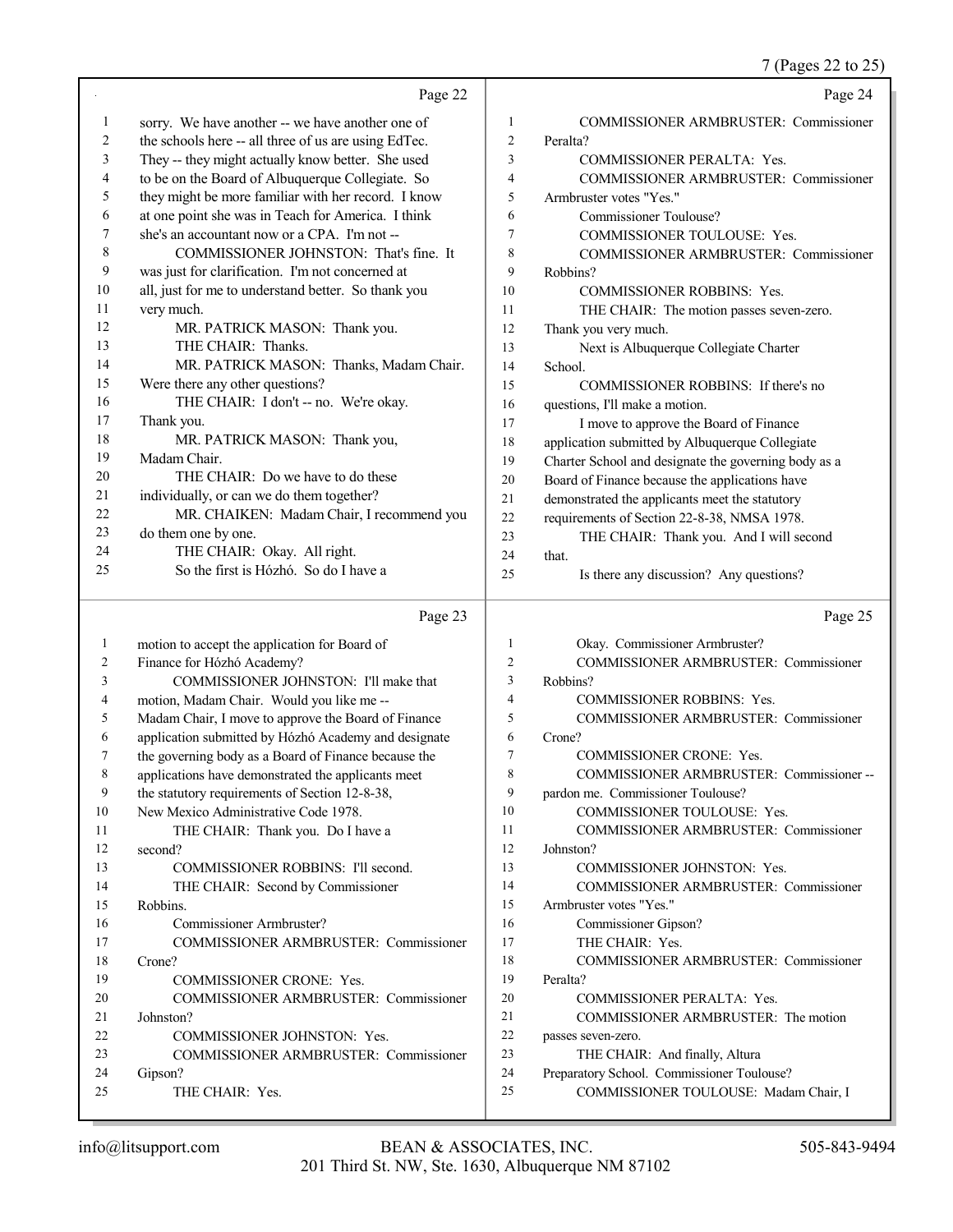#### 8 (Pages 26 to 29)

|    | Page 26                                              |                | Page 28                                              |
|----|------------------------------------------------------|----------------|------------------------------------------------------|
| 1  | move to approve the Board of Finance application     | 1              | Acquisition being measured by the IPT assessment.    |
| 2  | submitted by Altura Preparatory School and designate | $\overline{2}$ | They have been before you recently, so I             |
| 3  | the governing body as a Board of Finance because the | $\mathfrak{Z}$ | won't go into the details here on the analysis.      |
| 4  | application has demonstrated the applicants meet the | 4              | It's the same -- the academic analysis that we've    |
| 5  | statutory requirements of Section 22-8-38,           | 5              | provided here. But it is there for you to see.       |
| 6  | <b>NMSA 1978.</b>                                    | 6              | In our last discussion with their last               |
| 7  | COMMISSIONER PERALTA: I'll second.                   | 7              | amendment request, we talked about subgroup          |
| 8  | THE CHAIR: There is a motion by                      | 8              | performance. That's in your materials here. What     |
| 9  | Commissioner Toulouse, a second by Commissioner      | 9              | is different in this analysis -- it starts on Page 9 |
| 10 | Peralta.                                             | 10             | here -- the specific analysis to this amendment      |
| 11 | Any discussion?                                      | 11             | request, the school is wanting to very much be in    |
| 12 | Commissioner Armbruster?                             | 12             | compliance with the -- the school-specific terms, as |
| 13 | <b>COMMISSIONER ARMBRUSTER: Commissioner</b>         | 13             | negotiated with you all, and so needing to add this  |
| 14 | Peralta?                                             | 14             | mission-specific indicator.                          |
| 15 | <b>COMMISSIONER PERALTA: Yes.</b>                    | 15             | However, we do provide this analysis that            |
| 16 | COMMISSIONER ARMBRUSTER: Commissioner                | 16             | we want to be clear that as schools are adding on or |
| 17 | Gipson?                                              | 17             | negotiating with you-all, the -- in the goals and    |
| 18 | THE CHAIR: Yes.                                      | 18             | their assessments that we have -- making sure we     |
| 19 | COMMISSIONER ARMBRUSTER: Commissioner                | 19             | have relevant expertise to decide and make these     |
| 20 | Johnston?                                            | 20             | decisions with you-all.                              |
| 21 | <b>COMMISSIONER JOHNSTON: Yes.</b>                   | 21             | And so as they're looking to adopt the IPT           |
| 22 | COMMISSIONER ARMBRUSTER: Commissioner                | 22             | as it's laid out in the performance framework, this  |
| 23 | Crone?                                               | 23             | is what they're here to request.                     |
| 24 | <b>COMMISSIONER CRONE: Yes.</b>                      | 24             | Our recommendation to you as a Commission            |
| 25 | <b>COMMISSIONER ARMBRUSTER: Commissioner</b>         | 25             | is to make sure that the -- you either -- I guess    |
|    | Page 27                                              |                | Page 29                                              |
|    | Robbins?                                             |                | the recommendation here is to waive this requirement |

| 1               | Robbins?                                            |
|-----------------|-----------------------------------------------------|
| 2               | <b>COMMISSIONER ROBBINS: Yes.</b>                   |
| 3               | COMMISSIONER ARMBRUSTER: Commissioner               |
| 4               | Toulouse?                                           |
| 5               | <b>COMMISSIONER TOULOUSE: Yes.</b>                  |
| 6               | COMMISSIONER ARMBRUSTER: Commissioner               |
| 7               | Armbruster votes "Yes."                             |
| 8               | It's seven-zero. The motion passes.                 |
| 9               | THE CHAIR: Motion passes seven-zero, yes.           |
| 10              | Thank you very much.                                |
| 11              | Now we are on to Item No. 6, Discussion             |
| 12 <sub>1</sub> | and Possible Action on Charter School Amendments.   |
| 13              | And the first school up is J. Paul Taylor.          |
| 14              | MR. ERIC AHNER: Good morning. My name is            |
| 15              | Eric Ahner, Executive Director of J. Paul Taylor    |
| 16              | Academy.                                            |
| 17              | THE CHAIR: Good morning.                            |
| 18              | MR. ERIC AHNER: Good morning,                       |
| 19              | Madam Chair.                                        |
| 20              | DR. PELAYO: Madam Chair, Commissioners,             |
| 21              | J. Paul Taylor's amendment request is regarding     |
| 22              | making a change to their performance framework and  |
| 23              | mission-specific indicator. In your packet, this is |
| 24              | Item 6A. The school would like to add some language |
| 25              | to its contract related to Spanish Language         |
|                 |                                                     |

| -1             | the recommendation here is to waive this requirement |
|----------------|------------------------------------------------------|
| 2              | that they use the IPT or to amend the term to allow  |
| 3              | this new performance indicator to be phased in upon  |
| $\overline{4}$ | renewal.                                             |

 And so we do have proposed motion language there, both if you decide to approve this amendment as they've requested it, or to waive this mission-specific indicator.

THE CHAIR: Okay. I'll let you add

10 whatever, and then I'll -- okay.

 MR. ERIC AHNER: Thank you, Madam Chair and members of the Commission. I think Dr. Pelayo did a pretty good job of laying out the scope of this request. As that quick history, to add a couple of notes, we began using the IPT test for Spanish proficiency our fifth year, in last year, our sixth year, to have two years of data to benchmark our data so that when we introduced this amendment, we would have some measure to go against. Unfortunately, the IPT test is not necessarily our favorite test. It isn't necessarily the test that the Bilingual Department feels is the best tool or measure. I believe it was a

- recommendation, whether it was a negotiation or a
- renewal, that we use that specific test. We could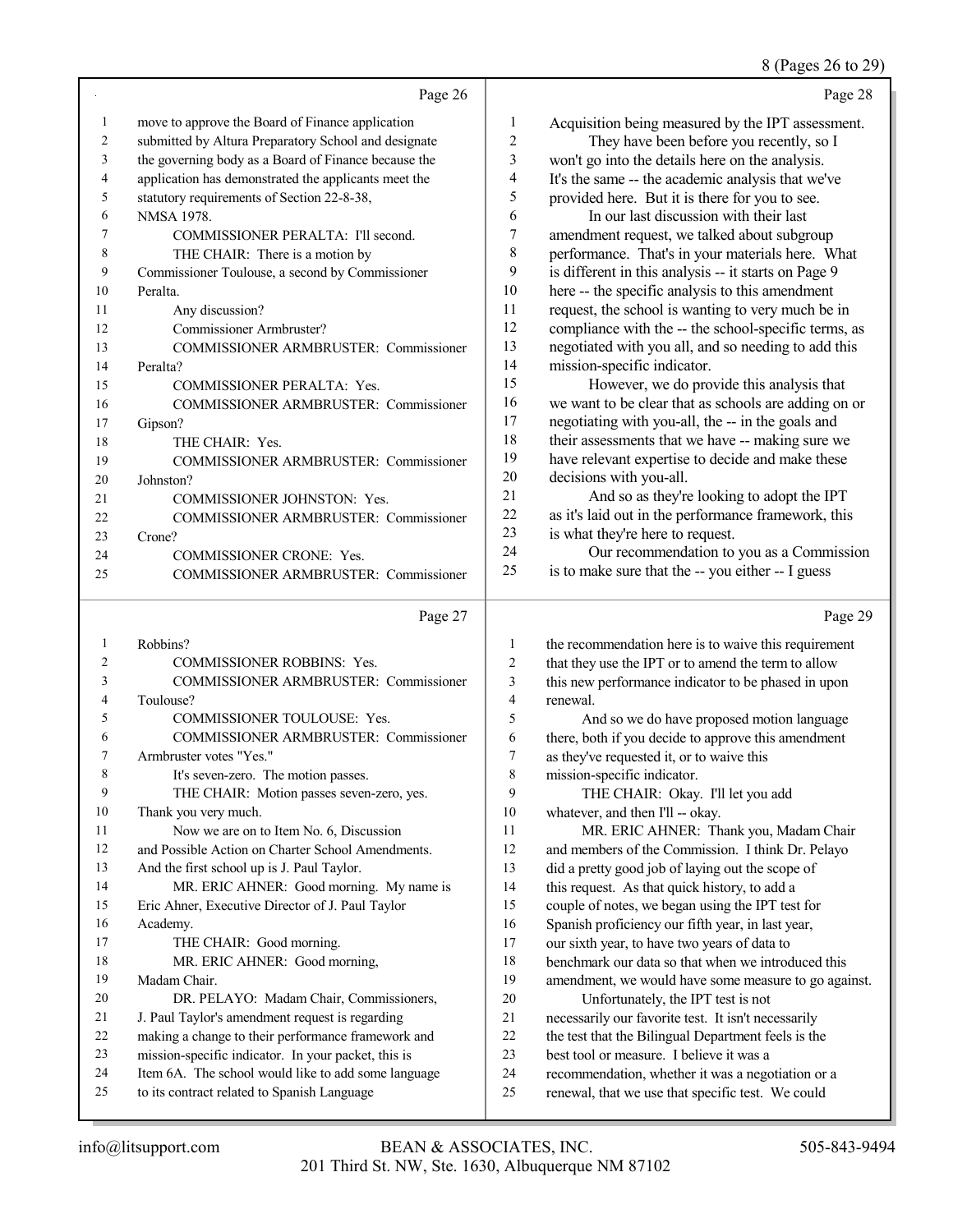9 (Pages 30 to 33)

|                | Page 30                                             |                | Page 32                                            |
|----------------|-----------------------------------------------------|----------------|----------------------------------------------------|
| 1              | change the language and be more vague about what    | 1              | as well as we would like to."                      |
| $\overline{c}$ | test we use. But if we do that, then we lose our    | 2              | But I would truly like, in the performance         |
| 3              | opportunity for the benchmark data.                 | 3              | framework, for an assessment to remain. But        |
| 4              | So we're proposing, as per the PEC's                | 4              | that's -- that's me; 'cause, as I said, I have a   |
| 5              | request, that the type of renewal language that     | 5              | concern about waiving this.                        |
| 6              | would introduce another charter measure for us,     | 6              | And we've had this discussion about the            |
| 7              | which is certainly fine. That would put us in line  | 7              | test measures being changed by departments and, in |
| $\,8\,$        | that we'd need to use the IPT test through this     | 8              | the future, being able to do it just as a          |
| 9              | charter term.                                       | 9              | notification and not have to do it as a formal     |
| 10             | I think we would rather change to a                 | 10             | amendment request. However, that doesn't help you  |
| 11             | different test. I think the Bilingual Department    | 11             | at this moment in time. But that's my two cents on |
| 12             | would rather change to a test. But, again, if we do | 12             | this at this moment.                               |
| 13             | that, then that puts us two more years out. We just | 13             | So I'll open it up for anyone else. If             |
| 14             | started the IPT test for the third year.            | 14             | there isn't, then I'll entertain a motion.         |
| 15             | If, in fact, the PEC were willing to waive          | 15             | Well, I will offer the motion.                     |
| 16             | this specific request to add a charter measure, we  | 16             | I move to approve the amendment presented          |
| 17             | still have to do a test as part of our bilingual    | 17             | by J. Paul Taylor Academy to add mission-specific  |
| 18             | funding. So it doesn't, by any means, get us out of | 18             | indicators for Spanish Language Acquisition as     |
| 19             | the position of trying to measure how our students  | 19             | required by the school's contract and              |
| 20             | are performing. That would let us change the        | 20             | school-specific terms.                             |
| 21             | specific measurement tool and roll into one that's  | 21             | COMMISSIONER PERALTA: I'll second that.            |
| 22             | better aligned to the Bilingual Department and also | 22             | THE CHAIR: There's a motion by                     |
| 23             | maintain our funding for the bilingual funding.     | 23             | Commissioner Gipson, a second by Commissioner      |
| 24             | THE CHAIR: I understand the conundrum.              | 24             | Peralta.                                           |
| 25             | MR. ERIC AHNER: Thank you, Madam Chair.             | 25             | Is there any discussion?                           |
|                |                                                     |                |                                                    |
|                | Page 31                                             |                | Page 33                                            |
| 1              | THE CHAIR: And Eric and I have spoken               | 1              | Commissioner Armbruster?                           |
| $\overline{c}$ | about this. I have serious concerns about waiving   | $\overline{2}$ | COMMISSIONER JOHNSTON: Madam Chair, I              |

| 3              | something, because we've never done that before.     | 3  | know I'm out of order. I apologize. If I have to    |
|----------------|------------------------------------------------------|----|-----------------------------------------------------|
| $\overline{4}$ | And I don't like establishing that as a possibility. | 4  | abstain because I do not understand fully, is       |
| 5              | And I understand the concerns about if we start with | 5  | that $-$ is that $-$                                |
| 6              | a new test, then we're two years out from accurate   | 6  | THE CHAIR: That's your option.                      |
|                | data.                                                | 7  | COMMISSIONER JOHNSTON: All right. So                |
| 8              | I think ultimately, the goal is for the              | 8  | I -- all right. Thank you.                          |
| 9              | school to have something that's best for them. And   | 9  | Can Commissioner Armbruster pardon me               |
| 10             | I would hope that when renewal comes up, that the    | 10 | before -- I'm probably not going to vote, also. I   |
| 11             | Commission would certainly understand the situation  | 11 | think we need a more clear -- and I'm going to let  |
| 12             | that the school had been in, that the test was not   | 12 | you do it. Or CSD can do it. I don't think that     |
| 13             | what was deemed the most appropriate. The Bilingual  | 13 | everyone's clear on what we're doing, because I'm   |
| 14             | Department was not correct -- was not going to       | 14 | looking at everyone's face here. So before we go    |
| 15             | recommend that test any longer.                      | 15 | ahead --                                            |
| 16             | DR. PELAYO: They're in the middle of                 | 16 | THE CHAIR: The test assessment that the             |
| 17             | working with the Task Force to make decisions about, | 17 | school is currently using is -- is potentially,     |
| 18             | right now, what four tests are allowed. And right    | 18 | number one, an assessment that the Bilingual        |
| 19             | now, IPT is one of them. However, their work is to   | 19 | Department is no longer going to -- the Bilingual   |
| 20             | move forward and really select one, and it may not   | 20 | Department is looking to move from four recommended |
| 21             | necessarily be that test.                            | 21 | to one. So this was the recommended test at the     |
| 22             | THE CHAIR: Right. So I would hope that               | 22 | time when J. Paul came up for renewal.              |
| 23             | the Commission would understand that when renewal    | 23 | The school itself is finding that it is             |
| 24             | was, so that there wouldn't be a hard, fast, "We     | 24 | not the most appropriate measure for the school.    |
| 25             | don't have enough data to -- to look at this maybe   | 25 | And you can correct me if I'm wrong.                |
|                |                                                      |    |                                                     |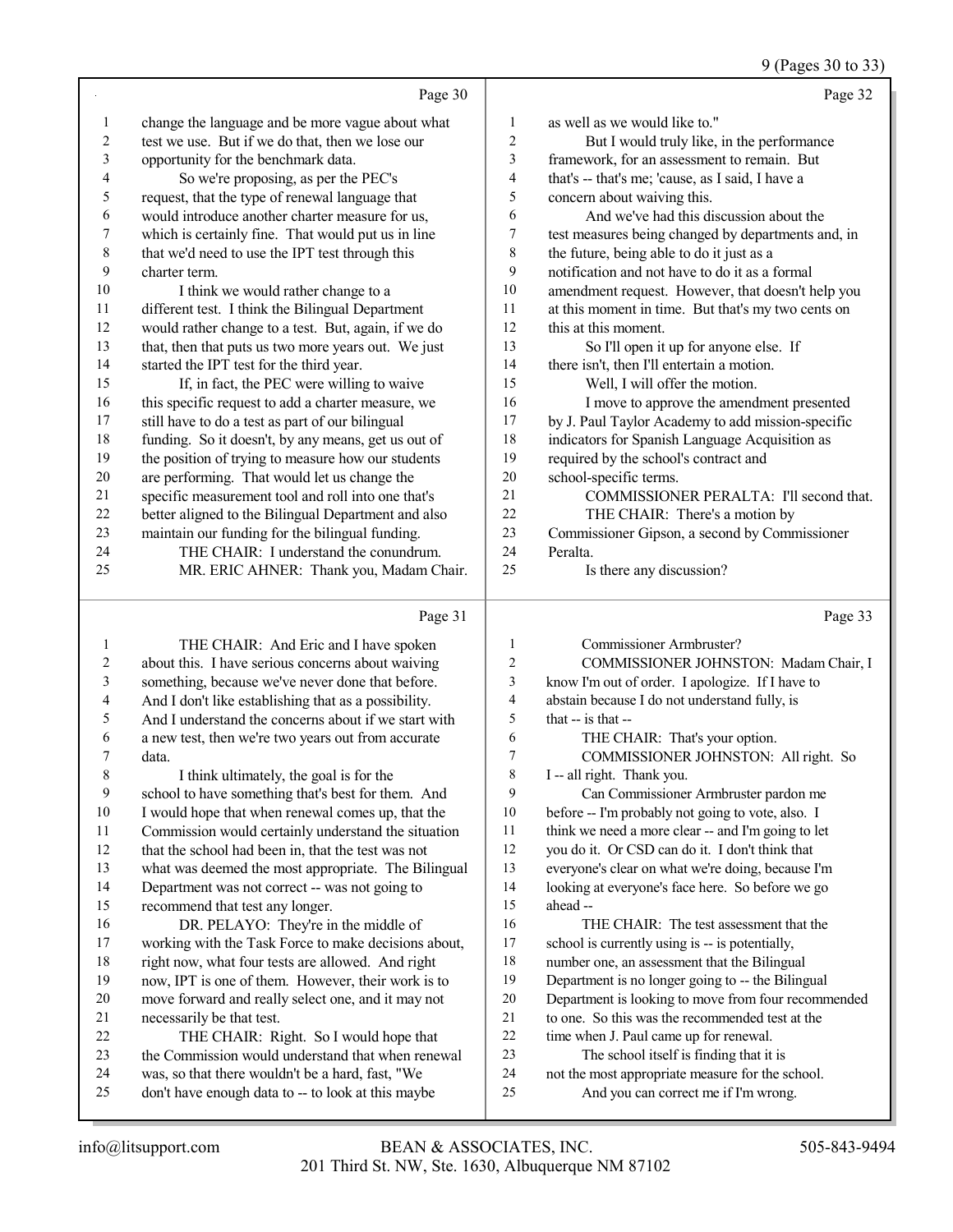#### $10 \text{ (Dogon 24)}$

|                  |                                                      |                          | $10$ (Pages $34$ to $3/$                             |
|------------------|------------------------------------------------------|--------------------------|------------------------------------------------------|
|                  | Page 34                                              |                          | Page 36                                              |
| 1                | MR. ERIC AHNER: Madam Chair, I believe               | $\mathbf{1}$             | add to its 2017-'18 performance framework, which is  |
| $\overline{c}$   | it's a -- it's an okay measure. I don't think it     | $\boldsymbol{2}$         | what it's trying to do before the end of this year   |
| $\mathfrak{Z}$   | offers classroom teachers the in-depth analysis that | $\mathfrak{Z}$           | so that it can be measured for this year, which will |
| 4                | the other tests offer. And we want to try to stay    | $\overline{\mathcal{L}}$ | be based on proficiency and growth.                  |
| 5                | aligned to the Bilingual Department. And I think     | 5                        | The indicator will be proposed to the PEC            |
| 6                | that their general assessment is the same. Not to    | 6                        | by May 1st, 2017 -- I know you had some challenges   |
| 7                | speak for them, but I think that they might have     | $\boldsymbol{7}$         | there -- for discussion and adoption with the PEC by |
| $\,$ $\,$        | similar concerns potentially with the IPT as they    | $\,$ 8 $\,$              | July 1st, 2017.                                      |
| $\boldsymbol{9}$ | move forward to find a single test to kind of unify  | 9                        | So that's what the school is trying to do.           |
| $10\,$           | measurement across the State.                        | $10\,$                   | It's trying to come into compliance and bring you a  |
| 11               | THE CHAIR: Right. So the contract                    | 11                       | new academic performance indicator that's not        |
| 12               | specifically states the IPT.                         | 12                       | currently in its performance framework; because it   |
| 13               | MR. ERIC AHNER: Correct.                             | 13                       | has to, based on what this organizational            |
| 14               | THE CHAIR: So if the school wants to                 | 14                       | performance indicator that was included requires of  |
| 15               | change, the school needs an amendment request to do  | 15                       | it.                                                  |
| 16               | that. So that's what this amendment does is allow    | 16                       | THE CHAIR: Because if you were back to               |
| 17               | them to change the test assessments that they're     | 17                       | renewal, those that were here, there was a concern   |
| 18               | using; not eliminate, but to change the assessment,  | 18                       | that the school was not-                             |
| 19               | which we have spent a lot of time yesterday talking  | 19                       | MR. ERIC AHNER: Measuring the material               |
| $20\,$           | about not having to do this as a formal amendment    | $20\,$                   | term.                                                |
| $21\,$           | request going forward. But when and if the           | 21                       | THE CHAIR: Fulfilling its bilingual piece            |
| $22\,$           | Department changes the assessment, they would simply | 22                       | of the mission, so that that measure was deemed -- I |
| 23               | have to do it as a notification.                     | 23                       | do believe it was a condition of the renewal, if I   |
| 24               | Unfortunately, they can't at this moment             | 24                       | remember correctly.                                  |
| 25               | in time.                                             | 25                       | MR. ERIC AHNER: Yes, Madam Chair, to                 |
|                  |                                                      |                          |                                                      |
|                  | Page 35                                              |                          | Page 37                                              |
| $\mathbf{1}$     | MR. ERIC AHNER: Madam -- I'm sorry.                  | $\mathbf{1}$             | introduce this specific amendment.                   |
| $\sqrt{2}$       | MS. POULOS: Sorry. Can I -- if everyone              | $\overline{2}$           | THE CHAIR: Right. Right.                             |
| 3                | would -- in your materials, you're going to need to  | $\mathfrak{Z}$           | COMMISSIONER ROBBINS: Madam Chair?                   |
| 4                | find the performance framework and go to Page 22 on  | $\overline{4}$           | It's -- appears -- correct me if I'm                 |
| 5                | that. I think that will help you to understand the   | 5                        | wrong -- that what we're trying to do is correct     |
| 6                | context.                                             | 6                        | language in the contract so that we're consistent    |
| 7                | So the school has a school-specific term.            | $\overline{7}$           | with the school-specific terms which required a      |
| 8                | And they're trying to stay in compliance with that   | $\,$ 8 $\,$              | measure to be established. And right now, they       |
| 9                | school-specific term.                                | 9                        | don't have a measure. So by approving this motion,   |
| 10               | And it says, "Is the school working to               | $10\,$                   | we would basically be putting in place a specific    |
| 11               | establish a Spanish Language Acquisition academic    | 11                       | measure that is documented.                          |
| 12               | indicator?"                                          | 12                       | THE CHAIR: Right. And not having it be               |
| 13               | So it says that they will administer the             | 13                       | the IPT.                                             |
| 14               | IPT by the end of the school year, 2015-'16 and      | 14                       | MR. ERIC AHNER: So that this amendment               |

 2016-'17 to establish a baseline for student scores. 16 They'll continue to add a grade level to the testing<br>17 each year until all grades have been added into the

17 each year until all grades have been added into the 18 Spanish Language Acquisition program and all 18 Spanish Language Acquisition program and all<br>19 students are tested. students are tested.

- 20 So the goal for that part is measuring the<br>21 percentage of students that assess using the IPT
- 21 percentage of students that assess using the IPT.<br>22 Then the second part of the goal, which is 22 Then the second part of the goal, which is<br>23 what the school is trying to come into compliance
- 23 what the school is trying to come into compliance<br>24 with is that it says the school leadership will
- 24 with, is that it says the school leadership will<br>25 provide a propose academic indicator to the F provide a propose academic indicator to the PEC to
- MR. ERIC AHNER: So that this amendment 15 request actually is using the IPT test, because<br>16 that's the test that we use to gather data.
- 16 that's the test that we use to gather data.<br>17 THE CHAIR: Got vou.
- 17 THE CHAIR: Got you.<br>18 MR. ERIC AHNER: So
- 18 MR. ERIC AHNER: So -- because the current<br>19 Ianguage doesn't exist to measure Spanish language doesn't exist to measure Spanish
- 20 acquisition --<br>21 THE C
- 21 THE CHAIR: Right.<br>22 MR. ERIC AHNER:
- 22 MR. ERIC AHNER: -- we're moving forward<br>23 with the IPT test, because we use that for the
- 23 with the IPT test, because we use that for the<br>24 benchmark data. Yes, we would like to change
- 24 benchmark data. Yes, we would like to change. But 25 if we do that, it takes another two vears to gather
	- if we do that, it takes another two years to gather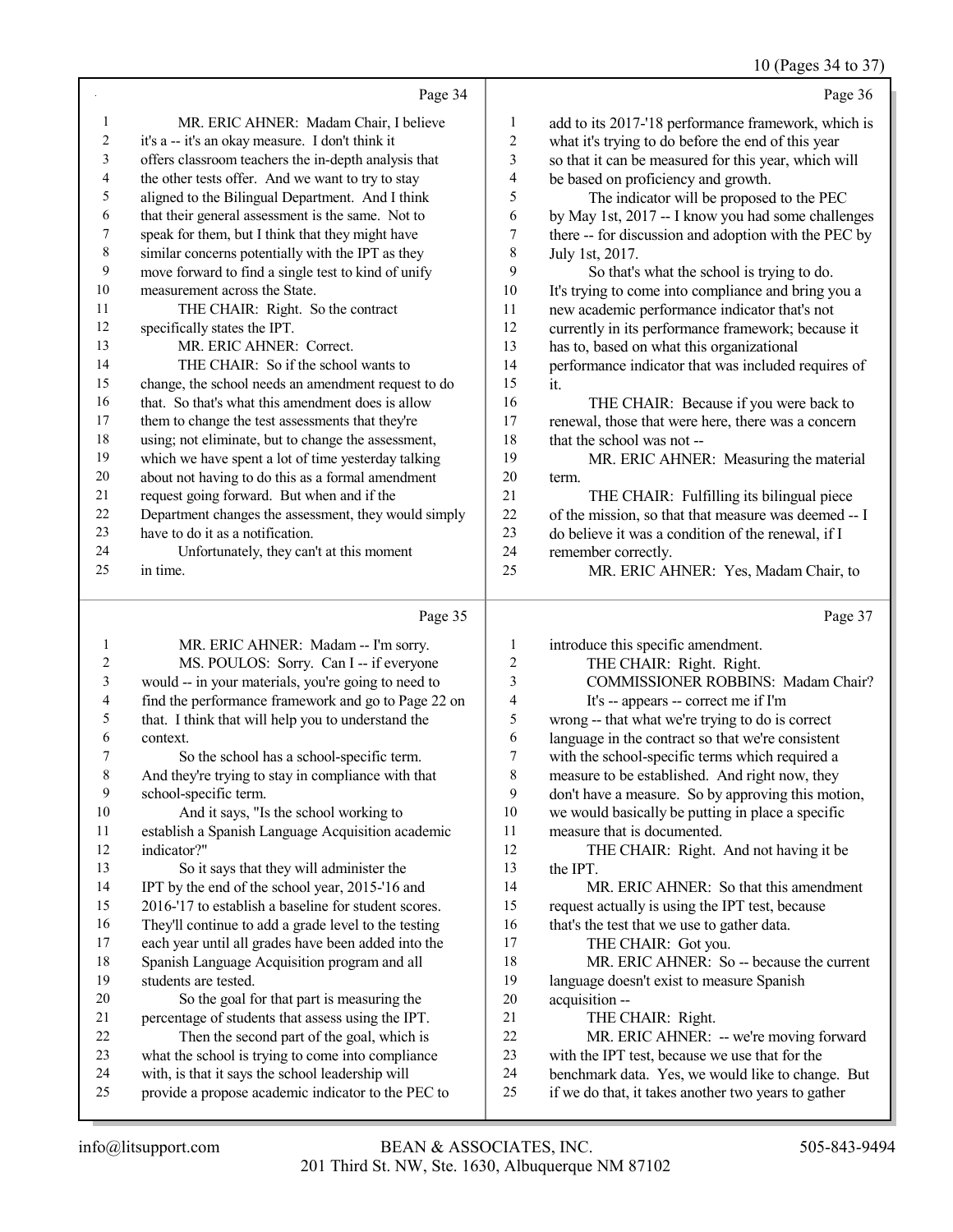### 11 (Pages 38 to 41)

|                 | Page 38                                                                                            |                          | Page 40                                                                                                |
|-----------------|----------------------------------------------------------------------------------------------------|--------------------------|--------------------------------------------------------------------------------------------------------|
| 1               | the data to have a benchmark so that we could have                                                 | 1                        | Commissioner Robbins?                                                                                  |
| $\overline{c}$  | some meaningful measurements for how we are                                                        | $\overline{2}$           | COMMISSIONER ROBBINS: Yes.                                                                             |
| 3               | performing with regard to Spanish acquisition.                                                     | 3                        | COMMISSIONER ARMBRUSTER: Commissioner                                                                  |
| 4               | THE CHAIR: Right.                                                                                  | 4                        | Gipson?                                                                                                |
| 5               | COMMISSIONER JOHNSTON: And, Madam Chair,                                                           | 5                        | THE CHAIR: Yes.                                                                                        |
| 6               | my question -- you used the word "waiver." You were                                                | 6                        | COMMISSIONER ARMBRUSTER: Commissioner                                                                  |
| 7               | talking about we've never waived --                                                                | 7                        | Toulouse?                                                                                              |
| 8               | THE CHAIR: That was in the recommendation                                                          | 8                        | COMMISSIONER TOULOUSE: Yes.                                                                            |
| 9               | by PED to that -- it was a condition of the renewal                                                | 9                        | COMMISSIONER ARMBRUSTER: Commissioner                                                                  |
| 10              | when we renewed the school. And one of the                                                         | 10                       | Peralta?                                                                                               |
| $11\,$          | recommendations by CSD was to waive it. And I have                                                 | 11                       | COMMISSIONER PERALTA: Yes.                                                                             |
| $12\,$          | a serious concern about waiving something that we                                                  | 12                       | COMMISSIONER ARMBRUSTER: Commissioner                                                                  |
| 13              | had placed as a condition, because, to my knowledge,                                               | 13                       | Crone?                                                                                                 |
| 14              | the Commission has never -- not that we can't                                                      | 14                       | <b>COMMISSIONER CRONE: Yes.</b>                                                                        |
| 15              | waiver -- but I have serious concerns about waiving                                                | 15                       | <b>COMMISSIONER ARMBRUSTER: Commissioner</b>                                                           |
| 16              | something like this.                                                                               | 16                       | Johnston?                                                                                              |
| 17              | COMMISSIONER JOHNSTON: Okay. And that's                                                            | 17                       | COMMISSIONER JOHNSTON: No.                                                                             |
| 18              | where -- because approving the amendment, does that                                                | 18                       | COMMISSIONER ARMBRUSTER: Commissioner                                                                  |
| 19              | eliminate the possibility of -- of the waiver? I'm                                                 | 19                       | Armbruster votes "No."                                                                                 |
| 20              | thinking long-term on the impact on the students                                                   | 20                       | The motion passes five-to-two.                                                                         |
| 21              | and --                                                                                             | 21                       | THE CHAIR: The motion passes. Thank you.                                                               |
| 22              | THE CHAIR: Well, the waiver would mean                                                             | 22                       | MR. ERIC AHNER: Thank you, members of the                                                              |
| 23              | they don't have to -- it's not measured the -- that                                                | 23                       | Commission.                                                                                            |
| 24              | assessment comes out of their performance framework.                                               | 24                       | THE CHAIR: And next on the list is the                                                                 |
| 25              | And that was a condition of the renewal, that -- so                                                | 25                       | Albuquerque School of Excellence.                                                                      |
|                 |                                                                                                    |                          |                                                                                                        |
|                 | Page 39                                                                                            |                          | Page 41                                                                                                |
|                 |                                                                                                    |                          |                                                                                                        |
| 1               | that they stay with some fidelity to the bilingual                                                 | 1                        | DR. PELAYO: So, Madam Chair and                                                                        |
| $\sqrt{2}$<br>3 | program. So the waiver removes it from their --<br>from the contract.                              | $\boldsymbol{2}$<br>3    | Commissioners, I -- the item here, 6B, is the                                                          |
| 4               | COMMISSIONER JOHNSTON: And so a vote                                                               | $\overline{\mathcal{L}}$ | Albuquerque School of Excellence. And they are                                                         |
| 5               | "Yes" to the -- to the -- on the table, the                                                        | 5                        | seeking to make a change here to their -- make an<br>amendment request on operational structure of the |
| 6               | motion --                                                                                          | 6                        | length of the school year.                                                                             |
| 7               | THE CHAIR: Is to keep it in the -- that                                                            | $\tau$                   | The school's current contract states that                                                              |
| 8               | keeps it in the contract.                                                                          | 8                        | the school is $180$ days and total -- excuse me $-180$                                                 |
| $\mathbf{9}$    | MR. ERIC AHNER: To be adding the language                                                          | 9                        | days, and a total number of instructional hours that                                                   |
| $10\,$          | for an additional school-specific measure.                                                         | 10                       | will be at least 990 hours for Grades K through 5,                                                     |
| 11              | THE CHAIR: It gets added -- as required                                                            | 11                       | and 1,080 hours for the Grades 6 through 12.                                                           |
| 12              | by the condition of renewal, it adds it in to their                                                | 12                       | The school would like to amend their                                                                   |
| 13              | performance framework.                                                                             | 13                       | contract language to say that the 180 days, and also                                                   |
| 14              | COMMISSIONER JOHNSTON: Oh, okay. Thank                                                             | 14                       | at least 990 hours for Grades K through 6, while                                                       |
| 15              | you very much. That was the clarification I needed                                                 | 15                       | having 1,080 hours for Grades 7 through 12.                                                            |
| 16              | on that second step for my -- thank you.                                                           | 16                       | And so it does list the rationale. The                                                                 |
| $17$            | THE CHAIR: Okay. Yeah. Are there any                                                               | 17                       | school wants to do this one to ensure that it is                                                       |
| $18\,$          | other questions?                                                                                   | 18                       | providing the required hours for each grade level                                                      |
| 19<br>$20\,$    | Okay. So there still is -- there was the                                                           | 19                       | and also ensure that their school is meeting its                                                       |
| 21              | motion by myself and the second by Commissioner<br>Peralta. So just as a point of clarification, a | $20\,$<br>21             | mission and to, again, assure the instructional                                                        |
| $22\,$          | "Yes" vote places this as an amendment to their                                                    | $22\,$                   | hours where the CSD is visiting and noticing a<br>difference between the hours offered to specific     |
| 23              | contract with this assessment.                                                                     | 23                       | grade levels, not specific with what's in the                                                          |
| 24<br>25        | Commissioner Armbruster?<br>COMMISSIONER ARMBRUSTER: Okay.                                         | 24<br>25                 | contract, though it may be meeting State minimum<br>instructional-hour requirements.                   |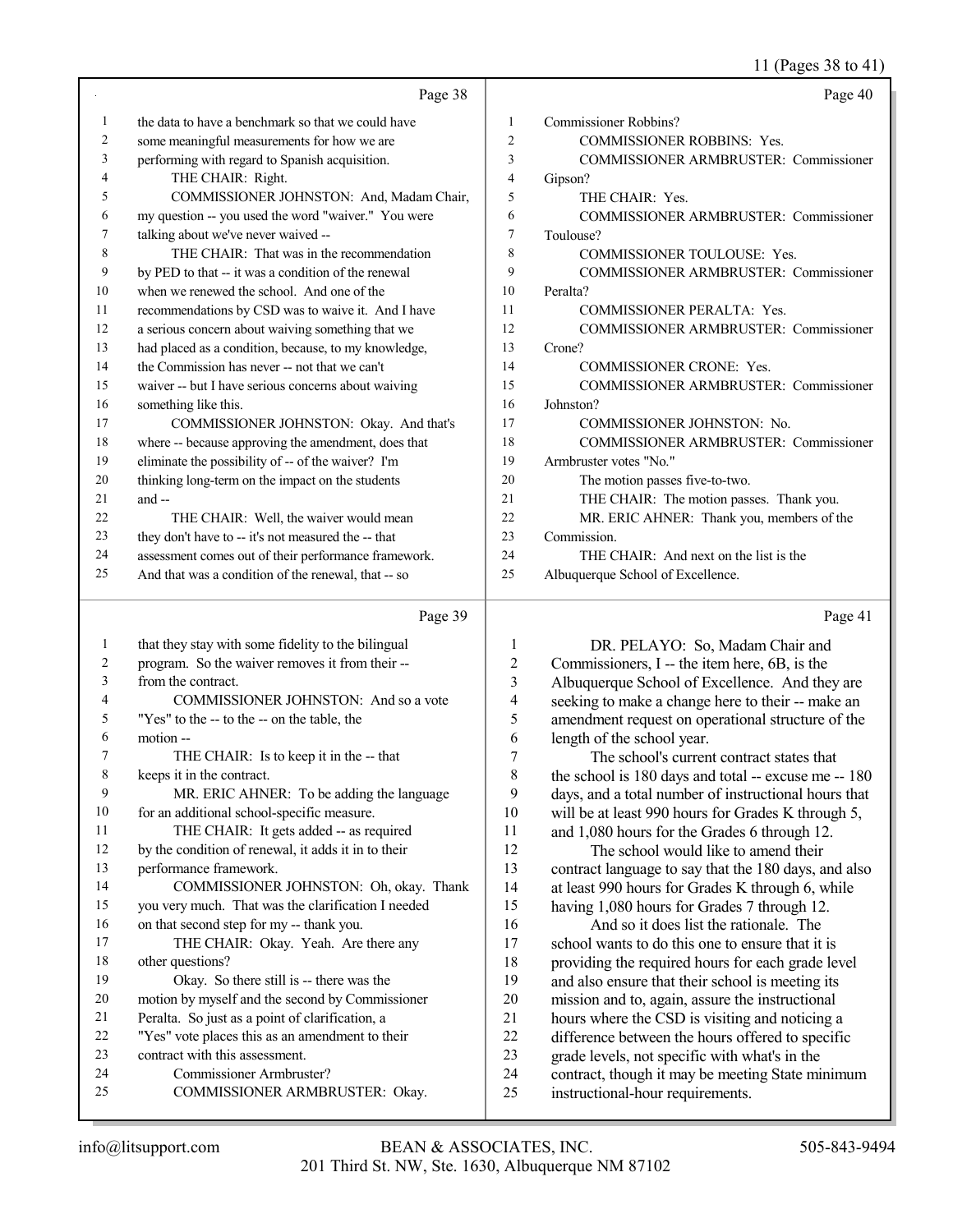## 12 (Pages 42 to 45)

|                              |                                                          |                          | $12$ (1 ages +2 to +3                                                                                   |
|------------------------------|----------------------------------------------------------|--------------------------|---------------------------------------------------------------------------------------------------------|
|                              | Page 42                                                  |                          | Page 44                                                                                                 |
| 1                            | And so the analysis here on the school,                  | $\mathbf{1}$             | ELA interventionist. We were able to actually do                                                        |
| $\boldsymbol{2}$             | you have in your packet and in your materials.           | $\mathbf{2}$             | tutoring during the day for our students.                                                               |
| 3                            | We do notice, in looking at their                        | 3                        | So if you look at our grade, we increased                                                               |
| 4                            | proficiency and in growth, specifically, I want to       | 4                        | our student population by 120 students and still                                                        |
| 5                            | call out to your attention to Page 6 here, just the      | 5                        | maintained a -- a grade of a B.                                                                         |
| 6                            | student growth of the lowest performing students is      | 6                        | Our students are still above the State                                                                  |
| $\boldsymbol{7}$             | a concern. While they're serving their students in       | $\boldsymbol{7}$         | average in ELA and in math, even though our lowest                                                      |
| $\,$ $\,$                    | their higher performing students very well, there        | $\,$ $\,$                | performing students are a little bit lower. But                                                         |
| 9                            | are concerns there about the growth that the             | 9                        | because of lowering the instructional hours, we're                                                      |
| $10\,$                       | students in the lowest performing group there is         | 10                       | able to hire more interventionists, which I see that                                                    |
| 11                           | making.                                                  | 11                       | we're -- we're addressing those issues.                                                                 |
| 12                           | And also wanting to point out here the                   | 12                       | So that's our reasoning for it. And                                                                     |
| 13                           | school, while very diverse, does serve a population      | 13                       | because of budgeting issues, that's why we want to                                                      |
| 14                           | that is a significant departure from the local           | 14                       | do this.                                                                                                |
| 15                           | school district.                                         | 15                       | Our charter was written almost nine years                                                               |
| 16                           | And so the analysis there on Page 9 --                   | 16                       | ago. And our -- and at that time, our student                                                           |
| 17                           | again, we've talked about this the last several          | 17                       | population was 300. Right now, we're almost at 600,                                                     |
| 18                           | months around the instructional hours for sixth          | 18                       | and we're growing about 120 students a year. So at                                                      |
| 19                           | grade, while they're trying to organize sixth grade      | 19                       | that rate, we can't -- our budget is just not going                                                     |
| $20\,$                       | to be consistent with K through 6 and meet the State     | $20\,$                   | to allow us to have the sixth grade at 1,080.                                                           |
| 21                           | minimum, which they are currently doing, changing        | 21                       | THE CHAIR: So you're up for renewal                                                                     |
| $22\,$                       | their contract language to do just that.                 | 22                       | this --                                                                                                 |
| 23                           | And so the recommendations are laid out                  | 23                       | MS. KRISTI DEL CURTO: In 2020.                                                                          |
| 24                           | for you, as we have in the past with this type of        | 24                       | THE CHAIR: In 2020, right. So one of my                                                                 |
| 25                           | amendment request, not really recommending decrease      | 25                       | favorite conversations, instructional hours.                                                            |
|                              | Page 43                                                  |                          | Page 45                                                                                                 |
|                              |                                                          |                          |                                                                                                         |
| $\mathbf{1}$                 | of instructional hours, especially when we have          | $\mathbf{1}$             | We've -- we will take care of this for                                                                  |
| $\sqrt{2}$                   | concerns about some students at the school. We are       | $\overline{\mathbf{c}}$  | almost three-quarters of the schools with the new                                                       |
| 3                            | not making an explicit recommendation to this            | 3                        | contract language, that it's -- the instructional                                                       |
| $\overline{\mathbf{4}}$<br>5 | amendment request, but there is proposed motion          | $\overline{\mathcal{L}}$ | hours aren't in the new contract. It's not part of                                                      |
| 6                            | language there for you.<br>THE CHAIR: Thank you.         | 5<br>6                   | the site visit. It won't be part of the site visit                                                      |
| 7                            |                                                          | $\overline{7}$           | protocol any longer. So this is cleanup that we<br>have to do because it is in the current contracts of |
| $\,$ 8 $\,$                  | Good morning.<br>MS. KRISTI DEL CURTO: Hi. Good morning. | 8                        | these existing schools.                                                                                 |
| 9                            | THE CHAIR: Is the green right on?                        | 9                        | And because schools going forward won't                                                                 |
| 10                           | MS. KRISTI DEL CURTO: No. There.                         | 10                       | have it in their contract and it's not part of the                                                      |
| 11                           | Hi. Good morning. My name is Kristi Del                  | 11                       | site visit, I think it's only -- personally, I think                                                    |
| 12                           | Curto. I am the vice -- assistant principal at           | 12                       | it's only fair and reasonable to allow these                                                            |
| 13                           | Albuquerque School of Excellence.                        | 13                       | amendments to go forward, because we're not                                                             |
| 14                           | Today, I am here to propose a change to                  | 14                       | monitoring it any longer.                                                                               |
| 15                           | decrease our time for sixth grade from 1,080 down to     | 15                       | So I -- and so schools can be comfortable                                                               |
| 16                           | 990. The reasoning is to meet the State average          | 16                       | that they're compliant with their -- with their                                                         |
| 17                           | for -- or not the State average -- but to meet the       | 17                       | contract, I think that's what we have to allow them.                                                    |
| 18                           | State requirements.                                      | 18                       | If the reduction in the instructional hours affects                                                     |
| 19                           | If you look at Page -- she did say on                    | 19                       | their -- their ability to do that instruction, it's                                                     |
| 20                           | Page 6 -- it says that it's not meeting the lowest       | 20                       | going to show in the performance framework. It's                                                        |
| 21                           | performing students. But we are meeting the -- it        | 21                       | going to show in their report card. And that's --                                                       |
| 22                           | is higher than expected in math, because we did do       | 22                       | that's how we'll deal with it.                                                                          |
|                              |                                                          |                          |                                                                                                         |
| 23                           | this last year. Because we were able to go down to       | 23                       | So I think we're just spinning our wheels                                                               |

23 So I think we're just spinning our wheels<br>24 having to have these -- it's unfortunate that they having to have these -- it's unfortunate that they can't be just notifications. So that's -- and I'm

24 the 990, we were able to hire an interventionist, a<br>25 math interventionist and an extra ESL teacher and

math interventionist and an extra ESL teacher and an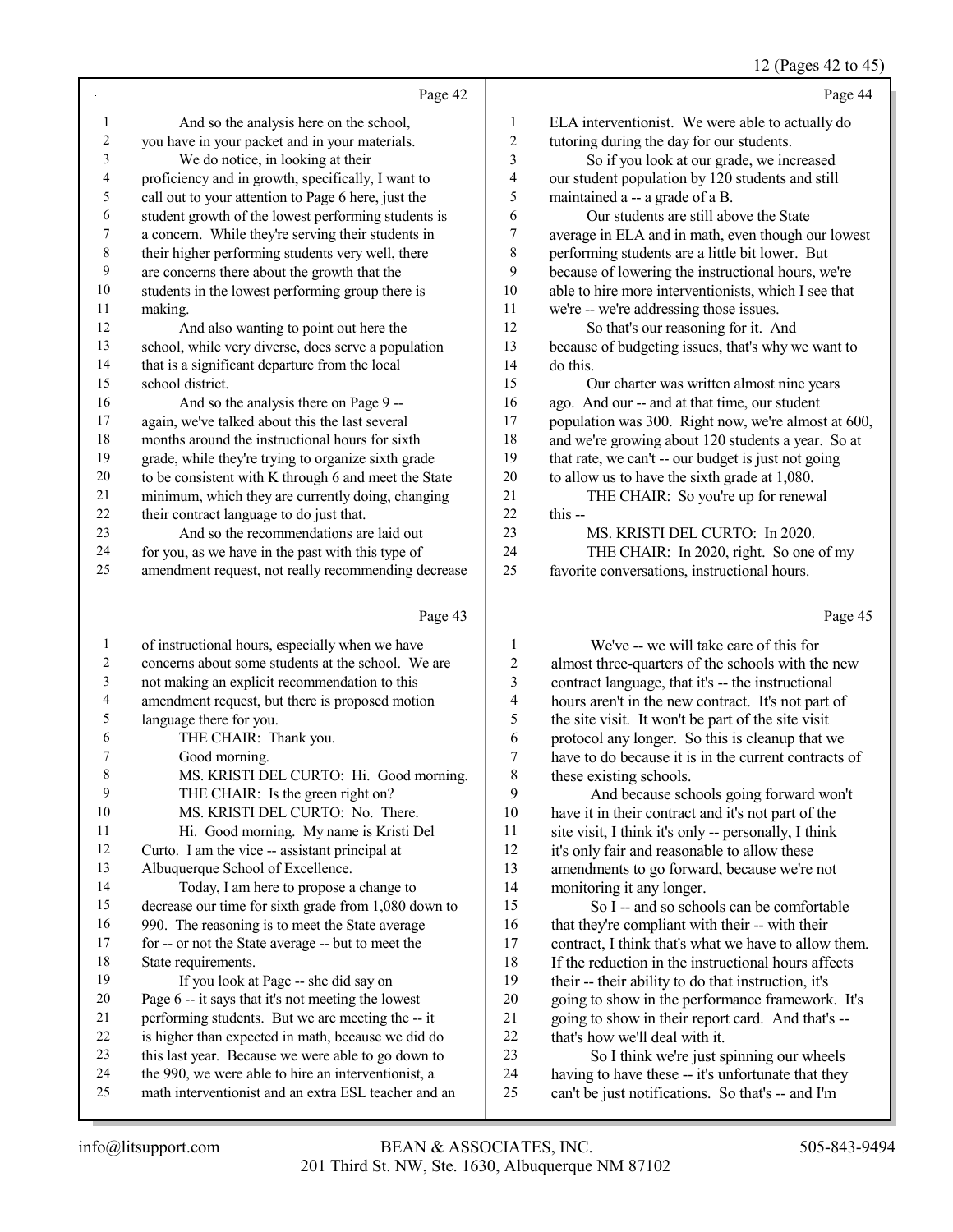## 13 (Pages 46 to 49)

| 1<br>we've got everything and everybody that we need to<br>going to say ditto to anyone else that we're talking<br>$\mathbf{1}$<br>$\overline{2}$<br>instructional hours for.<br>$\overline{c}$<br>help our -- our students with special needs and<br>3<br>3<br>our -- to address their IEPs.<br>So thank you.<br>MS. KRISTI DEL CURTO: Thank you.<br>$\overline{4}$<br>4<br>COMMISSIONER JOHNSTON: How large is the<br>COMMISSIONER ROBBINS: Madam Chair?<br>5<br>5<br>sixth-grade class?<br>THE CHAIR: Commissioner Robbins?<br>6<br>6<br>MS. KRISTI DEL CURTO: Sixth grade, we're<br>COMMISSIONER ROBBINS: I would agree that<br>7<br>$\tau$<br>projected to have 124, I believe.<br>8<br>I think, in the reasoning for the school, trying to<br>8<br>COMMISSIONER JOHNSTON: Thank you very<br>9<br>address the lowest performing students by adjusting<br>9<br>much.<br>the hours, which would allow them to have the<br>10<br>10<br>THE CHAIR: Commissioners, any other<br>flexibility to address that concern, I think taking<br>11<br>11<br>questions? If not --<br>this language out of the contract or amending this<br>12<br>12<br>COMMISSIONER PERALTA: Madam Chair, I'll<br>language right now I think is really a wise thing<br>13<br>13<br>make a motion.<br>for this body to do.<br>14<br>14<br>THE CHAIR: Thank you.<br>15<br>THE CHAIR: Right. You know, there's so<br>15<br>COMMISSIONER PERALTA: I move to approve<br>few -- I'm sorry. There's so few areas where<br>16<br>16<br>the amendment request presented by the Albuquerque<br>17<br>autonomy can be -- can be shown with schools. And,<br>17<br>School of Excellence Charter School to change its<br>$18\,$<br>you know, that's what charters are supposed to do,<br>18<br>material terms with respect to the operational<br>19<br>because they were supposed to have more autonomy;<br>19<br>structure to include the sixth grade within its<br>but it's just shrinking.<br>20<br>20<br>elementary setting and meet the statutorily required<br>MS. KRISTI DEL CURTO: Right.<br>21<br>21<br>990 instructional hours.<br>THE CHAIR: So this is, I think, the --<br>22<br>22<br>COMMISSIONER ROBBINS: I second.<br>this is a no-brainer as far as I'm concerned.<br>23<br>23<br>THE CHAIR: There's a motion by<br>Commissioner Johnston?<br>24<br>24<br>Commissioner Peralta, a second by Commissioner<br>25<br>COMMISSIONER JOHNSTON: Thank you,<br>25<br>Robbins.<br>Page 47<br>Page 49<br>Any discussion?<br>Madam Chair. I just need a clarification.<br>$\mathbf{1}$<br>1<br>Commissioner Armbruster?<br>MS. KRISTI DEL CURTO: Sure.<br>$\overline{2}$<br>2<br>COMMISSIONER JOHNSTON: Because in the --<br>3<br>COMMISSIONER ARMBRUSTER: Commissioner<br>3<br>4<br>in the information I have, the standard Falls Far<br>$\overline{4}$<br>Toulouse?<br>Below the standard of not protecting the rights of<br>5<br>COMMISSIONER TOULOUSE: Yes.<br>5<br>students with disabilities. And you were talking --<br>COMMISSIONER ARMBRUSTER: Commissioner<br>6<br>6<br>7<br>7<br>it was impressive -- the math interventionist --<br>Robbins?<br>MS. KRISTI DEL CURTO: Uh-huh.<br>8<br>$\,$ 8 $\,$<br>COMMISSIONER ROBBINS: Yes.<br>9<br>9<br>COMMISSIONER ARMBRUSTER: Commissioner<br>COMMISSIONER JOHNSTON: -- the English<br>10<br>10<br>language arts interventionist, the additional staff.<br>Crone?<br>11<br>And I got those two listed.<br>COMMISSIONER CRONE: Yes.<br>11<br>12<br>12<br>But how are you including students on IEPs<br>COMMISSIONER ARMBRUSTER: Commissioner<br>13<br>13<br>or with disabilities in this reduction? How -- do<br>Armbruster votes "Yes."<br>14<br>14<br>Commissioner Peralta?<br>these interventionists serve everyone? Or how do<br>15<br>COMMISSIONER PERALTA: Yes.<br>15<br>you do that?<br>16<br>16<br>COMMISSIONER ARMBRUSTER: Commissioner<br>MS. KRISTI DEL CURTO: Yes, they do serve<br>17<br>17<br>everyone. In fact, we were able to hire a -- well,<br>Gipson?<br>18<br>18<br>you know, it's -- we have a shortage of special ed<br>THE CHAIR: Yes.<br>19<br>19<br>teachers. So it's been difficult to hire special ed<br>COMMISSIONER ARMBRUSTER: Commissioner<br>20<br>20<br>teachers.<br>Johnston?<br>21<br>21<br>But this year, we're fortunate. We're --<br>COMMISSIONER JOHNSTON: Yes.<br>22<br>22<br>actually, hopefully, have hired all the special ed<br>COMMISSIONER ARMBRUSTER: The motion<br>23<br>23<br>teachers that we need. We also have our teachers<br>passes seven-to-zero.<br>24<br>24<br>that are going into the classrooms and helping our<br>THE CHAIR: The motion passes<br>25<br>25<br>students with special needs with their IEPs. So<br>seven-to-zero. Thank you very much. | Page 46 | Page 48 |
|-------------------------------------------------------------------------------------------------------------------------------------------------------------------------------------------------------------------------------------------------------------------------------------------------------------------------------------------------------------------------------------------------------------------------------------------------------------------------------------------------------------------------------------------------------------------------------------------------------------------------------------------------------------------------------------------------------------------------------------------------------------------------------------------------------------------------------------------------------------------------------------------------------------------------------------------------------------------------------------------------------------------------------------------------------------------------------------------------------------------------------------------------------------------------------------------------------------------------------------------------------------------------------------------------------------------------------------------------------------------------------------------------------------------------------------------------------------------------------------------------------------------------------------------------------------------------------------------------------------------------------------------------------------------------------------------------------------------------------------------------------------------------------------------------------------------------------------------------------------------------------------------------------------------------------------------------------------------------------------------------------------------------------------------------------------------------------------------------------------------------------------------------------------------------------------------------------------------------------------------------------------------------------------------------------------------------------------------------------------------------------------------------------------------------------------------------------------------------------------------------------------------------------------------------------------------------------------------------------------------------------------------------------------------------------------------------------------------------------------------------------------------------------------------------------------------------------------------------------------------------------------------------------------------------------------------------------------------------------------------------------------------------------------------------------------------------------------------------------------------------------------------------------------------------------------------------------------------------------------------------------------------------------------------------------------------------------------------------------------------------------------------------------------------------------------------------------------------------------------------------------------------------------------------------------------------------------------------------------------------------------------------------------------------------------------------------------------------------------------------------------------------------------------------------------------------------------------------------------------------------------------------------------------------------------------------------------------------------------------------------------------------------------------------------------------------------------------------------------------------------------------------------------------------------------------------------------------------------------------------------------------------------------------------------------------------------------------------------------------------------------------------------------------------------------------------------------------------------------------------------------------------------------------------------------------------------------------------------------------------------------------------------------------------------------------------------------------------------------------|---------|---------|
|                                                                                                                                                                                                                                                                                                                                                                                                                                                                                                                                                                                                                                                                                                                                                                                                                                                                                                                                                                                                                                                                                                                                                                                                                                                                                                                                                                                                                                                                                                                                                                                                                                                                                                                                                                                                                                                                                                                                                                                                                                                                                                                                                                                                                                                                                                                                                                                                                                                                                                                                                                                                                                                                                                                                                                                                                                                                                                                                                                                                                                                                                                                                                                                                                                                                                                                                                                                                                                                                                                                                                                                                                                                                                                                                                                                                                                                                                                                                                                                                                                                                                                                                                                                                                                                                                                                                                                                                                                                                                                                                                                                                                                                                                                                                     |         |         |
|                                                                                                                                                                                                                                                                                                                                                                                                                                                                                                                                                                                                                                                                                                                                                                                                                                                                                                                                                                                                                                                                                                                                                                                                                                                                                                                                                                                                                                                                                                                                                                                                                                                                                                                                                                                                                                                                                                                                                                                                                                                                                                                                                                                                                                                                                                                                                                                                                                                                                                                                                                                                                                                                                                                                                                                                                                                                                                                                                                                                                                                                                                                                                                                                                                                                                                                                                                                                                                                                                                                                                                                                                                                                                                                                                                                                                                                                                                                                                                                                                                                                                                                                                                                                                                                                                                                                                                                                                                                                                                                                                                                                                                                                                                                                     |         |         |
|                                                                                                                                                                                                                                                                                                                                                                                                                                                                                                                                                                                                                                                                                                                                                                                                                                                                                                                                                                                                                                                                                                                                                                                                                                                                                                                                                                                                                                                                                                                                                                                                                                                                                                                                                                                                                                                                                                                                                                                                                                                                                                                                                                                                                                                                                                                                                                                                                                                                                                                                                                                                                                                                                                                                                                                                                                                                                                                                                                                                                                                                                                                                                                                                                                                                                                                                                                                                                                                                                                                                                                                                                                                                                                                                                                                                                                                                                                                                                                                                                                                                                                                                                                                                                                                                                                                                                                                                                                                                                                                                                                                                                                                                                                                                     |         |         |
|                                                                                                                                                                                                                                                                                                                                                                                                                                                                                                                                                                                                                                                                                                                                                                                                                                                                                                                                                                                                                                                                                                                                                                                                                                                                                                                                                                                                                                                                                                                                                                                                                                                                                                                                                                                                                                                                                                                                                                                                                                                                                                                                                                                                                                                                                                                                                                                                                                                                                                                                                                                                                                                                                                                                                                                                                                                                                                                                                                                                                                                                                                                                                                                                                                                                                                                                                                                                                                                                                                                                                                                                                                                                                                                                                                                                                                                                                                                                                                                                                                                                                                                                                                                                                                                                                                                                                                                                                                                                                                                                                                                                                                                                                                                                     |         |         |
|                                                                                                                                                                                                                                                                                                                                                                                                                                                                                                                                                                                                                                                                                                                                                                                                                                                                                                                                                                                                                                                                                                                                                                                                                                                                                                                                                                                                                                                                                                                                                                                                                                                                                                                                                                                                                                                                                                                                                                                                                                                                                                                                                                                                                                                                                                                                                                                                                                                                                                                                                                                                                                                                                                                                                                                                                                                                                                                                                                                                                                                                                                                                                                                                                                                                                                                                                                                                                                                                                                                                                                                                                                                                                                                                                                                                                                                                                                                                                                                                                                                                                                                                                                                                                                                                                                                                                                                                                                                                                                                                                                                                                                                                                                                                     |         |         |
|                                                                                                                                                                                                                                                                                                                                                                                                                                                                                                                                                                                                                                                                                                                                                                                                                                                                                                                                                                                                                                                                                                                                                                                                                                                                                                                                                                                                                                                                                                                                                                                                                                                                                                                                                                                                                                                                                                                                                                                                                                                                                                                                                                                                                                                                                                                                                                                                                                                                                                                                                                                                                                                                                                                                                                                                                                                                                                                                                                                                                                                                                                                                                                                                                                                                                                                                                                                                                                                                                                                                                                                                                                                                                                                                                                                                                                                                                                                                                                                                                                                                                                                                                                                                                                                                                                                                                                                                                                                                                                                                                                                                                                                                                                                                     |         |         |
|                                                                                                                                                                                                                                                                                                                                                                                                                                                                                                                                                                                                                                                                                                                                                                                                                                                                                                                                                                                                                                                                                                                                                                                                                                                                                                                                                                                                                                                                                                                                                                                                                                                                                                                                                                                                                                                                                                                                                                                                                                                                                                                                                                                                                                                                                                                                                                                                                                                                                                                                                                                                                                                                                                                                                                                                                                                                                                                                                                                                                                                                                                                                                                                                                                                                                                                                                                                                                                                                                                                                                                                                                                                                                                                                                                                                                                                                                                                                                                                                                                                                                                                                                                                                                                                                                                                                                                                                                                                                                                                                                                                                                                                                                                                                     |         |         |
|                                                                                                                                                                                                                                                                                                                                                                                                                                                                                                                                                                                                                                                                                                                                                                                                                                                                                                                                                                                                                                                                                                                                                                                                                                                                                                                                                                                                                                                                                                                                                                                                                                                                                                                                                                                                                                                                                                                                                                                                                                                                                                                                                                                                                                                                                                                                                                                                                                                                                                                                                                                                                                                                                                                                                                                                                                                                                                                                                                                                                                                                                                                                                                                                                                                                                                                                                                                                                                                                                                                                                                                                                                                                                                                                                                                                                                                                                                                                                                                                                                                                                                                                                                                                                                                                                                                                                                                                                                                                                                                                                                                                                                                                                                                                     |         |         |
|                                                                                                                                                                                                                                                                                                                                                                                                                                                                                                                                                                                                                                                                                                                                                                                                                                                                                                                                                                                                                                                                                                                                                                                                                                                                                                                                                                                                                                                                                                                                                                                                                                                                                                                                                                                                                                                                                                                                                                                                                                                                                                                                                                                                                                                                                                                                                                                                                                                                                                                                                                                                                                                                                                                                                                                                                                                                                                                                                                                                                                                                                                                                                                                                                                                                                                                                                                                                                                                                                                                                                                                                                                                                                                                                                                                                                                                                                                                                                                                                                                                                                                                                                                                                                                                                                                                                                                                                                                                                                                                                                                                                                                                                                                                                     |         |         |
|                                                                                                                                                                                                                                                                                                                                                                                                                                                                                                                                                                                                                                                                                                                                                                                                                                                                                                                                                                                                                                                                                                                                                                                                                                                                                                                                                                                                                                                                                                                                                                                                                                                                                                                                                                                                                                                                                                                                                                                                                                                                                                                                                                                                                                                                                                                                                                                                                                                                                                                                                                                                                                                                                                                                                                                                                                                                                                                                                                                                                                                                                                                                                                                                                                                                                                                                                                                                                                                                                                                                                                                                                                                                                                                                                                                                                                                                                                                                                                                                                                                                                                                                                                                                                                                                                                                                                                                                                                                                                                                                                                                                                                                                                                                                     |         |         |
|                                                                                                                                                                                                                                                                                                                                                                                                                                                                                                                                                                                                                                                                                                                                                                                                                                                                                                                                                                                                                                                                                                                                                                                                                                                                                                                                                                                                                                                                                                                                                                                                                                                                                                                                                                                                                                                                                                                                                                                                                                                                                                                                                                                                                                                                                                                                                                                                                                                                                                                                                                                                                                                                                                                                                                                                                                                                                                                                                                                                                                                                                                                                                                                                                                                                                                                                                                                                                                                                                                                                                                                                                                                                                                                                                                                                                                                                                                                                                                                                                                                                                                                                                                                                                                                                                                                                                                                                                                                                                                                                                                                                                                                                                                                                     |         |         |
|                                                                                                                                                                                                                                                                                                                                                                                                                                                                                                                                                                                                                                                                                                                                                                                                                                                                                                                                                                                                                                                                                                                                                                                                                                                                                                                                                                                                                                                                                                                                                                                                                                                                                                                                                                                                                                                                                                                                                                                                                                                                                                                                                                                                                                                                                                                                                                                                                                                                                                                                                                                                                                                                                                                                                                                                                                                                                                                                                                                                                                                                                                                                                                                                                                                                                                                                                                                                                                                                                                                                                                                                                                                                                                                                                                                                                                                                                                                                                                                                                                                                                                                                                                                                                                                                                                                                                                                                                                                                                                                                                                                                                                                                                                                                     |         |         |
|                                                                                                                                                                                                                                                                                                                                                                                                                                                                                                                                                                                                                                                                                                                                                                                                                                                                                                                                                                                                                                                                                                                                                                                                                                                                                                                                                                                                                                                                                                                                                                                                                                                                                                                                                                                                                                                                                                                                                                                                                                                                                                                                                                                                                                                                                                                                                                                                                                                                                                                                                                                                                                                                                                                                                                                                                                                                                                                                                                                                                                                                                                                                                                                                                                                                                                                                                                                                                                                                                                                                                                                                                                                                                                                                                                                                                                                                                                                                                                                                                                                                                                                                                                                                                                                                                                                                                                                                                                                                                                                                                                                                                                                                                                                                     |         |         |
|                                                                                                                                                                                                                                                                                                                                                                                                                                                                                                                                                                                                                                                                                                                                                                                                                                                                                                                                                                                                                                                                                                                                                                                                                                                                                                                                                                                                                                                                                                                                                                                                                                                                                                                                                                                                                                                                                                                                                                                                                                                                                                                                                                                                                                                                                                                                                                                                                                                                                                                                                                                                                                                                                                                                                                                                                                                                                                                                                                                                                                                                                                                                                                                                                                                                                                                                                                                                                                                                                                                                                                                                                                                                                                                                                                                                                                                                                                                                                                                                                                                                                                                                                                                                                                                                                                                                                                                                                                                                                                                                                                                                                                                                                                                                     |         |         |
|                                                                                                                                                                                                                                                                                                                                                                                                                                                                                                                                                                                                                                                                                                                                                                                                                                                                                                                                                                                                                                                                                                                                                                                                                                                                                                                                                                                                                                                                                                                                                                                                                                                                                                                                                                                                                                                                                                                                                                                                                                                                                                                                                                                                                                                                                                                                                                                                                                                                                                                                                                                                                                                                                                                                                                                                                                                                                                                                                                                                                                                                                                                                                                                                                                                                                                                                                                                                                                                                                                                                                                                                                                                                                                                                                                                                                                                                                                                                                                                                                                                                                                                                                                                                                                                                                                                                                                                                                                                                                                                                                                                                                                                                                                                                     |         |         |
|                                                                                                                                                                                                                                                                                                                                                                                                                                                                                                                                                                                                                                                                                                                                                                                                                                                                                                                                                                                                                                                                                                                                                                                                                                                                                                                                                                                                                                                                                                                                                                                                                                                                                                                                                                                                                                                                                                                                                                                                                                                                                                                                                                                                                                                                                                                                                                                                                                                                                                                                                                                                                                                                                                                                                                                                                                                                                                                                                                                                                                                                                                                                                                                                                                                                                                                                                                                                                                                                                                                                                                                                                                                                                                                                                                                                                                                                                                                                                                                                                                                                                                                                                                                                                                                                                                                                                                                                                                                                                                                                                                                                                                                                                                                                     |         |         |
|                                                                                                                                                                                                                                                                                                                                                                                                                                                                                                                                                                                                                                                                                                                                                                                                                                                                                                                                                                                                                                                                                                                                                                                                                                                                                                                                                                                                                                                                                                                                                                                                                                                                                                                                                                                                                                                                                                                                                                                                                                                                                                                                                                                                                                                                                                                                                                                                                                                                                                                                                                                                                                                                                                                                                                                                                                                                                                                                                                                                                                                                                                                                                                                                                                                                                                                                                                                                                                                                                                                                                                                                                                                                                                                                                                                                                                                                                                                                                                                                                                                                                                                                                                                                                                                                                                                                                                                                                                                                                                                                                                                                                                                                                                                                     |         |         |
|                                                                                                                                                                                                                                                                                                                                                                                                                                                                                                                                                                                                                                                                                                                                                                                                                                                                                                                                                                                                                                                                                                                                                                                                                                                                                                                                                                                                                                                                                                                                                                                                                                                                                                                                                                                                                                                                                                                                                                                                                                                                                                                                                                                                                                                                                                                                                                                                                                                                                                                                                                                                                                                                                                                                                                                                                                                                                                                                                                                                                                                                                                                                                                                                                                                                                                                                                                                                                                                                                                                                                                                                                                                                                                                                                                                                                                                                                                                                                                                                                                                                                                                                                                                                                                                                                                                                                                                                                                                                                                                                                                                                                                                                                                                                     |         |         |
|                                                                                                                                                                                                                                                                                                                                                                                                                                                                                                                                                                                                                                                                                                                                                                                                                                                                                                                                                                                                                                                                                                                                                                                                                                                                                                                                                                                                                                                                                                                                                                                                                                                                                                                                                                                                                                                                                                                                                                                                                                                                                                                                                                                                                                                                                                                                                                                                                                                                                                                                                                                                                                                                                                                                                                                                                                                                                                                                                                                                                                                                                                                                                                                                                                                                                                                                                                                                                                                                                                                                                                                                                                                                                                                                                                                                                                                                                                                                                                                                                                                                                                                                                                                                                                                                                                                                                                                                                                                                                                                                                                                                                                                                                                                                     |         |         |
|                                                                                                                                                                                                                                                                                                                                                                                                                                                                                                                                                                                                                                                                                                                                                                                                                                                                                                                                                                                                                                                                                                                                                                                                                                                                                                                                                                                                                                                                                                                                                                                                                                                                                                                                                                                                                                                                                                                                                                                                                                                                                                                                                                                                                                                                                                                                                                                                                                                                                                                                                                                                                                                                                                                                                                                                                                                                                                                                                                                                                                                                                                                                                                                                                                                                                                                                                                                                                                                                                                                                                                                                                                                                                                                                                                                                                                                                                                                                                                                                                                                                                                                                                                                                                                                                                                                                                                                                                                                                                                                                                                                                                                                                                                                                     |         |         |
|                                                                                                                                                                                                                                                                                                                                                                                                                                                                                                                                                                                                                                                                                                                                                                                                                                                                                                                                                                                                                                                                                                                                                                                                                                                                                                                                                                                                                                                                                                                                                                                                                                                                                                                                                                                                                                                                                                                                                                                                                                                                                                                                                                                                                                                                                                                                                                                                                                                                                                                                                                                                                                                                                                                                                                                                                                                                                                                                                                                                                                                                                                                                                                                                                                                                                                                                                                                                                                                                                                                                                                                                                                                                                                                                                                                                                                                                                                                                                                                                                                                                                                                                                                                                                                                                                                                                                                                                                                                                                                                                                                                                                                                                                                                                     |         |         |
|                                                                                                                                                                                                                                                                                                                                                                                                                                                                                                                                                                                                                                                                                                                                                                                                                                                                                                                                                                                                                                                                                                                                                                                                                                                                                                                                                                                                                                                                                                                                                                                                                                                                                                                                                                                                                                                                                                                                                                                                                                                                                                                                                                                                                                                                                                                                                                                                                                                                                                                                                                                                                                                                                                                                                                                                                                                                                                                                                                                                                                                                                                                                                                                                                                                                                                                                                                                                                                                                                                                                                                                                                                                                                                                                                                                                                                                                                                                                                                                                                                                                                                                                                                                                                                                                                                                                                                                                                                                                                                                                                                                                                                                                                                                                     |         |         |
|                                                                                                                                                                                                                                                                                                                                                                                                                                                                                                                                                                                                                                                                                                                                                                                                                                                                                                                                                                                                                                                                                                                                                                                                                                                                                                                                                                                                                                                                                                                                                                                                                                                                                                                                                                                                                                                                                                                                                                                                                                                                                                                                                                                                                                                                                                                                                                                                                                                                                                                                                                                                                                                                                                                                                                                                                                                                                                                                                                                                                                                                                                                                                                                                                                                                                                                                                                                                                                                                                                                                                                                                                                                                                                                                                                                                                                                                                                                                                                                                                                                                                                                                                                                                                                                                                                                                                                                                                                                                                                                                                                                                                                                                                                                                     |         |         |
|                                                                                                                                                                                                                                                                                                                                                                                                                                                                                                                                                                                                                                                                                                                                                                                                                                                                                                                                                                                                                                                                                                                                                                                                                                                                                                                                                                                                                                                                                                                                                                                                                                                                                                                                                                                                                                                                                                                                                                                                                                                                                                                                                                                                                                                                                                                                                                                                                                                                                                                                                                                                                                                                                                                                                                                                                                                                                                                                                                                                                                                                                                                                                                                                                                                                                                                                                                                                                                                                                                                                                                                                                                                                                                                                                                                                                                                                                                                                                                                                                                                                                                                                                                                                                                                                                                                                                                                                                                                                                                                                                                                                                                                                                                                                     |         |         |
|                                                                                                                                                                                                                                                                                                                                                                                                                                                                                                                                                                                                                                                                                                                                                                                                                                                                                                                                                                                                                                                                                                                                                                                                                                                                                                                                                                                                                                                                                                                                                                                                                                                                                                                                                                                                                                                                                                                                                                                                                                                                                                                                                                                                                                                                                                                                                                                                                                                                                                                                                                                                                                                                                                                                                                                                                                                                                                                                                                                                                                                                                                                                                                                                                                                                                                                                                                                                                                                                                                                                                                                                                                                                                                                                                                                                                                                                                                                                                                                                                                                                                                                                                                                                                                                                                                                                                                                                                                                                                                                                                                                                                                                                                                                                     |         |         |
|                                                                                                                                                                                                                                                                                                                                                                                                                                                                                                                                                                                                                                                                                                                                                                                                                                                                                                                                                                                                                                                                                                                                                                                                                                                                                                                                                                                                                                                                                                                                                                                                                                                                                                                                                                                                                                                                                                                                                                                                                                                                                                                                                                                                                                                                                                                                                                                                                                                                                                                                                                                                                                                                                                                                                                                                                                                                                                                                                                                                                                                                                                                                                                                                                                                                                                                                                                                                                                                                                                                                                                                                                                                                                                                                                                                                                                                                                                                                                                                                                                                                                                                                                                                                                                                                                                                                                                                                                                                                                                                                                                                                                                                                                                                                     |         |         |
|                                                                                                                                                                                                                                                                                                                                                                                                                                                                                                                                                                                                                                                                                                                                                                                                                                                                                                                                                                                                                                                                                                                                                                                                                                                                                                                                                                                                                                                                                                                                                                                                                                                                                                                                                                                                                                                                                                                                                                                                                                                                                                                                                                                                                                                                                                                                                                                                                                                                                                                                                                                                                                                                                                                                                                                                                                                                                                                                                                                                                                                                                                                                                                                                                                                                                                                                                                                                                                                                                                                                                                                                                                                                                                                                                                                                                                                                                                                                                                                                                                                                                                                                                                                                                                                                                                                                                                                                                                                                                                                                                                                                                                                                                                                                     |         |         |
|                                                                                                                                                                                                                                                                                                                                                                                                                                                                                                                                                                                                                                                                                                                                                                                                                                                                                                                                                                                                                                                                                                                                                                                                                                                                                                                                                                                                                                                                                                                                                                                                                                                                                                                                                                                                                                                                                                                                                                                                                                                                                                                                                                                                                                                                                                                                                                                                                                                                                                                                                                                                                                                                                                                                                                                                                                                                                                                                                                                                                                                                                                                                                                                                                                                                                                                                                                                                                                                                                                                                                                                                                                                                                                                                                                                                                                                                                                                                                                                                                                                                                                                                                                                                                                                                                                                                                                                                                                                                                                                                                                                                                                                                                                                                     |         |         |
|                                                                                                                                                                                                                                                                                                                                                                                                                                                                                                                                                                                                                                                                                                                                                                                                                                                                                                                                                                                                                                                                                                                                                                                                                                                                                                                                                                                                                                                                                                                                                                                                                                                                                                                                                                                                                                                                                                                                                                                                                                                                                                                                                                                                                                                                                                                                                                                                                                                                                                                                                                                                                                                                                                                                                                                                                                                                                                                                                                                                                                                                                                                                                                                                                                                                                                                                                                                                                                                                                                                                                                                                                                                                                                                                                                                                                                                                                                                                                                                                                                                                                                                                                                                                                                                                                                                                                                                                                                                                                                                                                                                                                                                                                                                                     |         |         |
|                                                                                                                                                                                                                                                                                                                                                                                                                                                                                                                                                                                                                                                                                                                                                                                                                                                                                                                                                                                                                                                                                                                                                                                                                                                                                                                                                                                                                                                                                                                                                                                                                                                                                                                                                                                                                                                                                                                                                                                                                                                                                                                                                                                                                                                                                                                                                                                                                                                                                                                                                                                                                                                                                                                                                                                                                                                                                                                                                                                                                                                                                                                                                                                                                                                                                                                                                                                                                                                                                                                                                                                                                                                                                                                                                                                                                                                                                                                                                                                                                                                                                                                                                                                                                                                                                                                                                                                                                                                                                                                                                                                                                                                                                                                                     |         |         |
|                                                                                                                                                                                                                                                                                                                                                                                                                                                                                                                                                                                                                                                                                                                                                                                                                                                                                                                                                                                                                                                                                                                                                                                                                                                                                                                                                                                                                                                                                                                                                                                                                                                                                                                                                                                                                                                                                                                                                                                                                                                                                                                                                                                                                                                                                                                                                                                                                                                                                                                                                                                                                                                                                                                                                                                                                                                                                                                                                                                                                                                                                                                                                                                                                                                                                                                                                                                                                                                                                                                                                                                                                                                                                                                                                                                                                                                                                                                                                                                                                                                                                                                                                                                                                                                                                                                                                                                                                                                                                                                                                                                                                                                                                                                                     |         |         |
|                                                                                                                                                                                                                                                                                                                                                                                                                                                                                                                                                                                                                                                                                                                                                                                                                                                                                                                                                                                                                                                                                                                                                                                                                                                                                                                                                                                                                                                                                                                                                                                                                                                                                                                                                                                                                                                                                                                                                                                                                                                                                                                                                                                                                                                                                                                                                                                                                                                                                                                                                                                                                                                                                                                                                                                                                                                                                                                                                                                                                                                                                                                                                                                                                                                                                                                                                                                                                                                                                                                                                                                                                                                                                                                                                                                                                                                                                                                                                                                                                                                                                                                                                                                                                                                                                                                                                                                                                                                                                                                                                                                                                                                                                                                                     |         |         |
|                                                                                                                                                                                                                                                                                                                                                                                                                                                                                                                                                                                                                                                                                                                                                                                                                                                                                                                                                                                                                                                                                                                                                                                                                                                                                                                                                                                                                                                                                                                                                                                                                                                                                                                                                                                                                                                                                                                                                                                                                                                                                                                                                                                                                                                                                                                                                                                                                                                                                                                                                                                                                                                                                                                                                                                                                                                                                                                                                                                                                                                                                                                                                                                                                                                                                                                                                                                                                                                                                                                                                                                                                                                                                                                                                                                                                                                                                                                                                                                                                                                                                                                                                                                                                                                                                                                                                                                                                                                                                                                                                                                                                                                                                                                                     |         |         |
|                                                                                                                                                                                                                                                                                                                                                                                                                                                                                                                                                                                                                                                                                                                                                                                                                                                                                                                                                                                                                                                                                                                                                                                                                                                                                                                                                                                                                                                                                                                                                                                                                                                                                                                                                                                                                                                                                                                                                                                                                                                                                                                                                                                                                                                                                                                                                                                                                                                                                                                                                                                                                                                                                                                                                                                                                                                                                                                                                                                                                                                                                                                                                                                                                                                                                                                                                                                                                                                                                                                                                                                                                                                                                                                                                                                                                                                                                                                                                                                                                                                                                                                                                                                                                                                                                                                                                                                                                                                                                                                                                                                                                                                                                                                                     |         |         |
|                                                                                                                                                                                                                                                                                                                                                                                                                                                                                                                                                                                                                                                                                                                                                                                                                                                                                                                                                                                                                                                                                                                                                                                                                                                                                                                                                                                                                                                                                                                                                                                                                                                                                                                                                                                                                                                                                                                                                                                                                                                                                                                                                                                                                                                                                                                                                                                                                                                                                                                                                                                                                                                                                                                                                                                                                                                                                                                                                                                                                                                                                                                                                                                                                                                                                                                                                                                                                                                                                                                                                                                                                                                                                                                                                                                                                                                                                                                                                                                                                                                                                                                                                                                                                                                                                                                                                                                                                                                                                                                                                                                                                                                                                                                                     |         |         |
|                                                                                                                                                                                                                                                                                                                                                                                                                                                                                                                                                                                                                                                                                                                                                                                                                                                                                                                                                                                                                                                                                                                                                                                                                                                                                                                                                                                                                                                                                                                                                                                                                                                                                                                                                                                                                                                                                                                                                                                                                                                                                                                                                                                                                                                                                                                                                                                                                                                                                                                                                                                                                                                                                                                                                                                                                                                                                                                                                                                                                                                                                                                                                                                                                                                                                                                                                                                                                                                                                                                                                                                                                                                                                                                                                                                                                                                                                                                                                                                                                                                                                                                                                                                                                                                                                                                                                                                                                                                                                                                                                                                                                                                                                                                                     |         |         |
|                                                                                                                                                                                                                                                                                                                                                                                                                                                                                                                                                                                                                                                                                                                                                                                                                                                                                                                                                                                                                                                                                                                                                                                                                                                                                                                                                                                                                                                                                                                                                                                                                                                                                                                                                                                                                                                                                                                                                                                                                                                                                                                                                                                                                                                                                                                                                                                                                                                                                                                                                                                                                                                                                                                                                                                                                                                                                                                                                                                                                                                                                                                                                                                                                                                                                                                                                                                                                                                                                                                                                                                                                                                                                                                                                                                                                                                                                                                                                                                                                                                                                                                                                                                                                                                                                                                                                                                                                                                                                                                                                                                                                                                                                                                                     |         |         |
|                                                                                                                                                                                                                                                                                                                                                                                                                                                                                                                                                                                                                                                                                                                                                                                                                                                                                                                                                                                                                                                                                                                                                                                                                                                                                                                                                                                                                                                                                                                                                                                                                                                                                                                                                                                                                                                                                                                                                                                                                                                                                                                                                                                                                                                                                                                                                                                                                                                                                                                                                                                                                                                                                                                                                                                                                                                                                                                                                                                                                                                                                                                                                                                                                                                                                                                                                                                                                                                                                                                                                                                                                                                                                                                                                                                                                                                                                                                                                                                                                                                                                                                                                                                                                                                                                                                                                                                                                                                                                                                                                                                                                                                                                                                                     |         |         |
|                                                                                                                                                                                                                                                                                                                                                                                                                                                                                                                                                                                                                                                                                                                                                                                                                                                                                                                                                                                                                                                                                                                                                                                                                                                                                                                                                                                                                                                                                                                                                                                                                                                                                                                                                                                                                                                                                                                                                                                                                                                                                                                                                                                                                                                                                                                                                                                                                                                                                                                                                                                                                                                                                                                                                                                                                                                                                                                                                                                                                                                                                                                                                                                                                                                                                                                                                                                                                                                                                                                                                                                                                                                                                                                                                                                                                                                                                                                                                                                                                                                                                                                                                                                                                                                                                                                                                                                                                                                                                                                                                                                                                                                                                                                                     |         |         |
|                                                                                                                                                                                                                                                                                                                                                                                                                                                                                                                                                                                                                                                                                                                                                                                                                                                                                                                                                                                                                                                                                                                                                                                                                                                                                                                                                                                                                                                                                                                                                                                                                                                                                                                                                                                                                                                                                                                                                                                                                                                                                                                                                                                                                                                                                                                                                                                                                                                                                                                                                                                                                                                                                                                                                                                                                                                                                                                                                                                                                                                                                                                                                                                                                                                                                                                                                                                                                                                                                                                                                                                                                                                                                                                                                                                                                                                                                                                                                                                                                                                                                                                                                                                                                                                                                                                                                                                                                                                                                                                                                                                                                                                                                                                                     |         |         |
|                                                                                                                                                                                                                                                                                                                                                                                                                                                                                                                                                                                                                                                                                                                                                                                                                                                                                                                                                                                                                                                                                                                                                                                                                                                                                                                                                                                                                                                                                                                                                                                                                                                                                                                                                                                                                                                                                                                                                                                                                                                                                                                                                                                                                                                                                                                                                                                                                                                                                                                                                                                                                                                                                                                                                                                                                                                                                                                                                                                                                                                                                                                                                                                                                                                                                                                                                                                                                                                                                                                                                                                                                                                                                                                                                                                                                                                                                                                                                                                                                                                                                                                                                                                                                                                                                                                                                                                                                                                                                                                                                                                                                                                                                                                                     |         |         |
|                                                                                                                                                                                                                                                                                                                                                                                                                                                                                                                                                                                                                                                                                                                                                                                                                                                                                                                                                                                                                                                                                                                                                                                                                                                                                                                                                                                                                                                                                                                                                                                                                                                                                                                                                                                                                                                                                                                                                                                                                                                                                                                                                                                                                                                                                                                                                                                                                                                                                                                                                                                                                                                                                                                                                                                                                                                                                                                                                                                                                                                                                                                                                                                                                                                                                                                                                                                                                                                                                                                                                                                                                                                                                                                                                                                                                                                                                                                                                                                                                                                                                                                                                                                                                                                                                                                                                                                                                                                                                                                                                                                                                                                                                                                                     |         |         |
|                                                                                                                                                                                                                                                                                                                                                                                                                                                                                                                                                                                                                                                                                                                                                                                                                                                                                                                                                                                                                                                                                                                                                                                                                                                                                                                                                                                                                                                                                                                                                                                                                                                                                                                                                                                                                                                                                                                                                                                                                                                                                                                                                                                                                                                                                                                                                                                                                                                                                                                                                                                                                                                                                                                                                                                                                                                                                                                                                                                                                                                                                                                                                                                                                                                                                                                                                                                                                                                                                                                                                                                                                                                                                                                                                                                                                                                                                                                                                                                                                                                                                                                                                                                                                                                                                                                                                                                                                                                                                                                                                                                                                                                                                                                                     |         |         |
|                                                                                                                                                                                                                                                                                                                                                                                                                                                                                                                                                                                                                                                                                                                                                                                                                                                                                                                                                                                                                                                                                                                                                                                                                                                                                                                                                                                                                                                                                                                                                                                                                                                                                                                                                                                                                                                                                                                                                                                                                                                                                                                                                                                                                                                                                                                                                                                                                                                                                                                                                                                                                                                                                                                                                                                                                                                                                                                                                                                                                                                                                                                                                                                                                                                                                                                                                                                                                                                                                                                                                                                                                                                                                                                                                                                                                                                                                                                                                                                                                                                                                                                                                                                                                                                                                                                                                                                                                                                                                                                                                                                                                                                                                                                                     |         |         |
|                                                                                                                                                                                                                                                                                                                                                                                                                                                                                                                                                                                                                                                                                                                                                                                                                                                                                                                                                                                                                                                                                                                                                                                                                                                                                                                                                                                                                                                                                                                                                                                                                                                                                                                                                                                                                                                                                                                                                                                                                                                                                                                                                                                                                                                                                                                                                                                                                                                                                                                                                                                                                                                                                                                                                                                                                                                                                                                                                                                                                                                                                                                                                                                                                                                                                                                                                                                                                                                                                                                                                                                                                                                                                                                                                                                                                                                                                                                                                                                                                                                                                                                                                                                                                                                                                                                                                                                                                                                                                                                                                                                                                                                                                                                                     |         |         |
|                                                                                                                                                                                                                                                                                                                                                                                                                                                                                                                                                                                                                                                                                                                                                                                                                                                                                                                                                                                                                                                                                                                                                                                                                                                                                                                                                                                                                                                                                                                                                                                                                                                                                                                                                                                                                                                                                                                                                                                                                                                                                                                                                                                                                                                                                                                                                                                                                                                                                                                                                                                                                                                                                                                                                                                                                                                                                                                                                                                                                                                                                                                                                                                                                                                                                                                                                                                                                                                                                                                                                                                                                                                                                                                                                                                                                                                                                                                                                                                                                                                                                                                                                                                                                                                                                                                                                                                                                                                                                                                                                                                                                                                                                                                                     |         |         |
|                                                                                                                                                                                                                                                                                                                                                                                                                                                                                                                                                                                                                                                                                                                                                                                                                                                                                                                                                                                                                                                                                                                                                                                                                                                                                                                                                                                                                                                                                                                                                                                                                                                                                                                                                                                                                                                                                                                                                                                                                                                                                                                                                                                                                                                                                                                                                                                                                                                                                                                                                                                                                                                                                                                                                                                                                                                                                                                                                                                                                                                                                                                                                                                                                                                                                                                                                                                                                                                                                                                                                                                                                                                                                                                                                                                                                                                                                                                                                                                                                                                                                                                                                                                                                                                                                                                                                                                                                                                                                                                                                                                                                                                                                                                                     |         |         |
|                                                                                                                                                                                                                                                                                                                                                                                                                                                                                                                                                                                                                                                                                                                                                                                                                                                                                                                                                                                                                                                                                                                                                                                                                                                                                                                                                                                                                                                                                                                                                                                                                                                                                                                                                                                                                                                                                                                                                                                                                                                                                                                                                                                                                                                                                                                                                                                                                                                                                                                                                                                                                                                                                                                                                                                                                                                                                                                                                                                                                                                                                                                                                                                                                                                                                                                                                                                                                                                                                                                                                                                                                                                                                                                                                                                                                                                                                                                                                                                                                                                                                                                                                                                                                                                                                                                                                                                                                                                                                                                                                                                                                                                                                                                                     |         |         |
|                                                                                                                                                                                                                                                                                                                                                                                                                                                                                                                                                                                                                                                                                                                                                                                                                                                                                                                                                                                                                                                                                                                                                                                                                                                                                                                                                                                                                                                                                                                                                                                                                                                                                                                                                                                                                                                                                                                                                                                                                                                                                                                                                                                                                                                                                                                                                                                                                                                                                                                                                                                                                                                                                                                                                                                                                                                                                                                                                                                                                                                                                                                                                                                                                                                                                                                                                                                                                                                                                                                                                                                                                                                                                                                                                                                                                                                                                                                                                                                                                                                                                                                                                                                                                                                                                                                                                                                                                                                                                                                                                                                                                                                                                                                                     |         |         |
|                                                                                                                                                                                                                                                                                                                                                                                                                                                                                                                                                                                                                                                                                                                                                                                                                                                                                                                                                                                                                                                                                                                                                                                                                                                                                                                                                                                                                                                                                                                                                                                                                                                                                                                                                                                                                                                                                                                                                                                                                                                                                                                                                                                                                                                                                                                                                                                                                                                                                                                                                                                                                                                                                                                                                                                                                                                                                                                                                                                                                                                                                                                                                                                                                                                                                                                                                                                                                                                                                                                                                                                                                                                                                                                                                                                                                                                                                                                                                                                                                                                                                                                                                                                                                                                                                                                                                                                                                                                                                                                                                                                                                                                                                                                                     |         |         |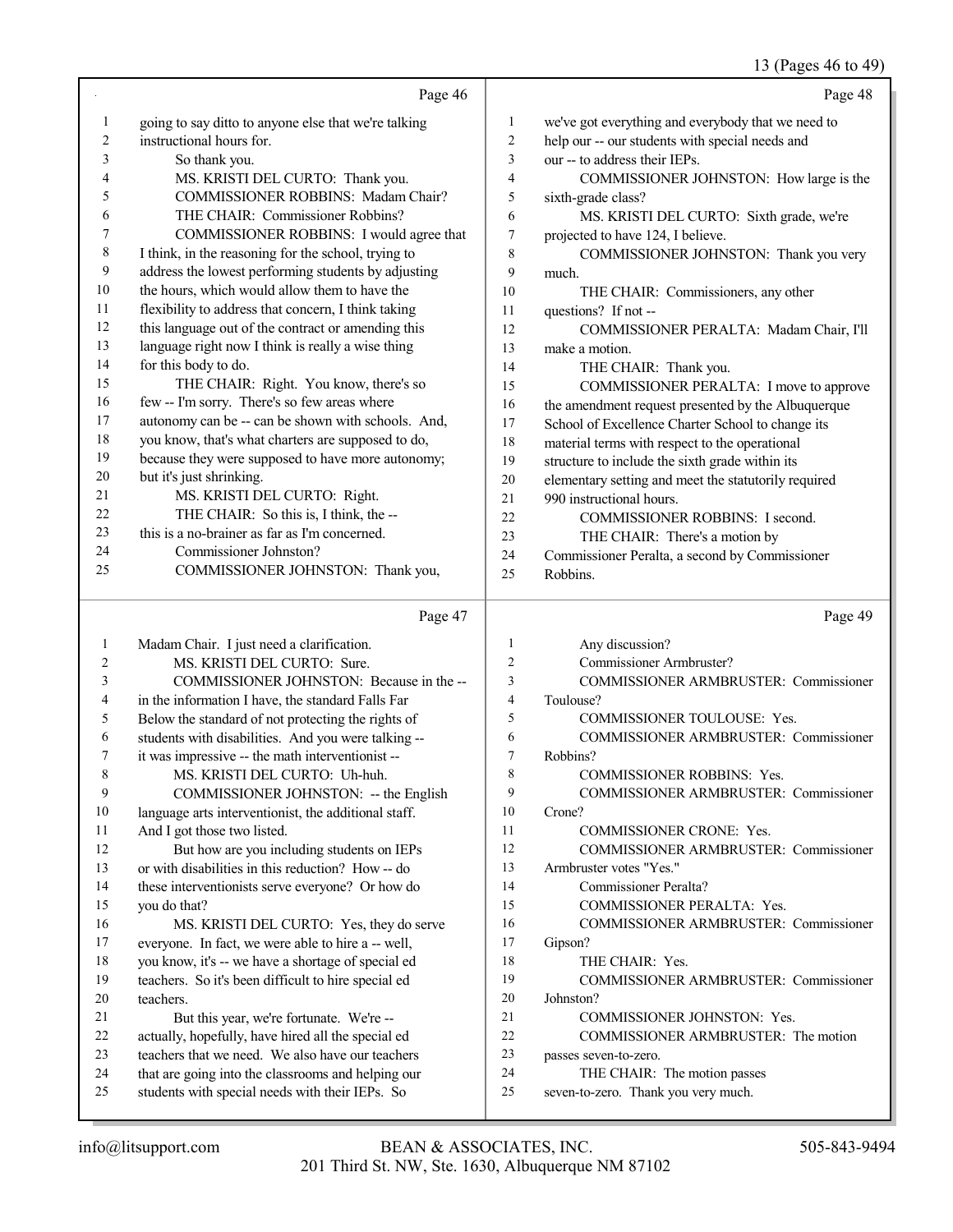#### 14 (Pages 50 to 53)

|             |                                                      |                | - 1- 70                                              |
|-------------|------------------------------------------------------|----------------|------------------------------------------------------|
|             | Page 50                                              |                | Page 52                                              |
| 1           | MS. KRISTI DEL CURTO: Thank you.                     | 1              | We do see some decline here in the reading           |
| 2           | THE CHAIR: And next on the agenda is the             | $\overline{c}$ | proficiency for some school -- student groups and    |
| 3           | ASK Academy.                                         | 3              | seeing academic achievement gaps in math for some    |
| 4           | DR. PELAYO: Madam Chairwoman and                     | 4              | students as well.                                    |
| 5           | Commissioners.                                       | 5              | Nonetheless, the recommendation is to                |
| 6           | So this amendment request is from the ASK            | 6              | approve the request for the change in the length of  |
| 7           | Academy requesting to amend its contract relating to | $\overline{7}$ | the school day and the instructional hours and to    |
| $\,$ 8 $\,$ | operational structure, the length of the school day  | 8              | exceed the 1--- 1,080 hours. The school is an "A."   |
| 9           | and instructional hours for the year.                | 9              | So we do have proposed language there for you to     |
| 10          | So the current contract does state that              | 10             | consider.                                            |
| 11          | the length of school day is 7.33 hours per day for a | 11             | THE CHAIR: I'm sorry. And I apologize.               |
| 12          | total of 1,121 hours. And the school would like to   | 12             | But I think I know how I feel. So I don't think I    |
| 13          | change this contract language to state that the      | 13             | need to elaborate on this once again.                |
| 14          | language of the school day would be 7.4 hours per    | 14             | So for -- I'll be -- and, actually, let me           |
| 15          | day, to exceed 1,080 total hours.                    | 15             | pull up -- okay. Here we go. Okay.                   |
| 16          | This school has had its school rating                | 16             | So -- well, before I do that, I should --            |
| 17          | increase over time from a "C" to an "A." This        | 17             | I guess you've traveled. I'll give you your          |
| 18          | school has also experienced some growth. But what I  | 18             | opportunity if you want to say anything.             |
| 19          | wanted to actually point out is on Page 5 here with  | 19             | MS. CONNIE DOVE: Good morning,                       |
| 20          | the school improvement -- I'm sorry -- the reading   | 20             | Madam Chair. I'm Connie Dove. I'm Director of        |
| 21          | and math current standing growth points, I want to   | 21             | Advancement at the ASK Academy.                      |
| 22          | correct what I had said.                             | 22             | MR. DAN BARBOUR: Good morning. I'm                   |
| 23          | We are seeing here a trend where in both             | 23             | Daniel Barbour, Assistant General Manager and        |
| 24          | reading and math, we're seeing points decrease here  | 24             | Founder of ASK Academy.                              |
| 25          | in math and reading, of growth. We also notice that  | 25             | MR. PAUL STEPHENSON: Good morning.                   |
|             | Page 51                                              |                | Page 53                                              |
| 1           | the school serves a population that is significantly | 1              | Paul Stephenson, Director and Founder of the ASK     |
| 2           | different than the school population in the local    | 2              | Academy. We wanted to take the opportunity to        |
| 3           | area.                                                | 3              | congratulate the Commission on their incredible role |
|             |                                                      |                |                                                      |

4 And if you look on Page 8, you'll notice<br>5 that there's some data concern here with Englis 5 that there's some data concern here with English<br>6 Learners. Not only do we see differences betwee Learners. Not only do we see differences between subgroup performance, but also, just potentially not 8 being masked because they're not serving that many<br>9 English Language Learners or there's something that 9 English Language Learners, or there's something that 10 may need to be looked at here for data. But just a 10 may need to be looked at here for data. But just a<br>11 concern here for subproun performance when we 11 concern here for subgroup performance when we<br>12 aggregate this out. 12 aggregate this out.<br>13 On the organ 13 On the organizational performance<br>14 framework one of the concerns again is re-14 framework, one of the concerns again is related to<br>15 English Learners, making sure that the school is 15 English Learners, making sure that the school is<br>16 able to properly identify and serve its English 16 able to properly identify and serve its English<br>17 Learner students to ensure that their performan 17 Learner students to ensure that their performance is<br>18 being properly documented as well 18 being properly documented as well.<br>19 Again we've had the discussi Again, we've had the discussion around 20 instructional hours. While the school has<br>21 demonstrated an acceptable schoolwide ac 21 demonstrated an acceptable schoolwide academic<br>22 nerformance over the nast three years there are 22 performance over the past three years, there are<br>23 some inconsistencies in terms of the academic 23 some inconsistencies in terms of the academic<br>24 performance overall when you're comparing the 24 performance overall when you're comparing the<br>25 school's three-year trends school's three-year trends.

| 1  | Paul Stephenson, Director and Founder of the ASK     |
|----|------------------------------------------------------|
| 2  | Academy. We wanted to take the opportunity to        |
| 3  | congratulate the Commission on their incredible role |
| 4  | on yesterday's article in the Journal communicating  |
| 5  | the USWest finding of the top Best High Schools in   |
| 6  | the nation and the stat that -- of the Best top High |
| 7  | Schools in New Mexico, charter schools are better    |
| 8  | than 50 percent of that number. So congratulations   |
| 9  | to you. We're also proud that we're No. 6.           |
| 10 | MS. CONNIE DOVE: In case you missed it.              |
| 11 | MR. DAN BARBOUR: So one of the --                    |
| 12 | Madam Chair, members of the Commission, one of the   |
| 13 | things brought up was some things about the analysis |
| 14 | of the report that was given to you. And I'd like    |
| 15 | to call your attention to Page 5. And then we'd      |
| 16 | just like to show you a few responses and reserve    |
| 17 | the right to respond in writing at a future date.    |
| 18 | When we look at Page 5 and we look at ASK            |
| 19 | reading and math growth, Chart 5, when you notice    |
| 20 | that 2015 is 10 points per category, 2016 is         |
| 21 | 10 points per category; yet in 2017, it's 5 points   |
| 22 | per category, when those are normalized, you see     |
| 23 | 67 percent for 2015, you see 67 percent for 2016.    |
| 24 | And all those bars look lower -- if you doubled      |
| 25 | that percent, then that would be 74 percent, which   |
|    |                                                      |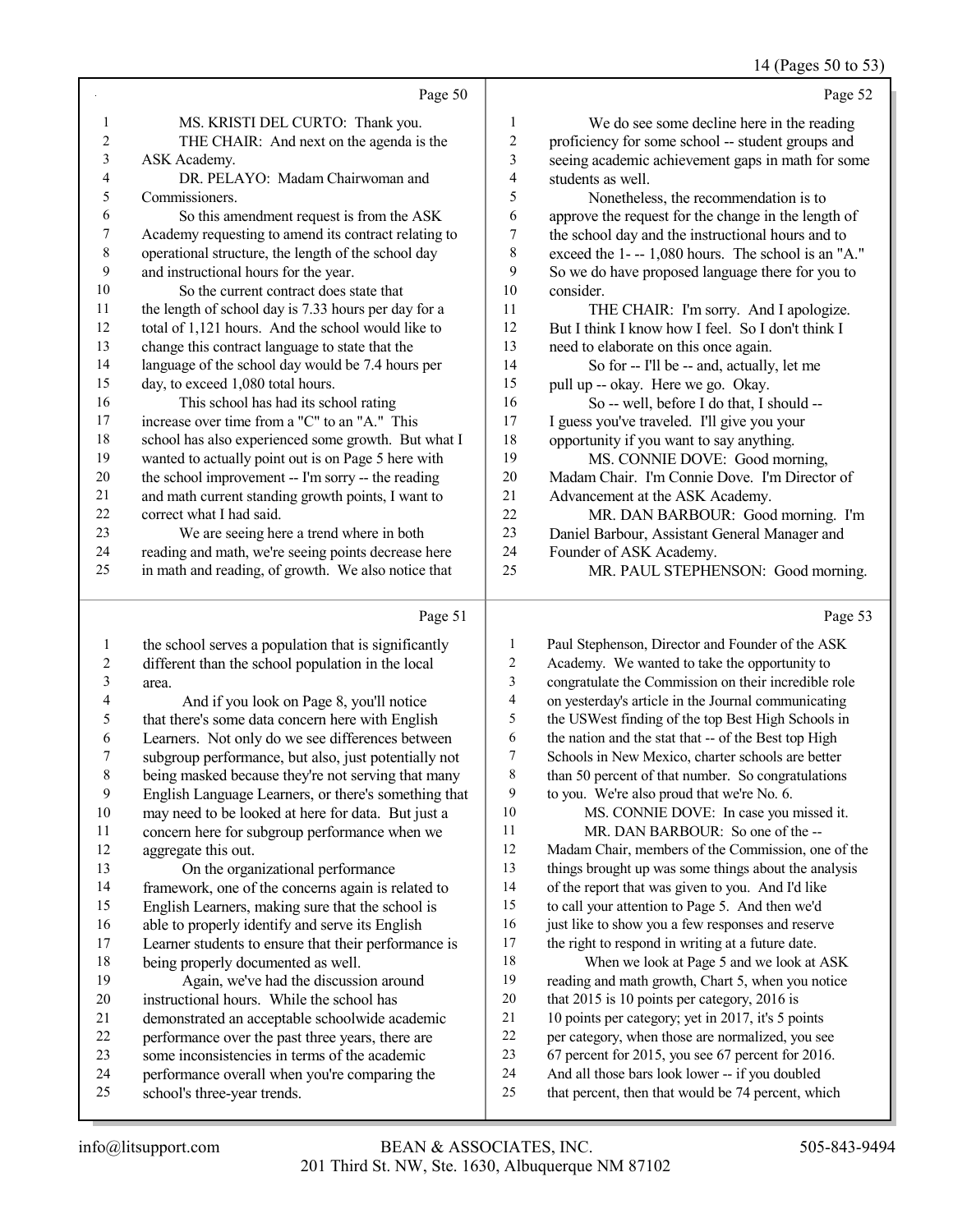15 (Pages 54 to 57)

|                |                                                                                                              |                | 15 (Pages 54 to 57)                                                                                         |
|----------------|--------------------------------------------------------------------------------------------------------------|----------------|-------------------------------------------------------------------------------------------------------------|
|                | Page 54                                                                                                      |                | Page 56                                                                                                     |
| $\mathbf{1}$   | we normalize it to the same 10-point scale. So it                                                            | 1              | that, too. That's on Page --                                                                                |
| $\overline{c}$ | does show we are increasing over time.                                                                       | $\overline{c}$ | DR. PELAYO: 7.                                                                                              |
| 3              | MR. PAUL STEPHENSON: So that 74 percent                                                                      | 3              | MR. PAUL STEPHENSON: -- 7.                                                                                  |
| 4              | was for 2017, which shows that increase in                                                                   | 4              | Our concern -- again, one of these -- one                                                                   |
| 5              | percentage.                                                                                                  | 5              | of the concerns we'd like to have in writing, if                                                            |
| 6              | THE CHAIR: Okay.                                                                                             | 6              | that's allowed to us. But the -- in the world of                                                            |
| 7              | MR. DAN BARBOUR: On Page 8, I'd like to                                                                      | 7              | charter, as you know, we're a school of choice. The                                                         |
| 8              | also call your attention is that we do understand                                                            | 8              | expectation that a school of choice would mirror                                                            |
| 9              | that we are working hard to identify and serve our                                                           | 9              | demographically the community in which they sit,                                                            |
| 10             | ELL population.                                                                                              | 10             | districts in the communities in which they sit,                                                             |
| 11             | When we look at this chart, it shows that                                                                    | 11             | we're not sure that that's reasonable.                                                                      |
| 12             | we had a decrease of 12.5 percent in -- from 2015 to                                                         | 12             | So because families come to charters, and                                                                   |
| 13             | 2017 on Chart 11. Yet when we look at our school                                                             | 13             | they -- everybody is advertised to, and they apply,                                                         |
| 14             | report card for '15, '16, and '17, we have no                                                                | 14             | and they're randomly chosen in. But the only pool                                                           |
| 15             | scores. So we're wondering where this data may have                                                          | 15             | we have to pull from are those families that choose.                                                        |
| 16             | come from.                                                                                                   | 16             | When the district and the communities that you're                                                           |
| 17             | MR. PAUL STEPHENSON: We're at 12.5.                                                                          | 17             | comparing us to, those schools are populated by the                                                         |
| $18\,$         | MR. DAN BARBOUR: When we look at our math                                                                    | 18<br>19       | address in which they live, I'm not quite sure how a<br>charter school could be held to the same -- we have |
| 19             | proficiency and we look at our State report card in                                                          | 20             | to mirror that demographic in all categories.                                                               |
| $20\,$         | 2017, there's no scores for this.                                                                            | 21             | So that was just another question that we                                                                   |
| 21             | MR. PAUL STEPHENSON: And this does                                                                           | 22             | had on the data and the language in the report on                                                           |
| $22\,$         | highlight the concern, possibly, for our low number,                                                         | 23             | that topic.                                                                                                 |
| 23<br>24       | our low percentage of EL population. But, again,                                                             | 24             | THE CHAIR: Commissioners, any questions?                                                                    |
| 25             | we're just -- we're concerned about where their data<br>is that shows such a discrepancy or such an ill mark | 25             | Are you going to make the motion?                                                                           |
|                |                                                                                                              |                |                                                                                                             |
|                | Page 55                                                                                                      |                | Page 57                                                                                                     |
| 1              | for us for that, when our school report card in this                                                         | 1              | COMMISSIONER ARMBRUSTER: Madam Chair, I                                                                     |
| 2              | report shows no numbers for ELL, not the 12.5 in                                                             | 2              | move to approve the amendment request presented by                                                          |
| 3              | 2015.                                                                                                        | 3              | the ASK Academy Charter School to change its                                                                |
| 4              | MR. DAN BARBOUR: We bring this up because                                                                    | $\overline{4}$ | material terms with respect to the operational                                                              |
| 5              | one of the things that we'd like this Commission to                                                          | 5              | structure to include an increase of the length of                                                           |
| 6              | know is that we're very data-driven in our school.                                                           | 6              | the school day from 7.33 hours a day to 7.4 hours a                                                         |
|                | We look at our data. We look at our placement data,                                                          | 7              | day that exceed 1,080 total hours.                                                                          |
| 8              | we look at our incoming data. We look at our                                                                 | 8              | THE CHAIR: And I will second that.                                                                          |
| 9              | indicators. And every week, we meet on what that                                                             | 9              | So there is a motion by Commissioner                                                                        |
| 10             | data does and how that can inform and change our                                                             | 10             | Armbruster, a second by Commissioner Gipson.                                                                |
| 11             | instruction and what that does for the culture of                                                            | 11             | Any discussion?                                                                                             |
| 12             | our academy.                                                                                                 | 12             | Commissioner Armbruster?                                                                                    |
| 13             | So these are just a few examples that we'd                                                                   | 13             | COMMISSIONER ARMBRUSTER: Commissioner                                                                       |
| 14             | like to have on the record, but reserve the right to                                                         | 14<br>15       | Robbins?                                                                                                    |
| 15             | respond in writing to some of the things in here                                                             | 16             | <b>COMMISSIONER ROBBINS: Yes.</b>                                                                           |
| 16<br>17       | that we're not sure where they came from.                                                                    | 17             | COMMISSIONER ARMBRUSTER: Commissioner                                                                       |
| 18             | THE CHAIR: Okay. All right. I don't<br>know whether we can get that answer right now. But                    | 18             | Crone?<br><b>COMMISSIONER CRONE: Yes.</b>                                                                   |
| 19             | we can get it for you. Thank you.                                                                            | 19             | COMMISSIONER ARMBRUSTER: Commissioner                                                                       |
| 20             | MR. PAUL STEPHENSON: There was also a                                                                        | 20             | Toulouse?                                                                                                   |
| 21             | mentioning of the -- I believe the comparison                                                                | 21             | COMMISSIONER TOULOUSE: Yes.                                                                                 |
| 22             | between Rio Rancho -- did you mention Rio Rancho                                                             | 22             | COMMISSIONER ARMBRUSTER: Commissioner                                                                       |
| 23             | Public Schools demographics and the ASK Academy                                                              | 23             | Johnston?                                                                                                   |
|                |                                                                                                              |                |                                                                                                             |
| 24             | demographics? I thought I heard her mention that.                                                            | 24             | COMMISSIONER JOHNSTON: Yes.                                                                                 |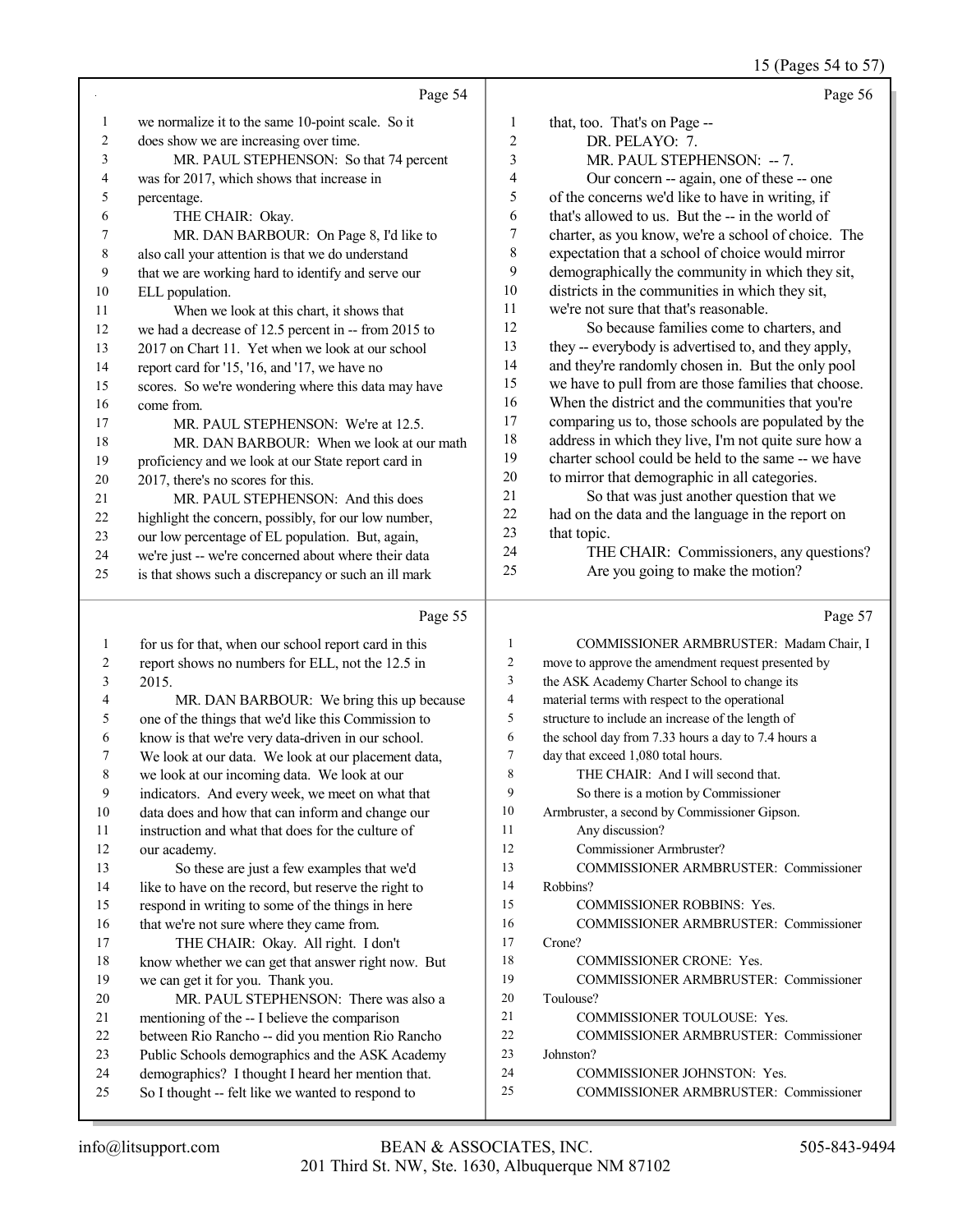## 16 (Pages 58 to 61)

|    | Page 58                                              |                | Page 60                                              |
|----|------------------------------------------------------|----------------|------------------------------------------------------|
| 1  | Armbruster votes "Yes."                              | 1              | growth for both the high performing and lowest       |
| 2  | Commissioner Gipson?                                 | $\overline{2}$ | performing students has been maintained over time.   |
| 3  | THE CHAIR: Yes.                                      | 3              | However, when we do disaggregate by                  |
| 4  | COMMISSIONER ARMBRUSTER: Commissioner                | $\overline{4}$ | student subgroups, we also see that there is some    |
| 5  | Peralta?                                             | 5              | gaps here between some of the subgroups that is a    |
| 6  | <b>COMMISSIONER PERALTA: Yes.</b>                    | 6              | concern for us, and, again, with looking at the      |
|    | COMMISSIONER ARMBRUSTER: Seven-to-zero               | 7              | proficiency specifically in math with some           |
| 8  | vote. The motion passes.                             | 8              | subgroups.                                           |
| 9  | MS. CONNIE DOVE: Thank you very much.                | 9              | But overall, we do have here the analysis.           |
| 10 | MR. DAN BARBOUR: Thank you very much.                | 10             | And on both of the amendments, again, the            |
| 11 | We'd like to close by, you have an open invitation   | 11             | recommendation here is the school has been an "A"    |
| 12 | to visit our school. Should you ever be in the       | 12             | over the last three years, and they have maintained  |
| 13 | neighborhood, please stop in and see the wonderful   | 13             | an academic performance. And so we do recommend      |
| 14 | education going on.                                  | 14             | that both the expansion to serve ninth grade and the |
| 15 | THE CHAIR: Thank you.                                | 15             | increase in the enrollment capacity for 200 to 280   |
| 16 | And, finally, we have the MASTERS Program.           | 16             | be -- we recommend those. And so the proposed        |
| 17 | DR. PELAYO: Yes, Madam Chair and                     | 17             | language is there.                                   |
| 18 | Commissioners. Item 60 in your materials, this is    | 18             | THE CHAIR: Thank you.                                |
| 19 | the MASTERS Program requesting to amend its contract | 19             | Good morning.                                        |
| 20 | on operational structure. This -- their amendment    | 20             | DR. LORI MILLER: Good morning,                       |
| 21 | request here is twofold: One, to authorize going     | 21             | Madam Chair and the members of the Commission. My    |
| 22 | from tenth to twelfth grade to expanding to serve    | 22             | name is Dr. Lori Miller. And I'm the Director of     |
| 23 | ninth through twelfth grade.                         | 23             | Guidance at the MASTERS Program. With me -- I'll     |
| 24 | And the school does list its rationale               | 24             | have them introduce.                                 |
| 25 | there for wanting to serve and expand and serve      | 25             | MS. LISA LUCAS: Good morning, Madam Chair            |

## $P_{\text{max}}$  50

|    | Page 59                                              |    | Page 61                                                 |
|----|------------------------------------------------------|----|---------------------------------------------------------|
| 1  | ninth-graders to provide and serve additional        | 1  | and Commissioners. My name is Lisa Lucas. And I'm       |
| 2  | opportunities for the local community and making     | 2  | the Business Official for the school. I apologize.      |
| 3  | some adjustment to their instructional program to do | 3  | MR. GARY CLENDENEN: Good morning. My                    |
| 4  | so effectively.                                      | 4  | name is Gary Clendenen, and I'm a retired business      |
| 5  | So the second request -- so the first                | 5  | professor and have been on the governing council for    |
| 6  | request -- sorry. The first one is to add ninth      | 6  | less than one year. Excited about education.            |
| 7  | grade.                                               | 7  | DR. LORI MILLER: Anne Salzmann, our                     |
| 8  | The second request is to increase the                | 8  | principal, is out of town, a family graduation, and     |
| 9  | enrollment cap from 200 to 280 students; so an       | 9  | she apologizes for not being here. The three of us      |
| 10 | increase of 80 students, that this will allow them   | 10 | are here to answer any questions you might have.        |
| 11 | to provide the early college opportunities for ninth | 11 | We'd like to correct something on Page 2                |
| 12 | through twelfth grade.                               | 12 | of the information on TMP. At the bottom page, it       |
| 13 | And so what you have here is the school's            | 13 | mentions our re-enrollment percentages year to year.    |
| 14 | history regarding enrollment, and also all of the    | 14 | When we saw these numbers, we knew immediately that     |
| 15 | other analysis that we provide for schools.          | 15 | there was a mistake. Sometimes the interface            |
| 16 | The school has been academically an "A"              | 16 | between the student information system and the          |
| 17 | for the last three school years. And you can see     | 17 | S.T.A.R.S. data system is not clear.                    |
| 18 | that on Page 4. And its current standing, you see    | 18 | Students who move out of Santa Fe or out                |
| 19 | the points that it's earned in this indicator. You   | 19 | of state are coded differently than those who choose    |
| 20 | also see its analysis here of its reading and math   | 20 | to attend another school in Santa Fe, and we have       |
| 21 | proficiency.                                         | 21 | not coded the students correctly.                       |
| 22 | We do note there on Page 5, in this last             | 22 | We have changed our data. But because it                |
| 23 | school year, the MASTERS Program did earn high       | 23 | was archived, it can't change. But I do want to         |
| 24 | points in the areas for growth in both reading and   | 24 | mention that the correct percentages are 96 percent     |
| 25 | math. We also want to note on Page 7 here, the       | 25 | for the year $15$ - $16$ ; and for $16$ - $17$ , it was |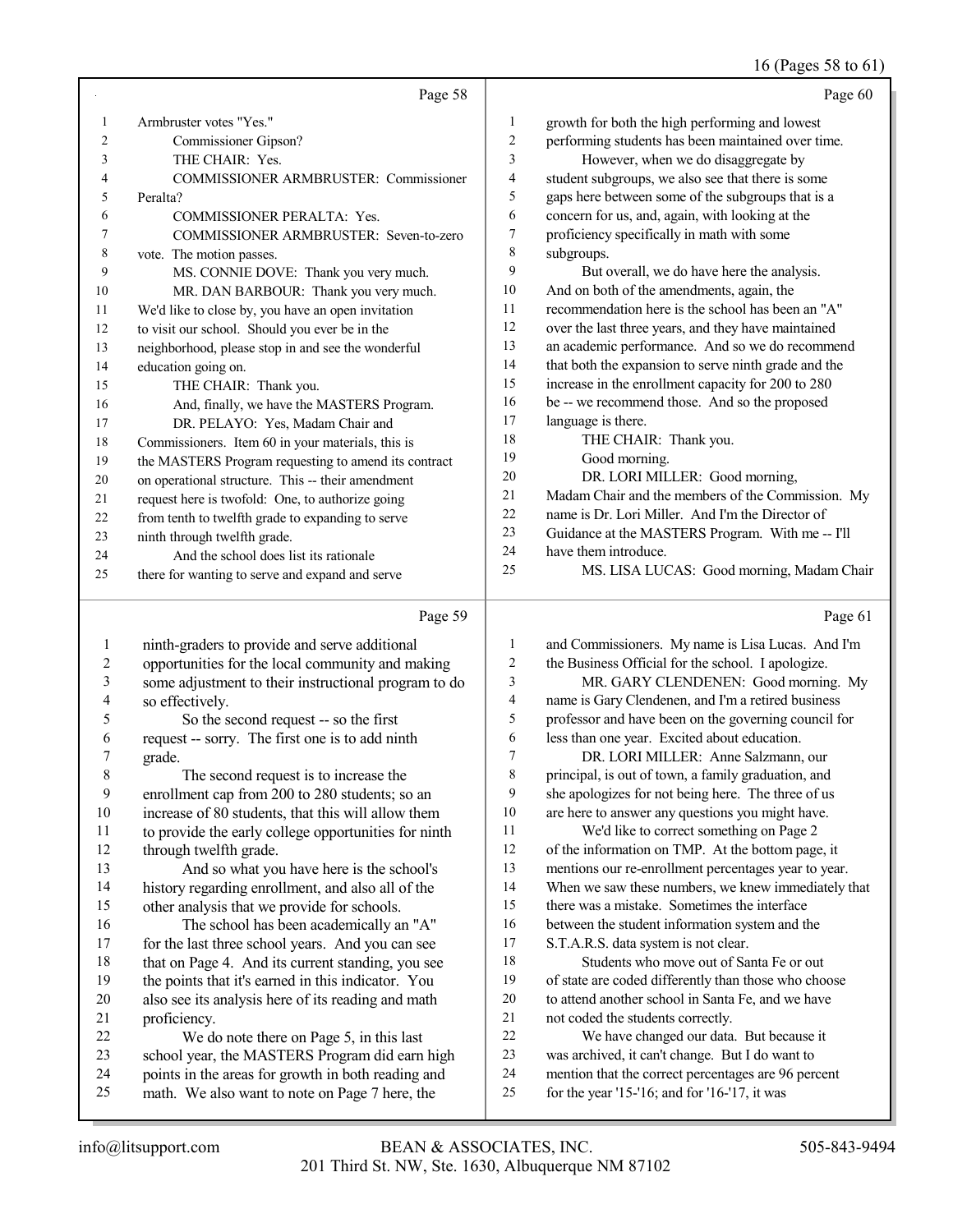## 17 (Pages 62 to 65)

|                | Page 62                                                         |                          | Page 64                                                                                    |
|----------------|-----------------------------------------------------------------|--------------------------|--------------------------------------------------------------------------------------------|
| 1              | 94 percent.                                                     | 1                        | COMMISSIONER ARMBRUSTER: That's fine. I                                                    |
| $\overline{c}$ | THE CHAIR: Okay. Thank you.                                     | $\overline{c}$           | was -- that's one of the shocking statistics we look                                       |
| $\mathfrak{Z}$ | Commissioners, anything?                                        | 3                        | at.                                                                                        |
| $\overline{4}$ | I just want to thank you for your service                       | 4                        | DR. LORI MILLER: I completely understand.                                                  |
| 5              | and your willingness to come on board. This is                  | 5                        | COMMISSIONER ARMBRUSTER: Thank you.                                                        |
| 6              | yeoman's work, as I'm sure you're learning. It's                | 6                        | THE CHAIR: Commissioners, any other                                                        |
| 7              | rewarding work. But it's -- people don't understand             | 7                        | questions?                                                                                 |
| $\,$ $\,$      | until they get truly into it what the commitment is.            | 8                        | Okay. We're ready for a motion.                                                            |
| 9              | So I appreciate everyone who is willing to volunteer            | 9                        | So I move to approve the amendment request                                                 |
| $10\,$         | and do this work for the schools, and I want to                 | 10                       | presented by the MASTERS Program Charter School to                                         |
| 11             | thank you for all the hard work you're doing at the             | 11                       | change its material terms with respect to                                                  |
| 12             | school.                                                         | 12                       | operational structure by expanding to serve ninth                                          |
| 13             | So, Commissioners, do we have any                               | 13                       | grade, because the school has demonstrated an                                              |
| 14             | questions?                                                      | 14                       | accepted level of academic performance through the                                         |
| 15             | COMMISSIONER ARMBRUSTER: I have one,                            | 15                       | State letter grades over the past three years and                                          |
| 16             | Madam Chair. I thought I saw that the graduation                | 16                       | can provide a high-quality early college/high school                                       |
| 17             | rate was a "D." Is that right? I don't know. I                  | 17                       | option to the Santa Fe area families.                                                      |
| 18             | have so many pieces of paper here, I could be                   | 18                       | COMMISSIONER ROBBINS: I'll second.                                                         |
| 19             | incorrect. But because it was shocking to me --                 | 19                       | THE CHAIR: Motion by Commissioner Gipson.                                                  |
| $20\,$         | $'15 - 16?$                                                     | 20                       | A second by Commissioner Robbins.                                                          |
| 21             | MS. POULOS: Madam Chairwoman,                                   | 21                       | Any discussion?                                                                            |
| $22\,$         | Commissioners, it is. It's immediately after those              | 22                       | Oh, I'm sorry.                                                                             |
| 23             | documentation. And you can see that the indicator               | 23                       | COMMISSIONER TOULOUSE: Madam Chair, if                                                     |
| 24             | is rated as a "D" for the 2017 year. And if you                 | 24                       | we're expanding a grade, does your school have room                                        |
| 25             | flip a few pages backs, you can then dig into the               | 25                       | for those students if we increase the cap? Because                                         |
|                |                                                                 |                          |                                                                                            |
|                |                                                                 |                          |                                                                                            |
|                | Page 63                                                         |                          | Page 65                                                                                    |
|                |                                                                 |                          |                                                                                            |
| $\mathbf{1}$   | graduation rate percentages.                                    | 1                        | we didn't discuss that, and you didn't tell us that                                        |
| 2              | For the Class of 2016 -- and they're                            | $\overline{2}$           | at all, that there's room.                                                                 |
| 3              | always reported a year lagging -- the graduation --             | 3                        | Mr. -- Commissioner Peralta sits on the --                                                 |
| 4              | four-year graduation rate was 74 percent. Their                 | $\overline{\mathcal{A}}$ | you know, board that looks at the school sizes, and                                        |
| 5              | five-year graduation rate was 83 percent, and their             | 5                        | he doesn't know anything about whether your school                                         |
| 6              | six-year graduation rate was 86 percent, with the               | 6<br>$\tau$              | would know or not. So I need to know that before I                                         |
| 7<br>8         | growth in their four-year graduation rates actually             | 8                        | can vote.                                                                                  |
|                | having a downward trend, being a growth index of                | 9                        | DR. LORI MILLER: I absolutely understand                                                   |
| 9              | negative .47.                                                   | 10                       | that. We are on the campus of Santa Fe Community                                           |
| 10<br>11       | COMMISSIONER ARMBRUSTER: I just found                           | 11                       | College. We do lease that from them. They are                                              |
|                | that astonishing, because everything else is so                 | 12                       | giving us extra rooms.                                                                     |
| 12             | high. Can you explain that?                                     | 13                       | We are, at this moment, building a room, a                                                 |
| 13<br>14       | DR. LORI MILLER: I sure can. I want you                         | 14                       | large room that can be divided into two. And that                                          |
| 15             | to know that although we do receive some really                 | 15                       | would absolutely take care of the rooms that we                                            |
| 16             | wonderfully prepared academic students, we also                 | 16                       | would need for this expansion. And we've pretty                                            |
| 17             | attract people and students and families that want              | 17                       | much thought it through. We've really thought hard<br>about this, and we do have the room. |
| 18             | that special attention that we can give. Our ELL                | 18                       | COMMISSIONER TOULOUSE: And it would have                                                   |
| 19             | has tripled. And we're noticing that those -- those             | 19                       |                                                                                            |
| 20             | rates -- it takes them just a little bit longer to<br>graduate. | 20                       | E-Occupancy, and you've cleared this through --<br>MS. LORI MILLER: SFCC, yes.             |
| 21             | As Katie said, the 83 percent, sometimes                        | 21                       | THE CHAIR: Your building or Santa Fe                                                       |
| 22             | it takes a year longer. And on a resume, nobody's               | $22\,$                   | Community College building?                                                                |
| 23             | going to ask about that. And we love that we serve              | 23                       | DR. LORI MILLER: We lease from Santa Fe                                                    |
| 24             | this population and do a great job and eventually do            | 24                       | Community College.                                                                         |
| 25             | get them graduated.                                             | 25                       | MS. LISA LUCAS: So the College is --                                                       |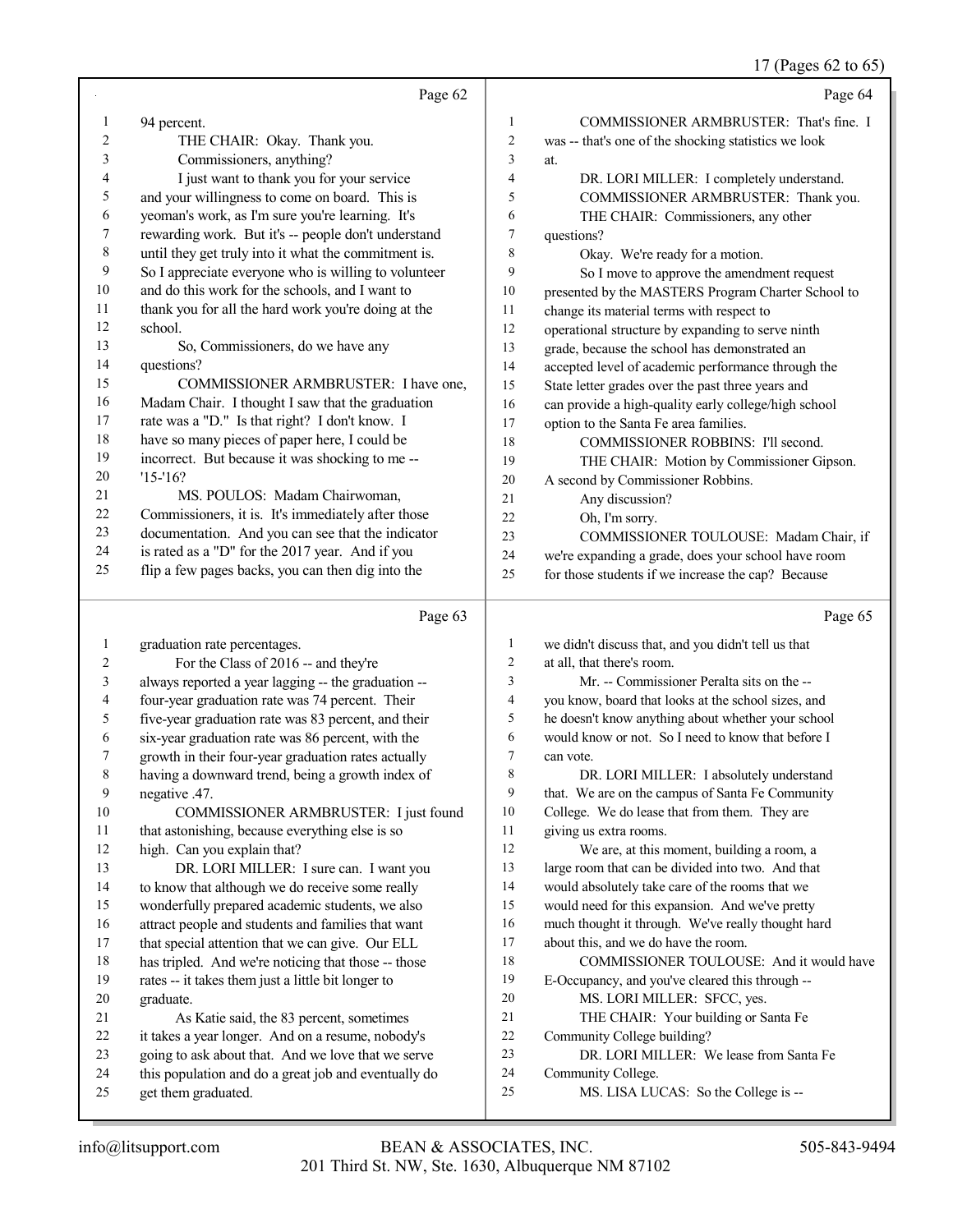## 18 (Pages 66 to 69)

|        | Page 66                                             |                | Page 68                                              |
|--------|-----------------------------------------------------|----------------|------------------------------------------------------|
| 1      | THE CHAIR: So the College is doing the              | 1              | material terms with respect to operational structure |
| 2      | actual building.                                    | $\sqrt{2}$     | by increasing the enrollment capacity from 200 to    |
| 3      | MS. LISA LUCAS: The College is doing the            | 3              | 280, because the school has demonstrated an accepted |
| 4      | building, yes.                                      | $\overline{4}$ | level of academic performance through the State      |
| 5      | THE CHAIR: Okay. Thank you.                         | 5              | letter grades over the past three years and provides |
| 6      | COMMISSIONER TOULOUSE: Normally, that's             | 6              | a high-quality early college/high school option to   |
| 7      | one of the questions we ask first on before we make | 7              | the Santa Fe area families.                          |
| 8      | a motion. So thank you.                             | 8              | COMMISSIONER ROBBINS: I'll second.                   |
| 9      | Commissioner Crone?                                 | 9              | THE CHAIR: There's a motion by                       |
| 10     | COMMISSIONER CRONE: How many rooms do you           | 10             | Commissioner Gipson, a second by Commissioner        |
| 11     | lease at the College?                               | 11             | Robbins.                                             |
| 12     | DR. LORI MILLER: Let's see. We have six,            | 12             | Any discussion?                                      |
| 13     | seven, eight, nine -- nine, including our office.   | 13             | Commissioner Armbruster?                             |
| 14     | COMMISSIONER CRONE: Is it in the west               | 14             | COMMISSIONER ARMBRUSTER: Commissioner                |
| 15     | wing?                                               | 15             | Crone?                                               |
| 16     | DR. LORI MILLER: It is in the west wing.            | 16             | <b>COMMISSIONER CRONE: Yes.</b>                      |
| 17     | We'd love for you to come see us.                   | 17             | COMMISSIONER ARMBRUSTER: Commissioner                |
| 18     | COMMISSIONER CRONE: Okay. Thanks.                   | 18             | Armbruster votes "Yes."                              |
| 19     | THE CHAIR: Any other questions?                     | 19             | Commissioner Robbins?                                |
| 20     | Commissioner Armbruster?                            | 20             | COMMISSIONER ROBBINS: Yes.                           |
| 21     | COMMISSIONER ARMBRUSTER: Commissioner               | 21             | COMMISSIONER ARMBRUSTER: Commissioner                |
| 22     | Gipson?                                             | 22             | Johnston?                                            |
| 23     | THE CHAIR: Yes.                                     | 23             | COMMISSIONER JOHNSTON: Yes.                          |
| 24     | COMMISSIONER ARMBRUSTER: Commissioner               | 24             | COMMISSIONER ARMBRUSTER: Commissioner                |
| 25     | Peralta?                                            | 25             | Gipson?                                              |
|        |                                                     |                |                                                      |
|        |                                                     |                |                                                      |
|        | Page 67                                             |                | Page 69                                              |
| 1      | COMMISSIONER PERALTA: Yes.                          | $\mathbf{1}$   | THE CHAIR: Yes.                                      |
| 2      | COMMISSIONER ARMBRUSTER: Commissioner               | $\overline{2}$ | COMMISSIONER ARMBRUSTER: Commissioner                |
| 3      | Toulouse?                                           | 3              | Peralta?                                             |
| 4      | COMMISSIONER TOULOUSE: Yes.                         | $\overline{4}$ | COMMISSIONER PERALTA: Yes.                           |
| 5      | <b>COMMISSIONER ARMBRUSTER: Commissioner</b>        | 5              | <b>COMMISSIONER ARMBRUSTER: Commissioner</b>         |
| 6      | Crone?                                              | 6              | Toulouse?                                            |
| 7      | COMMISSIONER CRONE: Yes.                            | $\tau$         | <b>COMMISSIONER TOULOUSE: Yes.</b>                   |
| 8      | COMMISSIONER ARMBRUSTER: Commissioner               | 8              | COMMISSIONER ARMBRUSTER: Seven-to-zero.              |
| 9      | Johnston?                                           | 9              | The motion passes.                                   |
| 10     | COMMISSIONER JOHNSTON: Yes.                         | 10             | THE CHAIR: Motion passes seven-zero.                 |
| 11     | COMMISSIONER ARMBRUSTER: Commissioner               | 11             | Thank you so much.                                   |
| 12     | Armbruster votes "Yes."                             | 12             | DR. LORI MILLER: Again, I thank you.                 |
| 13     | Commissioner Robbins?                               | 13             | THE CHAIR: Commissioners, can we take a              |
| 14     | COMMISSIONER ROBBINS: Yes.                          | 14             | short break? We'll try ten.                          |
| 15     | COMMISSIONER ARMBRUSTER: Seven-to-zero.             | 15             | (Recess taken, 10:20 a.m. to 10:38 a.m.)             |
| 16     | The motion passes.                                  | 16             | THE CHAIR: So we are now on to Item                  |
| 17     | THE CHAIR: Motion passes seven-to-zero.             | 17             | No. 7, which is Discussion and Possible Action to    |
| 18     | All right.                                          | 18             | accept Cariños de los Niños' Resolution of Closure   |
| 19     | DR. LORI MILLER: Thank you so much.                 | 19             | and Cease of Operation.                              |
| 20     | THE CHAIR: You still have a second                  | 20             | MS. POULOS: Madam Chair?                             |
| 21     | amendment.                                          | 21             | COMMISSIONER TOULOUSE: Cessation.                    |
| $22\,$ | DR. LORI MILLER: I apologize.                       | 22             | MS. POULOS: We titled it based on the                |
| 23     | THE CHAIR: That's okay. I move to                   | 23             | resolution we received.                              |
| 24     | approve the amendment request presented by the      | 24             | COMMISSIONER TOULOUSE: Okay; 'cause --               |
| 25     | MASTERS Program Charter School to change its        | 25             | MS. POULOS: Madam Chairman and                       |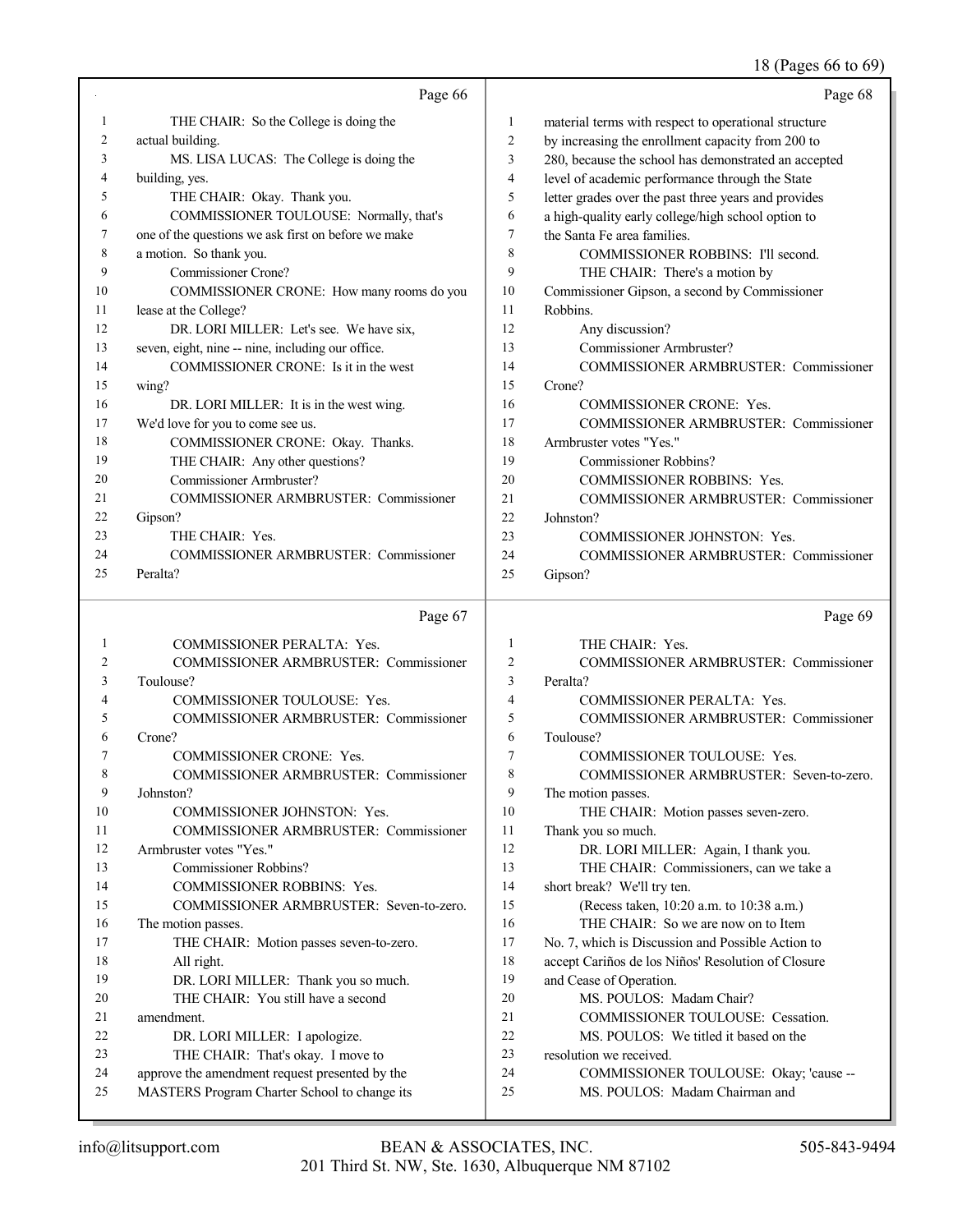## 19 (Pages 70 to 73)

|                          | Page 70                                                                   |                | Page 72                                                                                             |
|--------------------------|---------------------------------------------------------------------------|----------------|-----------------------------------------------------------------------------------------------------|
| 1                        | Commissioners --                                                          | 1              | negotiating with the County for them to obtain the                                                  |
| $\overline{c}$           | COMMISSIONER TOULOUSE: I had a double                                     | $\overline{c}$ | building for purposes of County education programs                                                  |
| 3                        | major. One of them was English; so --                                     | 3              | and preservation of the building as a historical                                                    |
| 4                        | MS. POULOS: -- in April, you did vote to                                  | 4              | site.                                                                                               |
| 5                        | hold a revocation hearing to determine whether to                         | 5              | THE CHAIR: Because my understanding is                                                              |
| 6                        | revoke the charter of Cariños de los Niños Charter                        | 6              | that there's a charter school that has expressed                                                    |
| 7                        | School. Subsequently, at meetings on April 25th and                       | 7              | interest in the facility.                                                                           |
| 8                        | April 30th, the governing body of Cariños de los                          | 8              | MS. POULOS: Sorry, Madam Chairwoman. I                                                              |
| 9                        | Niños voted to cease the operations of their charter                      | 9              | do want to say there is the New Mexico                                                              |
| 10                       | effective June 30, 2018, the end of this fiscal                           | 10             | Administrative Code, too, which does have a                                                         |
| 11                       | year.                                                                     | 11             | provision that says when a school district -- and we                                                |
| 12                       | You do have their resolution as well as a                                 | 12             | consider charter schools to be LEAs -- is seeking                                                   |
| 13                       | letter they have sent to families notifying them of                       | 13             | approval of disposition of real property, it must                                                   |
| 14                       | their documentation. PED has begun the work to                            | 14             | submit evidence that that building does not meet                                                    |
| 15                       | support the closure of this school. You have                              | 15             | Public School Capital Outlay standards, or that all                                                 |
| 16                       | proposed motion language in here to accept this                           | 16             | other charter schools in the district have declined                                                 |
| $17\,$                   | resolution of closure.                                                    | 17             | within a reasonable period of time. So there's a                                                    |
| 18                       | I do want to say, just on the front of the                                | 18             | couple of things we need to keep in mind there.                                                     |
| 19                       | closure of the school, there are many questions                           | 19             | THE CHAIR: Commissioner Peralta?                                                                    |
| $20\,$                   | coming up about the disposition of property. Those                        | $20\,$         | COMMISSIONER PERALTA: Madam Chair, if I                                                             |
| 21                       | are questions we continue to work on and, with our                        | 21             | may make a recommendation to the school based on the                                                |
| 22                       | closure specialist, continue to work on to make sure                      | 22             | statutory language that Director Poulos just cited,                                                 |
| 23                       | that is done in the most appropriate way for the                          | 23             | there has already been preliminary conversation or                                                  |
| 24                       | State.                                                                    | 24             | dialogue between PSFA and the Capital Outlay Council                                                |
| 25                       | THE CHAIR: Thank you. And I know there                                    | 25             | about how the disposition of this property will be                                                  |
|                          | Page 71                                                                   |                | Page 73                                                                                             |
| 1                        | are two individuals from the school. I don't know                         | 1              | conducted. So if I may recommend that maybe you                                                     |
| $\overline{c}$           | if you want to come up or not. It's up -- it's                            | 2              | speak to the County and let them know that maybe we                                                 |
| 3                        | entirely up to you. But I think there might be a                          | 3              | would probably need to delay the process with the                                                   |
| $\overline{\mathcal{L}}$ | couple of questions.                                                      | 4              | talks until you get confirmation exactly, or                                                        |
| 5                        | DR. JUANITA CATA: Juanita Cata. I'm                                       | 5              | direction, from the PSFA on how to proceed with the                                                 |
| 6                        | president of the Cariños Charter School board.                            | 6              | property, that's just my recommendation. Thank you.                                                 |
| 7                        | After consideration of a number of factors, it was                        | 7              | THE CHAIR: Commissioners, any other                                                                 |
| 8                        | the decision of the board that it was in our best                         | 8              | questions? Concerns?                                                                                |
| 9                        | interest to cease operation at the end of the school                      | 9              | Do I have a motion?                                                                                 |
| 10                       | year.                                                                     | 10             | Oh, I'm sorry.                                                                                      |
| 11                       | THE CHAIR: Thank you. I guess the -- and                                  | 11             | MR. VERNON JARAMILLO: Vernon Jaramillo,                                                             |
| 12                       | I'm just going to say it -- this is never a happy                         | 12             | Chancellor. We'd like to thank the Commission for                                                   |
| 13                       | moment for us. It was certainly our hope three                            | 13             | giving us this opportunity to try and run the school                                                |
| 14                       | years ago when you came for your renewal with us                          | 14             | for two years. So thank you.                                                                        |
| 15                       | that the school would be able to turn things around,                      | 15             | THE CHAIR: Thank you.                                                                               |
| 16                       | given the tremendous adversity that you had faced                         | 16             | MR. VERNON JARAMILLO: We tried.                                                                     |
| 17                       | and were trying to overcome at the time of your                           | 17             | To respond to Katie's comments, the                                                                 |
| 18                       | renewal; so that it is certainly disappointing, I                         | 18             | property was deeded to the charter school, Española,                                                |
| 19                       | believe, for all of us that we're at this -- at this                      | 19             | the Cariños Charter School. The charter school is                                                   |
| 20                       | moment.                                                                   | 20             | not a district school. It's a property of the                                                       |
| 21                       |                                                                           |                |                                                                                                     |
|                          | But I do have a question about the                                        | $21\,$         | charter school. That's a clarification that we have                                                 |
| 22                       | disposition of the property and the building. I'm                         | $22\,$         | from our attorney.                                                                                  |
| 23                       | just -- I have a concern and a question about what                        | 23             | THE CHAIR: My understanding is, however,                                                            |
| 24<br>25                 | the intention is with the building.<br>DR. JUANITA CATA: We are currently | 24<br>25       | that because it is a public school, that whether<br>it's the district or a State-authorized charter |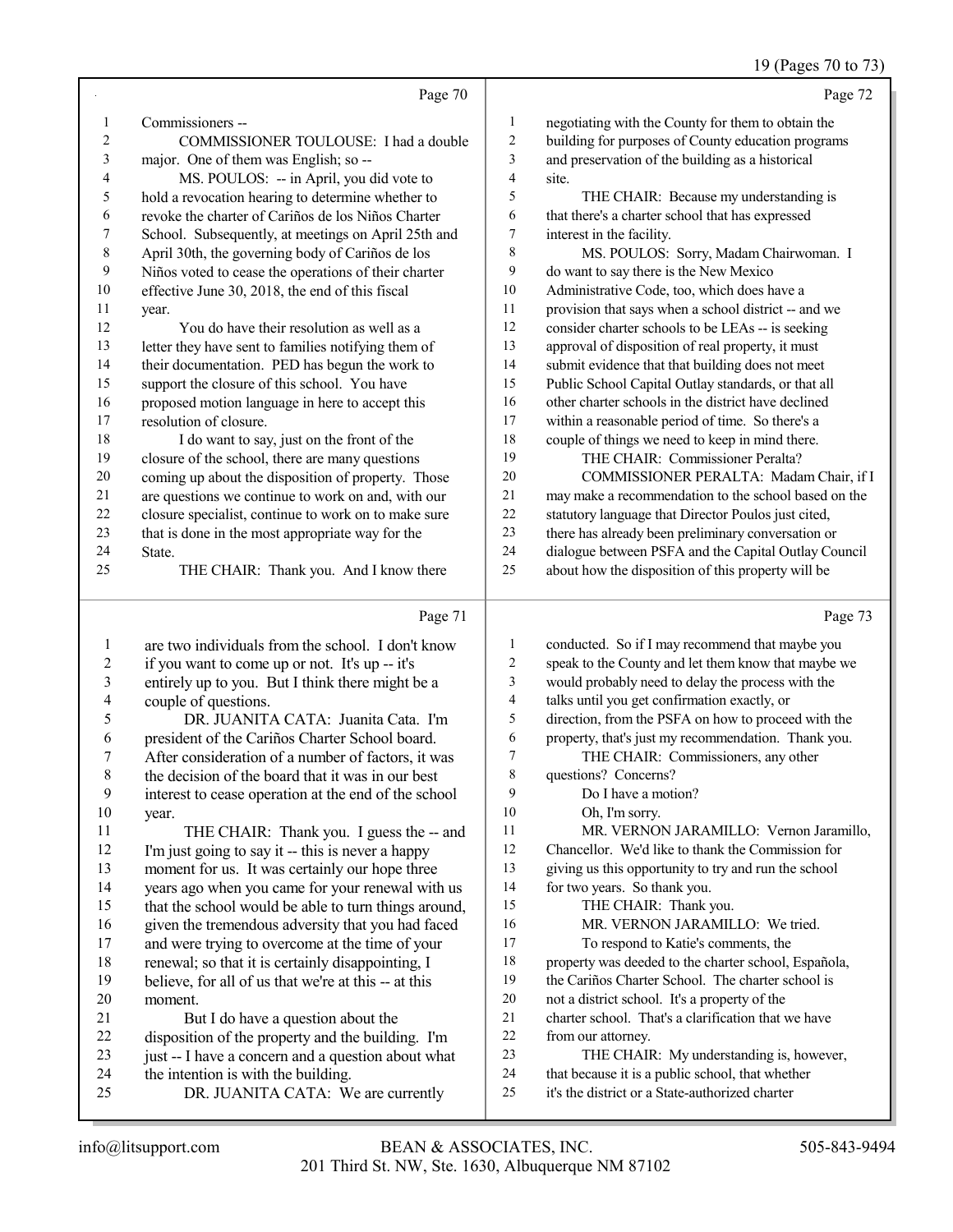20 (Pages 74 to 77)

|    |                                                      |                | $20$ (Pages $/4$ to $/7$                             |
|----|------------------------------------------------------|----------------|------------------------------------------------------|
|    | Page 74                                              |                | Page 76                                              |
|    | school, it still has to -- it still has to be in     | 1              | MR. VERNON JARAMILLO: Thank you for                  |
| 2  | compliance with all those statutory regulations.     | $\overline{c}$ | giving us this opportunity. Thank you.               |
| 3  | MR. VERNON JARAMILLO: We will take                   | 3              | THE CHAIR: We are on to Item No. 8,                  |
| 4  | Mr. Peralta's recommendation to our attorney as well | 4              | Discussion and Possible Action -- I'm sorry, I'm     |
| 5  | to the board. Yes.                                   | 5              | reading the wrong one -- on Governance Changes and   |
| 6  | THE CHAIR: Okay. Thank you.                          | 6              | Reporting Policy Non-Compliance.                     |
| 7  | Commissioner Crone?                                  | 7              | MS. POULOS: Madam Chairwoman,                        |
| 8  | COMMISSIONER CRONE: Is there a motion?               | 8              | Commissioners, the first school that we do have to   |
| 9  | THE CHAIR: I see him reaching --                     | 9              | discuss is Dream Diné Charter School. I do want to   |
| 10 | COMMISSIONER CRONE: Is there a motion                | 10             | make a note -- thank you, Mark -- that while         |
| 11 | stated?                                              | 11             | Section 8.1 -- so in the introduction, we -- sorry.  |
| 12 | THE CHAIR: There is. It's on -- it's on              | 12             | In the contract, Section 8.10 of most or             |
| 13 | Page 1 of --                                         | 13             | many of our contracts is the proper citation. For a  |
| 14 | COMMISSIONER CRONE: Okay, I've got it                | 14             | few of them, it is Section 6.11.b of the contract.   |
| 15 | here.                                                | 15             | And then, again, for most of ours, the contract has  |
| 16 | I move to accept the resolution approved             | 16             | stated filling a vacancy no later than 45 days from  |
| 17 | by the governing body of Cariños de los Niños which  | 17             | the vacancy. In those few that have it as            |
| 18 | establishes that the school cease operation          | 18             | Section 6.11.b, it is 90 days to fill a vacancy.     |
| 19 | effective June 30, 2018, and confirm that the school | 19             | So I just wanted to correct that. I                  |
| 20 | has surrendered its charter which will no longer be  | 20             | trusted that all the contracts were the same and     |
| 21 | effective after June 30th, 2018.                     | 21             | shouldn't have. I should have checked them.          |
| 22 | THE CHAIR: I will second that.                       | 22             | So what we first have is a table that kind           |
| 23 | There's a motion by Commissioner Crone, a            | 23             | of tracks, for these schools that most recently      |
| 24 | second by Commissioner Gipson.                       | 24             | reported to us changes, all of the changes over the  |
| 25 | Is there any discussion?                             | 25             | last year so that we could report kind of compliance |
|    | Page 75                                              |                | Page 77                                              |

|                               | Commissioner Armbruster?               |
|-------------------------------|----------------------------------------|
| $\mathfrak{D}_{\mathfrak{p}}$ | COMMISSIONER ARMBRUSTER: Commissioner  |
| $\mathcal{E}$                 | Toulouse?                              |
| $\overline{4}$                | COMMISSIONER TOULOUSE: With sadness, I |
| $\sim$                        | vote "Yes."                            |
| 6                             | COMMISSIONER ARMBRUSTER: Commissioner  |

| 7  | Peralta?                              |
|----|---------------------------------------|
| 8  | COMMISSIONER PERALTA: Yes.            |
| 9  | COMMISSIONER ARMBRUSTER: Commissioner |
| 10 | Robbins?                              |
| 11 | <b>COMMISSIONER ROBBINS: Yes.</b>     |
| 12 | COMMISSIONER ARMBRUSTER: Commissioner |
| 13 | Armbruster votes "Yes."               |
| 14 | Commissioner Gipson?                  |
| 15 | THE CHAIR: Yes.                       |
| 16 | COMMISSIONER ARMBRUSTER: Commissioner |
| 17 | Crone?                                |
| 18 | <b>COMMISSIONER CRONE: Yes.</b>       |
| 19 | COMMISSIONER ARMBRUSTER: Commissioner |
| 20 | Johnston?                             |
| 21 | COMMISSIONER JOHNSTON: Yes.           |
| 22 | COMMISSIONER ARMBRUSTER: The motion   |
| 23 | passes, seven-zero.                   |

THE CHAIR: Motion passes, seven-zero.

 boards. 7 The school leaders have a lot on their<br>8 plates namely running a school. And the bo 8 plates, namely running a school. And the board<br>9 should be able to govern its own reporting 9 should be able to govern its own reporting<br>10 requirements with regards to the membersh 10 requirements with regards to the membership.<br>11 So we want to provide formal notice to 11 So we want to provide formal notice to<br>12 these schools notifying them of the noncompli

1 to you. Our desire at this point really is to give<br>2 formal notice to -- specifically to the school formal notice to -- specifically to the school boards, because, again, we've said this many times now, and we'll say it again, we really believe this is where this needs to be owned by the school

12 these schools notifying them of the noncompliance<br>13 they have had with regards to reporting requirement 13 they have had with regards to reporting requirements<br>14 and filling vacancies over the last vear so that 14 and filling vacancies over the last year so that<br>15 they can better understand those obligations at 15 they can better understand those obligations and<br>16 understand where they have fallen short. 16 understand where they have fallen short.<br>17 So when you look at Dream Diné.

17 So when you look at Dream Diné, the first<br>18 school that we're addressing we do have a 18 school that we're addressing, we do have a<br>19 paragraph but Lactually think what is most paragraph, but I actually think what is most helpful 20 is getting straight to the letter that we would like<br>21 to send to these schools: and that is found on 21 to send to these schools; and that is found on<br>  $22 \text{ Page } 22$ 22 Page 22.<br>23 In

23 In that letter, we do give a kind of a<br>24 accounting of the issues that have occurred 24 accounting of the issues that have occurred over the<br>25 vear And so the first thing that we identify is year. And so the first thing that we identify is

Thank you very much.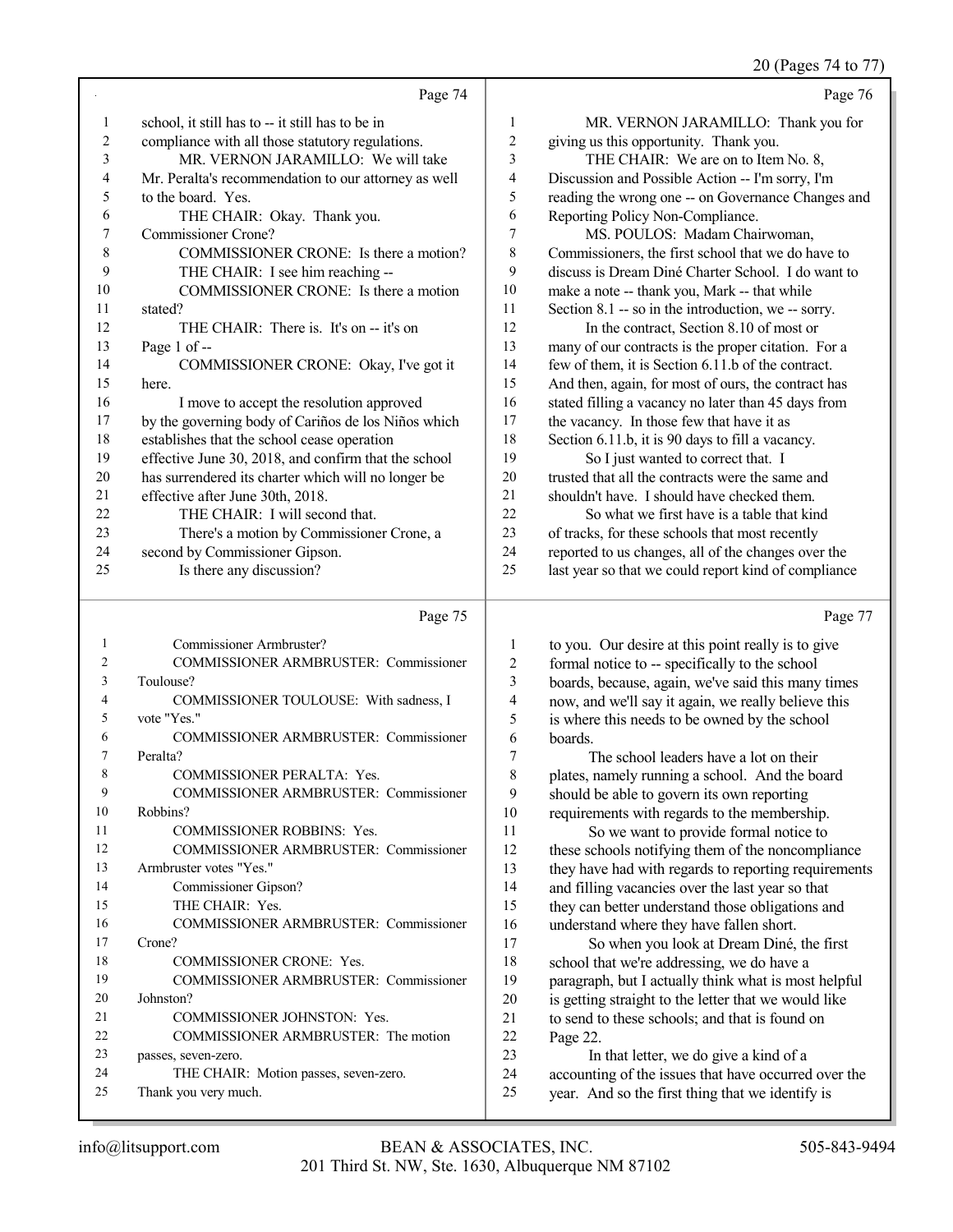#### 21 (Pages 78 to 81)

Page 78 that there was a board member who, from April 17th until the time that he was -- well, from April 17th, we looked at board minutes, and this individual was never attending board meetings. From this date until we contacted the school on October 19th and were told that that board member was still a board member, we didn't have any documentation of his attendance. But then we did receive recent documentation that identified that he was no longer a board member. The team did look at the bylaws and noted that those bylaws did indicate that attendance at governing board meetings is mandatory and that members missing two consecutive meetings may be dismissed. Then we have that if he was resigned -- had been resigned or removed, that notification was overdue because we have not received any notification. On October 16th, a new member was designated. And that -- the notification of that designation was required by November 15th. We did not receive notification of that designation until 180 days later on April 14th. Again, another new member was designated, Page 79 Page 80 1 this so that the only thing that I'm going to ask is<br>2 that we don't have to revisit these through this that we don't have to revisit these through this. If we've had an opportunity to read it all, I think 4 we're good.<br>5 And I 5 And I'm going to just say that beyond<br>6 statutory requirement for a governance count 6 statutory requirement for a governance council, the<br>
<sup>7</sup> murnose of a governance council is to help make sure 7 purpose of a governance council is to help make sure<br>8 that the school is functioning properly and serving that the school is functioning properly and serving 9 the community. And that's ultimately my concern,<br>10 beyond the statutory requirement. I get that. 10 beyond the statutory requirement. I get that.<br>11 But to make sure that that school has a 11 But to make sure that that school has an 12 active, involved governance council so that it's active, involved governance council so that it's to the benefit of the school, so that there is a 14 concern when -- and I -- I understand the geography.<br>15 So I'm -- and I've not allowed you to speak before So I'm -- and I've not allowed you to speak before 16 we continue. So I will certainly -- please identify<br>17 wourself for the record and anything that you want yourself for the record and anything that you want  $\begin{array}{ccc} 18 & \text{to say.} \\ 19 & \end{array}$  DR. TINA DESCHENIE: Ya'at'eeh. Good 20 morning. I'm Dr. Tina Deschenie.<br>21 THE CHAIR: Is the green 1 21 THE CHAIR: Is the green light on?<br>22 DR. TINA DESCHENIE: Yes. 22 DR. TINA DESCHENIE: Yes.<br>23 THE CHAIR: Could you just m 23 THE CHAIR: Could you just move that a<br>24 little closer? 24 little closer?<br>25 DR. T DR. TINA DESCHENIE: Ya'a'teeh. Good Page 81

| 1  | Joe Jasper was designated on October 16th. Again,    | $\mathbf{1}$   | morning. I'm Dr. Tina Deschenie. I'm the             |
|----|------------------------------------------------------|----------------|------------------------------------------------------|
| 2  | that was due by November 15th. We did not receive    | $\overline{2}$ | administrator for the Dream Diné Charter School in   |
| 3  | that until 180 days later and certainly did not      | 3              | Shiprock, New Mexico. And in the audience is Jeremy  |
| 4  | receive that notification within the 30 days.        | 4              | Simpson, who's one of the board members.             |
| 5  | Another member was designated in December            | 5              | And so we did receive notification about             |
| 6  | of 2017. We did not receive all of the               | 6              | the delayed sending of forms, and we have responded. |
| 7  | documentation. We did receive the form; but we       | $\tau$         | It's true that for Mr. Whitehair, we did not receive |
| 8  | received the form on April 14th, again, 117 days     | 8              | an affidavit; so there is no affidavit to send in.   |
| 9  | after the change in membership. And we have not      | 9              | We have the -- the board member change form. We      |
| 10 | received complete documentation as of today.         | 10             | were not aware of the form, and so we made our own,  |
| 11 | Is that correct?                                     | 11             | of which has all of our board members' signatures.   |
| 12 | MS. LAUREL PIERCE: Is that Mr. Whitehair?            | 12             | But we were told that was the wrong form.            |
| 13 | MS. POULOS: Yes.                                     | 13             | So we do have the new form, the State                |
| 14 | MS. LAUREL PIERCE: We do not have all of             | 14             | form, in hand. And we also are aware that we have    |
| 15 | the documentation for Mr. Whitehair at this time.    | 15             | the option of closing two vacant positions, and so   |
| 16 | MS. POULOS: Okay. So, again, we want to              | 16             | we will be doing that.                               |
| 17 | notify the board of this so that they can see laid   | 17             | The next regular board meeting is on                 |
| 18 | out what their reporting requirements were and where | 18             | May 21, and we will take action at that time to      |
| 19 | they failed to meet those so that they can think     | 19             | close these two vacant board positions for the       |
| 20 | through their processes to ensure that they, as a    | 20             | remainder of the school year.                        |
| 21 | board, implement something that enables them to      | 21             | THE CHAIR: So let me just ask a question.            |
| 22 | maintain proper governance reporting.                | 22             | Does that change your bylaws -- close -- I'm not     |
| 23 | THE CHAIR: Okay. I appreciate you coming             | 23             | quite sure. When you reference closing the two       |
| 24 | up. And I appreciate, and I hope, that all of the    | 24             | memberships, is that a change in the bylaws?         |
| 25 | Commissioners have had an opportunity to read all of | 25             | MS. POULOS: Madam Chairwoman, that is --             |
|    |                                                      |                |                                                      |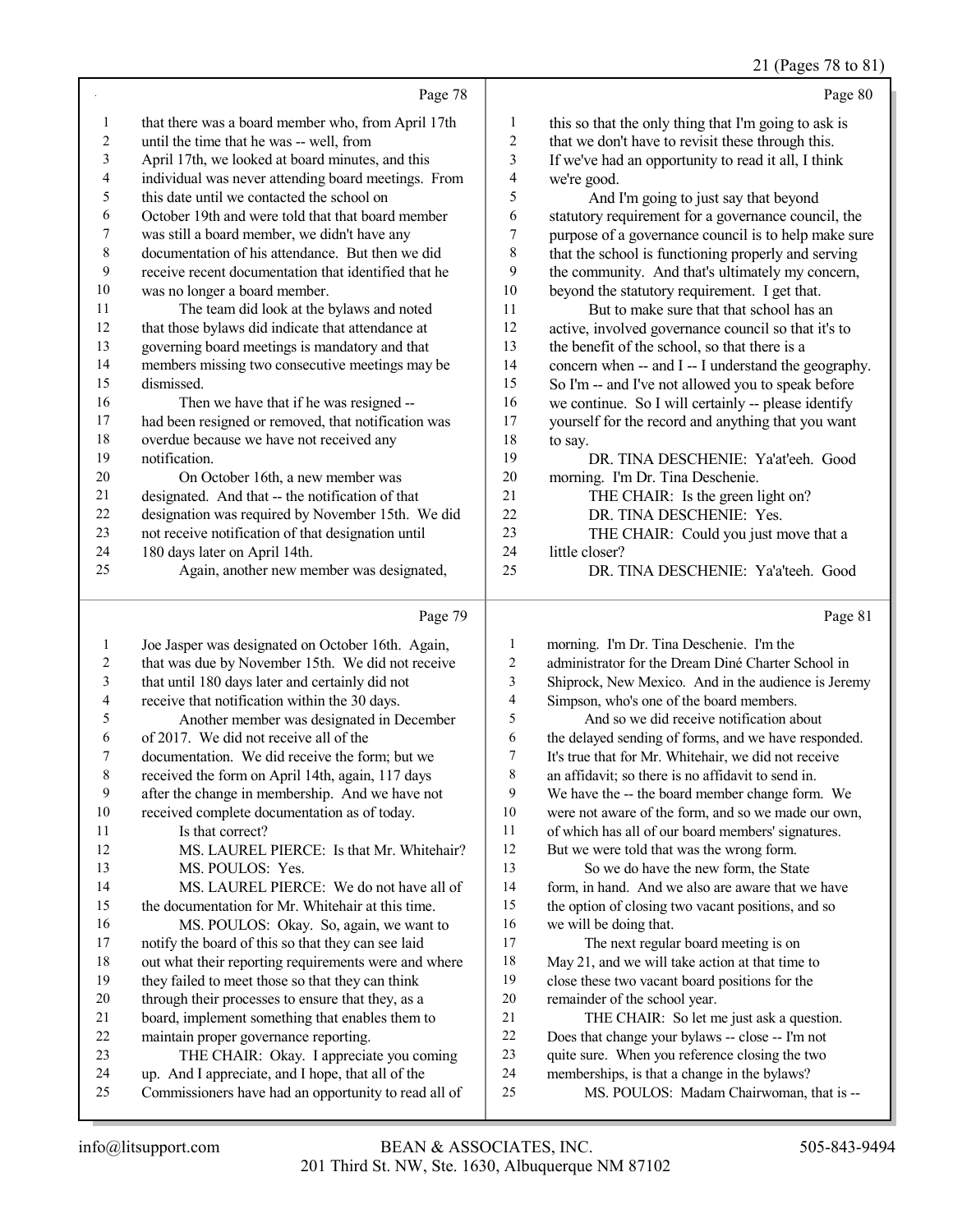22 (Pages 82 to 85)

|                         |                                                                                               |                         | 22 (Pages 82 to 85)                                  |
|-------------------------|-----------------------------------------------------------------------------------------------|-------------------------|------------------------------------------------------|
|                         | Page 82                                                                                       |                         | Page 84                                              |
| $\mathbf{1}$            | it may require, depending on their bylaws -- and I                                            | $\mathbf{1}$            | this morning --                                      |
| $\mathbf{2}$            | don't know their bylaws. But it is your -- the                                                | 2                       | MS. POULOS: Okay. Okay.                              |
| $\mathfrak{Z}$          | policy you pass that says if you've got a vacancy                                             | $\mathfrak{Z}$          | THE CHAIR: -- indicating that they would             |
| $\overline{\mathbf{4}}$ | and you can't fill it, you can close it; right?                                               | $\overline{\mathbf{4}}$ | not be here. So -- and I'll just express my          |
| 5                       | THE CHAIR: Right.                                                                             | 5                       | continued concern, because I was not aware. And I    |
| 6                       | MS. POULOS: And so that's, I believe,                                                         | 6                       | know statute is -- I do believe open meetings for    |
| 7                       | what she's referencing. They should absolutely                                                | 7                       | emergency -- in cases of emergency, people can       |
| $\,8\,$                 | ensure -- and I'm sure they will -- that that                                                 | 8                       | attend via phone. But that -- right. No, no, no,     |
| 9                       | doesn't also need a change in their bylaws, and, if                                           | 9                       | at their governance council.                         |
| $10\,$                  | it does, to make the change.                                                                  | 10                      | We do have -- we do have the option for              |
| 11                      | THE CHAIR: That's what I was asking, if                                                       | 11                      | phone. It's not easy, but we do have it; but for     |
| 12                      | that -- if you're anticipating that's going to be a                                           | 12                      | their governance council meetings. And in the        |
| 13                      | permanent closure or no.                                                                      | 13                      | multiple discussions that we've had with that        |
| 14                      | DR. TINA DESCHENIE: No. Our bylaws do                                                         | 14                      | school, there was not an indication until I read     |
| 15                      | state five to nine members. And for this year --                                              | 15                      | this letter today that the one individual who I      |
| 16                      | THE CHAIR: We've had that discussion,                                                         | 16                      | believe is the head of their governance council is   |
| $17\,$                  | too.                                                                                          | 17                      | attending 100 percent of the time via phone.         |
| $18\,$                  | DR. TINA DESCHENIE: And for this year, it                                                     | 18                      | And that was never expressed to us in any            |
| 19                      | was seven members that the board had voted to have.                                           | 19                      | of our conversations that there was an understanding |
| 20                      | THE CHAIR: Okay.                                                                              | $20\,$                  | that he was, at times, having to participate by      |
| 21                      | DR. TINA DESCHENIE: Uh-huh.                                                                   | 21                      | phone. But the letter that we received today         |
| 22                      | THE CHAIR: All right. Commissioners, any                                                      | 22                      | indicated that it's 100 percent attendance. And      |
| 23                      | questions? Comments? I'll just -- you know, I'll                                              | 23                      | that -- for the main reason that I have is that      |
| 24                      | just reiterate what I said, that that's -- you know,                                          | 24                      | we've all, I think, attended meetings                |
| 25                      | to me, that's the ultimate concern that I have is                                             | 25                      | electronically. And it -- it's never as successful.  |
|                         |                                                                                               |                         |                                                      |
|                         |                                                                                               |                         |                                                      |
|                         | Page 83                                                                                       |                         | Page 85                                              |
| $\mathbf{1}$            | that --                                                                                       | $\mathbf{1}$            | And for a healthy, thriving governance               |
| 2                       | (Dr. Deschenie consults with counsel.)                                                        | $\overline{2}$          | council, which, to me, is different than anyone's    |
| 3                       | DR. TINA DESCHENIE: We're in compliance.                                                      | 3                       | participation in a nonprofit board, the expectation  |
| 4                       | We're very concerned about our compliance, and we do                                          | 4                       | for participation on a board. I will say that as my  |
| 5                       | have a strong governing board.                                                                | 5                       | personal belief.                                     |
| 6                       | THE CHAIR: I understand that. And I've                                                        | 6                       | And I think for the school to be healthy             |
| 7                       | never said you were out of compliance. I expressed                                            | $\overline{7}$          | and thriving, it needs that active governance        |
| 8                       | my concern that I want -- outside of statutory                                                | 8                       | council. And for someone to be 100 percent in        |
| 9                       | requirements, that my concern is that the school has                                          | 9                       | attendance electronically, especially when they are  |
| 10                      | an active, thriving governance council for the                                                | 10                      | the head of that governance council, it's concerning |
| 11                      | health of the school.                                                                         | 11                      | to me.                                               |
| 12                      | DR. TINA DESCHENIE: Uh-huh.                                                                   | 12                      | COMMISSIONER JOHNSTON: Madam Chair, I did            |
| 13                      | THE CHAIR: And that if there is any --                                                        | 13                      | not receive a copy of that.                          |
| 14                      | and that the school does stay within policy, just in                                          | 14                      | THE CHAIR: Oh, I'm sorry.                            |
| 15                      | terms of reporting.                                                                           | 15                      | COMMISSIONER JOHNSTON: That's all right.             |
| 16                      | Thank you so much for coming.                                                                 | 16                      | I was looking to see if I had it.                    |
| 17                      | DR. TINA DESCHENIE: Thank you. And I do                                                       | 17                      | THE CHAIR: The e-mail came in from Katie             |
| 18                      | not believe there's -- because I received an e-mail                                           | 18                      | this morning.                                        |
| 19                      | saying there would be no one here from DEAP today.                                            | 19                      | COMMISSIONER JOHNSTON: I probably -- when            |
| 20                      | COMMISSIONER TOULOUSE: I think we all got                                                     | 20<br>21                | I'm here, I don't have any access.                   |
| 21<br>22                | that.                                                                                         | 22                      | THE CHAIR: Sometimes it gets a little                |
| 23                      | MS. POULOS: Madam Chairwoman, did you<br>receive -- if anyone didn't receive the two letters, | 23                      | delayed.<br>COMMISSIONER ARMBRUSTER: It was delayed. |

24 I think the original -- because I did not look at my<br>25 e-mail this morning. It never went -- I got it from

THE CHAIR: We all received them in e-mail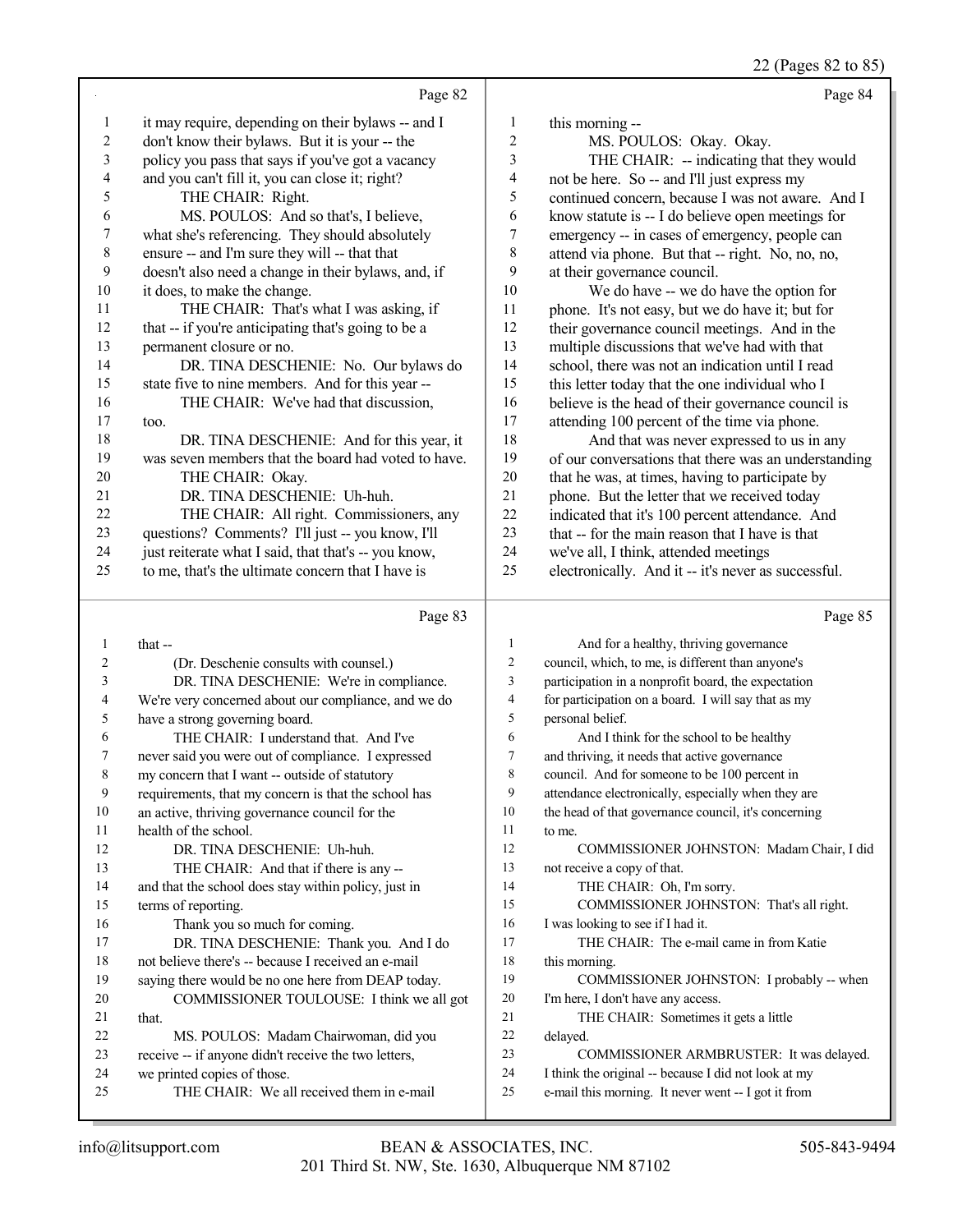#### 23 (Pages 86 to 89)

|    | Page 86                                             |                | Page 88                                             |
|----|-----------------------------------------------------|----------------|-----------------------------------------------------|
|    | Louella Poblano. And several Commissioners' names   | 1              | responsibility to do this correctly. I think your   |
| 2  | are not on that one.                                | $\overline{c}$ | expectations are very clear, and balls have simply  |
| 3  | THE CHAIR: Oh, okay. I'm sorry.                     | 3              | been dropped.                                       |
| 4  | COMMISSIONER ARMBRUSTER: And Commissioner           | 4              | At our last meeting, we made it a point to          |
| 5  | Johnston was one of them. And I don't know. Right   | 5              | discuss the expectations to identify why mistakes   |
| 6  | off the top of my head, I can't see.                | 6              | have been made, and we're developing a procedure. I |
| 7  | THE CHAIR: Commissioner Robbins received            | 7              | didn't come here with any excuses. I'm going to say |
| 8  | it, did you not?                                    | 8              | we take it very seriously and we intend to fix the  |
| 9  | <b>COMMISSIONER ROBBINS: I did.</b>                 | 9              | problem. I don't like to make mistakes that are     |
| 10 | COMMISSIONER ARMBRUSTER: Robbins did.               | 10             | unforced mistakes. This is ours, and we're going to |
| 11 | Caballero, Toulouse, Armbruster, Conyers, Peralta,  | 11             | make it right.                                      |
| 12 | and Gipson. And Commissioner Crone did not get one, | 12             | THE CHAIR: How refreshing. So my                    |
| 13 | either. So that was the confusion.                  | 13             | understanding is that you're fully in compliance at |
| 14 | THE CHAIR: I'm sorry. So I don't think              | 14             | this moment in time. Or are you still waiting for   |
| 15 | there's any further discussion. We've expressed our | 15             | that one affidavit?                                 |
| 16 | concern, and the school is very aware of those      | 16             | MR. LANE TOWERY: As a new member, I'm not           |
| 17 | concerns.                                           | 17             | sure. I'm totally sure. But my understanding, of    |
| 18 | So the next up is Six Directions.                   | 18             | what I heard from Stephanie Becenti, our head       |
| 19 | MS. POULOS: Do you want me to point out             | 19             | administrator, yesterday is we're in compliance.    |
| 20 | where the letters are?                              | 20             | MS. LAUREL PIERCE: Yes. We did receive              |
| 21 | THE CHAIR: Sure. You can point out where            | 21             | the final affidavit from Dr. Pfeiffer -- I believe  |
| 22 | the letters are. Sure.                              | 22             | it was yesterday or the day before. It was too late |
| 23 | MS. POULOS: So the DEAP letter was on               | 23             | to get it into your materials.                      |
| 24 | Page 39. And then the Six Directions letter is on   | 24             | THE CHAIR: Thank you. And I appreciate              |
| 25 | Page 51.                                            | 25             | your ownership. And I've had a number of            |

#### Page 87

 THE CHAIR: Oh. It's 41 in my book. MS. POULOS: Oh. You may be looking at -- THE CHAIR: I'm sorry. MS. POULOS: Yeah, yeah, yeah. Sorry. THE CHAIR: That's where it starts. MS. POULOS: I'm pointing you to the letter that we would like to send. THE CHAIR: Okay. Got you. Right. Okay. The materials on Six Directions start on Page 41. But the -- the letter does go out -- the letter does start on 51. Good morning. 13 MR. LANE TOWERY: Good morning. THE CHAIR: So our concerns are similar with late reporting and it appears to be a lapse in 16 time. So anything that you wish to communicate to us? 18 MR. LANE TOWERY: Thank you, Madam Chairwoman. My name is Lane Towery. I know many of you as a cofounder of Six Directions, and I'm proud to say I've just recently joined the governing board. I came today simply to assure you that it's a problem that we take seriously. I happen to agree with Charter School Division's position on this, which is that it's our conversations -- I don't know if they're still 2 members of your governance council. And it --<br>3 truly, they've been great conversations in terms truly, they've been great conversations in terms of 4 the engagement.<br>5 So, you kn 5 So, you know, I absolutely appreciate<br>6 that. I know the difficulties in trying to get 6 that. I know the difficulties in trying to get<br>7 overnance council members. But just like 7 governance council members. But just like any other<br>8 school board, it's -- it's a task that we face in school board, it's -- it's a task that we face in 9 trying to fill them.<br>10 So thank you So thank you. And I appreciate you coming. 12 MR. LANE TOWERY: Of course. Thank you all for the opportunity. THE CHAIR: Thank you. How much time do you have left in your school year? 16 MR. LANE TOWERY: Till Memorial Day<br>17 weekend. weekend. 18 THE CHAIR: Oh, okay. I see some<br>19 Albuquerque schools are having graduation Albuquerque schools are having graduations, and 20 it's, like wow, that's  $-$  that's pretty amazing.<br>21 All right. Next on the list is La 21 All right. Next on the list is La<br>22 Academia Dolores Huerta. And I do Academia Dolores Huerta. And I do not believe there is anyone here from there. And my understanding is that there's been significant changes on that board.

Page 89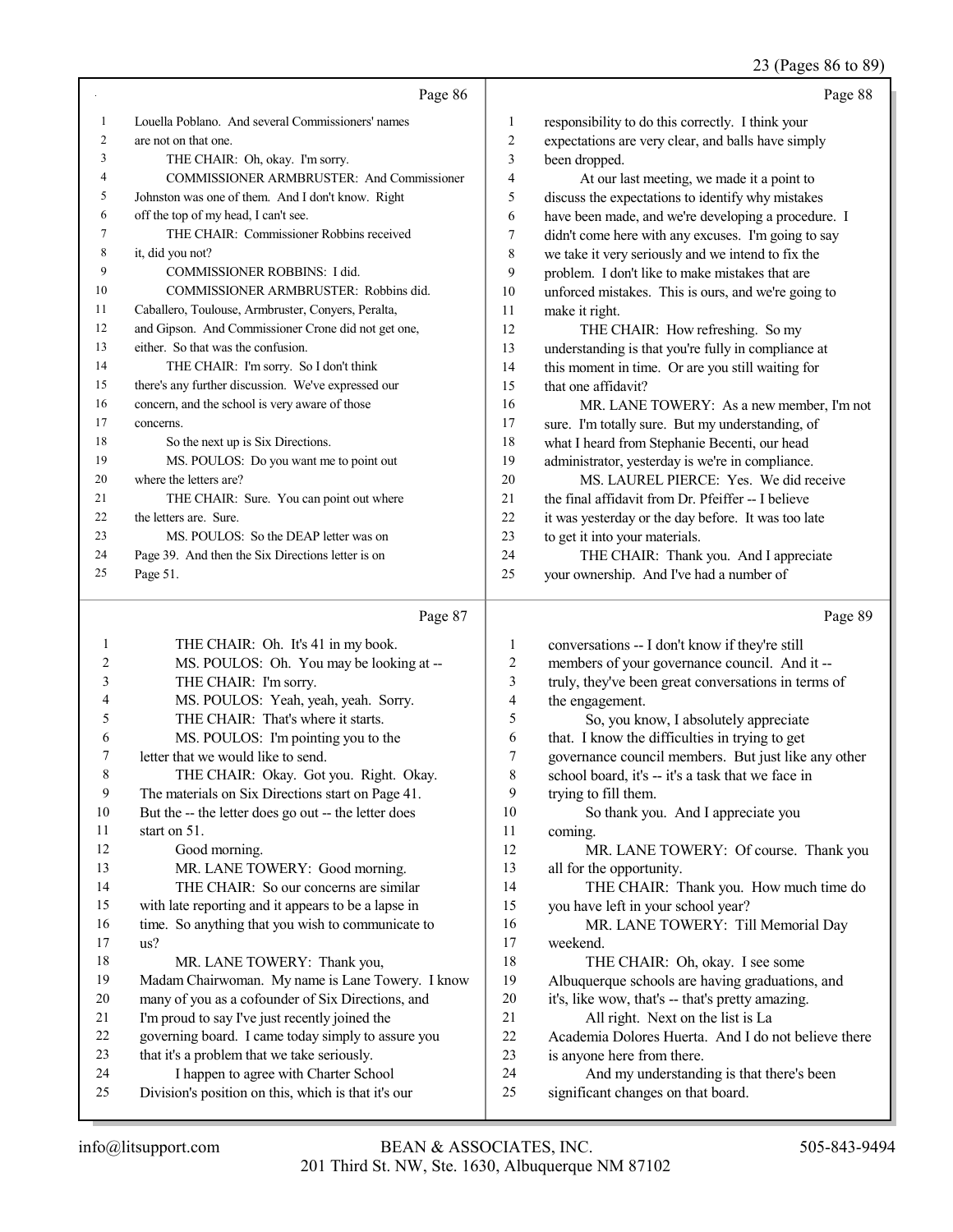## 24 (Pages 90 to 93)

|                | Page 90                                                                                         |                | Page 92                                                                                        |
|----------------|-------------------------------------------------------------------------------------------------|----------------|------------------------------------------------------------------------------------------------|
| $\mathbf{1}$   | MS. POULOS: Madam Chairwoman, yes, that                                                         | $\mathbf{1}$   | school. So I hope they can make that happen.                                                   |
| 2              | is accurate. And you can see that on Page 88. And                                               | 2              | Okay. We are on to E, which is Explore                                                         |
| 3              | Laurel has worked very diligently to get that                                                   | 3              | Academy.                                                                                       |
| 4              | information.                                                                                    | 4              | MS. POULOS: I don't believe anyone from                                                        |
| 5              | THE CHAIR: Can we just -- can we just                                                           | 5              | Explore Academy is here.                                                                       |
| 6              | have a quick glimpse on numbers off and numbers on?                                             | 6              | I do believe at this point they have come                                                      |
| 7              | Do we have -- can you just -- or is that -- because                                             | 7              | into compliance; is that right? But they -- and                                                |
| $\,$ $\,$      | I went through, and I actually had a conversation                                               | $\,$ $\,$      | that letter -- I don't know what I did. But when I                                             |
| 9              | with someone who's one of the new members on.                                                   | 9              | put the packet together, that letter was Page 25.                                              |
| 10             | MS. LAUREL PIERCE: I believe -- I have                                                          | 10             | THE CHAIR: Okay. So, you know, we're in                                                        |
| 11             | to -- I have to find the sheets to refresh my                                                   | 11             | that same-old same-old. And as long as there's no                                              |
| 12             | memory. I know they've just seated five new board                                               | 12             | one here from the school, we'll move on.                                                       |
| 13             | members in February. And there are still two                                                    | 13             | F is Health Leadership.                                                                        |
| 14             | positions that are awaiting their vote. They've                                                 | 14             | MS. POULOS: And, Madam Chairwoman, that                                                        |
| 15             | indicated that they would like to close them. I                                                 | 15<br>16       | letter is on Page 107. And this is -- and this is                                              |
| 16<br>17       | don't -- under that same policy option.                                                         | 17             | one of the ones Mark indicated that we do need to                                              |
| 18             | I have not received any notification that<br>that vote has actually happened at this point; but | 18             | change the language. It's Section 6.11.b. of their                                             |
| 19             | that is something that they have indicated they want                                            | 19             | contract. Vacancies must be filled within 90 days.<br>THE CHAIR: Okay.                         |
| 20             | to do.                                                                                          | 20             | MS. POULOS: And I believe I just want to                                                       |
| 21             | So on and off, you're looking at at least                                                       | $21\,$         | make sure that does not change the remainder of the                                            |
| $22\,$         | seven-                                                                                          | 22             | letter.                                                                                        |
| 23             | THE CHAIR: Right.                                                                               | 23             | THE CHAIR: Good morning.                                                                       |
| 24             | MS. LAUREL PIERCE: -- changes, plus the                                                         | 24             | MS. ABBY LEWIS: Good morning. Oh, the                                                          |
| 25             | ones that instituted the initial.                                                               | 25             | green light is on.                                                                             |
|                |                                                                                                 |                |                                                                                                |
|                |                                                                                                 |                |                                                                                                |
|                | Page 91                                                                                         |                | Page 93                                                                                        |
| $\mathbf{1}$   | THE CHAIR: Right.                                                                               | 1              | My name is Abby Lewis, and I'm here as the                                                     |
| $\overline{c}$ | MS. LAUREL PIERCE: So lots of turnover.                                                         | $\overline{c}$ | legal counsel for Health Leadership High School. I                                             |
| $\mathfrak{Z}$ | THE CHAIR: There have -- yes. And                                                               | $\mathfrak{Z}$ | just have a short -- I promise I will keep it                                                  |
| 4              | that's -- that's unfortunate. The school, just so                                               | 4              | short -- for you to address what Director Poulos has                                           |
| 5              | that Commissioners' memories are refreshed, it's up                                             | 5              | said.                                                                                          |
| 6              | for renewal, so that that is certainly difficult for                                            | 6              | I just want to start by saying that there                                                      |
| 7              | a new governance council to get on board. And they                                              | 7              | is no vacancy on the board. And I did try to                                                   |
| $\,$ $\,$      | also have a new head administrator. So that that is                                             | 8              | communicate that at the last meeting, but                                                      |
| 9              | quite a task to get through the renewal year. So it                                             | 9<br>10        | unfortunately, was not allowed to.                                                             |
| $10\,$<br>11   | is certainly concerning what -- what might be                                                   | 11             | But I think it's important that first we<br>orient ourselves in time and in the communications |
| 12             | happening at the school.<br>On a positive note, I will let you all                              | 12             | on this issue. And everything I'm going to talk                                                |
| 13             | know that the school has been offered a facility.                                               | 13             | about, I have right here; so you are more than                                                 |
| 14             | So Las Cruces Public Schools has offered them a                                                 | 14             | welcome to it.                                                                                 |
| 15             | building that will be vacant as of this coming up                                               | 15             | On April 24th, Health Leadership received                                                      |
| 16             | school year. And I believe most of you have not had                                             | 16             | an e-mail with the attached letter referencing the                                             |
| 17             | the tremendous opportunity to be in their current                                               | 17             | new PEC policy at the March meeting and stated --                                              |
| $18\,$         | building, because if you were, you'd be on your                                                 | $18\,$         | and stating that CSD was of the opinion that Health                                            |
| 19             | knees kissing the ground that you came out of that                                              | 19             | had a vacancy on the board overdue for being filled,                                           |
| 20             | building alive, because it is in a state of                                                     | $20\,$         | and that, furthermore the school now had the option                                            |
| 21             | disrepair that is amazing that parents want their                                               | 21             | under the new policy to vote not to fill the                                                   |
| 22             | children to be in that school.                                                                  | $22\,$         | vacancy.                                                                                       |
| 23<br>24       | So it is -- it is absolutely needed for<br>them to move, and I appreciate LCPS making that      | 23<br>24       | Within half an hour, the administrator,<br>Ms. Blanca Lopez, wrote back thanking CSD for its   |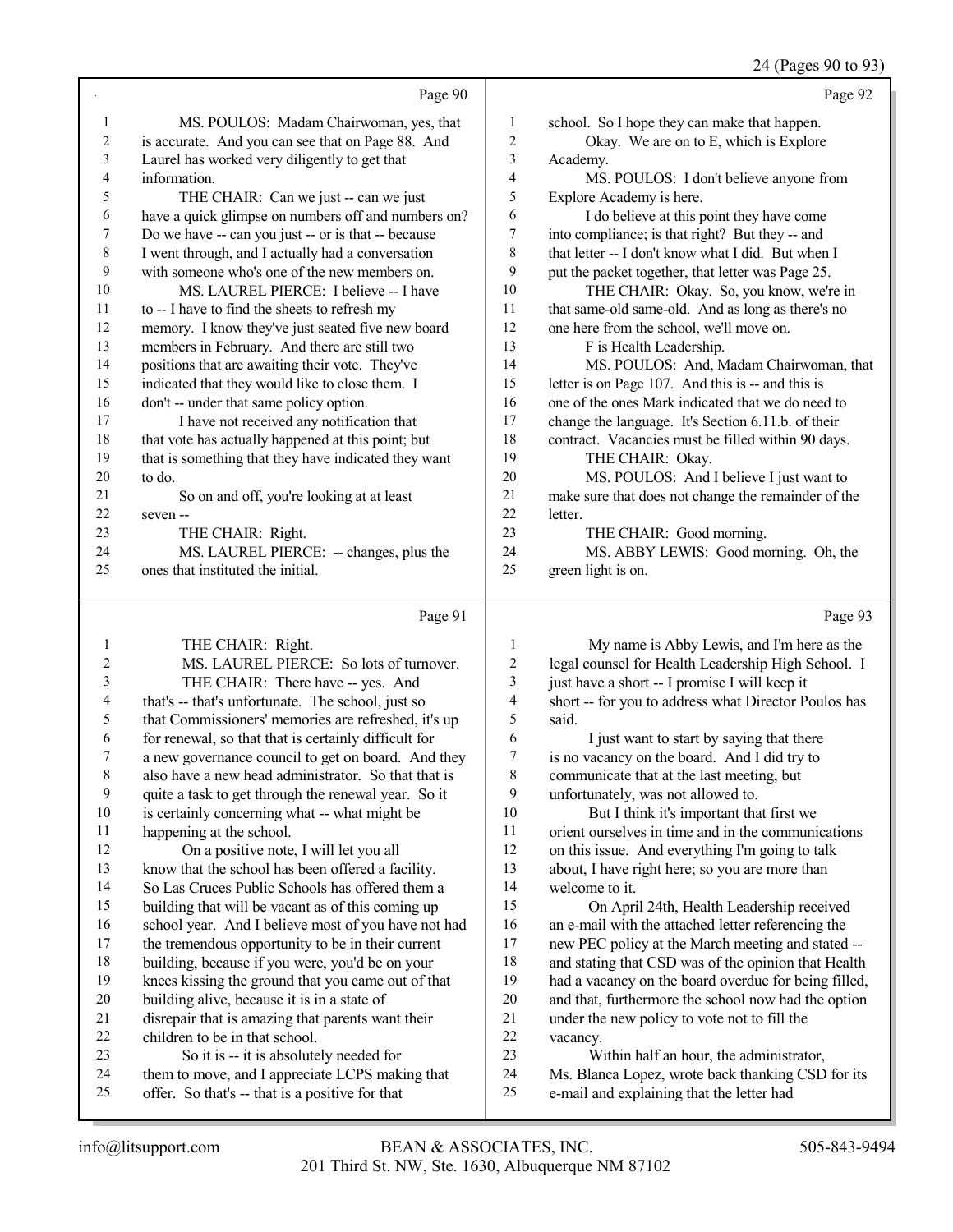|                          |                                                      |                         | 25 (Pages 94 to 97)                                  |
|--------------------------|------------------------------------------------------|-------------------------|------------------------------------------------------|
|                          | Page 94                                              |                         | Page 96                                              |
| 1                        | unfortunately arrived too close to the next          | $\mathbf{1}$            | MS. POULOS: Madam Chairwoman and                     |
| $\overline{c}$           | scheduled board meeting, so it wouldn't be possible  | $\overline{c}$          | Commissioners, that letter is on Page 117.           |
| 3                        | to add the item and stay in compliance with the Open | 3                       | THE CHAIR: Good morning.                             |
| $\overline{\mathcal{A}}$ | Meetings Act. But she reassured the CSD staff        | 4                       | MS. JULIE ANN HILL-CLAPP: Good morning.              |
| 5                        | member that it would appear on a future agenda.      | 5                       | THE CHAIR: So I guess, once again,                   |
| 6                        | However, despite this timely and                     | 6                       | we're -- it's timeliness of filling a notification.  |
| $\boldsymbol{7}$         | responsive communication, Health Leadership still    | 7                       | MS. JULIE ANN HILL-CLAPP: Would you like             |
| $\,$ 8 $\,$              | received a letter from CSD on May 3rd, telling the   | 8                       | for me to explain?                                   |
| $\mathbf{9}$             | school it was on the agenda for this May 11th        | 9                       | THE CHAIR: Sure.                                     |
| $10\,$                   | meeting. Again, within half-an-hour, Ms. Lopez       | 10                      | MS. JULIE ANN HILL-CLAPP: Okay. Good                 |
| 11                       | responded requesting more details as to why the      | $11\,$                  | morning, Commissioners, Madam Chair. My name is      |
| 12                       | school was placed on the agenda.                     | 12                      | Julie Ann Hill-Clapp. I'm the governing council      |
| 13                       | A CSD staff member wrote back in response            | 13                      | president for La Tierra Montessori School. Let me    |
| 14                       | stating that the main issue here is the vacancy that | 14                      | start by asking this question. And I asked this      |
| 15                       | appears to not have been filled within the 45-day    | 15                      | question of Ms. Pierce and Director Poulos, and I    |
| 16                       | requirement.                                         | 16                      | got no clarification.                                |
| 17                       | As the school's legal counsel, I                     | 17                      | My understanding is that it is 45 days               |
| $18\,$                   | responded, stating -- I'm sorry. As the school's     | 18                      | to -- for extension and it's 30 days to notify. I    |
| 19                       | legal counsel, I responded to this e-mail and        | 19                      | asked specifically calendar days or business days.   |
| $20\,$                   | explained what I had been trying to say at the last  | 20                      | My understanding -- I've been a State employee for   |
| 21                       | PEC meeting that there was no vacancy. What I        | 21                      | many years, and I do not work for the State any      |
| $22\,$                   | explained in my e-mail of May 3rd to Ms. Poulos,     | $22\,$                  | longer. But my understanding is that when the State  |
| 23                       | Ms. Pelayo, and Ms. Pierce, is that it is the        | 23                      | says "30 days," it is not calendar days, but         |
| 24                       | position of the school there is no vacancy.          | 24                      | business days. And so if I take that into            |
| 25                       | Health Leadership's contract, in Section             | 25                      | consideration, and I take the 45 days, that means    |
|                          |                                                      |                         |                                                      |
|                          | Page 95                                              |                         | Page 97                                              |
| $\mathbf{1}$             | $6.02(c)$ Roman numeral (v) says that Health         | 1                       | business days, once again.                           |
| $\overline{c}$           | Leadership High School shall have a governing        | $\sqrt{2}$              | So I would say that La Tierra Montessori             |
| $\mathfrak{Z}$           | council of at least seven members. As you know, the  | 3                       | School has been in compliance with reporting changes |
| $\overline{\mathcal{L}}$ | Charter Schools Act says that it must have a         | $\overline{\mathbf{4}}$ | to our governing council.                            |
| 5                        | governing council of at least five members.          | 5                       | That said, I will let you know that I'm              |
| 6                        | Health Leadership High School has seven              | 6                       | concerned about having to come and present, because  |
| 7                        | members. So as you can see, they're in compliance    | $\overline{7}$          | of the fact that, first of all, we're one of three   |
| 8                        | with both their contract and the statute, and there  | 8                       | charter schools in our district, in the Española     |
| 9                        | is no vacancy.                                       | 9                       | Public Schools district. You just talked to          |
| 10                       | Thank you.                                           | $10\,$                  | Cariños, and, you know, they've had their own        |
| 11                       | THE CHAIR: Thanks. Do you want to say --             | 11                      | issues.                                              |
| 12                       | I don't know if you want --                          | 12                      | But it's been difficult to get a governing           |
| 13                       | MS. POULOS: Madam Chairwoman, I do want              | 13                      | council, one, because, you know, we had a charter    |
| 14                       | to point out -- I'm not going to go through them.    | 14                      | school actually -- one of our governing council was  |
| 15                       | Many of the issues here that we want to notify the   | 15                      | serving on two governing councils at the same time   |
| 16                       | school of and ensure they put a policy in place or   | 16                      | before she resigned. And I'm curious why that        |
| 17                       | practices in place are the failure to timely notify  | 17                      | wasn't addressed with the other charter school.      |
| 18                       | and submit documentation in accordance with your     | 18                      | That said, you know, as a governing                  |
| 19                       | requirements.                                        | 19                      | council, we have taken this extremely serious.       |
| 20                       | THE CHAIR: Right.                                    | $20\,$                  | We've been many times before you all, and we have    |
| 21                       | Commissioners?                                       | 21                      | taken our responsibility extremely serious.          |
| 22                       | Thank vou.                                           | 22                      | When Marcia Brenden -- and I will address            |

21 Commissioners?<br>22 Thank vou. 22 Thank you.<br>23 MS. ABBY 23 MS. ABBY LEWIS: Thank you.<br>24 THE CHAIR: And. finally, we ha 24 THE CHAIR: And, finally, we have<br>25 La Tierra Montessori.

La Tierra Montessori.

23 her directly. When she resigned, she had been with<br>24 our council since the inception of our school. And 24 our council since the inception of our school. And<br>25 she did find someone to replace. And that really is she did find someone to replace. And that really is

22 When Marcia Brenden -- and I will address<br>23 her directly. When she resigned, she had been wit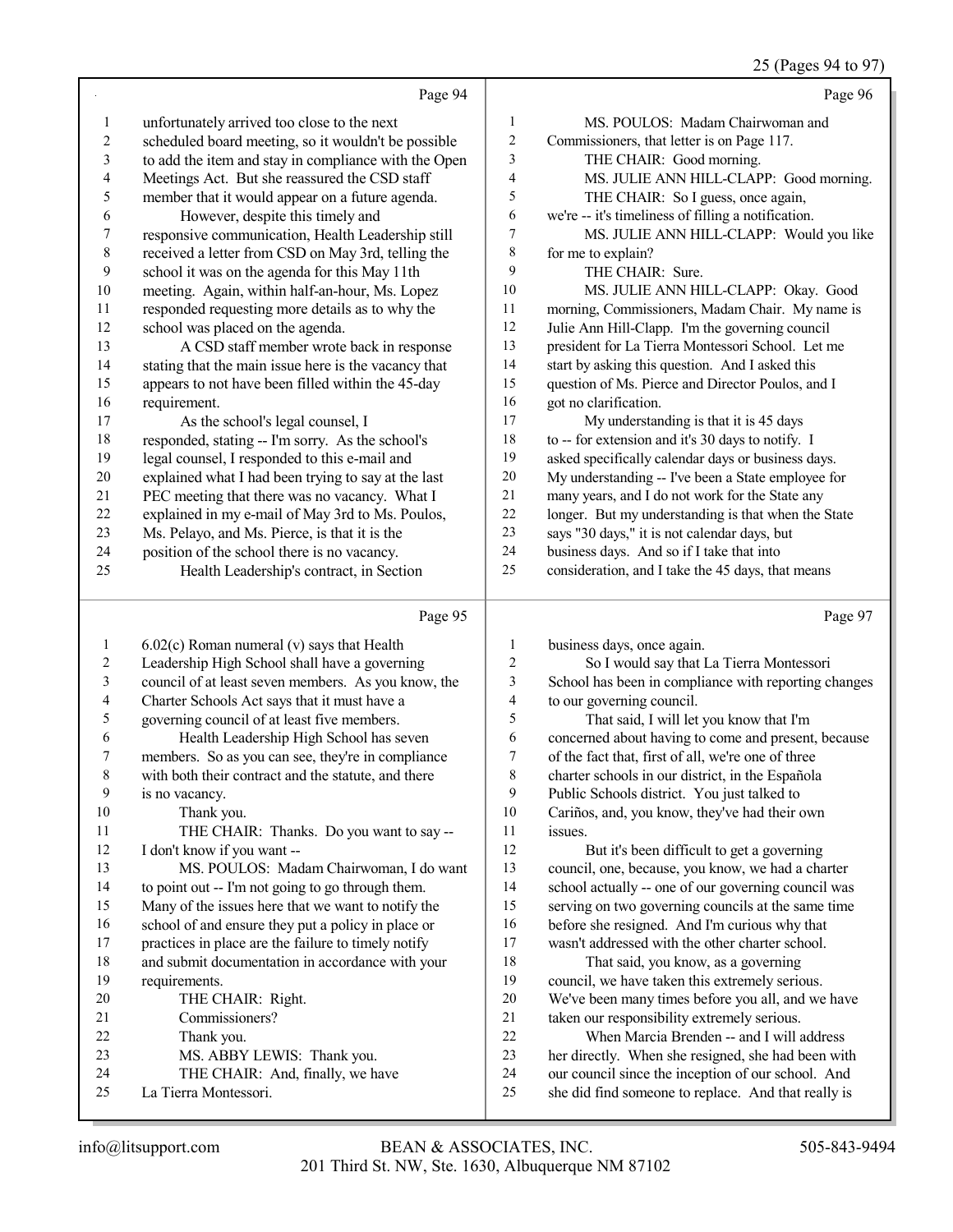## 26 (Pages 98 to 101)

|                | Page 98                                                                  |                         | Page 100                                                                                             |
|----------------|--------------------------------------------------------------------------|-------------------------|------------------------------------------------------------------------------------------------------|
| $\mathbf{1}$   | the process that our governing council has taken                         | 1                       | MS. POULOS: Was not received prior to the                                                            |
| $\overline{c}$ | extremely serious with replacing each other and                          | $\overline{\mathbf{c}}$ | deadline for filling.                                                                                |
| 3              | serving on our board for as long as we have.                             | 3                       | COMMISSIONER ROBBINS: Madam Chair?                                                                   |
| 4              | I can say that I've been here with this                                  | 4                       | THE CHAIR: I'm sorry. Commissioner                                                                   |
| 5              | governing council for about seven years.                                 | 5                       | Robbins?                                                                                             |
| 6              | Mr. Martinez has been since the inception. And that                      | 6                       | COMMISSIONER ROBBINS: Sorry to interrupt.                                                            |
| 7              | said, you know, when I have a governing council that                     | 7                       | I've been with the government for several years, and                                                 |
| $\,$ $\,$      | is serving on two boards and retires from our board                      | 8                       | in the private sector. And unless stated otherwise,                                                  |
| 9              | or resigns from our board, it makes it difficult,                        | 9                       | days is always calendar days. When you get an                                                        |
| 10             | because that person didn't step up; they didn't do                       | 10                      | invoice and it says, "2/10 net/30," that's 30 days                                                   |
| 11             | what they had to do.                                                     | 11                      | from the date of the invoice, not 30 business days.                                                  |
| 12             | And, again, my reporting requirements, as                                | 12                      | It is 30 calendar days.                                                                              |
| 13             | I see them, were business days, not calendar days.                       | 13                      | To my experience over 40 years, it has                                                               |
| 14             | I don't work on the weekends. I don't know about                         | 14                      | always been days is days, unless it states "business                                                 |
| 15             | anybody here, but that's the way that I have always                      | 15                      | days." Thank you.                                                                                    |
| 16             | perceived "days" definition. I asked for that                            | 16                      | MS. POULOS: And, Madam Chairwoman, while                                                             |
| 17             | clarification and never got it. So I just want to                        | 17                      | Ms. Hill-Clapp is here, I do actually just want to                                                   |
| 18             | know what my expectation is, 'cause I don't -- I                         | 18                      | get clarification, because right now, the                                                            |
| 19             | feel like we're in compliance.                                           | 19                      | information I have indicates that the board only has                                                 |
| $20\,$         | MS. POULOS: Madam Chairwoman, that my --                                 | $20\,$                  | three members. So I want her to have the                                                             |
| 21             | I have the e-mail in front. Dr. Pelayo did respond                       | $21\,$                  | opportunity to respond to that.                                                                      |
| $22\,$         | on March 16 stating calendar days. And I do want to                      | $22\,$                  | MS. JULIE ANN HILL-CLAPP: We actually                                                                |
| 23             | address the question of -- 'cause we did receive                         | 23                      | have a board member that is being seated at this                                                     |
| 24             | notification that there was potentially a board                          | 24                      | point. So I've submitted the documentation. The                                                      |
| 25             | member serving on two boards. We immediately                             | 25                      | only thing I believe is lacking is that affidavit                                                    |
|                |                                                                          |                         |                                                                                                      |
|                | Page 99                                                                  |                         | Page 101                                                                                             |
|                |                                                                          |                         |                                                                                                      |
| $\mathbf{1}$   | followed up to identify that. We received the                            | 1                       | and -- I know.                                                                                       |
| 2              | documentation, and it was very clear that that                           | 2                       | MS. POULOS: Does that get you to five?<br>Or where are we.                                           |
| 3<br>4         | individual did not begin service on the board until                      | 3<br>4                  | MS. JULIE ANN HILL-CLAPP: It gets us to                                                              |
| 5              | the resignation on the first board. So there was no                      | 5                       | four. It will get us to four. And we're again                                                        |
| 6              | overlap. We took that very seriously and responded<br>very quickly.      | 6                       | looking for a governing council person. And we're                                                    |
| 7              | THE CHAIR: Right. And I will say that I                                  | 7                       | actively looking. It's not that we have not been                                                     |
| 8              | have been copied with that information, so that                          | 8                       | recruiting. We've put out fliers. We've                                                              |
| 9              | nothing was done, because there was nothing that                         | 9                       | advertised.                                                                                          |
| 10             | needed to be done, because there -- it had been                          | 10                      | THE CHAIR: You know, I appreciate the --                                                             |
| 11             | checked.                                                                 | 11                      | you know, the difficulty. But your -- the statute                                                    |
| 12             | MS. JULIE ANN HILL-CLAPP: Appreciate                                     | 12                      | requires five.                                                                                       |
| 13             | that. Thank you.                                                         | 13                      | MS. JULIE ANN HILL-CLAPP: I understand.                                                              |
| 14             | And I think because if we did use business                               | 14                      | THE CHAIR: So that you're -- you're in                                                               |
| 15             | days -- and I think that if we did use business                          | 15                      | violation of a material term of your contract --                                                     |
| 16             | days -- and I have to ask because my memory isn't                        | 16                      | MS. JULIE ANN HILL-CLAPP: I understand                                                               |
| 17             | that good -- did we grant an extension, or is that                       | 17                      | that.                                                                                                |
| 18             | just automatic?                                                          | 18                      | THE CHAIR: -- with that number. And once                                                             |
| 19             | MS. POULOS: No. They are required to                                     | 19                      | again, I understand the geography and the                                                            |
| 20             | request the extension within the time for replacing.                     | 20                      | difficulties. But that's part of -- when you become                                                  |
| 21             | We did not receive it within that time. But to your                      | 21                      | a charter, that's part of that responsibility that                                                   |
| 22             | question, those extensions, if received in a timely                      | 22                      | you do take on. And if it has always been the                                                        |
| 23             | manner, are automatic.                                                   | 23                      | practice that the exiting member find their                                                          |
| 24<br>25       | THE CHAIR: Are automatic, yes. Right.<br>But the extension wasn't noted. | 24<br>25                | replacement, maybe that did work well before. But<br>I'm going to say that the governance council is |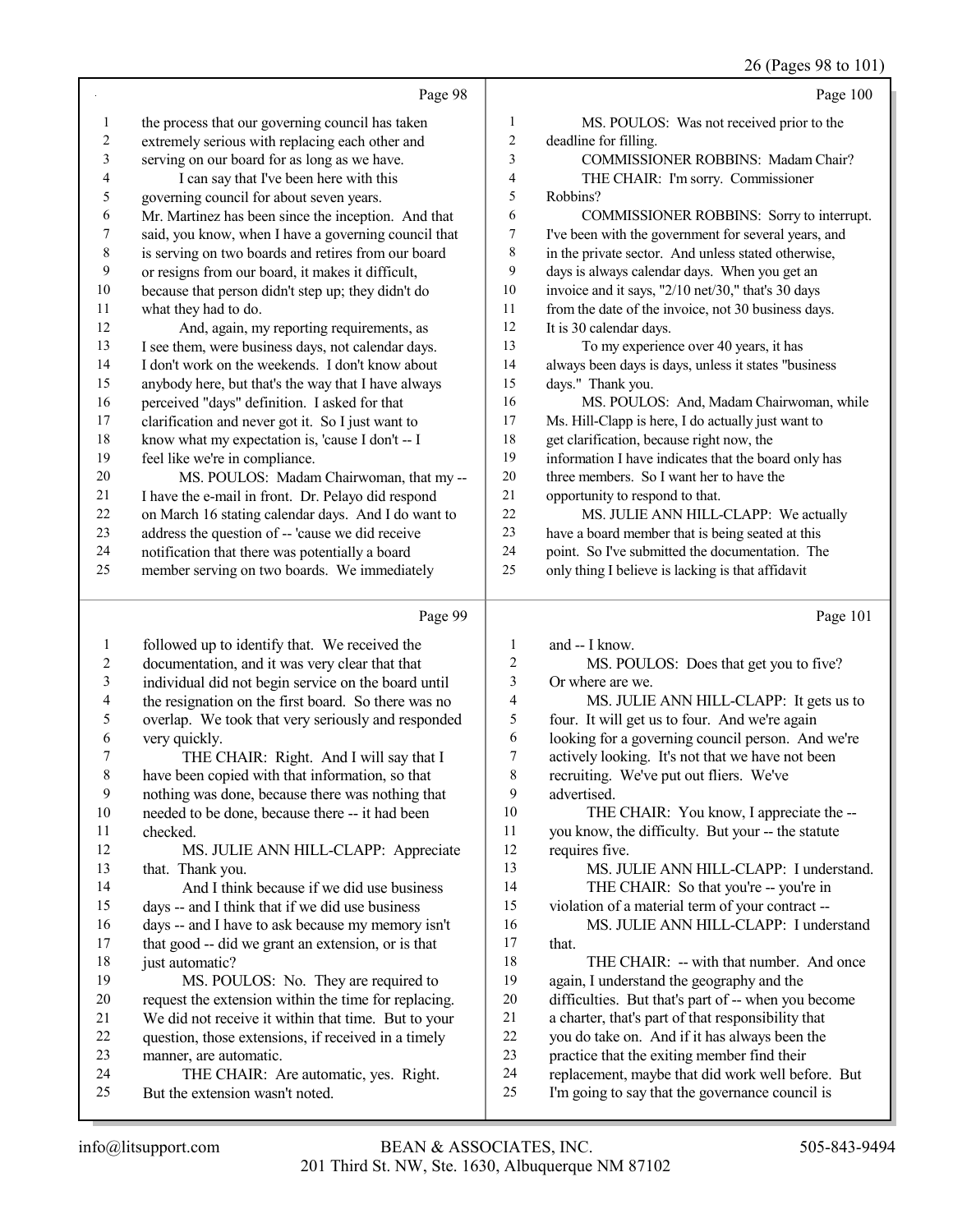27 (Pages 102 to 105)

|                         | Page 102                                                                                             |                         | Page 104                                             |
|-------------------------|------------------------------------------------------------------------------------------------------|-------------------------|------------------------------------------------------|
| 1                       | going to have to take a look at how they go about                                                    | 1                       | Cooperative Purchasing. So that is not something we  |
| 2                       | finding new board members and having an active                                                       | $\overline{\mathbf{c}}$ | do; but it does exist within other support           |
| $\overline{\mathbf{3}}$ | recruitment plan put into place so that you don't                                                    | 3                       | organization.                                        |
| 4                       | end up in a situation where we have to make                                                          | 4                       | THE CHAIR: I just -- I just assumed,                 |
| 5                       | decisions that we don't want to have to make.                                                        | 5                       | because ACES was more personnel. I didn't realize    |
| 6                       | MS. JULIE ANN HILL-CLAPP: Exactly. And                                                               | 6                       | that they also did the voluntary governance council  |
| 7                       | we did. We've evaluated that, and we -- as I said.                                                   | 7                       | piece as well.                                       |
| 8                       | We're actively recruiting. We put out fliers.                                                        | 8                       | MR. MATT PAHL: Sorry. Say that again.                |
| 9                       | We're attending retiree school meetings. We're                                                       | 9                       | THE CHAIR: I see personnel as certified              |
| $10\,$                  | beating the bushes.                                                                                  | 10                      | and noncertified paid staff and governance council   |
| 11                      | I think it's -- the notion that the other                                                            | 11                      | as the voluntary. So I didn't know that they did     |
| 12                      | two schools have had some issues is -- is                                                            | 12                      | both. I thought ACES just simply populated for paid  |
| 13                      | particularly -- it's one of the factors that we hear                                                 | 13                      | positions.                                           |
| 14                      | over and over at our -- joining our -- our board.                                                    | 14                      | MR. MATT PAHL: I misunderstood the                   |
| 15                      | It's $-$                                                                                             | 15                      | question. We were revamping our website this         |
| 16                      | THE CHAIR: Right. Someone has a                                                                      | 16                      | summer. And the Commission -- you know, folks who    |
| 17                      | reservation about getting on board and potentially                                                   | 17                      | are interested in becoming a member of a governing   |
| 18                      | getting into a mess.                                                                                 | 18                      | board, we will have a full list of those.            |
| 19                      | MS. JULIE ANN HILL-CLAPP: Exactly. The                                                               | 19                      | THE CHAIR: Yeah. That's what I was --                |
| $20\,$                  | same things that the other schools have in our                                                       | $20\,$                  | MR. MATT PAHL: Yeah. We're building that             |
| 21                      | district. And it's unfortunate; but it's -- and I                                                    | $21\,$                  | up. We have about a half-dozen now. I would expect   |
| $22\,$                  | understand. I understand your position. I just                                                       | 22                      | that to ramp up this summer. I'd be happy to follow  |
| 23                      | want you to know that it has never been the                                                          | 23                      | up with the school.                                  |
| 24                      | intention of our governing council to not have five                                                  | 24                      | THE CHAIR: Okay. Thanks. We are on to                |
| 25                      | members. And as a matter of fact, we were trying to                                                  | 25                      | Item No. 9, Discussion and Possible Action --        |
|                         |                                                                                                      |                         |                                                      |
|                         | Page 103                                                                                             |                         | Page 105                                             |
| 1                       | get to seven and just -- it's very difficult.                                                        | 1                       | MS. POULOS: Ooh, ooh, ooh.                           |
| 2                       | THE CHAIR: Right, right. I know.                                                                     | $\overline{c}$          | Madam Chairwoman, Item 8 has a motion that you would |
| 3                       | All right. I appreciate your time. Thank                                                             | 3                       | use to direct us.                                    |
| 4                       | you.                                                                                                 | $\overline{4}$          | THE CHAIR: I'm sorry. I'm sorry.                     |
| 5                       | MS. JULIE ANN HILL-CLAPP: Thank you.                                                                 | 5                       | MS. POULOS: Sorry.                                   |
| 6                       | COMMISSIONER ROBBINS: Madam Chair?                                                                   | 6                       | THE CHAIR: So I will move to direct CSD              |
| 7                       | MS. POULOS: I just want to put a plug in                                                             | 7                       | to send a formal Notice of Noncompliance to the      |
| $\,$ 8 $\,$             | that we continue to offer the opportunity for                                                        | $\,$ $\,$               | governing body of (consults with counsel) -- I'll    |
| 9                       | schools to post vacancies on our website, and very                                                   | 9                       | repeat.                                              |
| 10                      | few take it. But I would like -- if you send us the                                                  | 10                      | I move to direct CSD to send a formal                |
| 11                      | information, we are happy to post that on our                                                        | 11                      | Notice of Noncompliance to the governing body of     |
| 12                      | website.                                                                                             | 12                      | Dream Diné Charter School, DEAP -- sorry -- Six      |
| 13                      | MS. JULIE ANN HILL-CLAPP: I did.                                                                     | 13                      | Directions Indigenous School, La Academia Dolores    |
| 14                      | THE CHAIR: I don't know. I'm going to                                                                | 14                      | Huerta, Explore Academy, and La Tierra Montessori    |
| 15                      | ask Matt. Is that something you do through the                                                       | 15                      | School of the Arts and Sciences, which has failed to |
| 16                      | Coalition? Do you do -- do you have any link where                                                   | 16                      | comply with the reporting requirements in            |
| 17                      | people can post vacancies for their governance                                                       | 17                      | Section $6, 8.10(b)$ of the charter contract.        |
| 18                      | council?                                                                                             | 18                      | COMMISSIONER CRONE: Second.                          |
| 19                      | MR. MATT PAHL: Madam Chair and members of                                                            | 19                      | THE CHAIR: And there's a second by                   |
| 20                      | the Commission, the -- that effort is often taken by                                                 | 20                      | Commissioner Crone.                                  |
| 21                      | groups like ours, charter support associations in                                                    | 21                      | Any discussion?                                      |
| 22<br>23                | states. But if you'll remember, ACES exists for                                                      | 22<br>23                | Commissioner Armbruster?                             |
| 24                      | kind of cooperative purchasing. We kind of have<br>separated that out, where ACES does a lot of that | 24                      | COMMISSIONER ARMBRUSTER: Commissioner<br>Robbins?    |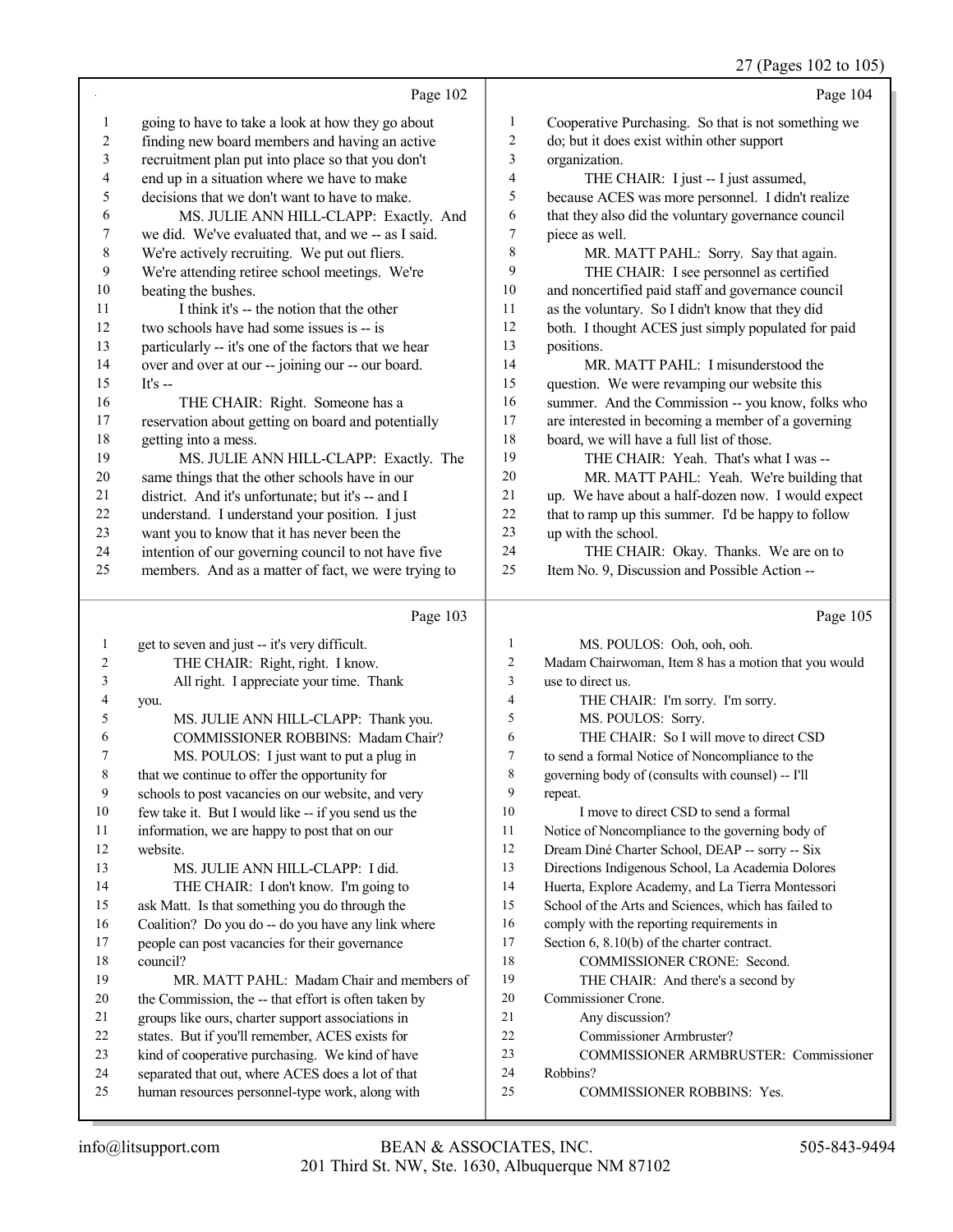28 (Pages 106 to 109)

|    | Page 106                                             |    | Page 108                                            |
|----|------------------------------------------------------|----|-----------------------------------------------------|
| 1  | <b>COMMISSIONER ARMBRUSTER: Commissioner</b>         | 1  | until the Court tells us otherwise --               |
| 2  | Toulouse?                                            | 2  | THE CHAIR: That's still on.                         |
| 3  | <b>COMMISSIONER TOULOUSE: No.</b>                    | 3  | MS. POULOS: -- the actions to ensure the            |
| 4  | <b>COMMISSIONER ARMBRUSTER: Commissioner</b>         | 4  | school is able to close in an orderly manner are    |
| 5  | Armbruster votes "Yes."                              | 5  | occurring.                                          |
| 6  | Commissioner Peralta?                                | 6  | THE CHAIR: Okay. Thanks.                            |
| 7  | <b>COMMISSIONER PERALTA: Yes.</b>                    | 7  | MS. POULOS: Also with Cariños de los                |
| 8  | COMMISSIONER ARMBRUSTER: Commissioner--              | 8  | Niños, there's just the update there. We have       |
| 9  | Commissioner Johnston?                               | 9  | already discussed that today.                       |
| 10 | <b>COMMISSIONER JOHNSTON: Yes.</b>                   | 10 | We do note, just continuing on with                 |
| 11 | <b>COMMISSIONER ARMBRUSTER: Commissioner</b>         | 11 | La Promesa, there will be the submission of their   |
| 12 | Crone?                                               | 12 | data. As soon as we receive that and have the       |
| 13 | <b>COMMISSIONER CRONE: Yes.</b>                      | 13 | opportunity to evaluate it, we will make sure you   |
| 14 | <b>COMMISSIONER ARMBRUSTER: Commissioner</b>         | 14 | are notified.                                       |
| 15 | Gipson?                                              | 15 | As far as the financial reporting from              |
| 16 | THE CHAIR: Yes.                                      | 16 | Sandoval Academy of Bilingual Education, we did     |
| 17 | COMMISSIONER ARMBRUSTER: The motion                  | 17 | receive that. I believe it was -- oh, there is a    |
| 18 | passes, six-to-one.                                  | 18 | stack of information, if you would like that, from  |
| 19 | THE CHAIR: Thank you. We are now on to               | 19 | them. We can pass that out.                         |
| 20 | Item No. 9, which is Discussion and Possible Action  | 20 | But we have not received an update this             |
| 21 | on Report from Options for Parents Charter School    | 21 | month from Roots & Wings. So we will be             |
| 22 | Division.                                            | 22 | communicating with them on that to ensure that they |
| 23 | MS. POULOS: Madam Chairwoman,                        | 23 | submit that. And so we'll hopefully have that for   |
| 24 | Commissioners, if you look at your materials in      | 24 | you next month.                                     |
| 25 | Item 9, you do have that ongoing tracker, which just | 25 | We have cleaned up the list of schools, we          |
|    |                                                      |    |                                                     |

### Page

|    | Page 107                                             |    | Page 109                                             |
|----|------------------------------------------------------|----|------------------------------------------------------|
| 1  | notes that you did accept the CAP from DEAP, that    | 1  | believe this is correct, looking for a new facility. |
| 2  | New Mexico Connections Academy, we have received a   | 2  | And then we do have the tracker updating you on      |
| 3  | notice of appeal as of April 17th. That is -- that   | 3  | governance changes. You saw this; we've just         |
| 4  | appeal is handled by PED, because it is an appeal of | 4  | discussed it.                                        |
| 5  | the Secretary's decision. I have been communicating  | 5  | There are two governance changes that we             |
| 6  | with our legal department, and they're working on    | 6  | have not yet discussed, and those are in this        |
| 7  | the materials for that.                              | 7  | section.                                             |
| 8  | The same with Taos International School.             | 8  | That's South Valley Preparatory School.              |
| 9  | We -- the Secretary issued the decision, and I       | 9  | The reason we didn't discuss it was because it was   |
| 10 | believe, on May 1st, we received the Notice of       | 10 | fully in compliance, and it was -- it was reported   |
| 11 | Appeal. In addition to the Notices of Appeal, not    | 11 | correctly within the time frames. And the MASTERS    |
| 12 | yet for Taos, I don't believe, but definitely for    | 12 | Program. And we also had proper reporting on that    |
| 13 | Connections, we had received a motion to stay the    | 13 | governance change. So it is here, but it's not one   |
| 14 | closure, so they are requesting that the Court       | 14 | that we're going over in-depth.                      |
| 15 | prevent the closure from going forward until the     | 15 | We do have an update on the Notices of               |
| 16 | final decision is made by the Court. And that is     | 16 | Intent. At this point we believe we are down to --   |
| 17 | something that the legal office is working to        | 17 | that says six, but we believe we're down to four     |
| 18 | respond to, advocating that that stay not be         | 18 | schools that will be submitting applications to the  |
| 19 | granted.                                             | 19 | PEC. So we're definitely seeing that number go down  |
| 20 | THE CHAIR: So let me just ask --                     | 20 | at this point. We believe that will be what was      |
| 21 | (Chair consults with counsel.)                       | 21 | submitted as the end list by Charter School for      |
| 22 | THE CHAIR: I just had a question about --            | 22 | Boys. I believe that is changing from the Notice of  |
| 23 | because the stay has been requested -- is PED still  | 23 | Intent to the final application, but still located   |
| 24 | engaging in closure steps with the school?           | 24 | in the same district. Raices del Saber Community     |
| 25 | MS. POULOS: Madam Chair, yes. So the --              | 25 | School in Las Cruces, Res Primae Classical School in |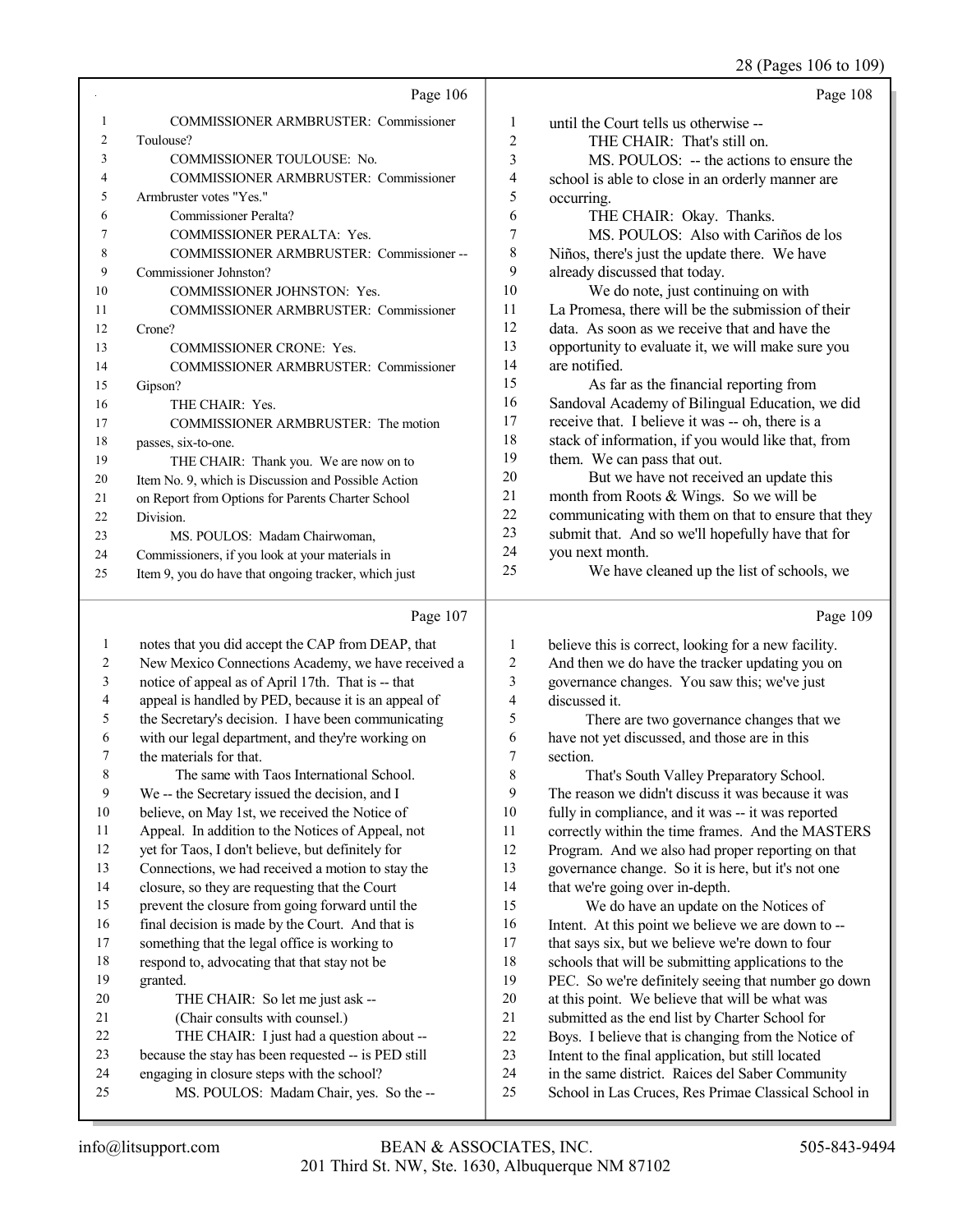29 (Pages 110 to 113)

|                | Page 110                                                                                                 |                | Page 112                                                                                   |
|----------------|----------------------------------------------------------------------------------------------------------|----------------|--------------------------------------------------------------------------------------------|
| 1              | Albuquerque, and Solare Collegiate Charter in                                                            | 1              | THE CHAIR: Do you want to do that? It's                                                    |
| $\overline{c}$ | Albuquerque. So those are the four applications we                                                       | $\overline{c}$ | up to you.                                                                                 |
| 3              | are expecting to accept.                                                                                 | 3              | MS. JAEGER: So my question to you,                                                         |
| 4              | We have not received final notification                                                                  | 4              | Madam Chair, is we can look at the draft that Katie                                        |
| 5              | from Sandoval Institute for Math and Science; so we                                                      | 5              | has. Has -- I've reviewed the changes, but I don't                                         |
| 6              | don't know whether that one will be received or not.                                                     | 6              | have them ready because I didn't get it until after                                        |
| 7              | We also have the closure update, which                                                                   | 7              | 7:00 this morning.                                                                         |
| $\,$ 8 $\,$    | just gives you an update on all of the aspects of                                                        | 8              | THE CHAIR: Right.                                                                          |
| 9              | closure. We start with ATT; Anthony is next;                                                             | 9              | MS. JAEGER: So you could adopt it subject                                                  |
| 10             | New Mexico Connections; and Taos International                                                           | 10             | to technical changes for proofreading. Like, there                                         |
| 11             | School. So you can see where we are on each of                                                           | 11             | was an additional attachment, so now all the                                               |
| 12             | those closure processes.                                                                                 | 12             | attachments need to be renumbered. Some of the                                             |
| 13             | And then the other materials in here are                                                                 | 13             | attachments aren't right. They're mostly technical                                         |
| 14             | the governance changes that I just pointed out to                                                        | 14             | in nature.                                                                                 |
| 15             | you that were done in accordance with the -- with                                                        | 15             | But it depends on your motion and what is                                                  |
| 16             | the policy and contract.                                                                                 | 16             | the pleasure of the Commission. If they want to see                                        |
| 17             | THE CHAIR: Thanks. And just to remind                                                                    | 17             | an absolute final, I'm happy to take a break and get                                       |
| 18             | Commissioners, the -- actually, the closure                                                              | 18             | it ready for them.                                                                         |
| 19             | procedures packet is on the June Work Session,                                                           | 19             | THE CHAIR: My only concern is because                                                      |
| 20             | because it hasn't been looked at since 2013. So I'm                                                      | 20             | we've got this short timeline, so that I would                                             |
| 21             | thinking there is -- you know, we need eyes on it,                                                       | 21             | prefer a final good, if it doesn't take that long.                                         |
| 22             | and there's been a number of concerns that have been                                                     | 22             | MS. JAEGER: Okay.                                                                          |
| 23             | raised, I think, through this closure in terms of                                                        | 23             | THE CHAIR: That would be my preference.                                                    |
| 24             | properties and things like that.                                                                         | 24             | But it's -- I'll ask everyone else. Do we want to                                          |
| 25             | I've had a concern through letters that --                                                               | 25             | take a short break so we can get it?                                                       |
|                |                                                                                                          |                |                                                                                            |
|                |                                                                                                          |                |                                                                                            |
|                | Page 111                                                                                                 |                | Page 113                                                                                   |
| 1              | and communications I've received about letters that                                                      | 1              | COMMISSIONER PERALTA: How short?                                                           |
| 2              | have gone out regarding the closure haven't                                                              | $\overline{c}$ | THE CHAIR: I can't answer that, "how                                                       |
| 3              | necessarily been the appropriate information to the                                                      | 3              | short."                                                                                    |
| 4              | schools. So I think it's beholden on us to keep a                                                        | $\overline{4}$ | COMMISSIONER PERALTA: Can we move it to                                                    |
| 5              | better eye on that communication that's going on.                                                        | 5<br>6         | the end of the agenda?                                                                     |
| 6<br>7         | So thank you.                                                                                            | 7              | (A discussion was held off the record.)                                                    |
|                | We are on to Item No. 10, and that is                                                                    | 8              | THE CHAIR: Okay. All right. Okay.<br>We'll -- we'll come back to this.                     |
| 8<br>9         | Discussion and Possible Action on the PEC Contract                                                       | 9              |                                                                                            |
| 10             | Template.<br>And we received the reformatted one late                                                    | 10             | So we are on to now Item No. 11,<br>Discussion and Possible Action on Amendment and        |
| 11             |                                                                                                          | 11             | Notification Policies and Procedures.                                                      |
| 12             | last night, which reflects the changes that we made,                                                     | 12             | And before we start into this, I am going                                                  |
| 13             | which were minor yesterday through the Work Session,<br>and, in addition, that the Director made because | 13             | to thank everyone that hung in there yesterday for                                         |
| 14             | foundations were not addressed in the contract                                                           | 14             | seven hours. And it was the amendment policies that                                        |
| 15             | language that we looked at. So there was                                                                 | 15             | really took the chunk of our time yesterday, so that                                       |
| 16             | recommendation, and I do believe our "Legal Eagles"                                                      | 16             | we -- we have looked at this, revisited it, looked                                         |
| 17             | have had an opportunity to look at that, but the                                                         | 17             | at it, revisited. This has been on and off Work                                            |
| 18             | changes have not been made.                                                                              | 18             | Session agendas for at least a year, I do believe,                                         |
| 19             | We'll look at that. We'll discuss that as                                                                | 19             | so that this isn't just work that we picked up                                             |
| 20             | we -- as we delve into our discussion in terms of                                                        | 20             | yesterday and ran with it. We have had an                                                  |
| 21             | how the motion is going to be worded.                                                                    | $21\,$         | opportunity, actually, to take a look at them,                                             |
| 22             | MS. POULOS: So we have copies of what was                                                                | 22             | digest them a little bit, look at them again, and do                                       |
| 23             | sent. Do we want that, or do we want to pause, see                                                       | 23             | some work on it.                                                                           |
| 24<br>25       | if we can get you hooked up to a hard line, copy it,<br>and get it printed?                              | 24<br>25       | So I appreciate everyone's -- and I<br>appreciate also the Coalition offering -- being the |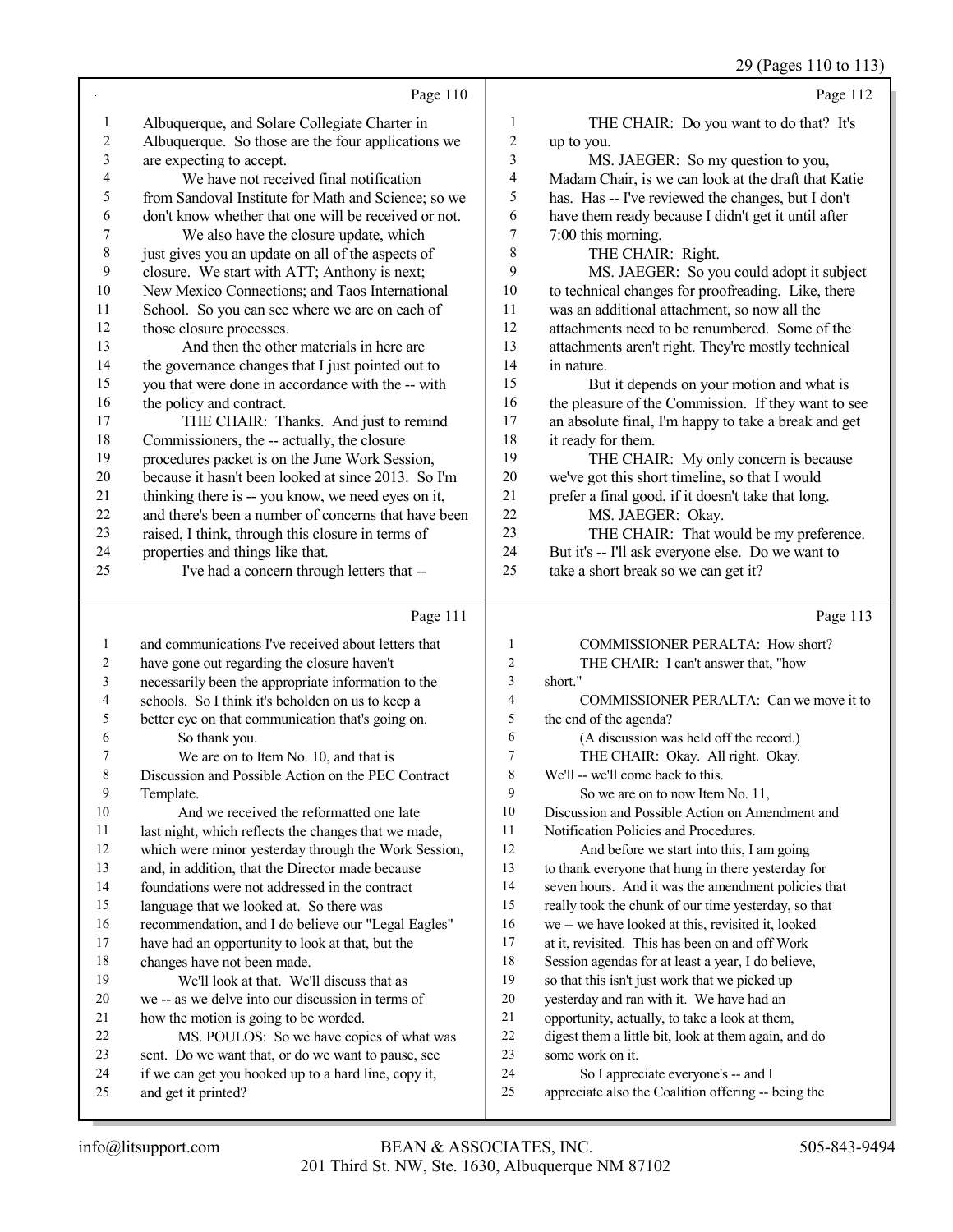## 30 (Pages 114 to 117)

|                  | Page 114                                                                            |                          | Page 116                                                               |
|------------------|-------------------------------------------------------------------------------------|--------------------------|------------------------------------------------------------------------|
| 1                | recipient of most of the feedback on it and doing                                   | $\mathbf{1}$             | asking to change an academic performance goal in                       |
| 2                | that, and also participating in the Work Session, so                                | $\overline{c}$           | their performance framework that is not within their                   |
| $\mathfrak{Z}$   | that I think we had a -- a good exchange and a                                      | $\mathfrak{Z}$           | control. They're asking to change something, and                       |
| 4                | willingness to make compromises when we could and                                   | $\overline{\mathcal{L}}$ | it's not being changed because it was out of their                     |
| 5                | make changes when we felt it was appropriate. So I                                  | 5                        | control. So it was within their control. They're                       |
| 6                | want to thank everyone for that work yesterday.                                     | 6                        | coming and saying, "We want to make this change."                      |
| 7                | So                                                                                  | $\boldsymbol{7}$         | So from the materials that were given to                               |
| 8                | MS. POULOS: So, Madam Chairwoman and                                                | 8                        | you at the beginning of the week, we just clarified                    |
| 9                | Commissioners, did you receive the -- pretty close                                  | 9                        | that this one is only if you are on a 2018 contract                    |
| 10               | to what we have in front of us today. I gave you                                    | $10\,$                   | template or post-2018 contract template. So if                         |
| 11               | this morning the same things you received with the                                  | 11                       | you're on the earlier one, you will not be eligible                    |
| 12               | materials for this meeting, with tracked changes                                    | 12                       | to submit this unless you concurrently request to                      |
| 13               | from the work we did yesterday.                                                     | 13                       | amend your contract utilizing the 2018 contract                        |
| 14               | I do just want to say it was an incredible                                          | 14                       | template.                                                              |
| 15               | amount of work and a long day; but we got a lot                                     | 15                       | We did remove that you -- any limitation                               |
| 16               | done. Well, we did -- I do just want to note for                                    | 16                       | on the timelines within which you could do it. So                      |
| 17               | the outset for the items that were in your                                          | 17                       | we had had discussions that you wouldn't be able to                    |
| 18               | materials, we took a few of them out based on our                                   | 18                       | do it at certain periods through your contract. We                     |
| 19               | conversation yesterday that we want to continue to                                  | 19                       | made the determination not to include that language.                   |
| 20               | work on.                                                                            | $20\,$                   | This is something that you will only see                               |
| 21               | Specifically, the ones that you will not                                            | 21                       | on your February-through-June agendas. And it will                     |
| 22               | see in today's materials are a permanent change in                                  | 22                       | only go into effect in the next year. And then you                     |
| 23               | instructional hours requesting -- oh, sorry. That                                   | 23                       | will see that we added to the recommendation                           |
| 24               | one was from last month.                                                            | 24                       | approval factors that part of the recommendation                       |
| 25               | Okay. Here we go.                                                                   | 25                       | approval factors would include considering the                         |
|                  | Page 115                                                                            |                          | Page 117                                                               |
| 1                | "School location outside of district." So                                           | 1                        | school's prior performance and the recommendation                      |
| 2                | that, we worked on. We probably want to do a little                                 | 2                        | coming out of a prior negotiation with a                               |
| 3                | last bit of work and then hold that until we feel                                   | 3                        | subcommittee of the Commission prior to proposed                       |
| 4                | like it's appropriate to either approve it or not.                                  | 4                        | goals.                                                                 |
| 5                | Then we did also take out the item that is                                          | 5                        | So they would have to negotiate with a                                 |
| 6                | the "Performance framework academic goal amendment                                  | 6                        | subcommittee prior to bringing this goal in front of                   |
| 7                | notification." That's because we want to do a                                       | 7                        | the Commission. That subcommittee would have a                         |
| 8                | little more work on that, based on the conversation                                 | $\,$ 8 $\,$              | recommendation or information coming out of that                       |
| $\boldsymbol{9}$ | we had yesterday, which was very helpful to making                                  | 9                        | negotiation; but, also, you would take a look at                       |
| 10               | sure that is what it needs to be.                                                   | $10\,$                   | their prior performance under the goal that they're                    |
| 11               | We also took out "Temporary change in                                               | 11                       | asking to change, so that you could ensure that it's                   |
| 12               | instructional hours notification." I don't know                                     | 12                       | not resulting -- the change is not resulting in a                      |
| 13               | that we're planning on revisiting that one.                                         | 13                       | decrease in the rigor or the reliability of that                       |
| 14               | And then we also took -- and that was all                                           | 14                       | evaluation.                                                            |
| 15               | we took out.                                                                        | 15                       | The other thing that we had a really                                   |
| 16               | So those are not in what we are proposing                                           | 16                       | robust and, I think, productive conversation about                     |
| 17               | for today.                                                                          | 17                       | yesterday was the challenge that schools have in                       |
| 18               | What you do have, if we just start with                                             | 18                       | submitting an amendment request with approved board                    |
| 19               | that, is the "Performance framework academic goal                                   | 19                       | minutes, because it takes an extra 30 days to submit                   |
| 20               | amendment request." Again, I would recommend that                                   | $20\,$                   | that. So the compromise that we came to is they can                    |
| 21               | in this stapled package that has track changes, you                                 | $21\,$                   | either submit the approved board minutes, maybe if                     |
| 22               | take a look at that one, which just tracks the                                      | 22                       | they're not in a big rush, or a certification of the                   |
| 23<br>24         | changes from what was provided to you for this                                      | 23<br>24                 | vote that was taken by the board. And that                             |
| 25               | meeting based on what we did yesterday.<br>So this one will be for schools that are | $25\,$                   | certification would be signed by an authorized<br>member of the board. |
|                  |                                                                                     |                          |                                                                        |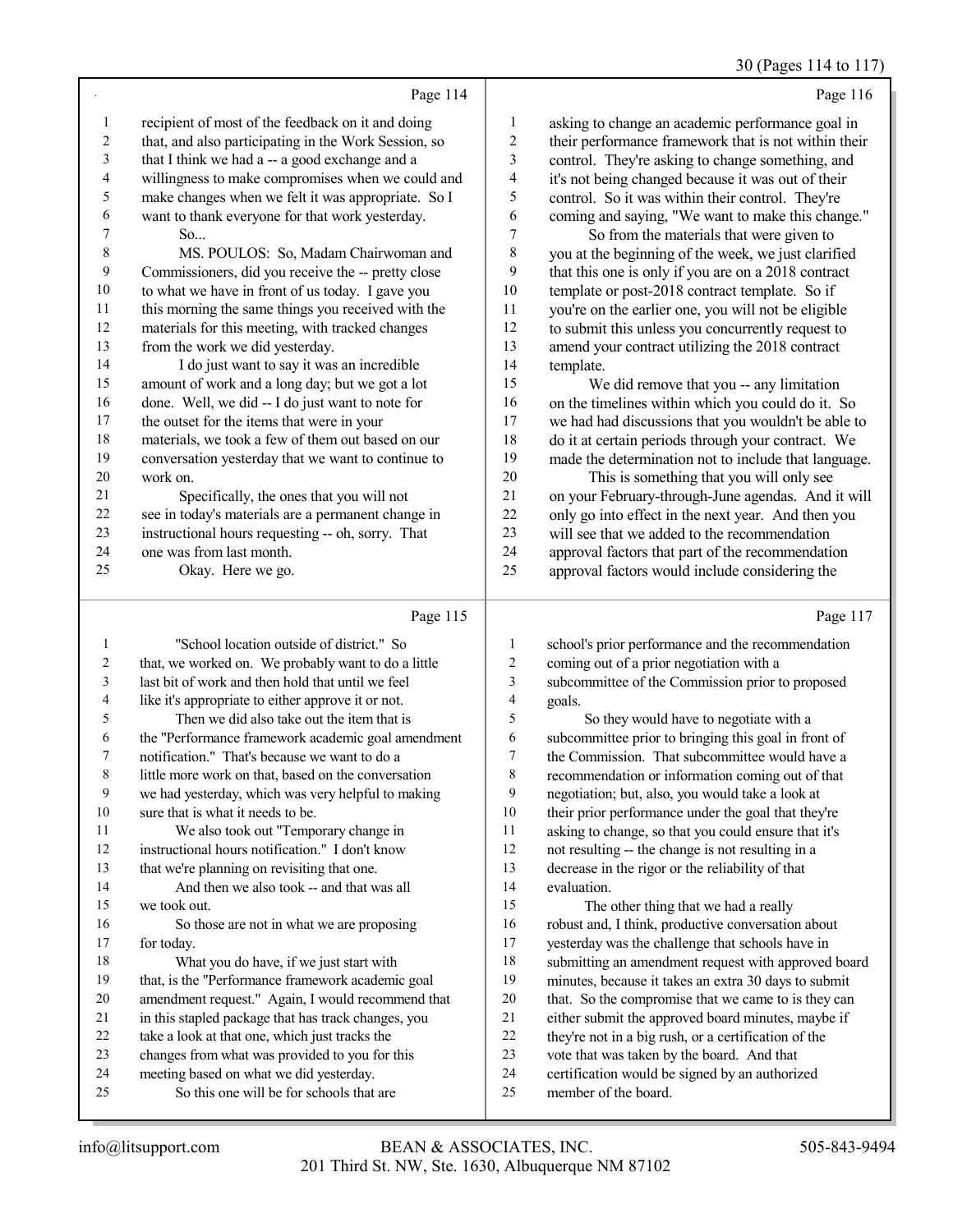31 (Pages 118 to 121)

|                |                                                                                               |                         | $51$ (1 $45$ $55$ 110 to 1.                                                                       |
|----------------|-----------------------------------------------------------------------------------------------|-------------------------|---------------------------------------------------------------------------------------------------|
|                | Page 118                                                                                      |                         | Page 120                                                                                          |
| 1              | So that -- I think there was just a little                                                    | 1                       | of the approved board minutes.                                                                    |
| $\overline{c}$ | bit of cleanup, saying they're going to explain why                                           | $\overline{c}$          | For a "Nonprofit foundation or component                                                          |
| 3              | the requested rather than established tool is                                                 | 3                       | unit," this one, there's a little bit of extra                                                    |
| 4              | reliable and provide -- we also added a narrative                                             | 4                       | language here, just clarifying what we meant and who                                              |
| 5              | requirement that they provide definitions necessary                                           | 5                       | will be -- who this applies to. This is nonprofit                                                 |
| 6              | to understand the proposed goal, because that's been                                          | 6                       | foundations or component units, the primary purpose                                               |
| 7              | a challenge with some of our goals.                                                           | $\boldsymbol{7}$        | of which is to provide the school with financial                                                  |
| $\,$ $\,$      | So that is the -- the changes that we made                                                    | 8                       | support, or that was specifically organized for the                                               |
| 9              | yesterday for this -- do we need to discuss? Or do                                            | 9                       | purpose of providing a facility for the charter                                                   |
| 10             | you need me to move on and discuss -- okay.                                                   | 10                      | school.                                                                                           |
| 11             | THE CHAIR: I think we're all -- I mean, I                                                     | 11                      | And we, again, are allowing a                                                                     |
| 12             | think most notable is taking out a number of the                                              | 12                      | certification. I believe this may have, at one                                                    |
| 13             | narratives, which will make it easier for the                                                 | 13                      | point, had a narrative associated with it. We took                                                |
| 14             | schools to -- to do this. And that was something                                              | 14                      | that out. We identified that the agreement MOU or                                                 |
| 15             | that they certainly were interested in having. So I                                           | 15                      | contract only needs to be provided if they have one.                                              |
| 16             | don't think that was a difficult decision to have to                                          | 16                      | We also took out that that had to clearly identify                                                |
| 17             | make.                                                                                         | 17                      | any sort of financial information.                                                                |
| 18             | MS. POULOS: Yeah. Okay. The next one is                                                       | 18                      | And then for this -- it does include a                                                            |
| 19             | the "Business manager procurement officer                                                     | 19                      | conflict-of-interest statement that requires all                                                  |
| 20             | notification." Just a little bit of cleanup here in                                           | 20                      | members and officers of the nonprofit foundation to                                               |
| 21             | language. But this is one, we removed two things                                              | 21                      | disclose all conflicts.                                                                           |
| $22\,$         | from this request which were there before. One was                                            | 22                      | The next item is a "Membership of the                                                             |
| 23             | an affidavit and disclosure that was in the original                                          | 23                      | foundation or component unit notification." So if                                                 |
| 24             | packet that we talked about.                                                                  | 24                      | the membership of that foundation changes, then we                                                |
| 25             | We've actually taken that affidavit and                                                       | 25                      | need notification of that. It's very limited. All                                                 |
|                | Page 119                                                                                      |                         | Page 121                                                                                          |
|                |                                                                                               |                         |                                                                                                   |
| 1              | disclosure out for all items. So we won't be                                                  | 1                       | we need is a conflict-of-interest statement and a                                                 |
| $\overline{c}$ | visiting that affidavit and disclosure, which was                                             | 2                       | form from that individual to make sure that any                                                   |
| 3              | self-reporting of any criminal convictions or things                                          | 3                       | conflicts of interest have been disclosed.                                                        |
| 4              | like that. We just decided that we won't do that.                                             | $\overline{\mathbf{4}}$ | Next, we have the "School closure                                                                 |
| 5              | Also, taking out for these individuals a resignation                                          | 5                       | notification." It did, at some point, say, "School                                                |
| 6              | letter; so we won't be asking for that.                                                       | 6                       | Closure or Contract Termination." We changed that                                                 |
| 7              | We will only be asking for the affidavits                                                     | 7                       | language back to just, "School Closure," and                                                      |
| $\,$ 8 $\,$    | for the business manager and the certificate of                                               | $\,$ 8 $\,$             | clarified that this would be submitted when a school                                              |
| 9              | insurance, which ensures that they're able to                                                 | 9                       | is surrendering the charter and voluntarily ceasing                                               |
| 10             | maintain their Board of Finance designation, that                                             | 10                      | operations of the school.                                                                         |
| 11             | you have the information you need, and the license                                            | 11                      | Again, we would have approved board                                                               |
| 12             | or procurement officer certificate.                                                           | 12                      | minutes or certification of the vote taken by the                                                 |
| 13             | The next item is the "Head administrator                                                      | 13                      | board. We've removed any narrative here. All we                                                   |
| 14             | governing body membership or charter representative                                           | 14                      | need is that certification of the vote.                                                           |
| 15             | change notification." Again, just a little bit of                                             | 15                      | The "School name change notification."                                                            |
| 16             | cleanup on language and then including language                                               | 16                      | Here, we just added a little bit of clarity that if                                               |
| 17             | about the consent agenda, again, allowing that they                                           | 17                      | the name change is reflecting a change to the                                                     |
| 18             | are able to provide a certification of the vote                                               | 18                      | educational program, that the school does need to                                                 |
| 19             | taken by the board. And that's only for                                                       | 19                      | submit an educational program amendment request.                                                  |
| 20             | designations or removals; it's not for resignations,                                          | 20                      | Again, another bit of cleanup of the language. This                                               |
| 21<br>22       | obviously. And then we, again, removed the                                                    | 21                      | will again only appear on your agendas from February                                              |
|                |                                                                                               |                         |                                                                                                   |
|                | affidavit and disclosures.                                                                    | 22                      | through June, and it will only be effective the next                                              |
| 23<br>24       | And the next item is the "Governing body<br>bylaws notification"; again, just a little bit of | 23<br>24                | school year, and, again, will take either the<br>approved board minutes or a certification of the |

cleanup language and taking a certification instead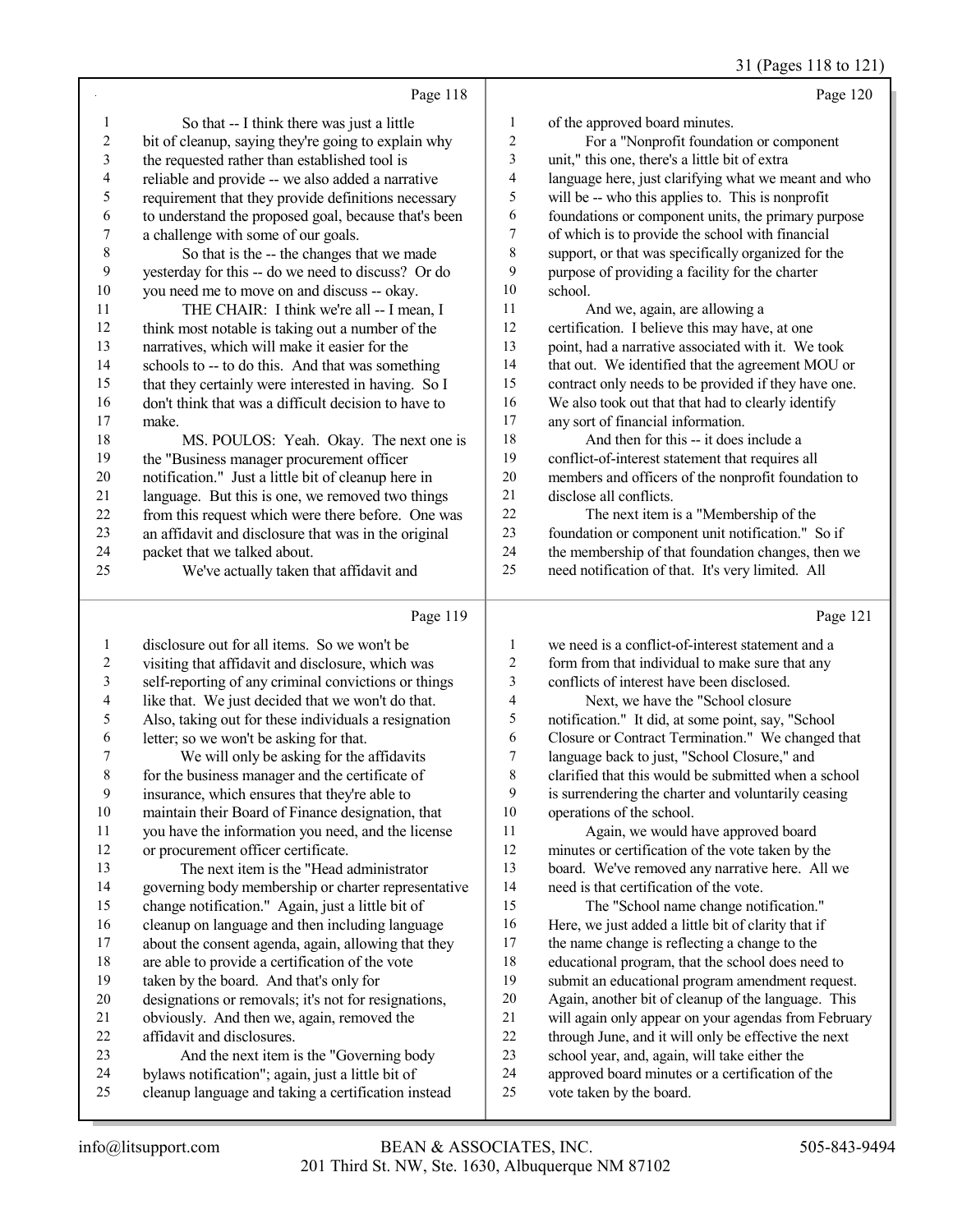|              |                                                                                                          |                | 32 (Pages 122 to 125)                                |
|--------------|----------------------------------------------------------------------------------------------------------|----------------|------------------------------------------------------|
|              | Page 122                                                                                                 |                | Page 124                                             |
| 1            | And then we next have "School location"                                                                  | 1              | attachments -- do you see in red, "The school will   |
| 2            | within the district." The changes here, just a                                                           | $\overline{2}$ | not occupy the facility until a copy of the executed |
| 3            | little bit of cleanup to make sure that this is                                                          | 3              | lease has been provided"?                            |
| 4            | clear that when they're adding additional facilities                                                     | 4              | Do we need the Certificate of Occupancy              |
| 5            | or facility space, we've had some schools that have                                                      | 5              | also to be stated in there?                          |
| 6            | added additional space and need to notify you of                                                         | 6              | MS. POULOS: That is in there.                        |
| 7            | that. And they must notify you prior to executing                                                        | 7              | COMMISSIONER JOHNSTON: Oh, it is in                  |
| $\,8\,$      | the move.                                                                                                | 8              | there? I'm sorry. I was on "School location within   |
| 9            | What you will see, again, is that we're                                                                  | 9              | a district notification." I thought we were still    |
| $10\,$       | willing to take either a draft minutes -- sorry.                                                         | 10             | there. Did you go forward? I'm sorry. It hit my      |
| 11           | That should say, "approved board minutes or                                                              | 11             | head, and it stopped right there.                    |
| 12           | certification of the vote." I apologize. I didn't                                                        | 12             | MS. POULOS: It is in there.                          |
| 13           | catch that.                                                                                              | 13             | COMMISSIONER JOHNSTON: Certificate of                |
| 14           | The facility documentation, we did                                                                       | 14             | Occupancy?                                           |
| 15           | identify that they must -- may not occupy the                                                            | 15             | COMMISSIONER PERALTA: Madam Chair and                |
| 16           | facility until they have given a copy of the fully                                                       | 16             |                                                      |
| 17           | executed lease to the PEC. And I do -- this one, we                                                      | 17             | Commissioner Johnston, the -- that is required on    |
| $18\,$       | want to point out, because you've had this material                                                      | 18             | the PSFA checklist when schools are submitting a     |
| 19           | that says this from the beginning. But schools have                                                      | 19             | lease application to the PSFA as well. So at any     |
| 20           | seen other versions.                                                                                     |                | time, in any documentation, E-Occupancy is a must.   |
| 21           | This, we will, actually, if the school                                                                   | 20             | COMMISSIONER JOHNSTON: And it's mentioned            |
| 22           | gets a complete documentation to us seven days prior                                                     | 21             | on the next page. I got stuck on the first one. I    |
| 23           | to your next PEC meeting, it'll be on your agenda.                                                       | 22             | apologize. That hit my head. So it's in there.       |
| 24           |                                                                                                          | 23             | Thank you very much.                                 |
| 25           | This is really important, because we did want to<br>facilitate the ability of schools to quickly act and | 24             | MS. POULOS: So I believe we were on                  |
|              |                                                                                                          | 25             | "Admission or lottery policies or procedures."       |
|              | Page 123                                                                                                 |                | Page 125                                             |
| $\mathbf{1}$ | make sure that those real estate transactions can go                                                     | $\mathbf{1}$   | Again, the only change here is just some             |
| 2            | through. So I just want to point that out.                                                               | 2              | clarification that we will take certification of the |
| 3            | The next item is a "Temporary change to                                                                  | 3              | vote taken by the board and that when we said        |
| 4            | overall instructional hours." That should have been                                                      | 4              | "revised policy," we meant "admission and lottery    |
| 5            | taken out. Sorry I printed that. So we'll just                                                           | 5              | policies and procedures."                            |
| 6            | note that that one was not intended to be here.                                                          | 6              | "Liability insurance coverage                        |
| 7            | THE CHAIR: It's not in mine.                                                                             | 7              | notification." You may wonder why we have this. It   |
| $\,$ $\,$    | MS. POULOS: It's in ours. It's in mine.                                                                  | $\,8\,$        | is because it is required in statute to be in your   |
| 9            | "Lease terms or facility notification."                                                                  | 9              | contract. So that, again, just a little bit of       |
| 10           | Here, again, great conversation yesterday. We                                                            | 10             | cleanup on the language to make sure that it's clear |
| 11           | really clarified what we mean. We mean that they                                                         | 11             | that we will take a certification of a vote taken by |
| 12           | must notify us that the type of ownership has                                                            | 12             | the board.                                           |
| 13           | changed from private foundation or public, or if the                                                     | 13             | The next one, "Food or transportation                |
| 14           | change in ownership created new conflicts of                                                             | 14             | services notification," again, this would only be    |
| 15           | interest that must be disclosed.                                                                         | 15             | for schools under the current contract template.     |
| 16           | So getting really clear on that, again,                                                                  | 16             | And that, I just did based on the conversation       |
| $17\,$       | taking a certification of the vote taken by the                                                          | 17             | yesterday, a little bit of cleanup to say that       |
| 18           | board, making sure that you get the lease, if it has                                                     | 18             | instead of a change in the food or transportation    |
| 19           | changed, and then a conflict-of-interest statement.                                                      | 19             | services provided, it's a termination or addition    |
| $20\,$       | This, we discussed, and removed any narrative that                                                       | $20\,$         | of, because we want it to be clear, even if they're  |
| 21           | would be associated with submitting that.                                                                | 21             | changing vendors, you don't need to know that. You   |
| 22           | COMMISSIONER JOHNSTON: May I ask just a                                                                  | 22             | just need to know if they're not longer operating    |
| 23           | clarification just in case? On the "School location                                                      | 23             | these services, or based on that contract template   |
| 24           | within a district notification," as                                                                      | 24             | if they are beginning to offer those services. So    |
| 25           | Commissioner Peralta is here, on Page 2, we added in                                                     | 25             | we made that clear.                                  |
|              |                                                                                                          |                |                                                      |

 Commissioner Peralta is here, on Page 2, we added in we made that clear.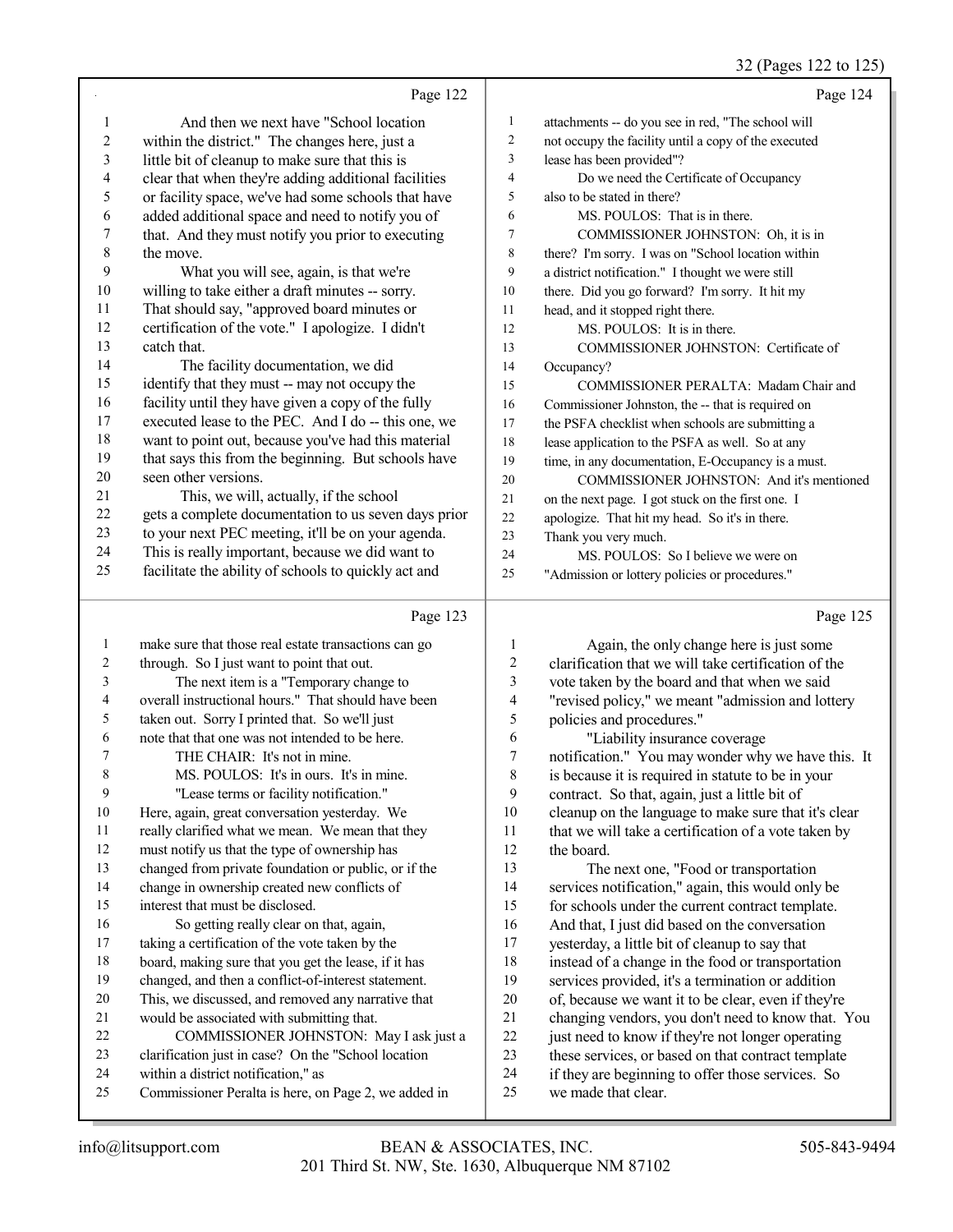|  | 33 (Pages 126 to 129) |  |  |  |
|--|-----------------------|--|--|--|
|--|-----------------------|--|--|--|

|                | Page 126                                                                                               |                | Page 128                                             |
|----------------|--------------------------------------------------------------------------------------------------------|----------------|------------------------------------------------------|
| 1              | We did say that for food or transportation                                                             | 1              | And I think that captures everything that            |
| $\overline{c}$ | services, notification to add food or transportation                                                   | $\overline{c}$ | we talked about yesterday.                           |
| $\mathfrak{Z}$ | services, it just has to be received within 30 days,                                                   | 3              | THE CHAIR: Right. I'm just                           |
| 4              | the change. But if they're terminating them, it has                                                    | 4              | double-checking to make sure that on the Certificate |
| 5              | to be -- you have to receive that notification                                                         | 5              | of Assurances, that there weren't any even minor     |
| 6              | prior, and it has to appear on your agenda prior.                                                      | 6              | changes in terms -- all the citations were correct,  |
| $\sqrt{ }$     | In addition, we did clarify again about                                                                | 7              | right, so that we didn't make any modifications to   |
| 8              | the taking the certification of the board. But we                                                      | 8              | that?                                                |
| 9              | did clarify that for the narrative, it's only if                                                       | 9              | MS. POULOS: No.                                      |
| $10\,$         | they're terminating. And if they're terminating                                                        | 10             | THE CHAIR: Okay.                                     |
| 11             | prior to the end of the school year, we added                                                          | 11             | MS. POULOS: That is exactly what we did              |
| 12             | additional narrative requirements, which is they                                                       | 12             | yesterday.                                           |
| 13             | must describe their rationale for terminating these                                                    | 13             | THE CHAIR: I had a note here, so I wanted            |
| 14             | services during the school year rather than at the                                                     | 14             | to make sure that I didn't miss something. Okay,     |
| 15             | end of the school year, identify all alternatives                                                      | 15             | Commissioners. Any questions? Discussion?            |
| 16             | the school pursued to be able to continue to provide                                                   | 16             | If not, we need two motions, one for the             |
| 17             | these services through the end of school year, and                                                     | 17             | performance framework -- I don't know what the       |
| 18             | why those alternatives were not viable; so making                                                      | 18             | wording is; I will look at my agenda and see --      |
| 19             | them be very thoughtful about that because it can                                                      | 19             | adoption of the amendment and notification policies  |
| $20\,$         | have a massive impact on students.                                                                     | 20             | and procedures, and one for the Certificate of       |
| 21             | And then, lastly, we have the "Charter                                                                 | 21             | Assurances.                                          |
| 22             | mission notification statement." And this, we spent                                                    | 22             | So I will make the motion that the Public            |
| 23             | some time on. We did -- if it's not marked as a                                                        | 23             | Education Commission adopt the amendment and         |
| 24<br>25       | change, change it from "Charter mission                                                                | 24<br>25       | notification policies and procedures as provided     |
|                | notification" to "Charter mission statement." What                                                     |                | this morning.                                        |
|                | Page 127                                                                                               |                | Page 129                                             |
|                |                                                                                                        |                |                                                      |
| 1              | we're being clear about is schools may not change                                                      | 1              | COMMISSIONER JOHNSTON: (Indicates.)                  |
| 2              | their mission. They may only make changes to the                                                       | $\overline{c}$ | THE CHAIR: There's a second by                       |
| 3              | statement of their mission. Those are really about                                                     | $\mathfrak{Z}$ | Commissioner Johnston.                               |
| 4              | grammatical word choice issues.                                                                        | $\overline{4}$ | Any discussion?                                      |
| 5              | So, again, that will accept a                                                                          | 5              | Commissioner Armbruster?                             |
| 6              | certification of a vote taken by the board.                                                            | 6              | COMMISSIONER ARMBRUSTER: Commissioner                |
| 7              | The other item that you probably need to                                                               | $\tau$         | Gipson?                                              |
| $\,$ $\,$      | approve is the Certificate of Assurances, which we                                                     | 8              | THE CHAIR: Yes.                                      |
| 9              | worked on yesterday. This is something -- that was                                                     | 9              | COMMISSIONER ARMBRUSTER: Commissioner                |
| $10\,$         | included in your materials. This is something that                                                     | 10             | Johnston?                                            |
| 11             | under -- many years ago, your charter schools were                                                     | 11             | COMMISSIONER JOHNSTON: Yes.                          |
| 12             | all signing at renewal, and probably in the new                                                        | 12             | COMMISSIONER ARMBRUSTER: Commissioner                |
| 13             | application. And it is a statement that each                                                           | 13             | Crone?                                               |
| 14             | governing board member must sign to certify that                                                       | 14             | COMMISSIONER CRONE: Yes.                             |
| 15             | their school complies with all applicable federal                                                      | 15             | COMMISSIONER ARMBRUSTER: Commissioner                |
| 16             | and state laws and contract provisions, but also                                                       | 16             | Robbins?                                             |
| 17             | laying some out with very clear language what those                                                    | 17<br>18       | COMMISSIONER ROBBINS: Yes.                           |
| 18             | are.                                                                                                   | 19             | COMMISSIONER ARMBRUSTER: Commissioner                |
| 19<br>$20\,$   | And this will be required for any new                                                                  | 20             | Peralta?<br>COMMISSIONER PERALTA: Yes.               |
| 21             | board member. Any board member needs to sign this.<br>This is actually a requirement again of statute, | 21             | COMMISSIONER ARMBRUSTER: Commissioner                |
| $22\,$         | 22-8B-9, for this to be a part of your contracts,                                                      | 22             | Armbruster votes "Yes."                              |
| 23             | that the governing board members have to sign this                                                     | 23             | Commissioner Toulouse?                               |
| 24             | certification. So that's why we've got this, and we                                                    | 24             | COMMISSIONER TOULOUSE: Yes.                          |
| 25             | will move forward with it.                                                                             | 25             | COMMISSIONER ARMBRUSTER: Motion passes,              |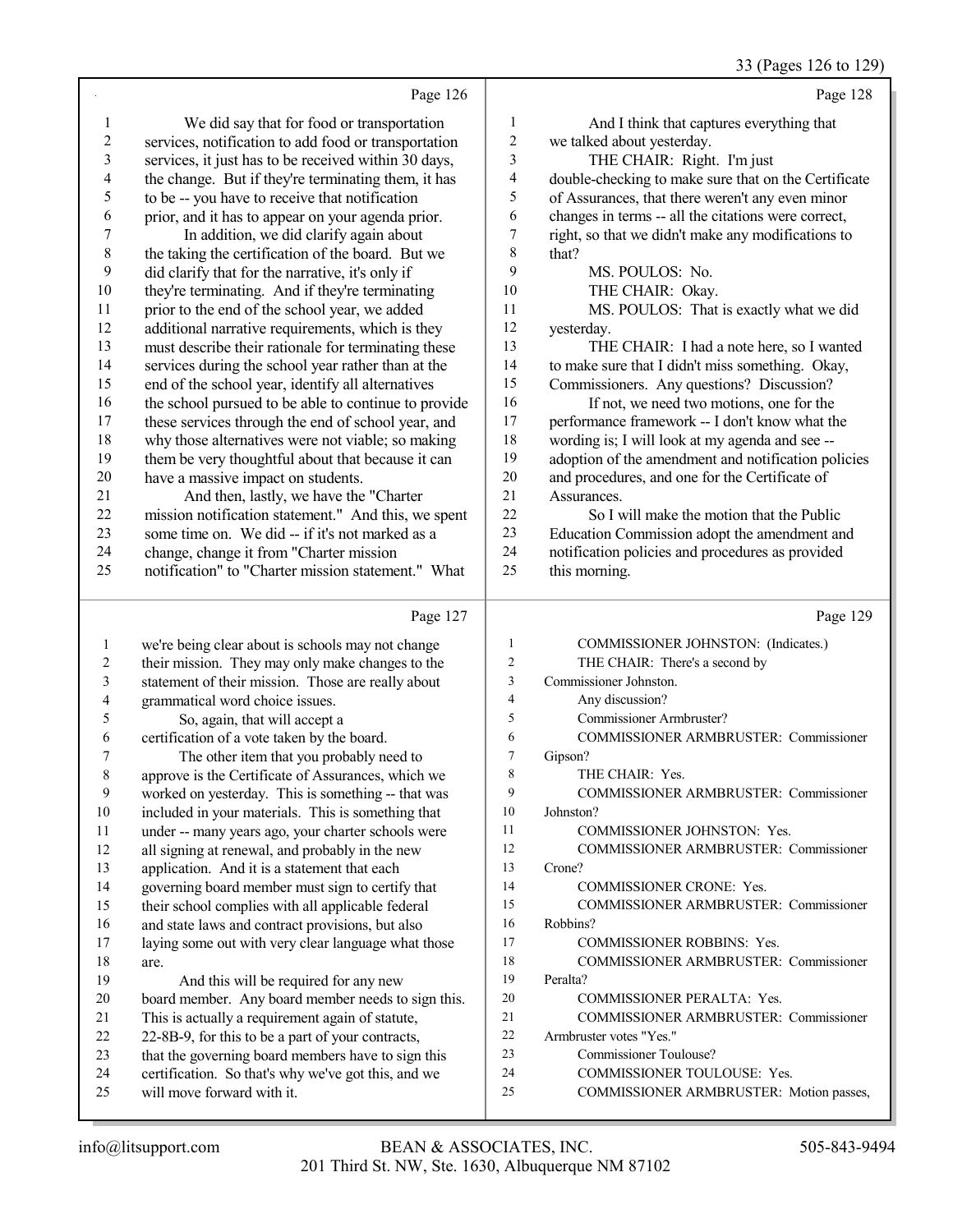34 (Pages 130 to 133)

|                | Page 130                                           |                | Page 132                                             |
|----------------|----------------------------------------------------|----------------|------------------------------------------------------|
| $\mathbf{1}$   | seven-zero.                                        | 1              | Crone?                                               |
| $\overline{2}$ | THE CHAIR: Seven-zero. Thank you very              | 2              | <b>COMMISSIONER CRONE: Yes.</b>                      |
| 3              | much. And let me just ask, the Certificate of      | 3              | COMMISSIONER ARMBRUSTER: That is a                   |
| 4              | Assurances will be attached to -- where it will be | 4              | seven-to-zero vote, and it passes.                   |
| $\sqrt{5}$     | housed?                                            | 5              | THE CHAIR: Okay. So we are now on to                 |
| 6              | MS. POULOS: Madam Chairwoman,                      | 6              | Item No. 12, which is Discussion and Possible Action |
| 7              | Commissioners, it will be part of the new contract | 7              | on Site Visit Notification Letter Regarding          |
| $\,$ $\,$      | template. So it will be a requirement of execution | 8              | Background Check Requirements Under Section          |
| 9              | of that contract. And it will be required for all  | 9              | 22-10A-5, NMSA 1978.                                 |
| $10\,$         | governing board membership changes.                | 10             | MS. POULOS: Madam Chairwoman,                        |
| 11             | THE CHAIR: As they come on.                        | 11             | Commissioners, this is the letter that we discussed  |
| 12             | MS. POULOS: Yes.                                   | 12             | last meeting. The legal counsel had the opportunity  |
| 13             | THE CHAIR: So I will also put forth the            | 13             | to review it and made some recommendations.          |
| 14             | motion that the -- okay. Hold on. So this red-line | 14             | In addition, we probably want to actually            |
| 15             | Certificate of Assurances is what we're looking at | 15             | change the phone number down at the bottom so that   |
| 16             | not this one. (Indicates.) Because I've got this   | 16             | we can have them contact the right person; so I      |
| 17             | copy that has no red on it.                        | 17             | think that would be just a technical change.         |
| 18             | MS. POULOS: The red-line is what we did            | 18             | And I want to make sure we discussed it.             |
| 19             | yesterday.                                         | 19             | We didn't get that. And I apologize. So we           |
| 20             | THE CHAIR: Is what we did yesterday,               | 20             | discussed it, but we didn't get the change.          |
| 21             | right.                                             | 21             | If you're looking at the second page, kind           |
| 22             | MS. POULOS: And that is the one.                   | 22             | of towards the middle, we say 48 hours. In our       |
| 23             | THE CHAIR: Okay. All right. So I will              | 23             | discussion last month, we talked about giving them   |
| 24             | make a motion that the Public Education Commission | 24             | three business days instead of 48 hours to respond   |
| 25             | adopt the Certificate of Assurances, which will be | 25             | to these. And that's actually three paragraphs? I    |
|                |                                                    |                |                                                      |
|                | Page 131                                           |                | Page 133                                             |
|                |                                                    |                |                                                      |
| 1              | embedded in the contracts of all the schools and   | $\mathbf{1}$   | see, yeah. Four paragraphs; there it is.             |
| 2              | will be required of all new members of governing   | $\overline{c}$ | So anywhere that it says "48 hours," it              |
| 3              | councils.                                          | 3              | should be "three business days."                     |
| 4              | COMMISSIONER TOULOUSE: Second.                     | $\overline{4}$ | THE CHAIR: Right.                                    |
| 5              | THE CHAIR: There's a second by                     | 5              | Commissioners, any questions?                        |
| 6              | Commissioner Toulouse.                             | 6              | All right. So a motion?                              |
| 7              | Any discussion?                                    | 7              | COMMISSIONER PERALTA: Sure.                          |
| 8              | Commissioner Armbruster?                           | 8              | THE CHAIR: Okay.                                     |
| 9              | COMMISSIONER ARMBRUSTER: Commissioner              | 9              | COMMISSIONER PERALTA: I will move -- I               |
| 10             | Peralta?                                           | 10             | will move to approve the notification letter         |
| 11             | <b>COMMISSIONER PERALTA: Yes.</b>                  | 11             | regarding background check requirements under        |
| 12             | COMMISSIONER ARMBRUSTER: Commissioner              | 12             | Section 22-10A-5, NMSA 1978, with the changes        |
| 13             | Gipson?                                            | 13             | reflected by the Director, as stated.                |
| 14             | THE CHAIR: Yes.                                    | 14             | THE CHAIR: Yeah. I will second.                      |
| 15             | COMMISSIONER ARMBRUSTER: Commissioner              | 15             | So there's a motion by Commissioner                  |
| 16             | Robbins?                                           | 16             | Peralta, a second by Commissioner Gipson.            |
| 17             | <b>COMMISSIONER ROBBINS: Yes.</b>                  | 17             | Any discussion?                                      |
| 18             | COMMISSIONER ARMBRUSTER: Commissioner              | 18             | Commissioner Armbruster?                             |
| 19             | Toulouse?                                          | 19             | COMMISSIONER ARMBRUSTER: Commissioner                |
| 20             | COMMISSIONER TOULOUSE: Yes.                        | 20             | Johnston?                                            |
| 21             | COMMISSIONER ARMBRUSTER: Commissioner              | 21             | COMMISSIONER JOHNSTON: Yes.                          |
| 22             | Armbruster votes "Yes."                            | 22             | COMMISSIONER ARMBRUSTER: Commissioner                |
| 23             | Commissioner Johnston?                             | 23             | Robbins?                                             |
| 24             | COMMISSIONER JOHNSTON: Yes.                        | 24             | <b>COMMISSIONER ROBBINS: Yes.</b>                    |
| 25             | COMMISSIONER ARMBRUSTER: Commissioner              | 25             | COMMISSIONER ARMBRUSTER: Commissioner                |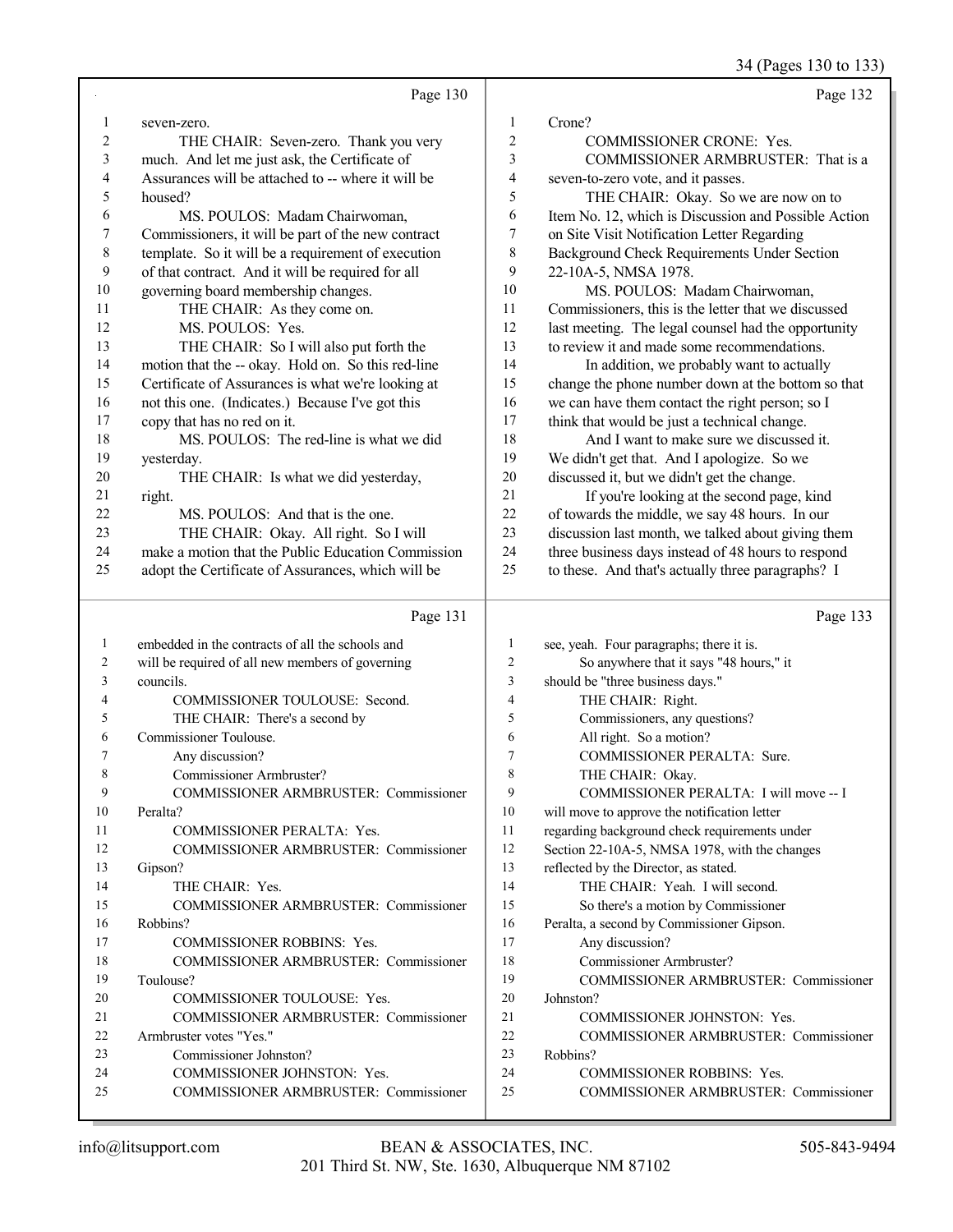## 35 (Pages 134 to 137)

|    | Page 134                                             |                | Page 136                                             |
|----|------------------------------------------------------|----------------|------------------------------------------------------|
|    | Gipson?                                              | 1              | time to see folks off on their new adventure. So     |
| 2  | THE CHAIR: Yes.                                      | $\overline{2}$ | that's -- that will be quite interesting.            |
| 3  | COMMISSIONER ARMBRUSTER: Commissioner                | 3              | I've been having a lot of conversations              |
| 4  | Crone?                                               | $\overline{4}$ | about the disposal of facilities with closing        |
| 5  | <b>COMMISSIONER CRONE: Yes.</b>                      | 5              | schools. So it's been -- it's interesting times      |
| 6  | COMMISSIONER ARMBRUSTER: Commissioner                | 6              | what people really want to see happen with the --    |
| 7  | Toulouse?                                            | $\tau$         | with the building and who gets involved in that.     |
| 8  | <b>COMMISSIONER TOULOUSE: Yes.</b>                   | 8              | But it's been an interesting journey down by me.     |
| 9  | COMMISSIONER ARMBRUSTER: Commissioner                | 9              | So, hopefully, we can get a good look at that in     |
| 10 | Peralta?                                             | 10             | June, and we can be a little bit clearer with what   |
| 11 | <b>COMMISSIONER PERALTA: Yes.</b>                    | 11             | our procedures are.                                  |
| 12 | <b>COMMISSIONER ARMBRUSTER: Commissioner</b>         | 12             | Other than that, I think I'm done.                   |
| 13 | Armbruster votes "Yes."                              | 13             | Matt?                                                |
| 14 | The motion is passed, seven-zero.                    | 14             | MR. MATT PAHL: Thanks, Madam Chair. And              |
| 15 | THE CHAIR: Thank you very much.                      | 15             | thanks for -- thanks for the work session yesterday. |
| 16 | We are now on to Item No. 13, which is               | 16             | I sent out a report to charters last night and       |
| 17 | Report from the Chair. I believe we have the full    | 17             | actually received a few e-mails saying how           |
| 18 | update on the -- on the appeals. So we are not a     | 18             | encouraging it was that it looks like our -- our     |
| 19 | party in those appeals; so -- but we certainly are   | 19             | comments were -- were taken at face value and        |
| 20 | still interested in the outcome of those appeals.    | 20             | discussed.                                           |
| 21 | The LESC -- hurray, hurray -- is meeting             | 21             | And I think -- again, I think you really             |
| 22 | in Las Cruces next week. So that's quite a treat     | 22             | hit on what mattered most to our schools, which was  |
| 23 | for me to not have to -- I'll probably leave         | 23             | those narratives. You know, the paperwork for all    |
| 24 | Wednesday night, anyway, just because I'm so used to | 24             | the things we need to do as a State entity is a lot. |
| 25 | it.                                                  | 25             | And I think many of us would note that they're       |
|    |                                                      |                |                                                      |

#### Page 135  $\parallel$

|    | Page 135                                            |    | Page 137                                             |
|----|-----------------------------------------------------|----|------------------------------------------------------|
|    | But -- and one of the items that is on the          | 1  | appropriate, because we're talking about hundreds of |
| 2  | agenda is virtual schools, once again. So it's a -- | 2  | thousands of dollars in State money.                 |
| 3  | it'll be an interesting conversation.               | 3  | But it is a lot. And so when we can shave            |
| 4  | And Representative Gallegos is having a             | 4  | off that paperwork at the margins, I think it's      |
| 5  | reception Thursday evening for folks; so I          | 5  | really -- it helps the schools see that the          |
| 6  | appreciate her doing that, welcoming people to      | 6  | Commission is empathetic to what they -- what they   |
| 7  | Las Cruces.                                         | 7  | do on a day-to-day basis. So thank you for that,     |
| 8  | There's a number of us that are attending           | 8  | and thanks for the opportunity to have me            |
| 9  | the School Board Law Conference, which is the first | 9  | participate in that meeting on behalf of the         |
| 10 | week in June. So I think there's five of us that    | 10 | schools.                                             |
| 11 | will be there. So I appreciate everyone that --     | 11 | I wanted to bring up lease assistance. It            |
| 12 | last year, it was -- it was very interesting, and   | 12 | is a letter -- excuse me -- a letter was submitted   |
| 13 | there was a -- there was a lot of very valuable     | 13 | to schools at the School Budget Workshop about a     |
| 14 | information that came out of that. So I appreciate  | 14 | drastic reduction in lease assistance to be          |
| 15 | the School Boards Association extending us the      | 15 | determined at either the July or September PSCOC     |
| 16 | courtesy of allowing us to register for that. So I  | 16 | meeting. We still have yet to get a real rationale   |
| 17 | appreciate that cooperative effort.                 | 17 | on why this is.                                      |
| 18 | The -- I believe a number of us are also            | 18 | And, Commissioner Peralta, I'm joining the           |
| 19 | going to be there in June, at the end of June, for  | 19 | party late, so if you have information that I        |
| 20 | the -- for the PED charter conference. I believe    | 20 | wouldn't have had before, I think it's helpful. But  |
| 21 | you've all received e-mails. If you do have to make | 21 | I think, from our perspective, we see it as -- lease |
| 22 | a reservation, there's -- you know, there's links   | 22 | assistance for charters makes up about 11 percent of |
| 23 | there. So we're looking forward to that as well.    | 23 | the distributions from PSCOC every year. And, you    |
| 24 | I'm attending New America's graduation in           | 24 | know, as you know, our number of schools is          |
| 25 | a week and a half. So that's always an exciting     | 25 | declining. That's compared with the distributions    |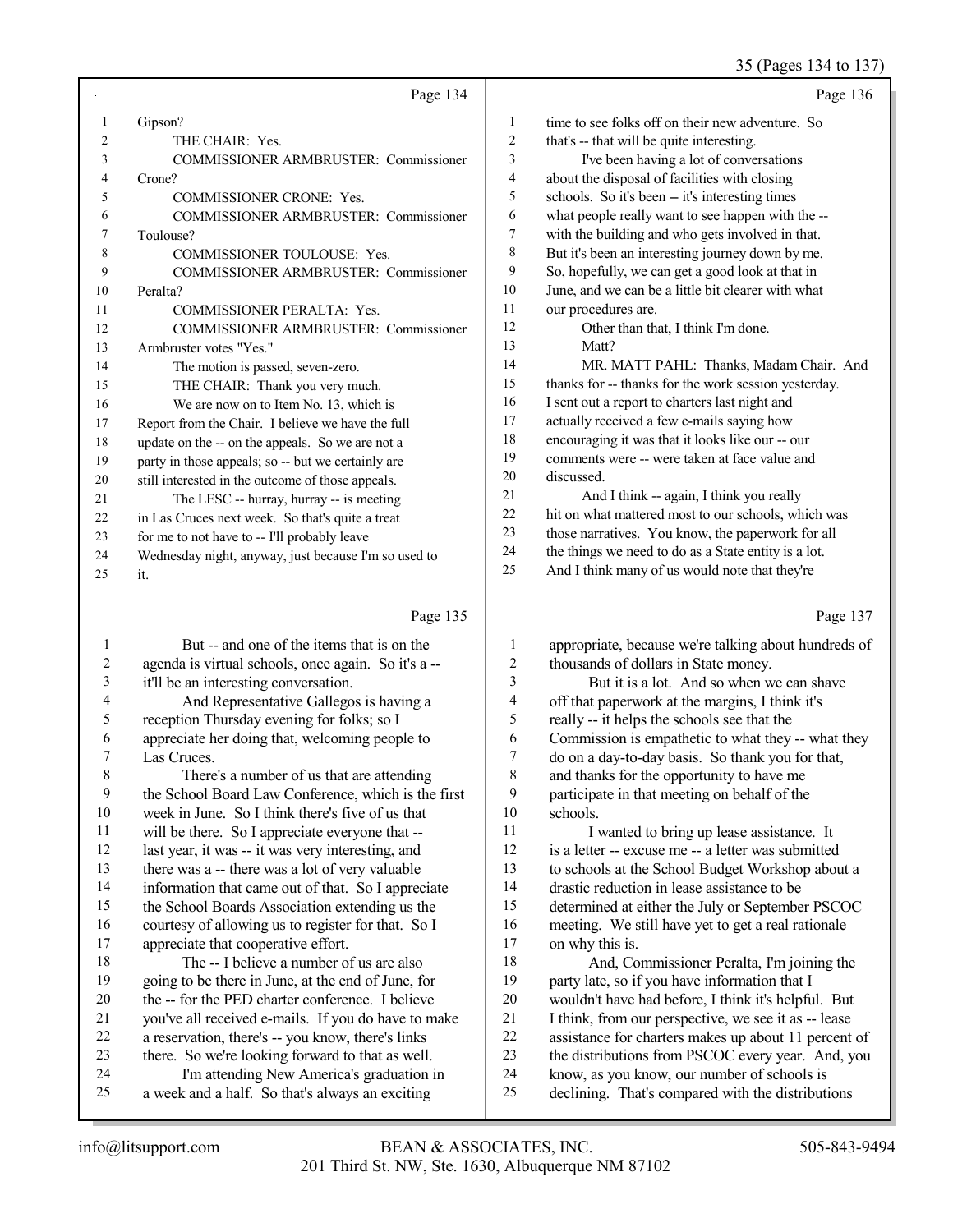## 36 (Pages 138 to 141)

|                          | Page 138                                                                                      |                          | Page 140                                                                                   |
|--------------------------|-----------------------------------------------------------------------------------------------|--------------------------|--------------------------------------------------------------------------------------------|
| $\mathbf{1}$             | that the PSCOC gets from the Permanent Fund have                                              | 1                        | certainly an item of concern, particularly a                                               |
| $\boldsymbol{2}$         | been declining. And they use a three-year average,                                            | $\overline{c}$           | decision that would happen this upcoming school year                                       |
| $\mathfrak{Z}$           | so they're still catching those years from a couple                                           | 3                        | in July or potentially September that would be such                                        |
| $\overline{\mathcal{L}}$ | of years back that are low. But it should be on the                                           | $\overline{\mathcal{A}}$ | a drastic change in funding.                                                               |
| 5                        | rise, given our production right now.                                                         | 5                        | So we are greatly concerned at that. And                                                   |
| 6                        | We have a declining number of schools, as                                                     | 6                        | we just don't know -- we don't have enough                                                 |
| 7                        | you well know. We see that these -- these -- the                                              | 7                        | information as to why this decision is being made.                                         |
| $\,$ 8 $\,$              | costs should be leveling out. But I'll just note                                              | $\,$ 8 $\,$              | I think, just, if you look at the last couple of                                           |
| $\mathbf{9}$             | why we're so reliant on lease assistance in the                                               | 9                        | budgets, we see that there's been a raiding the                                            |
| 10                       | first place. And I think it's been because of an                                              | $10\,$                   | Public School Capital Outlay Fund to pay for                                               |
| $11\,$                   | unwillingness to engage on permanent solutions for                                            | 11                       | transportation, to pay for instructional materials.                                        |
| 12                       | charter schools and their facilities.                                                         | 12                       | I know Representative Mimi Stewart has                                                     |
| 13                       | Right now everything is hidden as a lease.                                                    | 13                       | mentioned several times she thinks that money should                                       |
| 14                       | And it's done so because it's the only way in law                                             | 14                       | be for capital. I haven't seen active lobbying                                             |
| 15                       | that someone can get appropriate funding for a                                                | 15                       | against raiding that. Sorry, Madam Chair.                                                  |
| 16                       | facility.                                                                                     | 16                       | But it's just becoming very urgent. And                                                    |
| 17                       | In the past, we have had unwillingness                                                        | 17                       | without rationale for this kind of decision, we use                                        |
| 18                       | from, in some cases, members of the PSCOC and those                                           | 18                       | the term "arbitrary and capricious" quite a bit                                            |
| 19                       | who are involved in the budget process to actually                                            | 19                       | amongst this crowd. And it feels like that from the                                        |
| $20\,$                   | try and find a long-term facility solution.                                                   | $20\,$                   | PSCOC.                                                                                     |
| $21\,$                   | So the solution becomes using lease                                                           | 21                       | So I implore you to consider making an                                                     |
| $22\,$                   | assistance to pay banks higher interest rates on                                              | 22                       | action or a decision, as a Commission, that you                                            |
| $23\,$                   | their notes than they should be for a public entity.                                          | 23                       | wouldn't be in favor of any cuts to lease                                                  |
| 24                       | It gets back to the false dichotomy of whether                                                | 24                       | assistance.                                                                                |
| 25                       | charter schools are public schools or not. And                                                | 25                       | THE CHAIR: And if I remember, it wasn't                                                    |
|                          |                                                                                               |                          |                                                                                            |
|                          | Page 139                                                                                      |                          | Page 141                                                                                   |
| $\mathbf{1}$             | right now, particularly from a certain set of                                                 | 1                        | done until September last year, was it not?                                                |
| $\overline{c}$           | decision-makers within the budget process, they're                                            | $\boldsymbol{2}$         | MR. MATT PAHL: That's correct.                                                             |
| 3                        | choosing to pretend like they're not public schools.                                          | 3                        | THE CHAIR: Yeah. Which becomes,                                                            |
| 4                        | Any reduction in lease assistance will, in                                                    | 4                        | obviously, for many reasons, problematic, because                                          |
| 5                        | effect, be a reduction in State Equalization                                                  | 5                        | you're -- yeah. Then you have to make,                                                     |
| 6                        | Guarantee. And I think we would have a real big                                               | 6                        | unfortunately, staffing decisions after the school                                         |
| 7                        | discussion, at the very least, on our hands about                                             | 7                        | year has already started --                                                                |
| 8                        | what equalization means when a 20 percent reduction                                           | $\,$ $\,$                | MR. MATT PAHL: Uh-huh.                                                                     |
| 9                        | in lease assistance would almost certainly, in every                                          | 9                        | THE CHAIR: -- if there's a reduction. So                                                   |
| $10\,$                   | scenario, mean an increase in operational funds that                                          | 10                       | that --                                                                                    |
| 11                       | are used on leases.                                                                           | 11                       | MR. MATT PAHL: I would say July poses the                                                  |
| 12                       | I bring this up because that decision is                                                      | 12                       | same problem. Your budget is already approved, and                                         |
| 13                       | pending; though I hear from the last PSCOC meeting                                            | 13                       | you're moving forward at that point; so                                                    |
| 14                       | that their line item budget has it at 20 percent                                              | 14                       | THE CHAIR: Okay. So I don't know.                                                          |
| 15                       | reduction. I just looked at the applications this                                             | 15                       | COMMISSIONER PERALTA: Just to speak to                                                     |
| 16                       | morning. It does not say a number at which they                                               | 16                       | your comments, I believe in June, next month, I                                            |
| 17                       | will be reimbursed. So I think that leads to, you                                             | 17                       | believe, you're on the -- you'll be on the agenda,                                         |
| 18                       | know -- leads us to the fact that PSCOC has yet to                                            | 18                       | and you'll be visiting -- going head-to-head with                                          |
| 19                       | make that determination.                                                                      | 19                       | the Council.                                                                               |
| 20                       | But -- but we'll just implore the                                                             | $20\,$                   | MR. MATT PAHL: We're talking about some                                                    |
| 21                       | Commission to continue to have the discussion about                                           | 21                       | long-term solutions at that point.                                                         |
| $22\,$                   | what their representation on the, kind of, committee                                          | 22                       | COMMISSIONER PERALTA: I think at that                                                      |
| 23                       | and how they would vote. Commissioner Peralta, I                                              | 23                       | point, you'll get more information as you sit before                                       |
| 24<br>25                 | know you're intimate with this. I'm saying what<br>I've heard and what I've learned. But it's | 24<br>25                 | the Council. I can tell you that there was<br>suggestion, through the 20 percent, that the |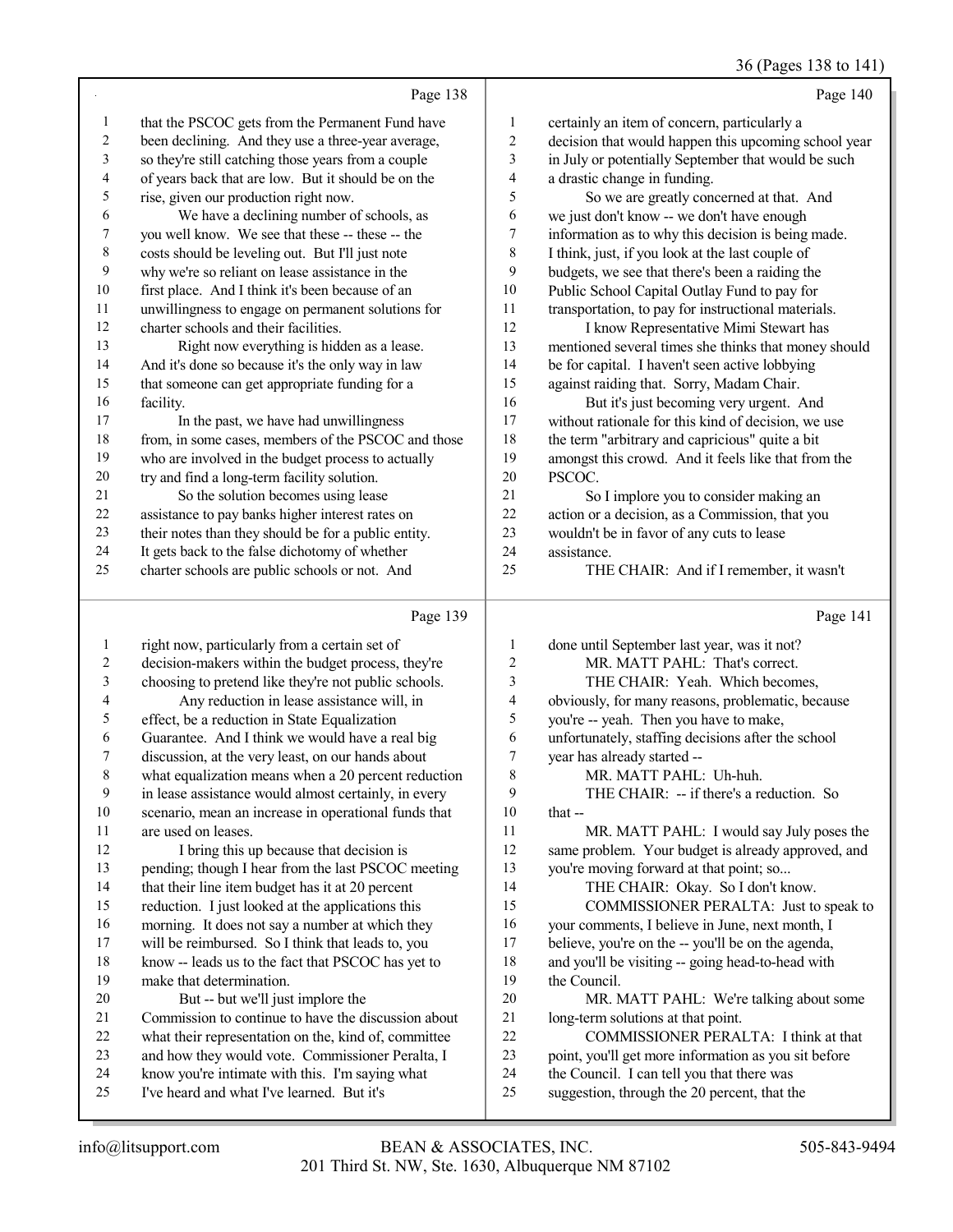37 (Pages 142 to 145)

|                | Page 142                                                                                              |                          | Page 144                                                                                |
|----------------|-------------------------------------------------------------------------------------------------------|--------------------------|-----------------------------------------------------------------------------------------|
| $\mathbf{1}$   | language say "up to 20 percent," so that it $-$ it                                                    | 1                        | THE CHAIR: Commissioners?                                                               |
| $\sqrt{2}$     | takes into consideration large schools versus small                                                   | $\overline{c}$           | COMMISSIONER ARMBRUSTER: I just wanted to                                               |
| 3              | schools, rural versus non-rural schools and things                                                    | 3                        | say that we spent, also -- we've done this -- it was                                    |
| 4              | like that so that it tries to play to equities as                                                     | 4                        | not the first time yesterday, either. And I think                                       |
| 5              | best as possible. But that's about all I can tell                                                     | 5                        | we've looked through it a number of times, and we                                       |
| 6              | you at this point, Matt.                                                                              | 6                        | tried to just make it just exactly what it says, in                                     |
| 7              | MR. MATT PAHL: I appreciate that,                                                                     | $\tau$                   | line with the law, tried to make it simpler.                                            |
| $\,$ 8 $\,$    | Commissioner. Thank you.                                                                              | $\,$ 8 $\,$              | We have forms that go with it so that it's                                              |
| 9              | THE CHAIR: So maybe at this point in                                                                  | 9                        | kind of like a -- a total package. You don't have                                       |
| $10\,$         | time, it would be beneficial to have it on the June                                                   | 10                       | to go looking for them; they're right there. And it                                     |
| 11             | agenda, so that maybe they'll -- I don't know. When                                                   | 11                       | just seems better in every way to me than what the                                      |
| 12             | do you meet? Do you meet before or after us?                                                          | 12                       | other one has. It's the same -- it's -- it's so                                         |
| 13             | COMMISSIONER PERALTA: It looks like                                                                   | 13                       | much cleaner. I was -- it's just much better, and                                       |
| 14             | June 24th.                                                                                            | 14                       | we should adopt it.                                                                     |
| 15             | THE CHAIR: So it's not -- okay. But                                                                   | 15                       | THE CHAIR: And this is -- this is                                                       |
| 16             | maybe we can have a discussion so that there can be                                                   | 16                       | actually -- yesterday was the first Work Session                                        |
| 17             | better direction.                                                                                     | 17                       | that we worked on it. It was on the agenda. So we                                       |
| 18             | MR. MATT PAHL: Thanks, Madam Chair. And                                                               | 18                       | had to look at the old contract for a while. It                                         |
| 19             | I'd be happy to preview our presentation, which                                                       | 19                       | didn't get out. My apologies to the Coalition, as                                       |
| $20\,$         | won't focus on lease assistance. It's really --                                                       | $20\,$                   | was intended when I received it late Friday. I, not                                     |
| $21\,$         | we've been asked to present long-term solutions that                                                  | 21                       | on purpose, left Matt off the e-mail thread.                                            |
| $22\,$         | might take the pressure off lease assistance.                                                         | 22                       | So he was not -- but just to make it                                                    |
| 23             | Uh-huh.                                                                                               | 23                       | easier, the -- the copy that I sent out was not --                                      |
| 24             | THE CHAIR: Okay. All right. Thanks. I                                                                 | 24                       | was not -- no one was able to open it. So he ended                                      |
| 25             | appreciate it.                                                                                        | 25                       | up not being behind in being able to take a look at                                     |
|                |                                                                                                       |                          |                                                                                         |
|                | Page 143                                                                                              |                          | Page 145                                                                                |
| 1              | MR. MATT PAHL: Thank you.                                                                             | $\mathbf{1}$             | it. So it ended up working out okay, I guess.                                           |
| $\overline{2}$ | THE CHAIR: I've received a message from                                                               | $\boldsymbol{2}$         | But there was some -- there was some                                                    |
| 3              | Ami that she's on her way. If we can take a small                                                     | 3                        | feedback that was available. So I think that along                                      |
| 4              | break, she'll be here soon. Thank you.                                                                | $\overline{\mathcal{A}}$ | with the rest of the work that we did yesterday,                                        |
| 5              | (Recess taken, 12:13 p.m. to 12:39 p.m.)                                                              | 5                        | there was a good open discussion about what needed                                      |
| 6              | THE CHAIR: I will turn this over back to                                                              | 6                        | to be changed, so that, once again, I appreciate                                        |
| 7              | our counsel at this time so that she can explain for                                                  | 7                        | everyone's time and effort and energies, and I                                          |
| $\,$ 8 $\,$    | herself what she did.                                                                                 | $\,$ $\,$                | certainly hope that Commissioners will approve this                                     |
| 9              | MS. JAEGER: Thank you, Madam Chair, and                                                               | 9                        | contract.                                                                               |
| $10\,$<br>11   | members of the Commission. So what we've done with                                                    | 10<br>11                 | I do believe it is -- it is still subject                                               |
| 12             | this contract is really try to have fidelity with<br>the statute, so that the statutory requirements, | 12                       | to some technical changes, due to mostly formatting;                                    |
| 13             | both in contract and for the schools and for the                                                      | 13                       | correct?                                                                                |
| 14             | Commission are clearly identified in the contract                                                     | 14                       | MS. JAEGER: Right. I mean, it would<br>be -- I would like the Commissioners to consider |
| 15             | terms.                                                                                                | 15                       | adopting it, but still allowing us to make any                                          |
| 16             | We've also tried to make it -- shorten it                                                             | 16                       | technical changes. And what I mean by that is in                                        |
| 17             | a little bit, just cleaning up some of the language                                                   | 17                       | this last go-round, some of the formatting with the                                     |
| 18             | and some of the references. So a lot of the meat                                                      | 18                       | "i's" and the "ii's" and the "iii's" are not exactly                                    |
| 19             | comes in with the different attachments that will be                                                  | 19                       | right, some of the spacing.                                                             |
| $20\,$         | attached to the contract that will give the schools                                                   | $20\,$                   | And we added yesterday, at our working                                                  |
| 21             | with performance frameworks and the other items that                                                  | 21                       | group meeting, another attachment; so I'm not sure                                      |
| 22             | will be particular to the mission and objective of                                                    | $22\,$                   | that all the attachments numbers that are in the                                        |
| 23             | the schools.                                                                                          | 23                       | contract actually match the title of what will be;                                      |
| 24             | I think with that, we can just stand for                                                              | 24                       | so it will be just technical things to make sure                                        |
| 25             | questions.                                                                                            | 25                       | that it's accurate.                                                                     |
|                |                                                                                                       |                          |                                                                                         |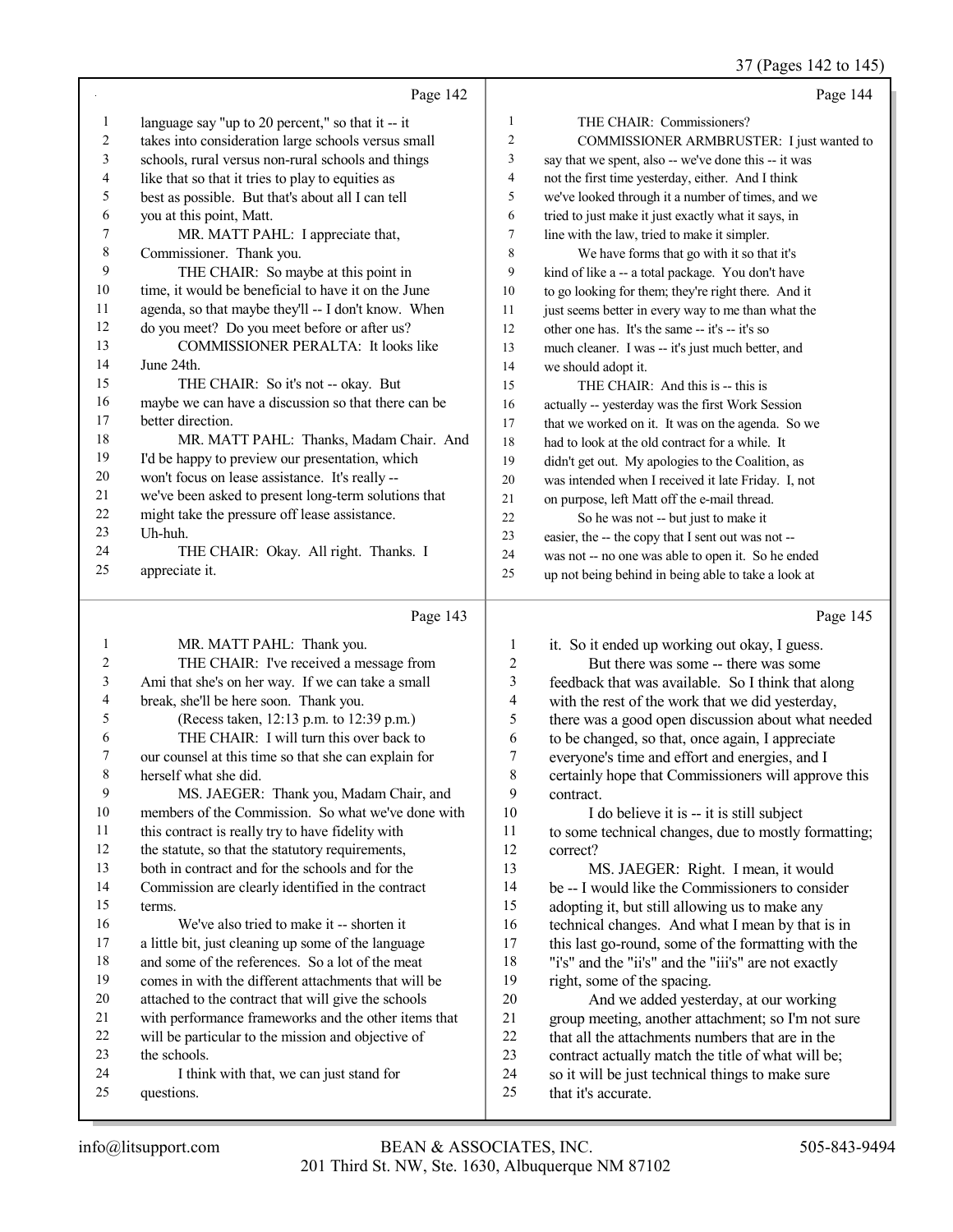## 38 (Pages 146 to 149)

|    | Page 146                                             |     | Page 148                                     |
|----|------------------------------------------------------|-----|----------------------------------------------|
| 1  | MS. POULOS: Madam Chairwoman, I think the            | 1   | Okay. So I move the PEC contract template    |
| 2  | other thing, Ami, that I want to say is there was    | 2   | be approved, subject to technical edits.     |
| 3  | one -- it's formatting again. We had been using      | 3   | COMMISSIONER ROBBINS: I'll second.           |
| 4  | sections and identifying the sections. And I don't   | 4   | THE CHAIR: There's a second by               |
| 5  | even know what the section would be called. But      | 5   | Commissioner Robbins.                        |
| 6  | things like the responsibilities of the Commission,  | 6   | Is there any discussion?                     |
| 7  | the 2 percent withheld, the amendment process,       | 7   | Seeing none, we're on time to make a         |
| 8  | et cetera, are currently sitting under what's titled | 8   | record exit out of here.                     |
| 9  | as Section 4, which is for the performance           | 9   | COMMISSIONER ARMBRUSTER: Okay.               |
| 10 | framework. And I think that's one thing where we     | 10  | THE CHAIR: Commissioner Armbruster?          |
| 11 | just need to be able to put a title and say          | 11  | COMMISSIONER ARMBRUSTER: Yes. David --       |
| 12 | something about that.                                | 12  | Commissioner Robbins?                        |
| 13 | THE CHAIR: Right. But I'll still                     | 13  | COMMISSIONER ROBBINS: Or "Commissioner       |
| 14 | consider that a technical change.                    | 14  | David." That's fine.                         |
| 15 | MS. POULOS: I think it's a very technical            | 15  | Yes.                                         |
| 16 | change.                                              | 16  | COMMISSIONER ARMBRUSTER: Commissioner        |
| 17 | THE CHAIR: Because we're not changing the            | 17  | Toulouse?                                    |
| 18 | spirit; we're not changing any wording to change the | 18  | <b>COMMISSIONER TOULOUSE: Yes.</b>           |
| 19 | intent of the contract.                              | 19  | COMMISSIONER ARMBRUSTER: Commissioner        |
| 20 | COMMISSIONER JOHNSTON: And, Madam Chair,             | 20  | Armbruster votes "Yes."                      |
| 21 | my only question is the definitions. And I thank     | 21  | Commissioner Peralta?                        |
| 22 | you. The -- the addition of the attachments, all of  | 22. | <b>COMMISSIONER PERALTA: Yes.</b>            |
| 23 | those technical things that go along, if we need     | 23  | <b>COMMISSIONER ARMBRUSTER: Commissioner</b> |
| 24 | to -- to clarify -- I'm looking at yesterday and     | 24  | Gipson?                                      |
| 25 | today, the definitions, are those technical changes, | 25  | THE CHAIR: Yes.                              |
|    | Page 147                                             |     | Page 149                                     |

|    | also? For instance, I'm looking at "Corrective       | 1              | COMMISSIONER ARMBRUSTER: Commissioner               |
|----|------------------------------------------------------|----------------|-----------------------------------------------------|
| 2  | Action Plan."                                        | $\overline{2}$ | Johnston?                                           |
| 3  | THE CHAIR: It would depend.                          | $\overline{3}$ | <b>COMMISSIONER JOHNSTON: Yes.</b>                  |
| 4  | COMMISSIONER JOHNSTON: And we had -- in              | $\overline{4}$ | COMMISSIONER ARMBRUSTER: Commissioner               |
| 5  | my notes, we had looked at organizational or         | 5              | Crone?                                              |
| 6  | financial, a plan -- "organizational financial       | 6              | <b>COMMISSIONER CRONE: Yes.</b>                     |
| 7  | plan," too. But that's my notes. So I don't know     | $\tau$         | COMMISSIONER ARMBRUSTER: Yay. It passes.            |
| 8  | whether that would be in there.                      | 8              | THE CHAIR: Motion passes, seven-to-zero.            |
| 9  | MS. POULOS: That's reflected in there.               | 9              | And once again, thank everyone for all of the time. |
| 10 | Yeah, that is reflected in there. And then the       | 10             | Don't make a change now.                            |
| 11 | "School Improvement Plan" also is reflected in the   | 11             | MS. POULOS: Madam Chairwoman, you may               |
| 12 | changes.                                             | 12             | have this. But since you just passed this contract  |
| 13 | THE CHAIR: Yeah. Those changes -- at                 | 13             | template, would it -- and we didn't do it yesterday |
| 14 | least with the "Corrective Action Plan," that change | 14             | because we ran out of time. Would it be prudent to  |
| 15 | is reflected in what you just received.              | 15             | discuss the actions we need to take over the next   |
| 16 | COMMISSIONER JOHNSTON: Am I looking --               | 16             | less than 30 days, calendar days?                   |
| 17 | "by the school and submitted to the Commission       | 17             | THE CHAIR: And I actually had that in my            |
| 18 | to" -- yeah, there they are. Thank you.              | 18             | notes for the Chair's Comments, and I moved along,  |
| 19 | And then I wanted to thank you for                   | 19             | and I didn't include that. But now that we've done  |
| 20 | defining "Comprehensive Educational Program," for    | 20             | this, yes, it would.                                |
| 21 | including that, yes. I appreciated that. So those    | 21             | So I'm going to go back to Chair Comments,          |
| 22 | were my things that were technical. Thank you. And   | 22             | because now that we have approved this, we have a   |
| 23 | I can't see. Sorry.                                  | 23             | back load of schools that need to be put under this |
| 24 | THE CHAIR: All right. So I just need the             | 24             | contract that we've -- we have delayed in           |
| 25 | wording so that we're clear for -- oh, okay.         | 25             | anticipation of the performance framework, the new  |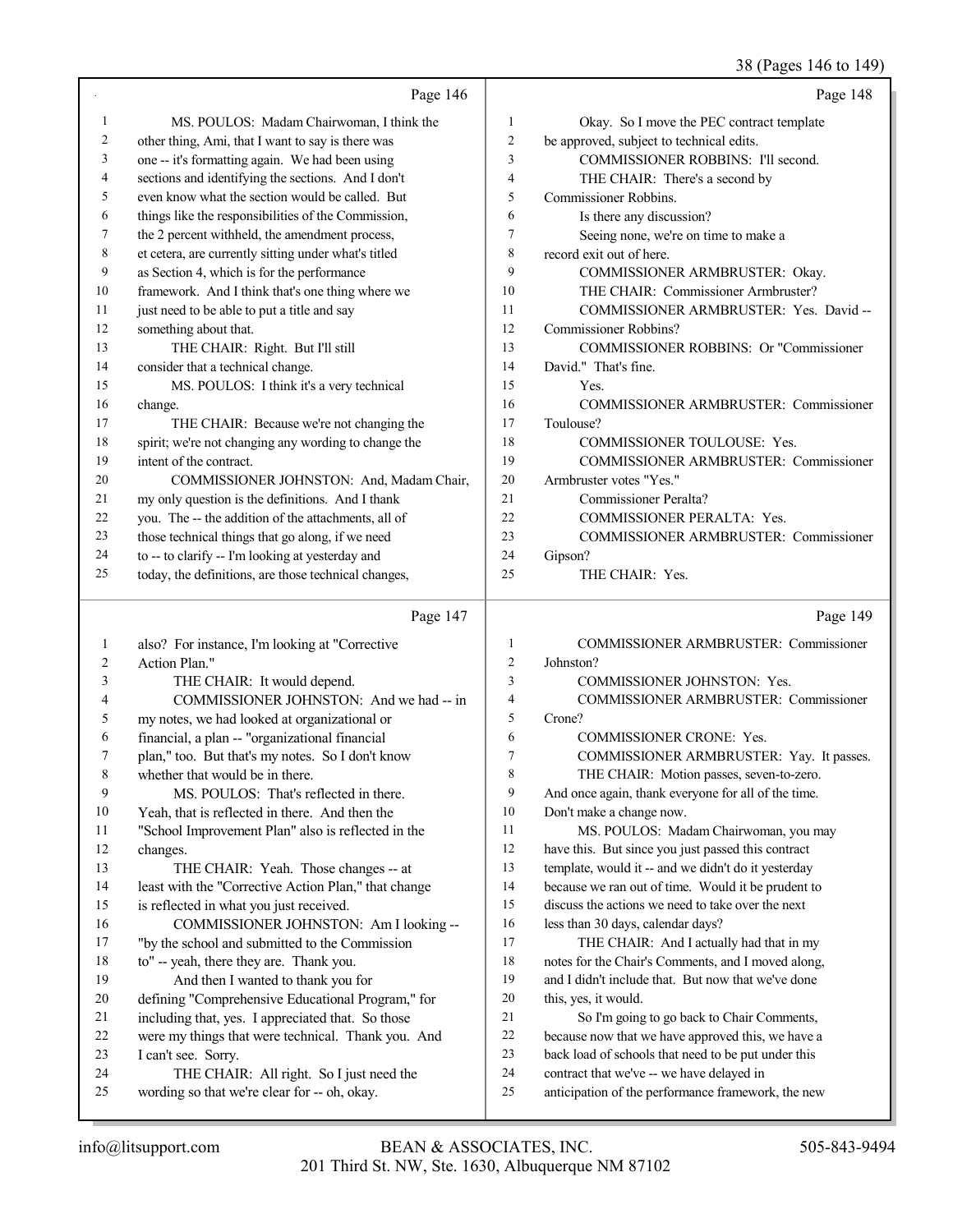39 (Pages 150 to 153)

|                   | Page 150                                                                                    |                | Page 152                                                                 |
|-------------------|---------------------------------------------------------------------------------------------|----------------|--------------------------------------------------------------------------|
| 1                 | contract.                                                                                   | 1              | 7th.                                                                     |
| 2                 | And there's a timeline, because it is                                                       | $\sqrt{2}$     | MS. POULOS: 6th? 8th? 5th?                                               |
| 3                 | June 8th is the date that the lease application                                             | 3              | THE CHAIR: I have to have -- I know --                                   |
| 4                 | has -- has to go in, so that those schools are                                              | 4              | growing up in the sun, I have another surgery that I                     |
| 5                 | obligated to submit their performance framework and                                         | 5              | have to do. So I'm going to say I'm going to be all                      |
| 6                 | the contract with their lease application, so that                                          | 6              | right. I'll try to schedule around it. My concern                        |
| 7                 | we would be extraordinarily remiss if we did not do                                         | 7              | is I don't know if I'm going to be able to drive; so                     |
| $\,$ $\,$         | that for those schools, which is why we were pushing                                        | 8              | it's just a matter of how swollen I'm going to be.                       |
| 9                 | to have this contract done today so that we would be                                        | 9              | So I don't know if I'm going to be able to see well.                     |
| 10                | able to do that for the schools, so that between now                                        | 10             | So -- okay. Well, let's just go with the                                 |
| 11                | and June 8th, we have -- how many? Just give me a                                           | 11             | 7th, and I'll try to work around it and see what I                       |
| 12                | soft number.                                                                                | 12             | can do. Let's just say we'll have an emergency                           |
| 13                | MS. POULOS: I'm thinking it's 11 or 12.                                                     | 13             | meeting on the 7th. I hate to move everything, our                       |
| 14                | THE CHAIR: We have 11, 12 schools that we                                                   | 14             | whole meeting and the Work Session, because it's                         |
| 15                | have to do negotiations with.                                                               | 15             | just -- it's too soon. So let's just say we'll do                        |
| 16                | MS. POULOS: And, Madam Chair, you                                                           | 16             | an emergency meeting at the Hotel Albuquerque. I'm                       |
| 17                | probably need -- you're going to get mad at me --                                           | 17             | sure they can accommodate us somewhere there. We                         |
| 18                | either to reschedule your June meeting to June                                              | 18             | just need a small room to be able to do this, okay?                      |
| 19                | $7th -$                                                                                     | 19             | So let's -- so let's do that.                                            |
| $20\,$            | THE CHAIR: Because we have to adopt                                                         | 20             | And $-$                                                                  |
| 21                | those.                                                                                      | 21             | COMMISSIONER ARMBRUSTER: June 7th,                                       |
| 22                | MS. POULOS: -- or have a Special Meeting.                                                   | 22             | Albuquerque somewhere.                                                   |
| 23                | THE CHAIR: We have to approve those                                                         | 23             | THE CHAIR: Hotel Albuquerque.                                            |
| 24                | contracts. So that --                                                                       | 24             | COMMISSIONER ARMBRUSTER: Hotel                                           |
| 25                | MS. POULOS: Or have a Special Meeting.                                                      | 25             | Albuquerque.                                                             |
|                   |                                                                                             |                |                                                                          |
|                   | Page 151                                                                                    |                | Page 153                                                                 |
|                   |                                                                                             | 1              |                                                                          |
| $\mathbf{1}$<br>2 | COMMISSIONER CRONE: That's the law                                                          | $\overline{c}$ | THE CHAIR: Because there will be five of<br>us there.                    |
| 3                 | conference, isn't it?<br>COMMISSIONER ARMBRUSTER: That's the law                            | 3              | COMMISSIONER ARMBRUSTER: Right.                                          |
| 4                 | conference.                                                                                 | 4              | THE CHAIR: We just need one more. And if                                 |
| 5                 | THE CHAIR: In all due respect to the law                                                    | 5              | Commissioner Crone could do it by phone, we would                        |
| 6                 | conference, as much as I would like to attend it,                                           | 6              | have the sixth.                                                          |
| 7                 | this is certainly more important. We could hold it                                          | 7              | COMMISSIONER ROBBINS: I'll be there. I'm                                 |
|                   | in Albuquerque, 'cause I'm just trying to -- oh.                                            | 8              | in Albuquerque. I'm not -- I just am working; so                         |
| 9                 | But we're -- if we move the entire meeting, then                                            | 9              | that's why I wasn't --                                                   |
| 10                | we're moving the Work Session as well. So it                                                | 10             | THE CHAIR: But you might be able to carve                                |
| 11                | doesn't make a whole lot of sense because the law                                           | 11             | out a --                                                                 |
| 12                | conference is just done.                                                                    | 12             | COMMISSIONER ROBBINS: Yes. On the 7th, I                                 |
| 13                | MS. POULOS: Or we can hold a Special                                                        | 13             | will.                                                                    |
| 14                | Meeting that's only for the purposes --                                                     | 14             | THE CHAIR: It would be great if you could                                |
| 15                | THE CHAIR: We could hold a Special                                                          | 15             | give us a time frame of when would be best for you.                      |
| 16                | Meeting only for the purposes of adopting those                                             | 16             | Because we can -- we can probably very easily move                       |
| 17                | contracts, accepting those contracts. We could do                                           | 17             | around your schedule for that.                                           |
| 18                | that on the 7th.                                                                            | 18             | COMMISSIONER TOULOUSE: Madam Chair, I'll                                 |
| 19                | Okay. I just -- and I'm just going to add                                                   | 19             | have to find somebody who can drop me off down                           |
| 20                | this.                                                                                       | 20             | there. The parking is so bad, I don't know if I can                      |
| 21                | COMMISSIONER CRONE: Can we phone in?                                                        | 21             | walk through.                                                            |
| 22                | THE CHAIR: You can, and I might have to.                                                    | 22             | THE CHAIR: If I'm there, I can pick you                                  |
| 23                | COMMISSIONER CRONE: I'm joking.                                                             | 23             | up and drop you off and do that. That's no problem.                      |
| 24<br>25          | THE CHAIR: I don't know whether, on --<br>there's chance that I may not be available on the | 24<br>25       | COMMISSIONER TOULOUSE: I'm so limited<br>now, it drives me crazy; but -- |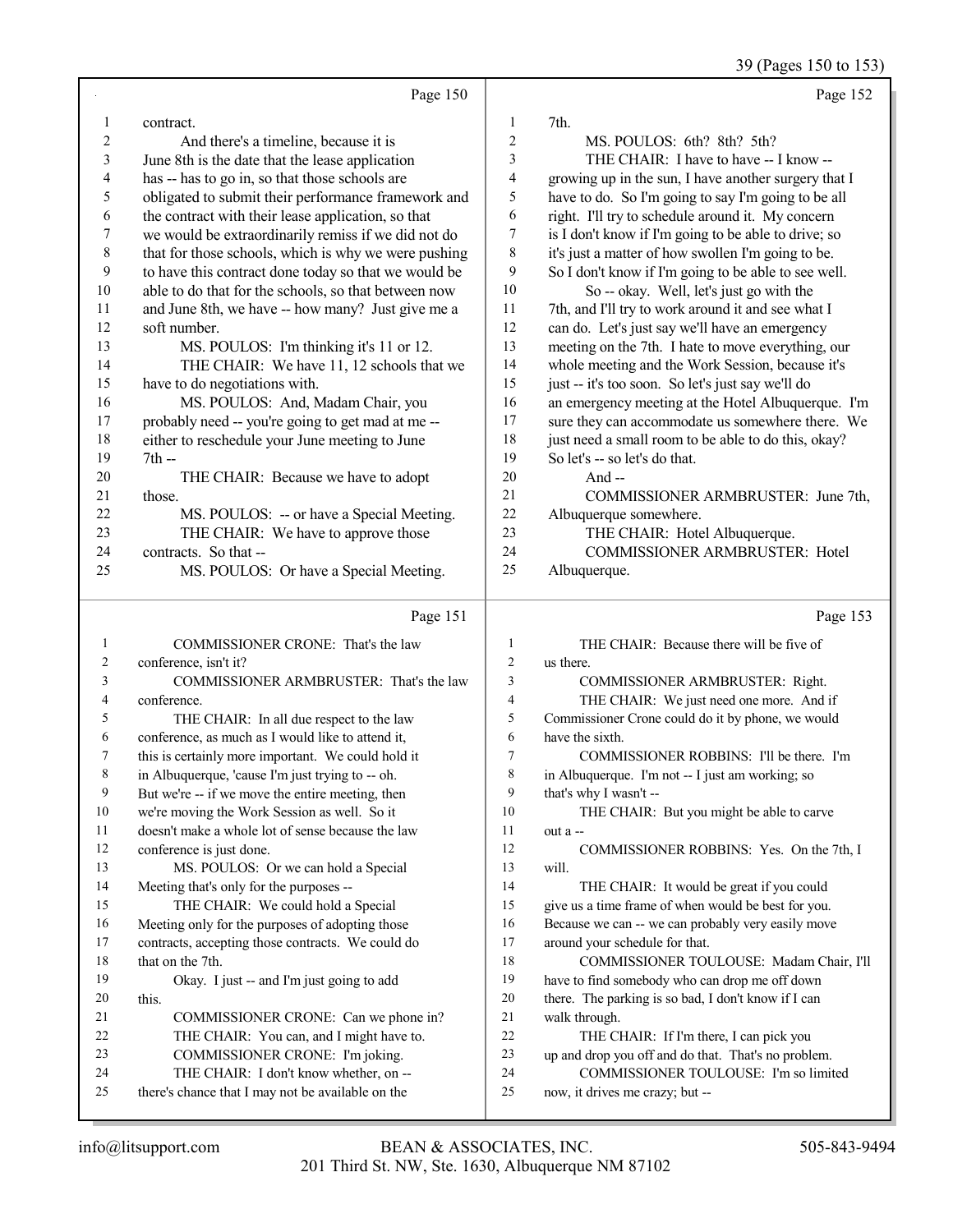40 (Pages 154 to 157)

|              | Page 154                                                                            |                | Page 156                                                                |
|--------------|-------------------------------------------------------------------------------------|----------------|-------------------------------------------------------------------------|
| 1            | THE CHAIR: And it'll be packed.                                                     | 1              | even be able to certify a vote on that.                                 |
| 2            | COMMISSIONER TOULOUSE: Now that they've                                             | $\mathfrak{2}$ | COMMISSIONER TOULOUSE: Madam Chair, in                                  |
| 3            | built that whole new hotel there, they took away the                                | 3              | the past --                                                             |
| 4            | overflow parking. So to get in there, I'd need to                                   | 4              | THE CHAIR: We've done pending.                                          |
| 5            | have somebody --                                                                    | 5              | COMMISSIONER TOULOUSE: Pending approval,                                |
| 6            | THE CHAIR: I can easily pick you up and                                             | 6              | final receipt of approval. And it's --                                  |
| 7            | drop you off.                                                                       | 7              | THE CHAIR: I think that's the only way                                  |
| 8            | COMMISSIONER TOULOUSE: I think it's                                                 | $\,$ 8 $\,$    | we're going to have to go, because we can't even get                    |
| 9            | better doing that than having a regular meeting the                                 | 9              | a certification of a vote, because many of the                          |
| 10           | next week, because that's also the "Commence                                        | 10             | governing councils will not have met by the time we                     |
| 11           | operations."                                                                        | 11             | negotiate and June 7th rolls around.                                    |
| 12           | THE CHAIR: So it moves a lot of -- it --                                            | 12             | So many of the schools, it's like herding                               |
| 13           | yeah, there's a lot of moving parts with that                                       | 13             | cats to get them to one meeting a month, that to                        |
| 14           | meeting. So I hate to disrupt so many other                                         | 14             | require them to have a special meeting. If they                         |
| 15           | schools' schedules with that. So I think this is                                    | 15             | can't, what are we going to do? They won't be able                      |
| 16           | the -- the easiest way to do this. So we will --                                    | 16             | to do their lease? You know. That's the -- we're                        |
| 17           | COMMISSIONER ROBBINS: Madam Chair, I have                                           | 17             | meeting June -- oh. Okay. We're meeting June 7th.                       |
| 18           | checked my schedule. I am flexible that day. So                                     | 18             | Their applications are due June 8th. So is that                         |
| 19           | whenever you want to do it, I can move things                                       | 19             | going to be enough turnaround?                                          |
| 20           | around. My schedule allows that. So just schedule                                   | 20             | MS. POULOS: So they'll submit to you,                                   |
| 21           | it, and I'll be there.                                                              | 21             | from their board, the --                                                |
| 22           | THE CHAIR: We'll schedule it quickly.                                               | 22             | THE CHAIR: No. I'm talking the actual                                   |
| 23           | All right. So --                                                                    | 23             | contract, the signed contract.                                          |
| 24           | MS. POULOS: No.                                                                     | 24             | MS. POULOS: They'll submit that to you,                                 |
| 25           | THE CHAIR: Now we have to look at how                                               | 25             | the signed contract.                                                    |
|              |                                                                                     |                |                                                                         |
|              | Page 155                                                                            |                | Page 157                                                                |
| $\mathbf{1}$ | we're going to proceed between now and June 7th.                                    | $\mathbf{1}$   | THE CHAIR: On June 7th.                                                 |
| 2            | COMMISSIONER ARMBRUSTER: Can we add days                                            | 2              | MS. POULOS: And then you will vote on it.                               |
| 3            | to the calendar?                                                                    | 3              | You will sign everything, and we will immediately                       |
| 4            | THE CHAIR: So that gives us three weeks.                                            | $\overline{4}$ | send it to them. It is very fast. So they'll have                       |
| 5            | And it actually gives us -- oh. So -- all right.                                    | 5              | it by the end of the day on the 7th. They'll be                         |
| 6            | So here's my -- here's my question. We can do the                                   | 6              | able to submit it on the 8th.                                           |
| 7            | same thing that we've done with the wording with the                                | 7              | THE CHAIR: I just want to make sure                                     |
| 8            | amendments, because we have always required the                                     | $\,$ $\,$      | there's no issue with that turnaround time. I mean,                     |
| 9            | approved board minutes with the contracts.                                          | 9              | that's just really tight for the schools. But --                        |
| 10           | And I know we had a -- I think we had a                                             | 10             | MR. CHAIKEN: I would recommend building                                 |
| 11           | partial discussion of this yesterday. And the                                       | 11             | in a day or two at least.                                               |
| 12           | concern over not just allowing the certification of                                 | 12             | THE CHAIR: Can we do it the 6th, if we do                               |
| 13           | the vote for the contract itself.                                                   | 13             | it in the afternoon?                                                    |
| 14           | Whenever we have accepted and voted on the                                          | 14             | COMMISSIONER PERALTA: I'll be up here in                                |
| 15           | contracts for the schools with the performance                                      | 15             | Santa Fe for a meeting.                                                 |
| 16           | frameworks, one of the requirements was they provide                                | 16             | THE CHAIR: Does June 6th work for most                                  |
| 17           | for us, prior to our vote, their governance council                                 | 17             | everyone? Because June 6th is the -- you'd be                           |
| 18           | vote that the governance council has accepted the                                   | 18             | traveling down to Albuquerque for -- for the law                        |
| 19           | performance framework and the contract. That's                                      | 19             | conference. Does June 6th work? Afternoon. Yes,                         |
| 20           | going to be, I'm going to say, impossible for most                                  | $20\,$<br>21   | would work for you.                                                     |
| 21<br>22     | of the schools to be able to get that done between<br>now and when we meet.         | $22\,$         | COMMISSIONER PERALTA: Hang on, make sure.                               |
| 23           |                                                                                     | 23             | Oh, sorry. 1:30 is when my meeting is at. So                            |
| 24           | So we're not going to have those approved<br>minutes. And I hesitate to just have a | 24             | morning. I mean, if you need --<br>THE CHAIR: Right. We can figure that |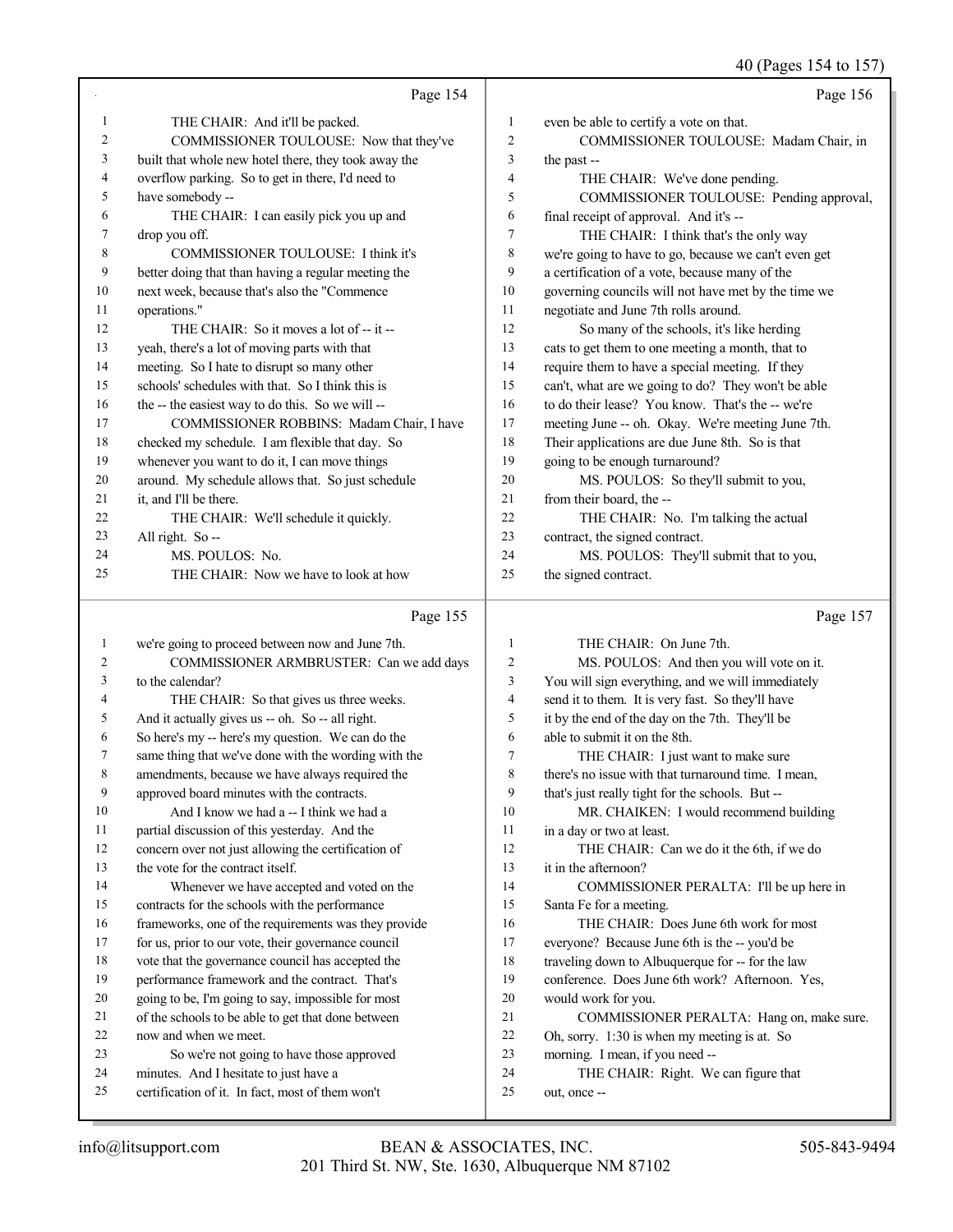## 41 (Pages 158 to 161)

|              | Page 158                                                                                     |                | Page 160                                                                                               |
|--------------|----------------------------------------------------------------------------------------------|----------------|--------------------------------------------------------------------------------------------------------|
| $\mathbf{1}$ | COMMISSIONER JOHNSTON: Here in                                                               | 1              | the School Boards Association to let us use one of                                                     |
| 2            | Albuquerque.                                                                                 | 2              | their rooms, okay?                                                                                     |
| 3            | THE CHAIR: Albuquerque. I think it's                                                         | 3              | So that being said, we now have three                                                                  |
| 4            | easier to get most people -- most people to                                                  | 4              | weeks to do contract negotiations with approximately                                                   |
| 5            | Albuquerque.                                                                                 | 5              | 11 schools. And we don't --                                                                            |
| 6            | MR. CHAIKEN: Madam Chair, we pretty much                                                     | 6              | MS. POULOS: We have the new performance                                                                |
| 7            | agree that for a Special Meeting, if some people are                                         | 7              | framework. It can stand without any school-specific                                                    |
| $\,$ 8 $\,$  | going to need to phone in, we can arrange for that                                           | 8              | goals. I think what you would want to make is a                                                        |
| 9            | as well.                                                                                     | 9              | commitment to the schools that if any one of them                                                      |
| 10           | THE CHAIR: All right. All right.                                                             | 10             | want to add a school-specific goal, that that                                                          |
| 11           | Thanks. We do have one setup, at least, that I know                                          | 11             | amendment will be allowed, right, and will be                                                          |
| 12           | we've used, even outside of here. But -- so let's                                            | 12             | negotiated sometime after the contract; right?                                                         |
| 13           | make it June 6th, just so that that gives that extra                                         | 13             | So I think, right, in writing, we need to                                                              |
| 14           | cushion of a day for schools.                                                                | 14             | make that commitment that they can do the                                                              |
| 15           | I just worry about June 7th and the                                                          | 15             | school-specific goal at a later date so that all                                                       |
| 16           | schools not -- if there's a technical glitch and                                             | 16             | you're doing is negotiating and getting in place the                                                   |
| 17           | they can't download it and send it in, I don't want                                          | 17<br>18       | primary documents, the contract. They still have an                                                    |
| 18<br>19     | to be the party to their not being able to get their<br>lease in.                            | 19             | effective performance framework, and you make the<br>adjustment afterwards. That enables you, I think, |
| 20           | MS. POULOS: It will work. We will make                                                       | $20\,$         | to do two, even three a day, because it shouldn't be                                                   |
| 21           | it work.                                                                                     | 21             | that hard to get the details in what you just                                                          |
| 22           | COMMISSIONER ARMBRUSTER: Make this a                                                         | 22             | approved.                                                                                              |
| 23           | little less stressful for you.                                                               | 23             | THE CHAIR: Right. And as much as I hate                                                                |
| 24           | THE CHAIR: And no offense to CSD. But                                                        | 24             | to continually being in the holding pattern with a                                                     |
| 25           | for this Special Meeting, if it's just the                                                   | 25             | lot of schools, I think that's really the quickest                                                     |
|              | Page 159                                                                                     |                | Page 161                                                                                               |
|              |                                                                                              |                |                                                                                                        |
|              |                                                                                              |                |                                                                                                        |
| 1            | contracts, it's really -- they need our vote. So                                             | 1              | and easiest way to do it, yeah.                                                                        |
| 2            | it's not that necessary for them to be physically                                            | $\overline{c}$ | So a letter needs to go out to those                                                                   |
| 3            | present there, because we're just voting on the                                              | 3              | schools.                                                                                               |
| 4            | contracts, you know. So that's -- you know,                                                  | 4              | MS. POULOS: Working on that right now.                                                                 |
| 5<br>6       | whatever input has already been provided; so                                                 | 5              | THE CHAIR: And we still need to look at                                                                |
| 7            | MS. JAEGER: And, Madam Chair, I would<br>just recommend in the Open -- in the notice for the | 6<br>7         | a -- I would prefer to give the schools a possible                                                     |
| 8            | meeting, that you include that people may                                                    | $\,$ $\,$      | time frame, not leave it open to the schools as to                                                     |
| 9            | participate telephonically. I would put that in the                                          | 9              | when, so that we can -- you know, we can do this in<br>two, three days.                                |
| 10           | notice.                                                                                      | 10             | MS. POULOS: Yeah.                                                                                      |
| 11           | THE CHAIR: Okay. All right. Thank you.                                                       | 11             | THE CHAIR: Four days.                                                                                  |
| 12           | All right. So --                                                                             | 12             | MS. POULOS: Yeah.                                                                                      |
| 13           | MS. POULOS: That's one part.                                                                 | 13             | THE CHAIR: So that -- you know, that I                                                                 |
| 14           | COMMISSIONER ARMBRUSTER: I'm sorry. Are                                                      | 14             | understand that it's the -- well, most of them,                                                        |
| 15           | we still going to be at Hotel Albuquerque?                                                   | 15             | they're closing out. So I understand that that                                                         |
| 16           | THE CHAIR: Yes, because they're setting                                                      | 16             | could be a -- that could be an issue. Because                                                          |
| 17           | up, and there's early registration for the law                                               | 17             | general- -- what we usually ask is that -- that                                                        |
| 18           | conference on the 6th. So                                                                    | 18             | preferably, the head of their governance council                                                       |
| 19           | COMMISSIONER ARMBRUSTER: I'm going.                                                          | 19             | also be present for this, so it's not just the heads                                                   |
| 20           | THE CHAIR: It'll be easiest to find that                                                     | $20\,$         | of the school, but it's also members of the                                                            |
| 21           | we can -- it'll be easier to find a room on the 6th,                                         | 21             | governance council be there, so that we are asking                                                     |
| 22           | because they won't be really using them for work                                             | 22             | people to manipulate their schedules in a short                                                        |
| 23<br>24     | sessions yet.<br>COMMISSIONER ARMBRUSTER: Right. Right.                                      | 23<br>24       | time.<br>But, hopefully, you know, there is a                                                          |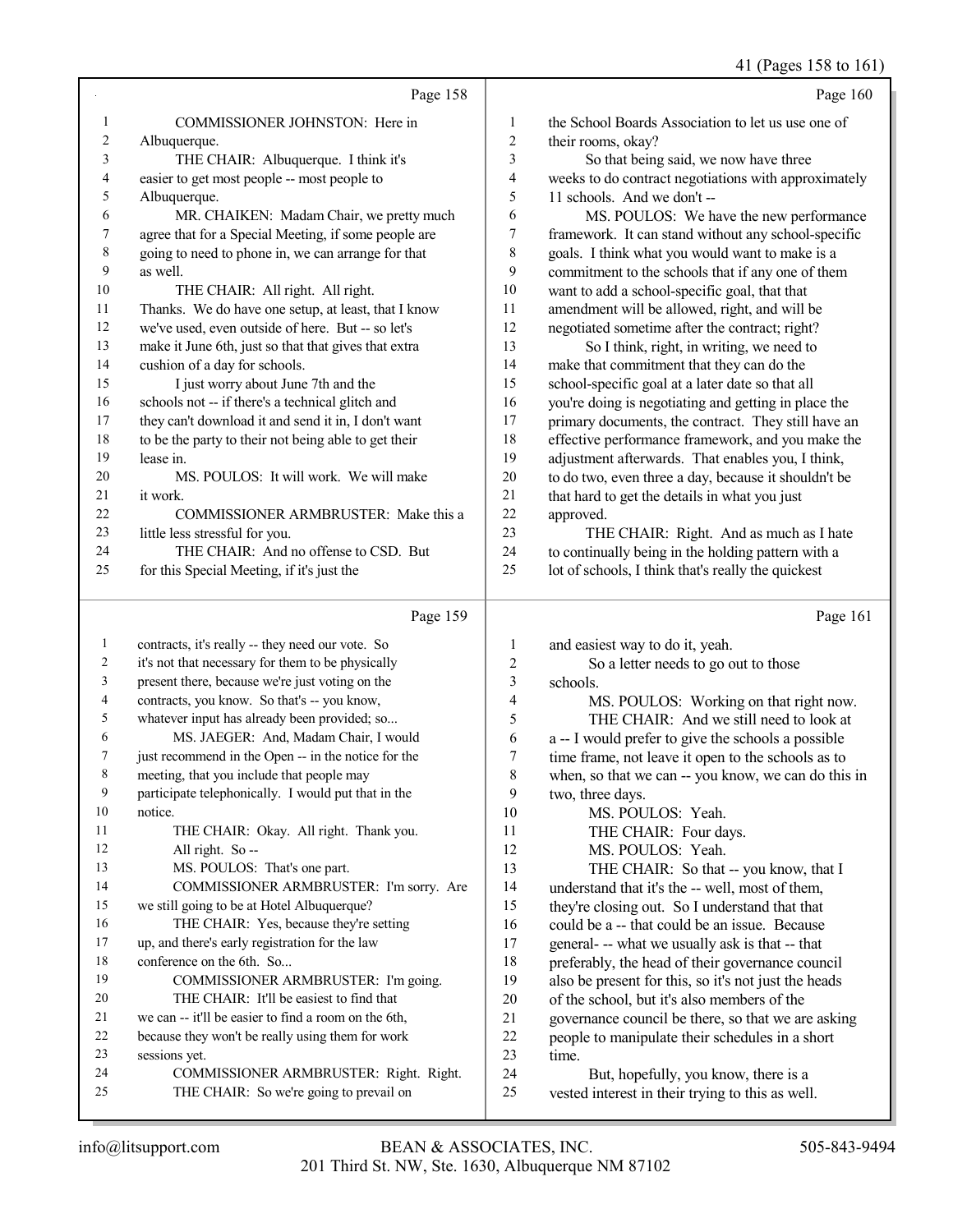### 42 (Pages 162 to 165)

|                |                                                      |                | 42 (Pages $162$ to $165$ )                          |
|----------------|------------------------------------------------------|----------------|-----------------------------------------------------|
|                | Page 162                                             |                | Page 164                                            |
| 1              | So -- and if they have -- sometimes they bring legal | 1              | COMMISSIONER TOULOUSE: Walatowa could be            |
| $\overline{c}$ | counsel, but that's up to them. And sometimes their  | $\overline{c}$ | done in Albuquerque.                                |
| 3              | business people come. It's probably not as           | 3              | THE CHAIR: Well, we can't travel just out           |
| 4              | important for their data person to be there this     | $\overline{4}$ | to Walatowa.                                        |
| 5              | time around. But if they have the school-specific    | 5              | COMMISSIONER TOULOUSE: They can come into           |
| 6              | goal, it's best for that person to be there for      | 6              | Albuquerque. That's not --                          |
| 7              | those meetings.                                      | $\tau$         | THE CHAIR: All right. Let's --                      |
| 8              | So in the letter, I'd appreciate there be            | 8              | Albuquerque is the most central place for most of   |
| 9              | a -- a request if the school anticipates they're     | 9              | those schools. And New America graduates on the     |
| 10             | going to be looking for a school-specific goal, just | 10             | 19th; so they should --                             |
| 11             | so that we have an idea of how many that we're       | 11             | (Multiple Commissioners speaking                    |
| 12             | looking at for that.                                 | 12             | at one time.)                                       |
| 13             | MS. POULOS: Yeah.                                    | 13             | MS. POULOS: Oh, no, they had their                  |
| 14             | THE CHAIR: All right. So I will ask the              | 14             | signing ceremony.                                   |
| 15             | Commissioners if -- let's see. Can we look at --     | 15             | THE CHAIR: They had their signing. It               |
| 16             | all right. I'm trying look at what week would be     | 16             | wasn't their graduation. I apologize. Yes.          |
| 17             | best. Are we looking at trying to do this in         | 17             | MS. POULOS: Their graduation on the 18th.           |
| 18             | consecutive days?                                    | 18             | COMMISSIONER JOHNSTON: Estancia Valley is           |
| 19             | COMMISSIONER ARMBRUSTER: Are you thinking            | 19             | on the 25th, that Friday.                           |
| 20             | of Albuquerque for this, by the way?                 | 20             | THE CHAIR: Let's look at the week of                |
| 21             | THE CHAIR: I think it depends on where               | 21             | Memorial Day, because then almost every school will |
| 22             | the schools are.                                     | 22             | have graduated.                                     |
| 23             | COMMISSIONER ARMBRUSTER: It may be                   | 23             | COMMISSIONER JOHNSTON: That's true.                 |
| 24             | different days.                                      | 24             | THE CHAIR: So that there shouldn't be a             |
| 25             | THE CHAIR: We generally try to make it               | 25             | concern with, "I have to close out. I've got"       |
|                | Page 163                                             |                | Page 165                                            |
| 1              | where the schools are located so that it is easier   | 1              | COMMISSIONER JOHNSTON: "I've got to set             |
| 2              | for them get their school people there without       | $\overline{2}$ | up for the ceremony," all those things that happen. |
| 3              | having to burden them on the travel, so that we have | 3              | MS. POULOS: So the 29th through the 1st.            |
| 4              | generally traveled to the location of the schools.   | 4              | THE CHAIR: 29, 30, 31.                              |
| 5              | COMMISSIONER TOULOUSE: Madam Chair, we               | 5              | MS. POULOS: Do you want to include that             |
| 6              | didn't -- we had them travel to either Santa Fe or   | 6              | Friday or no? Friday, the 1st?                      |
| 7              | Albuquerque.                                         | 7              | THE CHAIR: June 1st?                                |
| 8              | THE CHAIR: I did negotiations in Cruces.             | 8              | MS. POULOS: Yeah.                                   |
| 9              | COMMISSIONER TOULOUSE: Well, that may be             | 9              | THE CHAIR: We can if we had to.                     |
| 10             | because you live down there. We had the Gallup       | 10             | MS. POULOS: Yeah. I'm not sure people               |
| 11             | people coming into Albuquerque. Because I did        | 11             | would be back on the Tuesday. So they might want to |
| 12             | several of those schools, because I did a very large | 12             | push Wednesday through Friday.                      |
| 13             | number of them before you were even on the           | 13             | Okay. And what I will do is I'll develop            |
| 14             | Commission. And we always --                         | 14             | a worksheet or something to narrow in on what do    |
| 15             | COMMISSIONER PERALTA: How many of those              | 15             | they need to have prepared for the discussion.      |
| 16             | are Albuquerque schools, Katie?                      | 16             | THE CHAIR: What to bring with them,                 |
| 17             | MS. POULOS: So, let's see. We've got                 | 17             | right.                                              |
| 18             | Mission Achievement and Success, Coral Community,    | 18             | MS. POULOS: I don't think, again, it's a            |

Estancia. I consider that Albuquerque.

- COMMISSIONER TOULOUSE: I don't.
- 21 MS. POULOS: SAMS, Southwest Prep,<br>22 Southwest Secondary. Horizon. Media Arts. Th
- 22 Southwest Secondary, Horizon, Media Arts. Those are<br>23 the ones -- and it is 12. Those are the ones in the ones -- and it is 12. Those are the ones in
- 
- 24 Albuquerque. New America Las Cruces, Walatowa,<br>25 McCurdy. and La Tierra. McCurdy, and La Tierra.
- ton.
- 20 So do you think maybe if we were to<br>21 schedule three hours each, 8:00 to 11:00. Is schedule three hours each, 8:00 to 11:00. Is
- starting at 8:00 okay? 11:00 to 1:00, and then 2:00
- to 5:00?
- THE CHAIR: Uh-huh.
- 25 COMMISSIONER JOHNSTON: And so -- this is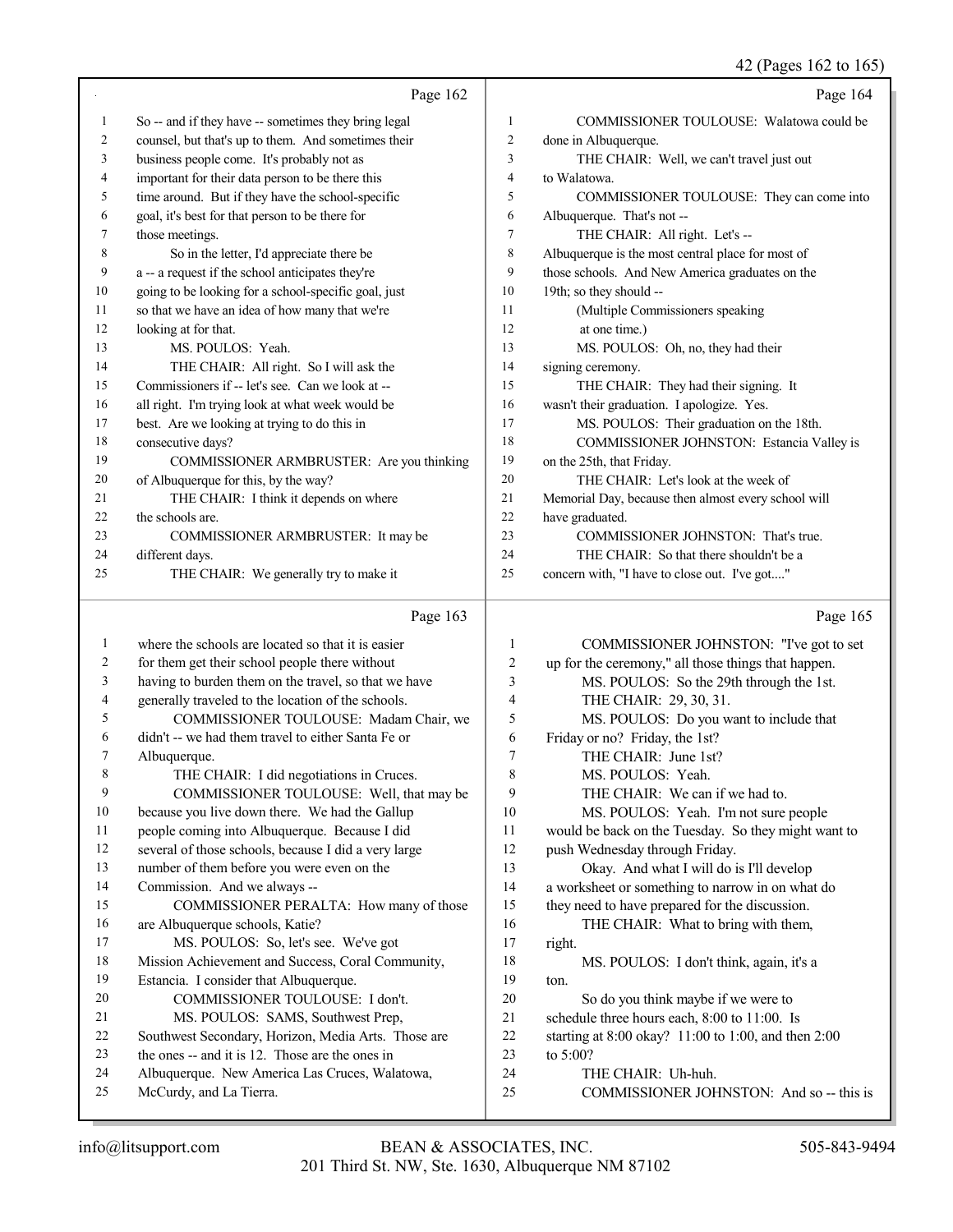43 (Pages 166 to 169)

|        | Page 166                                                                 |              | Page 168                                                    |
|--------|--------------------------------------------------------------------------|--------------|-------------------------------------------------------------|
| 1      | logistics. It'll be the three full days.                                 | $\mathbf{1}$ | THE CHAIR: We've had four, at times. But                    |
| 2      | THE CHAIR: There could be four.                                          | 2            | three certainly works, especially when we're looking        |
| 3      | COMMISSIONER JOHNSTON: It could be either                                | 3            | at the fact that we're actually not negotiating             |
| 4      | three or four; so we need to --                                          | 4            | goals this time. So that's -- it's really not as            |
| 5      | MS. POULOS: It probably needs to be                                      | 5            | much of a negotiation, per se.                              |
| 6      | four -- if we're doing --                                                | 6            | COMMISSIONER JOHNSTON: And we don't have                    |
| 7      | THE CHAIR: If we're only doing two a                                     | 7            | to be at everything every day. It's not a quorum.           |
| 8      | day --                                                                   | 8            | THE CHAIR: Correct. We will have it                         |
| 9      | MS. POULOS: Three a day.                                                 | 9            | noted just in case.                                         |
| 10     | THE CHAIR: Three a day.                                                  | $10\,$       | COMMISSIONER ARMBRUSTER: Do you think                       |
| 11     | MS. POULOS: There's 12 of them; so we                                    | 11           | it'll take three hours?                                     |
| 12     | need to do four days.                                                    | 12           | THE CHAIR: I don't want to say no and it                    |
| 13     | COMMISSIONER JOHNSTON: So we need to                                     | 13           | does, and then we've got schools that -- right. I'd         |
| 14     | plan.                                                                    | 14           | rather have extra time. I don't want to be rushing          |
| 15     | COMMISSIONER TOULOUSE: Your brain will                                   | 15           | a school out, you know.                                     |
| 16     | freeze by the last one.                                                  | 16           | And it gives -- if it doesn't run the full                  |
| 17     | COMMISSIONER ARMBRUSTER: Katie, did you                                  | 17           | time, it gives an opportunity to take a breath, you         |
| 18     | say McCurdy, La Tierra Montessori, and Walatowa?                         | 18           | know. So that's -- so that Beverly will work on a           |
| 19     | Those are actually closer to Santa Fe; right?                            | 19           | location. I mean, CES worked really well. But I             |
| 20     | MS. POULOS: I don't think we're doing                                    | 20           | don't know how -- because it is close to a lot of           |
| 21     | them --                                                                  | 21           | hotels as well. So, hopefully -- we'll let everyone         |
| 22     | THE CHAIR: But if we're in Albuquerque,                                  | 22           | know, and we'll send that e-mail out.                       |
| 23     | we're not going to drive up to Santa Fe for those                        | 23           | Okay.                                                       |
| 24     | couple of schools to drive back down to Albuquerque.                     | 24           | MS. POULOS: Laurel will work on it today.                   |
| 25     | So -- yeah. Okay. So -- okay.                                            | 25           | I want to get it set by the end of the day, if we           |
|        |                                                                          |              |                                                             |
|        | Page 167                                                                 |              | Page 169                                                    |
|        |                                                                          |              |                                                             |
| 1      | COMMISSIONER JOHNSTON: The 29th; right?                                  | 1            | can.                                                        |
| 2<br>3 | It's blended.                                                            | 2<br>3       | THE CHAIR: Great. Get those letters out.                    |
| 4      | THE CHAIR: Hopefully, yeah. Someone's<br>got to do it on the 29th. Okay. | 4            | MS. POULOS: I'm going to do one big                         |
| 5      | COMMISSIONER TOULOUSE: Madam Chair, I'm                                  | 5            | e-mail, tell everybody the details, tell them the           |
| 6      | free all of those days; so I will volunteer for                          | 6            | contract template will be provided to them as soon          |
| 7      | wherever you need me in those.                                           | 7            | as we have all the cleanup done early next week.<br>And $-$ |
| 8      | THE CHAIR: Thank you. And there will be                                  | 8            | THE CHAIR: Okay. And they already                           |
| 9      | an e-mail that will come out from Beverly asking who                     | 9            | have -- but you will attach the performance                 |
| 10     | wants to participate. We generally don't have a                          | 10           | framework just so that they've got it.                      |
| 11     | quorum. We generally don't have a quorum for two --                      | 11           | MS. POULOS: Yeah. Yeah. So --                               |
| 12     | for one main reason. We don't want to overwhelm, by                      | 12           | THE CHAIR: Okay. All right. Thanks.                         |
| 13     | number, the schools that are there. So that if --                        | 13           | Okay? On to PEC Comments. Sorry. We                         |
| 14     | you know, if we come in in force, and there's only                       | 14           | thought -- see, you thought you were getting out of         |
| 15     | two people from the school, it -- you know, it just                      | 15           | here early and -- Commissioner Robbins?                     |
| 16     | sets a tone that isn't always that conducive to                          | 16           | COMMISSIONER ROBBINS: None.                                 |
| 17     | casual conversation.                                                     | 17           | THE CHAIR: Commissioner Crone?                              |
| 18     | So that's the only thing. So that once we                                | 18           | COMMISSIONER CRONE: My stomach is                           |
| 19     | figure out who can participate, if need be, we'll                        | 19           | growling.                                                   |
| 20     | work out a schedule.                                                     | 20           | THE CHAIR: Commissioner Johnston?                           |
| 21     | COMMISSIONER JOHNSTON: How many -- what                                  | $21\,$       | COMMISSIONER JOHNSTON: Just, I'm going to                   |
| 22     | number are you looking at? Three?                                        | 22           | Tierra Encantada on Monday. This is just FYI. I've          |
| 23     | THE CHAIR: Yeah, it's generally three.                                   | 23           | been invited -- the young man who's a School                |
| 24     | COMMISSIONER TOULOUSE: Three works the                                   | 24           | Business Official there was a student of mine in            |
| 25     | best.                                                                    | 25           | high school, and they want me to speak at                   |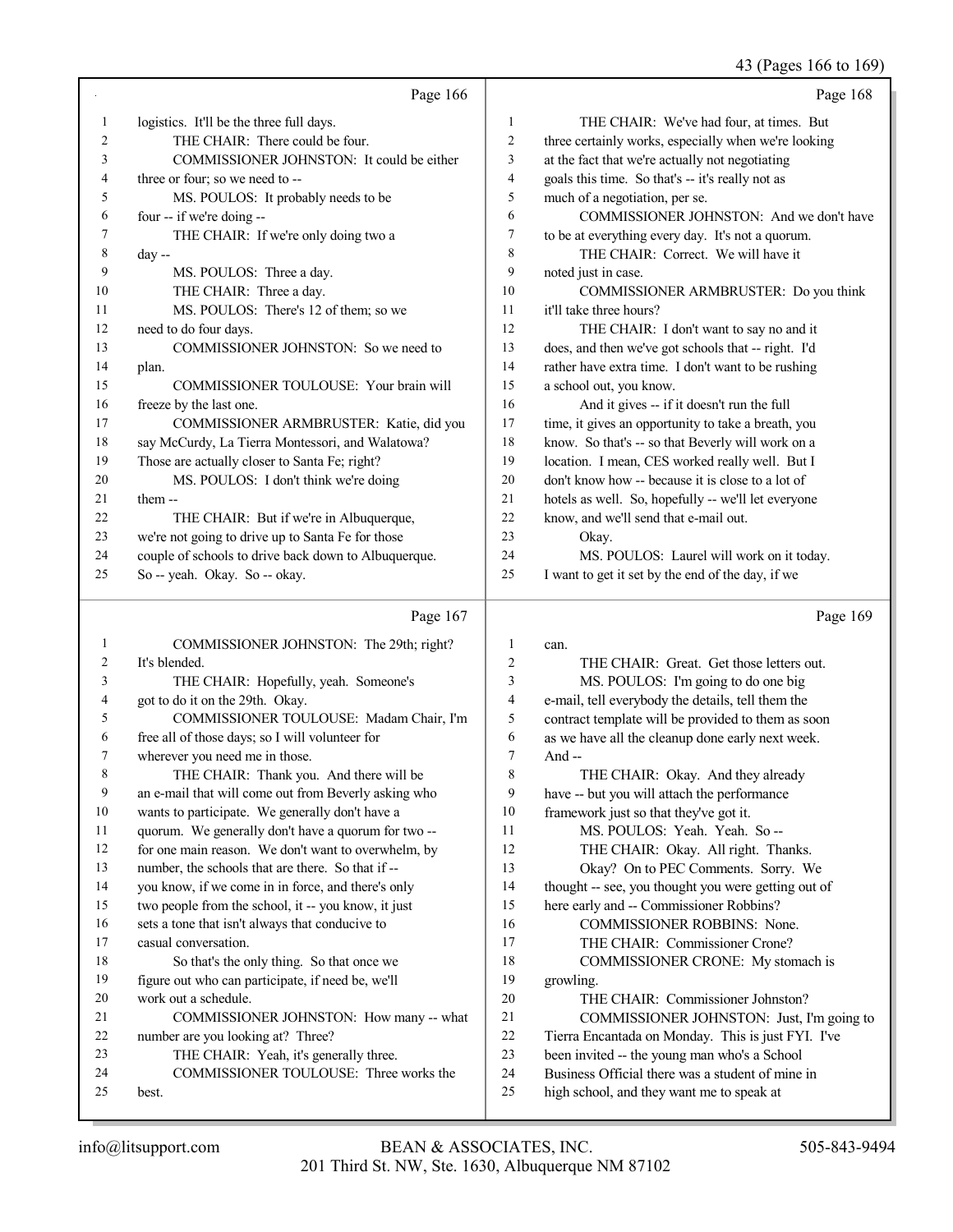|        |                                                      |                  | 44 (Pages 170 to 173)                                |
|--------|------------------------------------------------------|------------------|------------------------------------------------------|
|        | Page 170                                             |                  | Page 172                                             |
| 1      | graduation. So I really am flattered that Steve      | 1                | COMMISSIONER ARMBRUSTER: I want to thank             |
| 2      | thought of me. So I'm going over Monday just to see  | 2                | Katie and whomever else and CSD who went with no     |
| 3      | what their end-of-the-course intensives are like.    | 3                | sleep last night and set up my parking for today and |
| 4      | Going to MAS' graduation. Those are just             | 4                | did all these changes and wrote all this stuff.      |
| 5      | asides.                                              | 5                | Thank you very much.                                 |
| 6      | I'm a member of the State Library                    | 6                | And I will get on this thing. I'm going              |
| 7      | Commission representing the Public Education         | 7                | to be gone for a week; so -- so I just sign up for   |
| 8      | Department and PEC. And the State Library            | 8                | these things when I hear from Beverly; right?        |
| 9      | Commission, because I replaced Millie, it asked me,  | 9                | THE CHAIR: Commissioner Peralta?                     |
| 10     | of course rightfully so, what qualifies me to serve  | 10               | COMMISSIONER PERALTA: I'm good. Thank                |
| 11     | on the State Library Commission. And very            | 11               | you.                                                 |
| 12     | graciously they asked me.                            | 12               | COMMISSIONER TOULOUSE: Madam Chair, I                |
| 13     | But it raised a real question for me. And            | 13               | won't take very long. But I went to the last LESC    |
| 14     | I said, "You know, we didn't really think of it."    | 14               | meeting. And there was a very heated discussion at   |
| 15     | But Millie has been on the Commission since she was  | 15               | times, and a very long discussion, on the proposed   |
| 16     | School Board.                                        | 16               | rule-making on the third-grade retention. And I      |
| 17     | So I talked this morning with the Deputy.            | 17               | think this group needs to be aware of that, too,     |
| 18     | I had let Katie know. It might behoove Public        | 18               | because there will be a lawsuit if the Department    |
| 19     | Education Department to look at a librarian because  | 19               | goes ahead with that. And -- because if it could     |
| 20     | of the school library --                             | 20               | have been done by regulation, it would have been     |
| 21     | THE CHAIR: You're on it because of the               | 21               | done, I am sure, by the Governor in her first month. |
| 22     | PEC, not the PED.                                    | 22               | But the LESC and -- and most of the people           |
| 23     | MS. POULOS: Things changed, and nobody               | 23               | there are convinced that it cannot be done by        |
| 24     | caught it. So it actually should be an appointment   | 24               | rule-making. But it's being done. But it was a       |
| 25     | by the PED.                                          | 25               | very intense discussion -- I'll use that word --     |
|        | Page 171                                             |                  | Page 173                                             |
| 1      | THE CHAIR: By the PED.                               | 1                | with the people. And I think it's unfortunate that   |
| 2      | MS. POULOS: But it didn't. And so we're              | $\overline{c}$   | the Secretary Designate wasn't there and normally    |
| 3      | trying to clean it up.                               | 3                | doesn't go to the meetings, because I think it would |
| 4      | COMMISSIONER JOHNSTON: I wanted everybody            | $\overline{4}$   | be helpful for him to be there when it's something   |
| 5      | to know about that. They've been very gracious.      | 5                | like that to explain what his reasoning is behind it |
| 6      | They meet quarterly. They really need somebody who   | 6                | to the Legislators who are ultimately responsible.   |
| 7      | knows school libraries better than I do.             | $\boldsymbol{7}$ | So if there's a way to get that message              |
| 8      | I'm just voicing something I'm thinking              | 8                | back to him, I would appreciate it if the Staff here |
| 9      | about with -- after the discussion about governing   | 9                | would do that, that at least from this Commissioner, |
| 10     | council changes; so -- and with the changes that     | 10               | I feel like a lot of these discussions might be      |
| 11     | some of the schools are experiencing and the         | 11               | better held at the LESC, if he could explain to them |
| 12     | difficulty in finding, there's a real paradigm shift | 12               | and not read it in the newspaper or see it on TV.    |
| 13     | that needs to take place with governing councils and | 13               | Thank you.                                           |
| 14     | their knowledge of how they own these charter        | 14               | THE CHAIR: Thank you.                                |
| 15     | schools when they volunteer to serve on these        | 15               | Commissioner-                                        |
| 16     | councils, because if you have -- it -- I'm thinking  | 16               | Oh, I'm sorry. Oh, I thought you were --             |
| $17\,$ | a lot about that. Thank you.                         | 17               | MR. CHAIKEN: No.                                     |
| 18     | THE CHAIR: All right. And I think some               | 18               | THE CHAIR: Do I have a motion to adjourn?            |
| 19     | of that, hopefully, is being --                      | 19               | COMMISSIONER CRONE: So move.                         |
| 20     | COMMISSIONER JOHNSTON: I think it is.                | 20               | COMMISSIONER ARMBRUSTER: Second.                     |
| 21     | THE CHAIR: -- cleaned up. But I agree                | 21               | THE CHAIR: Motion by Commissioner Crone.             |
| 22     | with you. And I think, unfortunately, sometimes the  | 22               | Second by Commissioner Armbruster. Yay.              |
| 23     | changes that are taking place are reflective of      | 23               | (Proceedings concluded at 1:18 p.m.)                 |

 

 bigger issues at the school. And that's -- you know, that's the unfortunate part; so...